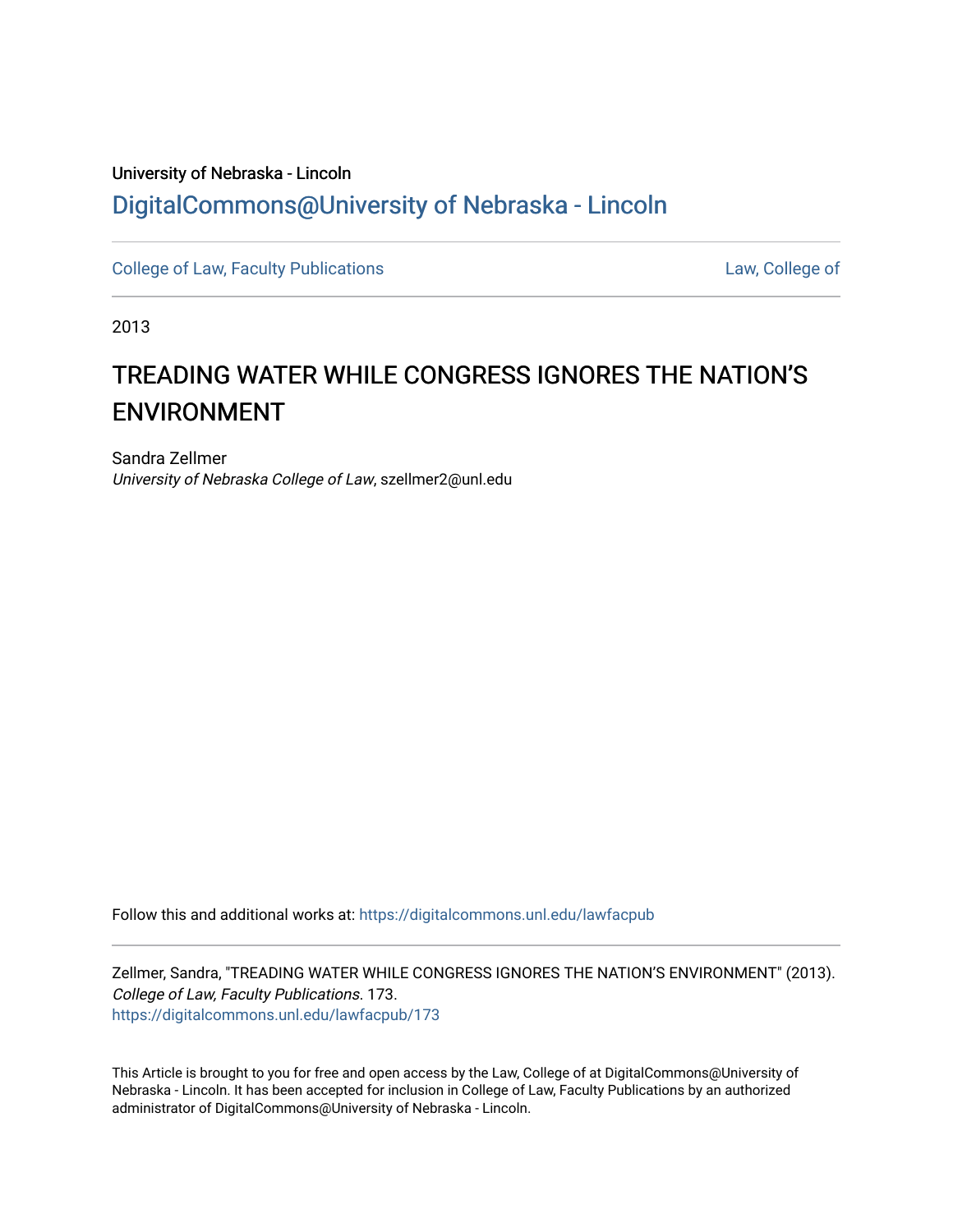### TREADING WATER WHILE CONGRESS IGNORES THE NATION'S ENVIRONMENT

#### *Sandra Zellmer*\*

#### **INTRODUCTION**

During the late 1960s, the nation's attention was riveted on graphic images of contaminated resources, such as smoldering rivers and oil-soaked  $s$ eagulls,<sup>1</sup> as well as Rachel Carson's haunting prose about the "strange" blight"2 of chemical pesticides afflicting land, water, and wildlife. Policymakers recognized the need for strong legal protections for public health and the environment, and Congress responded with sweeping legislation governing the pollution of water, air, and soil, and the demise of threatened and endangered species.3

The Clean Water Act of 1972 (CWA), which regulates discharges of pollutants into waters of the United States, is one of the most significant statutes among this body of legislation.<sup>4</sup> Under the CWA and related federal environmental legislation, the nation has made tremendous strides in improving our water quality along with the waste management practices that affect

1 *See* RICHARD J. LAZARUS, THE MAKING OF ENVIRONMENTAL LAW 59 (2004) (describing "visually unsettling events" of the 1960s).

2 RACHEL CARSON, SILENT SPRING 13 (1962).

3 Sandra Zellmer & Robert Glicksman, *Improving Water Quality Antidegradation Policies*, 3 GEO. WASH. J. ENERGY & ENVTL. L. 1, 1 (2013).

4 Pub. L. No. 92-500, 86 Stat. 816 (codified as amended at 33 U.S.C. §§ 1251 et seq. (2006) in scattered sections of 12, 15, and 33 U.S.C.) (originally titled Federal Water Pollution Control Act).

2013 Sandra Zellmer. Individuals and nonprofit institutions may reproduce and distribute copies of this Article in any format at or below cost, for educational purposes, so long as each copy identifies the authors, provides a citation to the *Notre Dame Law Review*, and includes this provision in the copyright notice.

<sup>\*</sup> Robert B. Daugherty Professor of Law, University of Nebraska College of Law. I am grateful to my colleagues Eric Berger, Beth Berkstrand–Reid, Richard Moberly, Anna Shavers, Christal Sheppard, and Catherine Wilson for their insights on a "half-baked" presentation of this topic, to the University of Denver law faculty for inviting me to do a colloquium on gridlock, to Professor Robert Glicksman for sharing his insights on the Clean Water Act and administrative law, and to Professor John Nagle and the Notre Dame Law Review editors for hosting the Gridlock symposium. Samantha Staley also deserves high praise and thanks for her superlative research.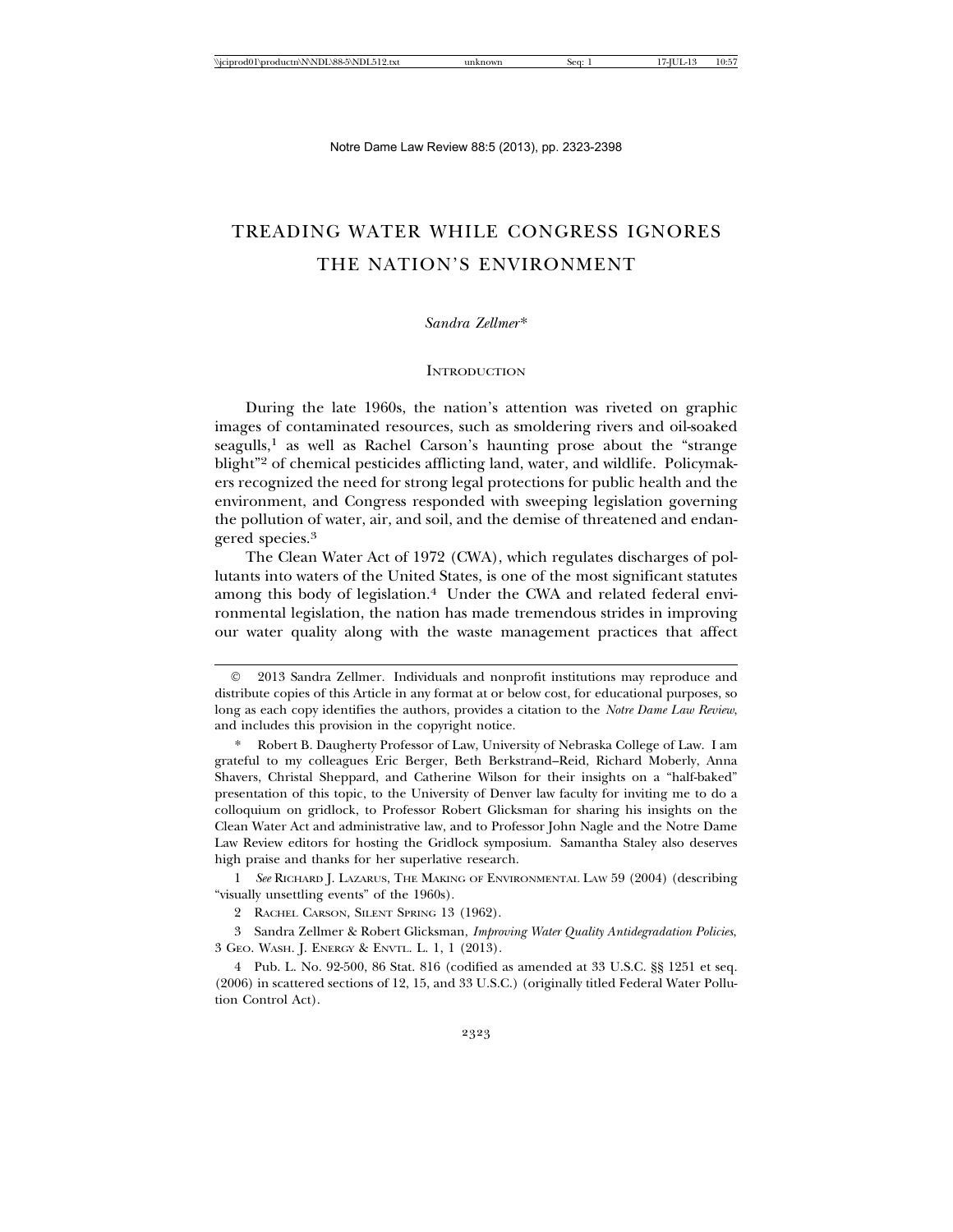water, air, and soil.<sup>5</sup> However, since the basic statutory framework was adopted in the 1970s, there have been many ecological, technological, social, and political changes in the United States, but Congress has adopted very few significant amendments, causing some to question whether federal environmental laws have passed their prime.<sup>6</sup>

In fact, since 1990, Congress has failed to take any meaningful action to reform our nation's pollution control laws. One might understandably think that the policymaking vacuum in our legislative branch has rendered our bedrock environmental provisions far less effective than they could be. Even when environmental catastrophes have occurred, such as the 2010 blowout of BP's Deepwater Horizon in the Gulf of Mexico, Congress has failed to respond. The federal agencies have frequently stepped in to fill the regulatory gaps. In reviewing the agencies' decisions, the federal courts have issued a variety of proclamations that shape the statutory playing field, sometimes in ways that Congress may have never anticipated when it adopted the lofty, environmentally protective statutory goals.

The CWA, in particular, has been a favorite environmental subject of the Supreme Court. Since the CWA's enactment, the Court has issued thirty-four CWA decisions, which constitutes thirty-four percent of the one hundred environmental opinions issued from 1972–2012.7 The Clean Air Act is a distant second, with only twenty-two opinions issued during the same period.8 The Court has reviewed nearly half of the CWA disputes since 1990, including cases challenging the jurisdictional scope of the Act as well as the Environmental Protection Agency's (EPA) enforcement powers and the division of authority between the EPA and the Corps of Engineers.9

8 *See* results of Westlaw search, *supra* note 7. **R**

9 *See infra* Part III*.* The D.C. Circuit and other federal courts of appeals have also issued several blockbuster CWA opinions. *See id.* In 2013, two additional Supreme Court cases were handed down: *L.A. Flood Control Dist. v. Nat'l Res. Def. Council, Inc.*, No. 11-460, 2012 WL 406006, and *Decker v. Northwest Env. Def. Center*, No. 11-338, 11-347, 2013 WL 1131708. They are discussed *infra* Part II.A; Part III.A.

<sup>5</sup> *See* William L. Andreen, *Water Quality Today—Has the Clean Water Act Been a Success?*, 55 ALA. L. REV. 537, 569–73 (describing overwhelming evidence of environmental successes achieved since the CWA was enacted).

<sup>6</sup> *See infra* Part III.

<sup>7</sup> A Westlaw search in the Supreme Court database on Nov. 1, 2012, yielded a total of one hundred environmental cases issued between 1972–2012 (thirty-four CWA cases; twenty-two Clean Air Act cases; nineteen National Environmental Policy Act cases; ten waste management cases; eight Superfund cases; four pesticide cases; and three mining reclamation cases). If natural resource and federal public lands cases are included, the total rises to 123 cases (ten Mining or Mineral Leasing Act cases; eight Endangered Species Act cases; three Federal Land Policy and Management Act cases; and two National Forest Management Act cases). CWA cases constitute twenty-eight percent of the combined total. For an assessment of the Court's treatment of environmental cases through 1999, see Richard J. Lazarus, *Restoring What's Environmental About Environmental Law in the Supreme Court*, 47 UCLA L. Rev. 703 (2000) (concluding that the Court's apathy towards environmental law during its first three decades resulted from its failure to appreciate environmental law as a distinct area of law).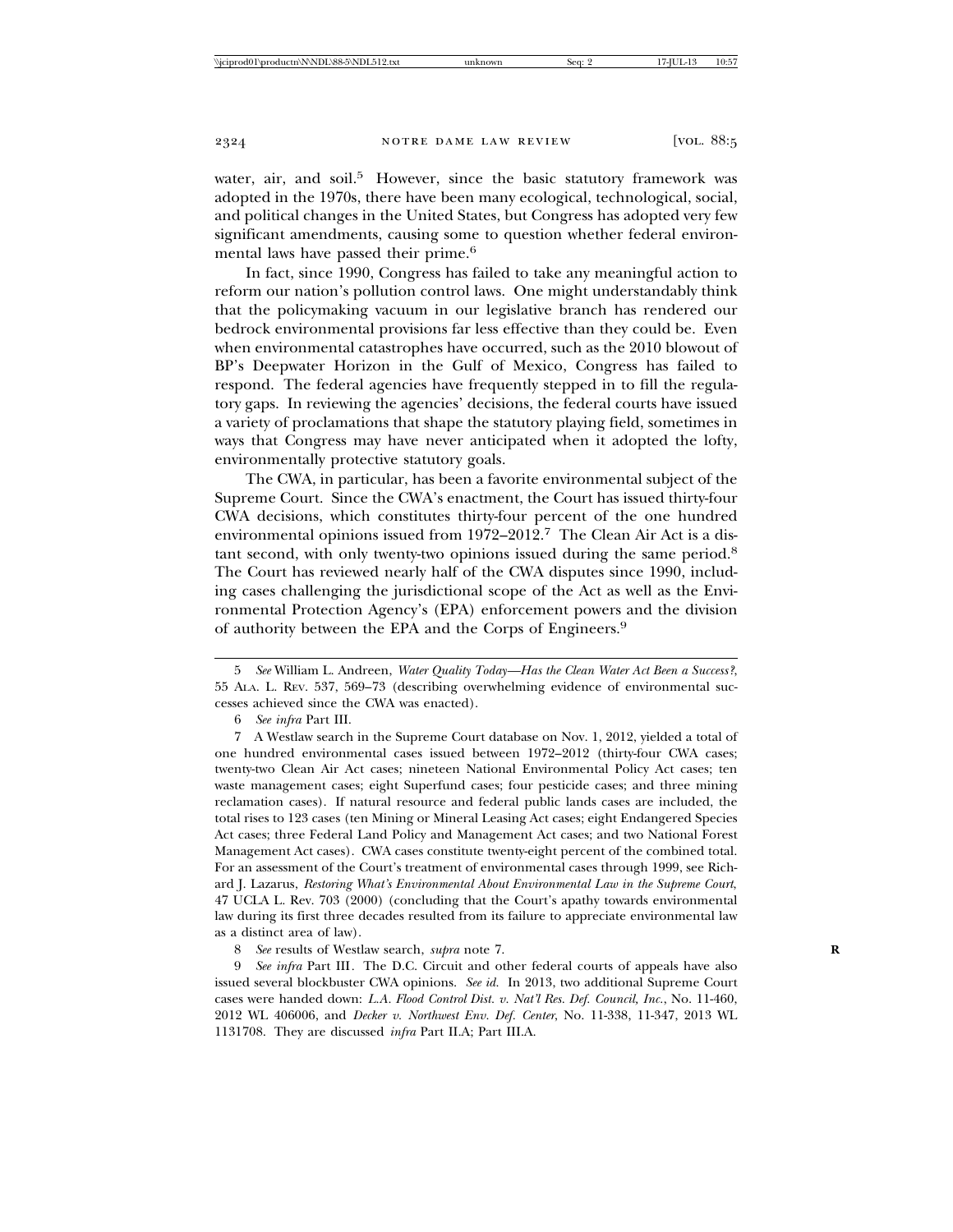Congress has failed to respond in a meaningful way to any of the post-1990 CWA judicial opinions. In contrast, throughout the 1970s and 1980s, a syncopated yet rhythmic dance took place between the agencies, the federal courts, and Congress. Federal agencies, including EPA, would issue regulations to implement the CWA and other keystone environmental statutes, the courts would resolve challenges to those regulations, in many cases based on ambiguous statutory language,<sup>10</sup> and Congress would subsequently either validate or repudiate the results. Examples include point source pollution exemptions, variances for discharges of toxic pollutants, and discharges from dredge and fill activities.<sup>11</sup>

Much has changed since the 1970s, and even since 1990. The bitterly partisan nature of environmental issues in Congress today suggests that comprehensive, thoughtful reforms tailored to the problems faced by modern society are unlikely. It is not clear, however, that congressional reticence or even gridlock is necessarily a bad thing when it comes to environmental law. Certainly, the physical environment and the tools available for addressing environmental problems have changed since most of our key statutes, including the CWA, were passed, making some existing provisions seem outdated and inadequate.12 On the other hand, the objectives of the CWA and other bedrock environmental laws have *not* changed; if anything, these goals have become all the more compelling in the twenty-first century. As a society, we still expect clean and reliable water resources—an expectation that cannot be met unless we attain the CWA's goals of maintaining and restoring the chemical, physical, and biological integrity of the nation's waterways.13 Yet if today's Congress were to take up the call to reform existing statutes, it may be more likely to dismantle provisions disliked by powerful, regulated entities than to pass comprehensive, forward-thinking legislation designed to solve contemporary environmental problems.14

Perhaps it is not necessary or wise, then, to push for a more responsive legislature. While Congress has been neglectful, the federal agencies have taken up the slack in some instances, crafting more innovative and, in some cases, more progressive solutions than might be expected in Congress.

13 *See* 33 U.S.C. § 1251(a) (2006) (expressing this interest and codifying the nation's interest in improving navigable water ways).

14 *See, e.g.*, Felicity Barringer, *Endangered Species Act Faces Broad New Challenges*, N.Y. TIMES, June 26, 2005, *available at* http://www.nytimes.com/2005/06/26/politics/26species.html?pagewanted=print&\_r=0 (noting the current "alignment of the planets of people against the Endangered Species Act in Congress, in the White House and in the agencies" (quoting Jamie Rappaport Clark)).

<sup>10</sup> The standard of review for agency interpretations of ambiguous statutes administered by them was articulated in 1984 by the Supreme Court in *Chevron U.S.A. Inc. v. Natural Res. Def. Council, Inc.*, 467 U.S. 837 (1984).

<sup>11</sup> *See infra* Part II.

<sup>12</sup> *See* Carol A. Casazza Herman et al., *Breaking the Logjam: Environmental Reform for the New Congress and Administration*, 17 N.Y.U. ENVTL. L.J. 1, 1 (2008) ("[P]olitical polarization and a lack of leadership have left environmental protection in the United States burdened with obsolescent statutes and regulatory strategies.").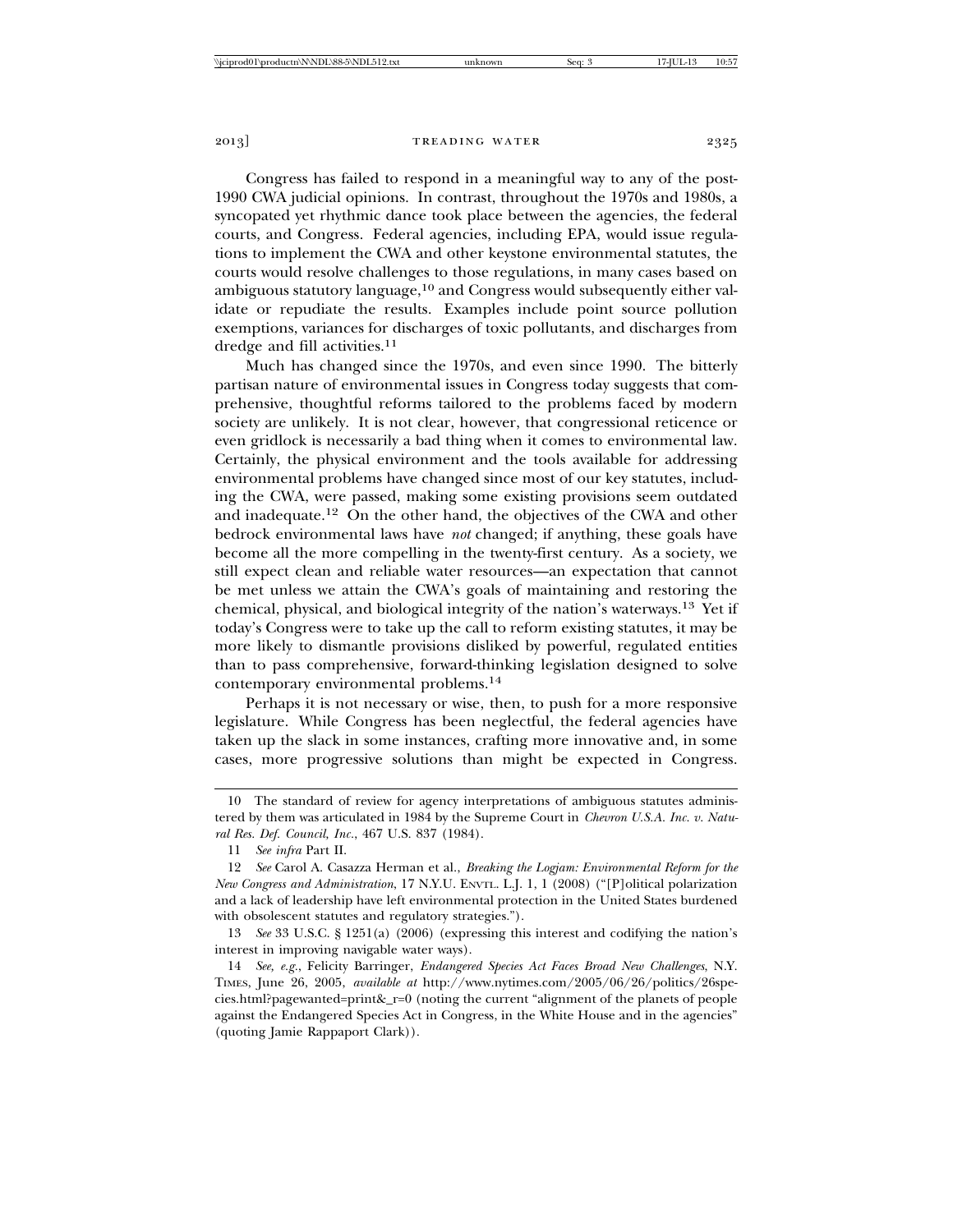Although it has often taken a citizens' suit to push the agencies forward, the agencies have generally been more willing than congressional members to consider evolving scientific findings and conclusions and to adapt their strategies to the science.

This Article begins in the 1970s, when the nation's environmental framework was expressed in statutes governing a wide variety of topics, including water, air, environmental analysis, and endangered species. Part I explores the intricate interplay between the agencies charged with implementing these statutes, the federal courts, and Congress, and demonstrates how Congress routinely amended the statutes as needed to ensure that the agencies and the courts were staying true to its purposes and implementation strategies.

Part II moves forward in time and looks at the dramatically different legislative landscape since 1990. Very little by way of significant environmental legislation has been enacted in the past two decades. This is so despite the fact that the Supreme Court has reviewed a surprising number of Clean Water Act cases during this era, including cases challenging the jurisdictional scope of the Act,<sup>15</sup> EPA's enforcement powers,<sup>16</sup> and the division of power between the EPA and the Corps of Engineers.<sup>17</sup> Meanwhile, significant changes in the physical environment and in our understanding of the environment have occurred, without any meaningful response from Congress.

Part III explores a variety of reasons for congressional failures since 1990. Congress has produced relatively little by way of comprehensive legislation across the board—not just on environmental issues. The lack of controls on campaign financing and the corruptive influence of money from special interest groups is one reason. A dramatic increase in the number of filibusters is another. However, there have been moments of "civic republicanism" where Congress has managed to pass broad-reaching statutes to address health care, national security, banking, and several other topics.<sup>18</sup> Part III explains how environmental law is different than other types of legislation, and why gridlock is so much more palpable in the environmental arena. Despite high profile catastrophes such as the BP Deepwater Horizon blowout and the failure of the levee system in New Orleans in the wake of Hurricane Katrina, Congress has done virtually nothing on the environmental front. The chronic problems posed by hyper-partisanship and campaign funding are present here, too, but there is something more afoot. Heated rhetoric, conveyed in inflammatory sound-bites—"job killing" regulatory measures and private property rights "abuse" among them—is even more evident when it comes to environmental law than in other areas. Equally troubling is congressional mistrust—even disdain—for science.

<sup>15</sup> *See, e.g.*, Rapanos v. United States, 547 U.S. 715 (2006); Solid Waste Agency v. U.S. Army Corps of Eng'rs, 531 U.S. 159 (2001).

<sup>16</sup> *See, e.g.*, Sackett v. EPA, 132 S. Ct. 1367 (2012).

<sup>17</sup> *See, e.g.*, Coeur Alaska, Inc. v. Se. Alaska Conservation Council, 557 U.S. 261 (2009).

<sup>18</sup> *See* Amy Sinden, *In Defense of Absolutes: Combating the Politics of Power in Environmental Law*, 90 IOWA L. REV. 1405, 1447 (2005).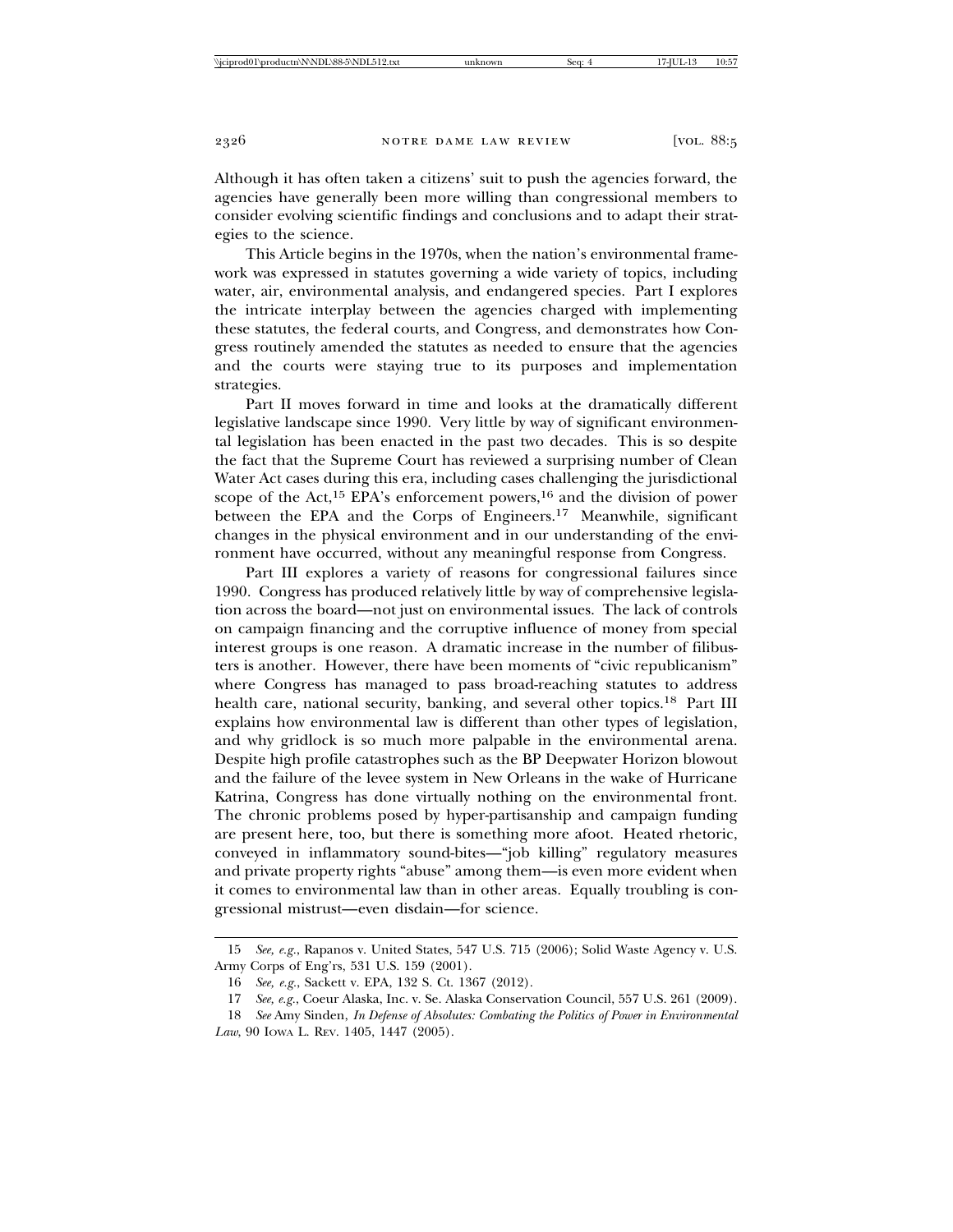Part IV considers the implications of Congress's failure to act, and explores the ways in which the federal agencies either have stepped into the vacuum or could fill the vacuum left by congressional inaction. It posits that environmental gridlock may not be such a bad thing after all. True, from the standpoint of democratic legitimacy, Congress ought to be doing its job. But from the standpoint of environmental protection, perhaps Congress *should* leave well enough alone (or at least we will be no worse off if it does remain silent). Neither congressional members nor their staffs have sufficient time, inclination, or expertise to craft adequate responses to modern environmental problems, many of which are far more complex than the issues faced in the 1970s. When it comes to water quality, at least, the low-hanging fruit has already been picked and the remaining issues, such as nonpoint source pollution and the protection of isolated wetlands and ephemeral streams, call for solutions that are both more nuanced and more politically charged than the basic mandates issued in the 1970s were. Congress has always been better able to deal with "macro"-level issues and pose broad-brush policy-oriented solutions, but complex problems tend to be over-simplified, for example, one is either "for or against" wetlands protection or "for or against" hamstringing the economy by regulating industrial discharges. Moreover, given that the environmental laws of the 1970s, with their lofty objectives, are the high water mark, and also that the value of safe, clean water for drinking, fisheries, and recreation remains intact, it is possible we have nowhere to go but down if Congress were to start tinkering.

The Article concludes in Part V with an assessment of several "portaging strategies" that offer an opportunity to work around the congressional logjam and move the environmental ball forward through non-legislative means.<sup>19</sup> Although comprehensive legislative reform may be the "first best" option for addressing wicked problems like climate change and even nonpoint source pollution, empowering agencies to engage in more progressive environmental action presents a viable "second best" alternative.20 This alternative turns in part on empowering citizens to motivate agency action through petitions for rulemaking and citizens' suits, and in part on clearing away impediments to agency action while minimizing agency capture by anti-regulatory interests. A coordinated strategy of regulation, Executive Orders, and enforcement might take us beyond merely "treading water" while Congress ignores the environment.

<sup>19</sup> The phrase "portaging strategies" is adapted from E. Donald Elliott, *Portage Strategies for Adapting Environmental Law and Policy During a Logjam Era*, 17 N.Y.U. ENVTL. L.J. 24 (2008).

<sup>20</sup> *See* Daniel H. Cole, *Clearing the Air: Four Propositions About Property Rights and Environmental Protection*, 10 DUKE ENVTL. L. & POL'Y F. 103, 117 (1999) (observing that we live in a "second-best world," with many institutional and technological complexities).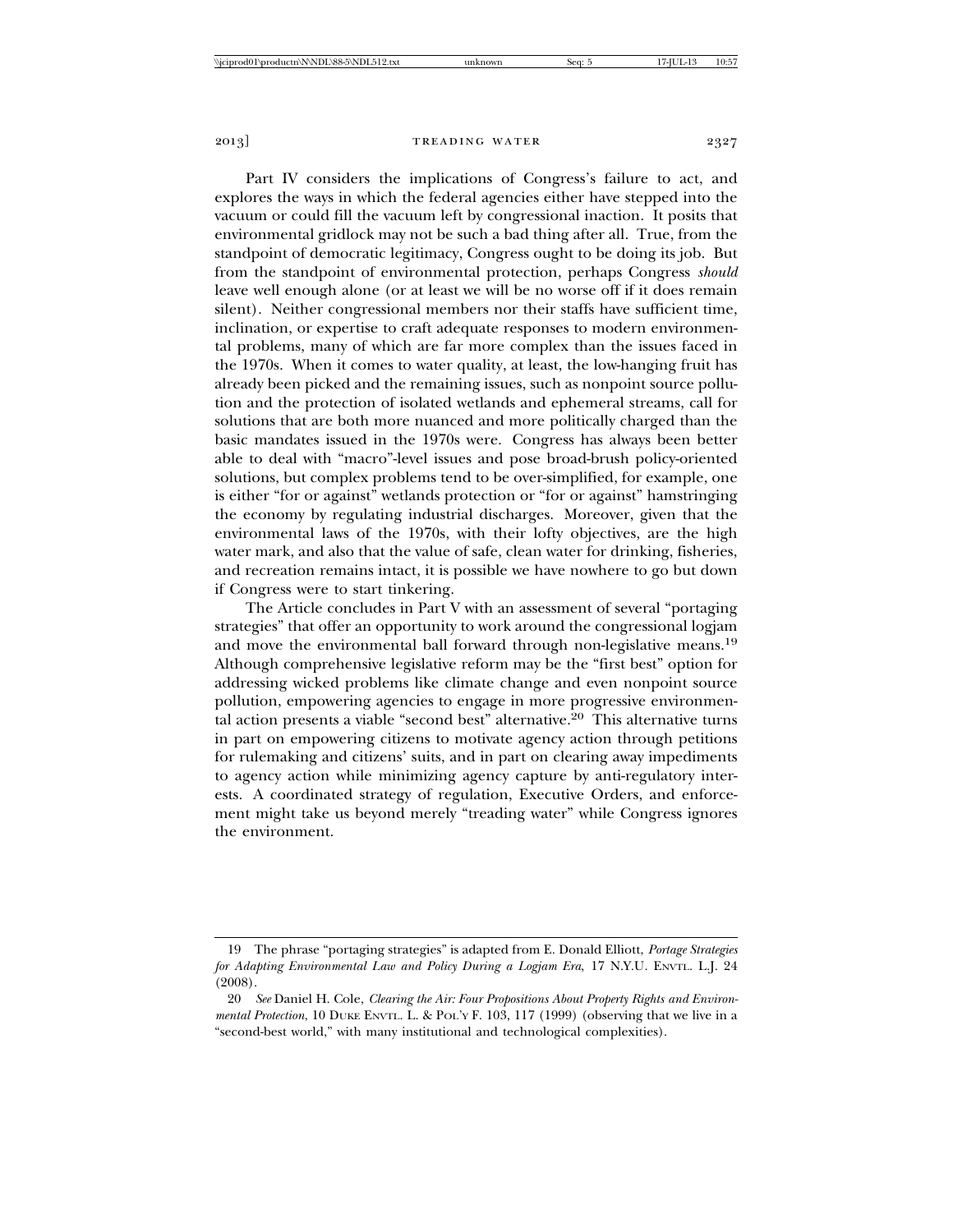#### I. A (MOSTLY) HAPPY TRIO: THE AGENCIES, THE COURTS, AND CONGRESS FROM 1970 TO 1990

Beginning in 1970, Congress passed an extended family of federal environmental statutes, which together became the cornerstone of a new environmental era. The first of these was the National Environmental Policy Act (NEPA),<sup>21</sup> known as the granddaddy of modern environmental law.<sup>22</sup> NEPA was soon followed by the Clean Air Act of 1970,<sup>23</sup> which controls air emissions from stationary and mobile sources, the CWA of  $1972,24$  which regulates water pollutants, and the Endangered Species Act (ESA) of 1973,<sup>25</sup> which protects endangered species and their habitat. The year 1970 also marked the creation of the U.S. Environmental Protection Agency (EPA) to implement provisions of the pollution control statutes.26

The Clean Air Act, the CWA, and the ESA add substantive layers to NEPA's procedural "look before you leap" mandate. As Judge Skelly Wright noted in an early NEPA case, these statutes demonstrate Congress's commitment "to control . . . the destructive engine of material 'progress'" by prioritizing environmental protection.27

From the advent of the modern environmental era in 1970 through the 1990 CWA and Clean Air Act Amendments,<sup>28</sup> Congress was relatively vigilant about ensuring that its statutes were construed in a fashion that represented congressional intent. Major amendments to the CWA were adopted in 1977 and 1987, to the Clean Air Act in 1977 and 1990, and to the ESA in 1978.29 Throughout this period, Congress was responsive to Supreme Court rulings

23 Pub. L. No 91-604, 84 Stat. 1676 (codified as amended in 42 U.S.C. §§ 7401-7671q (2006)). The Clean Air Act was enacted on Dec. 31, 1970.

24 Pub. L. No. 92-500, 65 Stat. 816 (codified as amended at 33 U.S.C. §§ 1251 et seq.  $(2006)$ .

25 Pub. L. No. 93-205, 87 Stat. 884 (codified as amended in scattered sections of 7 and 16 U.S.C.).

26 Reorganization Plan No. 3 of 1970, 3 C.F.R. 199 (1970), *reprinted in* 5 U.S.C. app. at 202 (2006), *and in* 84 Stat. 2086.

27 *Calvert Cliffs' Coordinating Comm., Inc.*, 449 F.2d at 1111 (footnote omitted).

28 Water-related amendments include the Oil Pollution Act of 1990. *See infra* notes 106–110 and accompanying text. The 1990 Clean Air Act amendments, Public Law 101- 549, adopted an acid rain (sulfur dioxide) trading program and phased out ozone-depleting chemicals. *See infra* notes 115–118 and accompanying text. **R**

29 *See infra* notes 97–99 and accompanying text. **R**

<sup>21</sup> Pub. L. No. 91-190, 83 Stat. 852 (codified as amended at 42 U.S.C. §§ 4321 et seq. (2006)). The NEPA was adopted by Congress in late December 1969 and signed into law on Jan. 1, 1970.

<sup>22</sup> *See* Calvert Cliffs' Coordinating Comm., Inc. v. U.S. Atomic Energy Comm'n, 449 F.2d 1109, 1111–12 (D.C. Cir. 1971) ("NEPA . . . takes the major step of requiring all federal agencies to consider values of environmental preservation in their spheres of activity, and it prescribes certain procedural measures to ensure that those values are in fact fully respected. . . NEPA . . . makes environmental protection a part of the mandate of every federal agency and department.").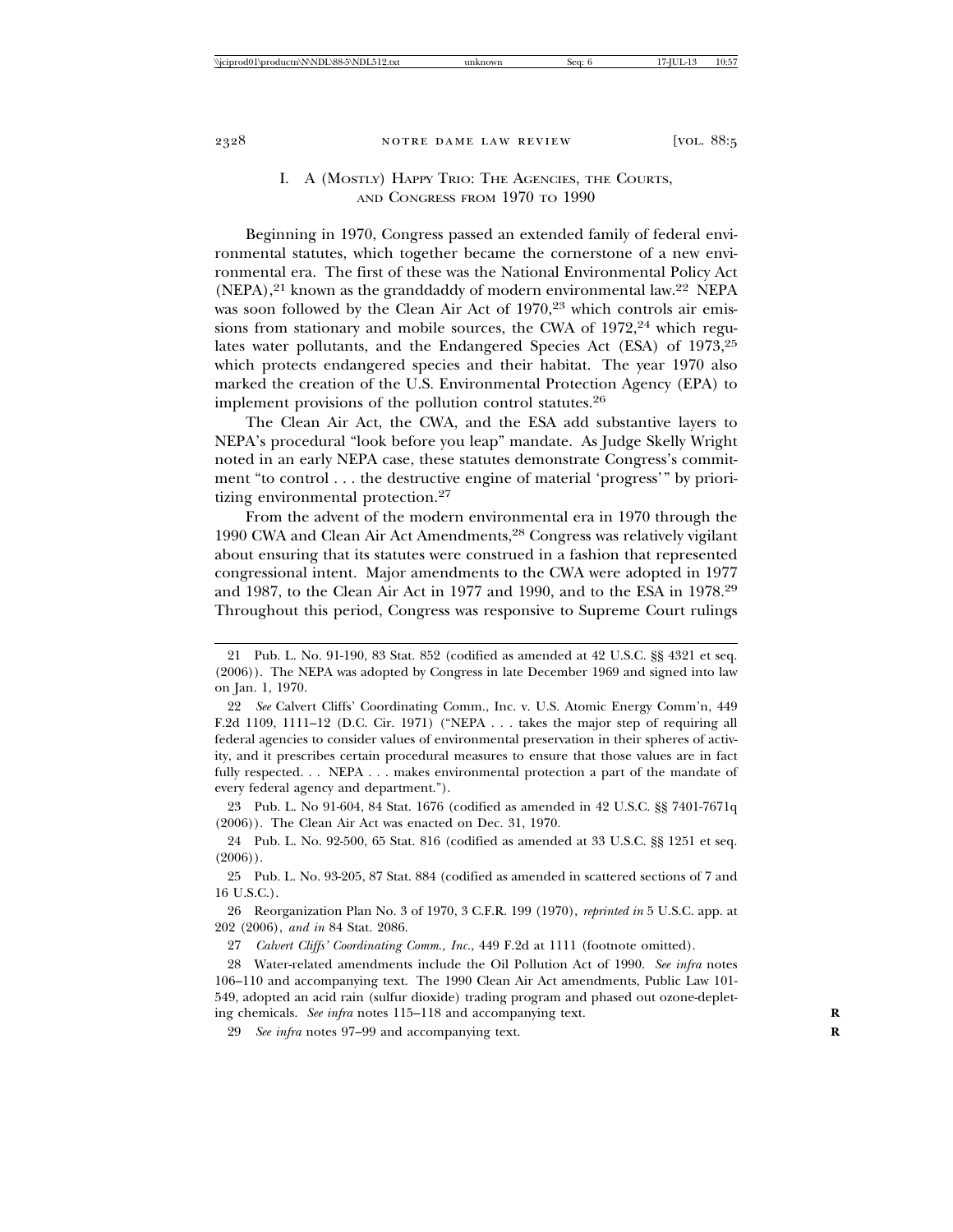as well as decisions of the D.C. District Court and Circuit Court of Appeals.30 An examination of the CWA, in particular, provides a good sense of the dynamics that were in play between Congress, the courts, and the agencies.

The 1972 CWA was preceded by the Federal Water Pollution Control Act of 1948,31 but the 1972 Act bears little resemblance to the 1948 Act. The 1948 Act placed the federal government in a supporting role in relation to the states by authorizing federal money for water pollution research, sewage treatment facilities, and state pollution control programs.32 Although the 1948 Act authorized federal enforcement action, the authorization was exceedingly narrow and ineffective. The federal government could file a public nuisance action for endangerment from interstate pollution but only with the approval of state officials in the state where the discharge originated.33 By the mid-twentieth century, rivers were smoldering, waterfowl were dying, and fisheries were closed due to contamination in many regions of the country.34 It was clear that the 1948 Act was not working and that the nation's water quality problems required more aggressive federal involvement.<sup>35</sup>

The CWA of 1972 embraces the simple yet profound goal of eliminating the discharge of pollutants to ensure the chemical, physical, and biological integrity of the nation's waters.36 To accomplish this goal, § 301 prohibits the "discharge of any pollutant by any person" unless a National Pollution Discharge Elimination System (NPDES) permit or a dredge and fill permit is obtained.37 This key phrase, "discharge of a pollutant," is defined, in relevant part, as "any addition of any pollutant to navigable waters from any point source."38 Navigable waters include surface waters of the United States, including lakes, rivers, streams, adjacent wetlands, and the territorial seas.<sup>39</sup> A "point source" is "any discernible, confined and discrete conveyance,

32 *See* N. William Hines, *Nor Any Drop to Drink: Public Regulation of Water Quality Part III: The Federal Effort*, 52 IOWA L. REV. 799, 810 (1967).

33 *See* Kenneth M. Murchison, *Learning From More Than Five-and-a-Half Decades of Federal Water Pollution Control Legislation: Twenty Lessons for the Future*, 32 B.C. ENVTL. AFF. L. REV. 527, 531 (2005).

34 *See* Zellmer & Glicksman, *supra* note 3, at 1. **R**

35 *See* William L. Andreen, *The Evolution of Water Pollution Control in the United States–State, Local, and Federal Efforts, 1789–1972: Part I*, 22 STAN. ENVTL. L.J. 145, 157 (2003).

36 33 U.S.C. § 1251(a)(1) (2006).

<sup>30</sup> For the role of courts in prodding remedial action by the legislative and executive branches, see Benjamin Ewing & Douglas A. Kysar, *Prods And Pleas: Limited Government in an Era of Unlimited Harm*, 121 YALE L.J. 350, 410–23 (2011).

<sup>31</sup> Pub. L. No. 80-845, 62 Stat. 1155. This statute was preceded by the Rivers and Harbors Appropriation Act of 1899, ch. 425, 30 Stat. 1121 (codified at 33 U.S.C. §§ 401–418 (2000)), which prohibits obstructions to navigation but does not address other forms of pollution.

<sup>37</sup> *Id.* § 1311(a).

<sup>38</sup> *Id.* § 1362(12).

<sup>39</sup> *See id.* § 1362(7)–(8); 40 C.F.R. § 122.2 (2006) (defining "Waters of the United States").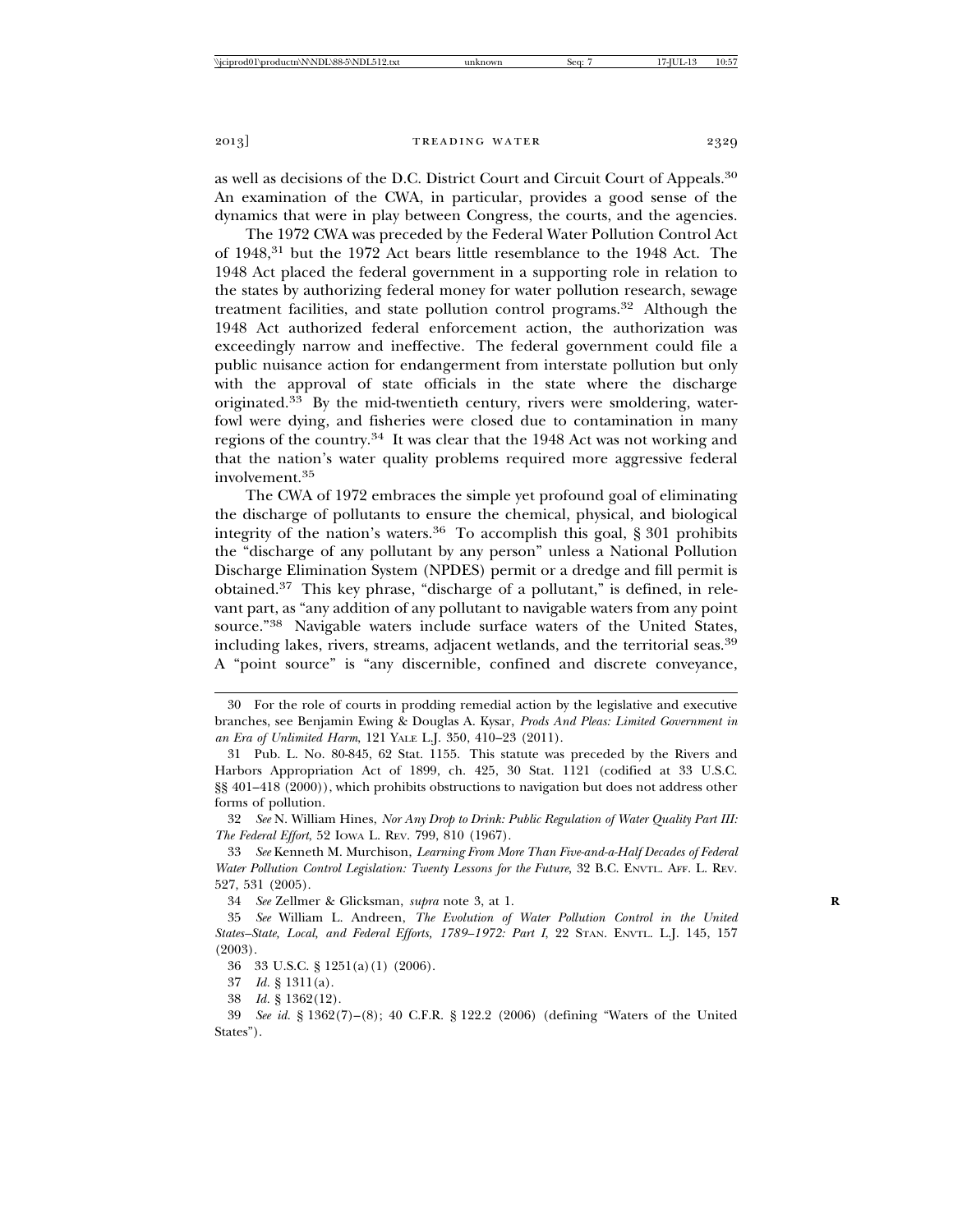including but not limited to any pipe . . . from which pollutants are or may be discharged."<sup>40</sup>

One of the first cases to provoke a statutory amendment was *Natural Resources Defense Council v. Callaway*, 41 which challenged the Corps's overly restrictive definition of "navigable waters" as "those waters of the United States which are subject to the ebb and flow of the tide, and/or are presently, or have been in the past, or may be in the future susceptible for use for purposes of interstate or foreign commerce."42 The court invalidated this definition and forced the Corps to exercise regulatory responsibility over dredge and fill activities in non-navigable waterways and adjacent wetlands under CWA § 404.43 Congress responded to the decision in the 1977 CWA amendments by exempting fills resulting from normal farming and logging activities.44 Although it placed parameters on the Corps's authority by excluding these activities, it left the basic jurisdictional scope of the CWA over navigable as well as certain non-navigable waters and wetlands intact.45

Just two years after the *Callaway* decision, but before the 1977 amendments, environmental groups challenged the EPA's attempt to exempt agricultural activities from regulation as point sources under the NPDES program of CWA § 402. In *Natural Resources Defense Council v. Costle*, 46 the court invalidated the EPA's interpretation, finding that the wording of the statute was "clear" that the EPA did not have authority to exempt entire categories of point sources from the  $\S 402$  permit requirements.<sup>47</sup> However, just as it had with regard to § 404, Congress was persuaded by EPA's analysis of the policy reasons to exempt some agricultural activities from the § 402 program, and it responded in the 1977 amendments by exempting irrigation return flows and agricultural stormwater discharges.<sup>48</sup> The provision serves as a counterpart to the farming exemption of the Corps's dredge and fill program.<sup>49</sup>

Around the same time, the Supreme Court had occasion to address the enforcement structure of the CWA, and in particular the relationship between the EPA and state permitting agencies, in *EPA v. California. ex rel.*

44 *See* Pub. L. No. 95-217, § 67(a)-(b), 91 Stat. 1600 (1977) (codified at 33 U.S.C. § 1344(f) (2006)).

45 *Id.*; *see* Ohio Valley Envtl. Coal. v. Bulen, 410 F. Supp. 2d 450 (S.D. W. Va. 2004) (describing legislative history of section 404's dredge and fill program).

46 568 F.2d 1369 (D.C. Cir. 1977).

47 *Id.* at 1377 (citing 33 U.S.C. § 1342 (2006)).

<sup>40 33</sup> U.S.C. § 1362(14) (2006); *see* Sandra B. Zellmer, *The Virtues of "Command and Control" Regulation: Barring Exotic Species from Aquatic Ecosystems*, 2000 U. ILL. L. REV. 1233, 1235 (2000) (describing "point source" pollution).

<sup>41 392</sup> F. Supp. 685 (D.D.C. 1975).

<sup>42 39</sup> Fed. Reg. 12,115, 12,119 (Apr. 3, 1974); *see* 33 U.S.C. § 1344 (2006).

<sup>43</sup> *Callaway*, 392 F. Supp. at 686.

<sup>48</sup> Pub. L. No. 95-217, § 33(b), 91 Stat. 1577 (1977) (codified at 33 U.S.C. § 1362(14)  $(2006)$ .

<sup>49</sup> *See supra* notes 42–45 and accompanying text (describing passage of 33 U.S.C. **R** § 1344(f) (2006)).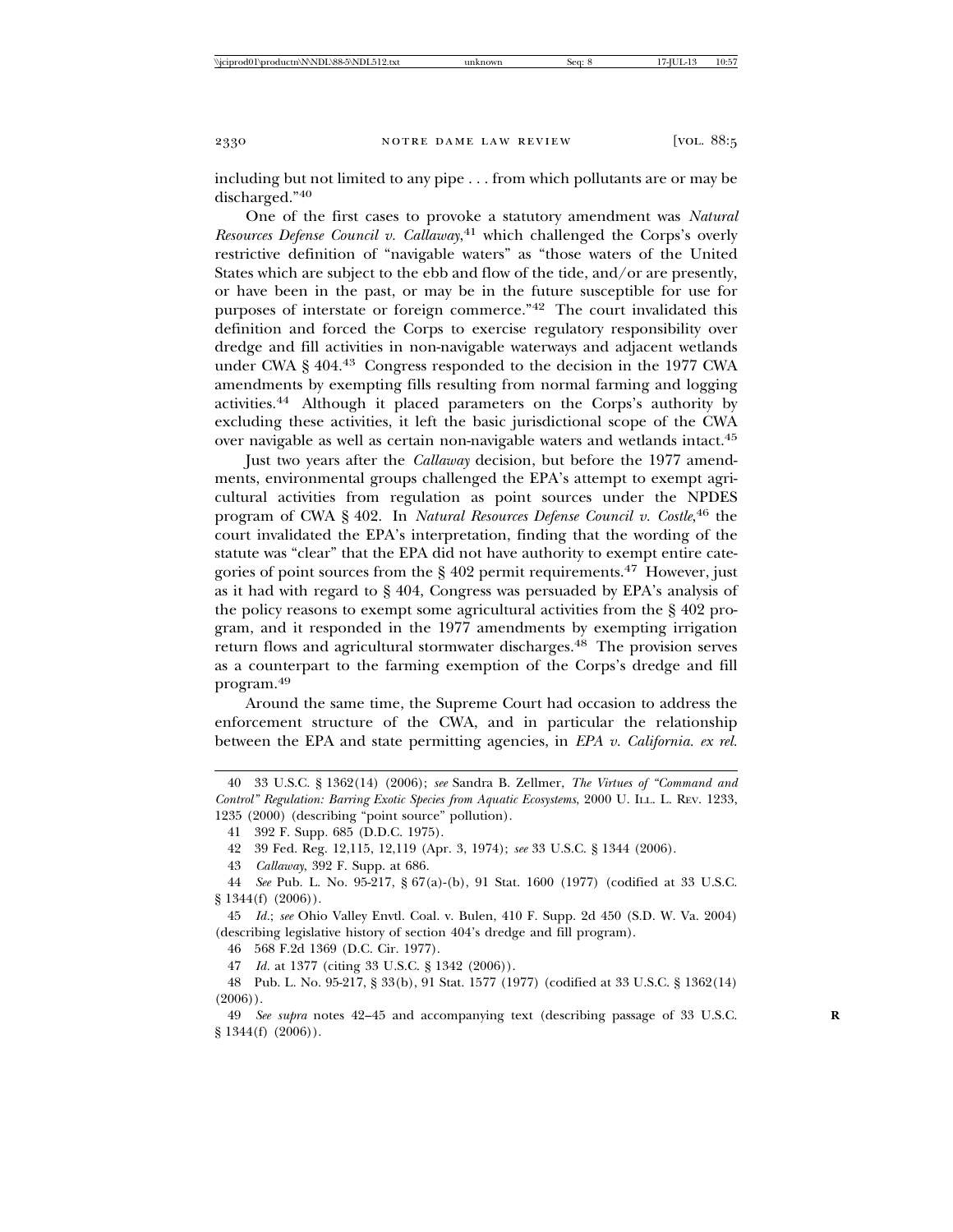*State Water Resources Control Board*. 50 There, it held that CWA § 313 required federal facilities to comply with state requirements respecting the control and abatement of pollution, but that obtaining a permit from a state with a federally approved program was *not* among such requirements.51 In the 1977 amendments, however, Congress overturned the decision and strengthened the enforcement capabilities of the states by expanding the CWA's waiver of federal sovereign immunity to "administrative authority, and process and sanctions," including state-issued permits.52

In one of its first significant rulings on the jurisdictional scope of the CWA, the Supreme Court reviewed a citizen suit to compel the EPA to regulate discharges of radioactive materials.<sup>53</sup> The CWA forbids the discharge of pollutants absent a permit,54 and defines pollutants to include "radioactive materials."55 The lower courts agreed with the petitioners and found that, by referring to "radioactive materials," Congress plainly meant to include "*all* radioactive materials."56 The Court reversed in *Train v. Colorado Public Interest Research Group, Inc.*, holding that the legislative history of the CWA demonstrated that Congress had not in fact intended to alter the preexisting, exclusive control of the Atomic Energy Commission (AEC) over nuclear materials.57 According to the Court, even if the text appeared to be "clear" upon "superficial examination," the House committee report explicitly exempted radioactive materials regulated by the AEC,<sup>58</sup> and the debates on the floors of both chambers clarified that only those radioactive sub-

52 *See* Clean Water Act of 1977, §§ 60, 61(a), 313(a)–(b), 91 Stat. 1597 (codified as amended at 33 U.S.C. § 1323(a)–(b) (2006)). That Act states:

[E]ach officer, agent, or employee thereof in the performance of his official duties, shall be subject to, and comply with, all Federal, State, interstate, and local requirements, administrative authority, and process and sanctions respecting the control and abatement of water pollution in the same manner, and to the same extent as any nongovernmental entity . . . . The preceding sentence shall apply . . . to any requirement whether substantive or procedural (including any recordkeeping or reporting requirement, any requirement respecting *permits* and any other requirement, whatsoever) . . . .

- 54 33 U.S.C. §§ 1311(a), 1342 (2006).
- 55 *Id.* § 1362(6).
- 56 Colo. Pub. Interest Research Grp., Inc. v. Train, 507 F.2d 743, 747 (10th Cir. 1974).
- 57 *Train*, 426 U.S. at 11–12.

58 *Id.* at 11 ("The term 'pollutant' as defined in the bill includes 'radioactive materials.' *These materials are those not encompassed in the definition of source, byproduct, or special nuclear materials as defined by the Atomic Energy Act of 1954, as amended, and regulated pursuant to that Act.*" (citing H. R. Rep. No. 92-911, at 131 (1972), *reprinted in* 1 S. COMM. ON PUB. WORKS, 93D CONG., LEGISLATIVE HISTORY OF THE WATER POLLUTION CONTROL ACT AMEND-MENTS OF 1972 818 (Comm. Print 1973))).

<sup>50 426</sup> U.S. 200 (1976).

<sup>51</sup> *Id.* at 209–12.

*Id.* (emphasis added).

<sup>53</sup> *See* Train v. Colo. Pub. Interest Research Grp., Inc., 426 U.S. 1 (1976).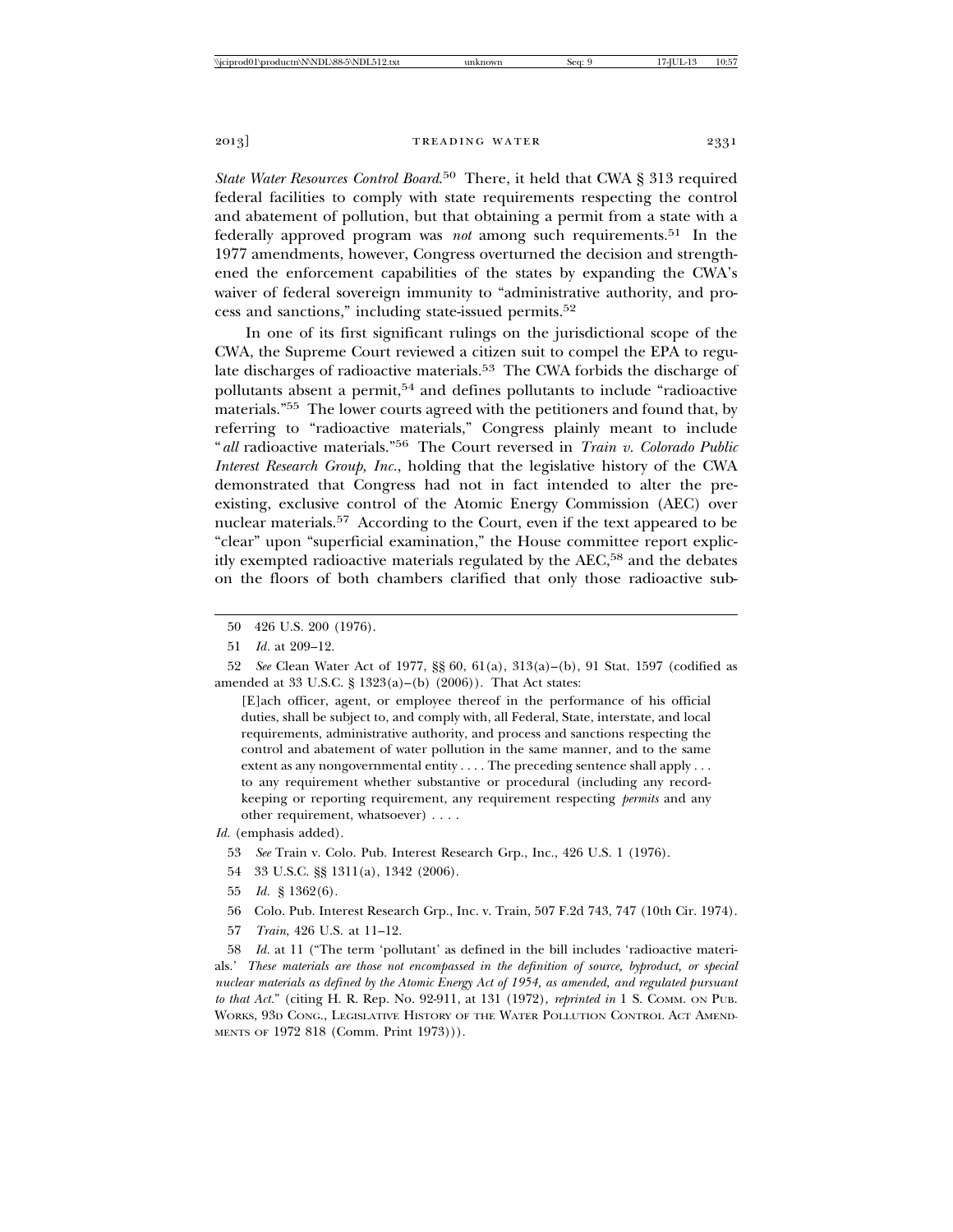stances *not* subject to the AEC's jurisdiction could be regulated by the EPA.59 The Court observed, "To have included these materials under the [CWA] would have marked a significant alteration of the pervasive regulatory scheme embodied in the AEA;" thus, Congress needed to include far more explicit language in the CWA if it intended to effectuate such a dramatic change.60 Although Congress revisited the statute and amended it in 1977, just a year after the Court's decision, it left the relevant provision alone, indicating tacit approval of the Court's interpretation.<sup>61</sup>

A few years later, in 1980, environmental groups challenged the EPA's failure to identify and regulate toxic pollutants as required by CWA § 307.<sup>62</sup> In *Environmental Defense Fund v. Costle*, the D.C. Circuit affirmed EPA's settlement agreement (known as the "Flannery Decree") with the environmental groups, which compelled the EPA to list sixty-five toxic chemicals and to develop strict technology-based effluent limitations for toxic discharges.<sup>63</sup> Congress followed up in 1987 by adopting the court's categorical approach.<sup>64</sup> The significance of the Flannery Decree and Congress's approval of that decree cannot be understated. The structure for implementing require-

60 *Id.* at 24. By the same token, the Court has held that the Nuclear Regulatory Commission (the successor to the AEC) lacks discretion to authorize discharges of high-level radioactive waste into navigable waters, given the language of 33 U.S.C. § 1311(f). *See supra* note 59; Susquehanna Valley Alliance v. Three Mile Island Nuclear Reactor, 619 F.2d 231 (3d Cir. 1980), *cert. denied*, 449 U.S. 1096 (1980).

61 *See* Bradford C. Mank, *Is a Textualist Approach to Statutory Interpretation Pro-Environmentalist?: Why Pragmatic Agency Decisionmaking is Better Than Judicial Literalism*, 53 WASH. & LEE L. REV. 1231, 1277–78 (1996) ("Congress's decision to give the AEC and its successors control over these radioactive materials may have been an unsound policy choice. . . , the *Train* Court's conclusion that the AEC and its successors retained exclusive control over the discharge of certain radioactive materials was probably the most accurate reading of Congress's intent in enacting the Clean Water Act."). Mank criticizes the policy underpinnings of the result on the grounds that the EPA "is less vulnerable to 'capture' or disproportionate influence by industry than the AEC and its successors, whose very bureaucratic existence depends on the continuing viability of the nuclear power industry." *Id.* at 1278.

62 Envtl. Def. Fund, Inc. v. Costle, 636 F.2d 1229, 1234 n.6–7 (D.C. Cir. 1980) (citing Envtl. Def. Fund, Inc. v. Train, Civil Action No. 75-172 (D.D.C. 1976); Natural Res. Def. Council, Inc. v. Train, Civil Action No. 2153-73 (D.D.C. 1976)); and 33 U.S.C. § 1317(a)).

<sup>59</sup> *Id.* at 14–16. In support of its conclusion, the Court also cited 33 U.S.C. § 1311(f) (1970 ed., Supp. IV), which provides that "[n]otwithstanding any other provisions of [the CWA] it shall be unlawful to discharge any *radiological* . . . *warfare agent* or *high-level radioactive waste* into the navigable waters." *Id.* at 10 (emphasis added). The Court further explained, "[t]hat Congress has chosen to ban completely the discharge of certain highlevel radioactive material regulated under the AEA does not, by itself, indicate whether Congress wanted the discharge of other radioactive material regulated under the AEA to be subject to the FWPCA's permit program." *Id.* at 10–11.

<sup>63</sup> *Id.* at 1236.

<sup>64</sup> Pub. L. No. 100-4, Title III, § 313(d), 101 Stat. 45 (1987).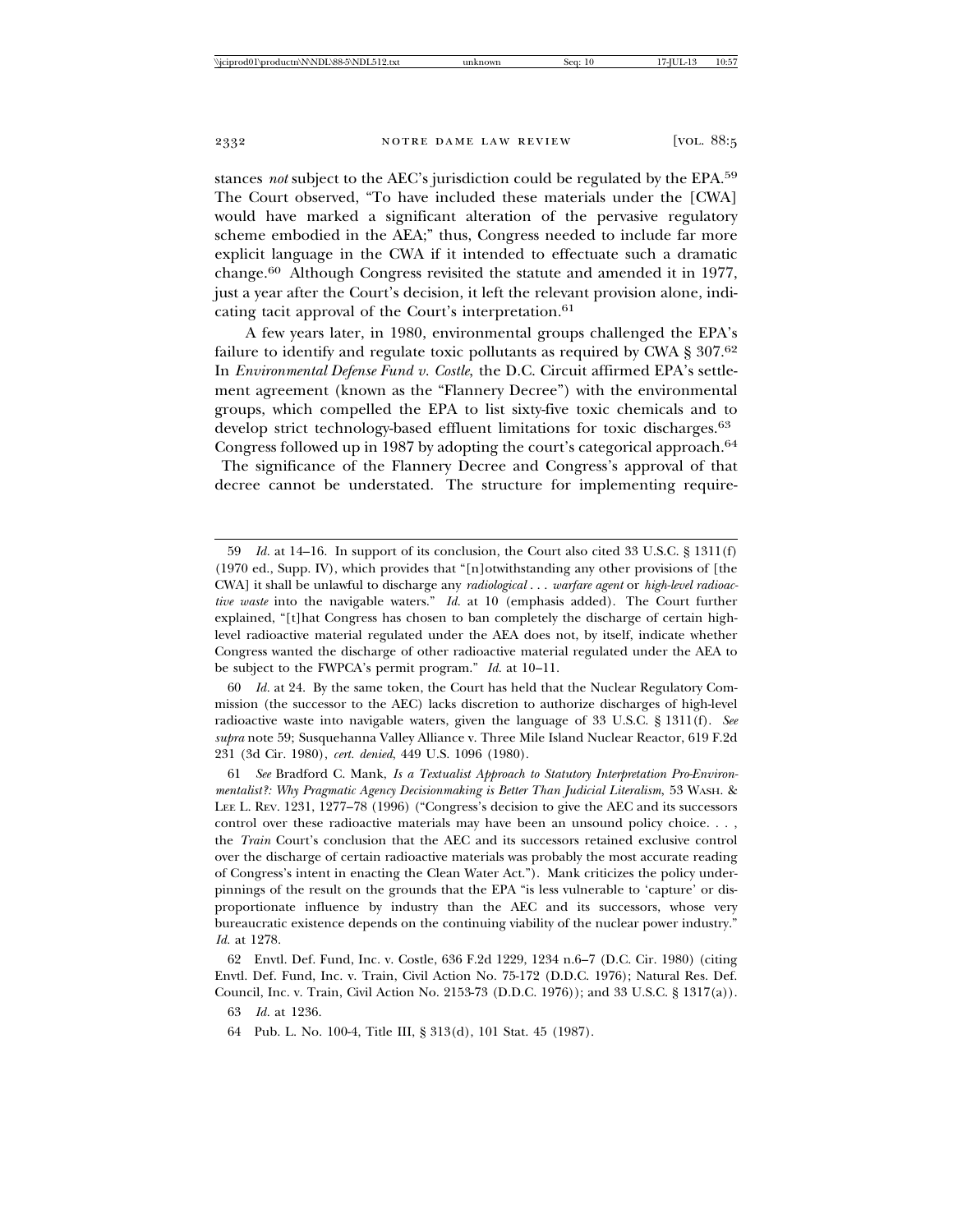ments to control toxic discharges remains in place today, and it has achieved a great deal of progress in preventing toxic water pollution.65

The Supreme Court issued a landmark CWA opinion in 1980 as well. *EPA v. National Crushed Stone Association*<sup>66</sup> involved a challenge by representatives of mining and crushed stone industries who claimed that the EPA's effluent discharge standards were too stringent. The CWA requires EPA to impose increasingly advanced technology-based effluent limitations on dischargers in order to advance the statutory goal of eliminating the discharge of all pollutants. Existing dischargers were granted some time to retrofit with the best technology available for their industry while new dischargers were required to incorporate the best technology immediately.67 The lowest tier of technology standards applied to existing plants—facilities for which retrofitting would be most expensive. Congress required these plants to adopt "[e]ffluent limitations . . . which shall require the application of the best practicable control technology currently available."68 This standard, known as the "best practicable" or "BPT" standard, was intended to facilitate industry's transition to the new technology-based regime. In setting BPT requirements, EPA was directed to consider "the total cost of application of technology in relation to the effluent reduction benefits to be achieved . . . ."69 BPT was a temporary measure, remaining in effect only until July 1, 1983, when it was to be replaced by the next tier of technologybased standards, which required existing dischargers to adopt the "best available technology economically achievable" (BAT).<sup>70</sup> In setting the BAT standard, EPA was directed to consider "the cost of achieving such effluent reduction," but not to balance costs with the environmental benefits of more stringent regulations.<sup>71</sup>

The challenge in *Crushed Stone* related to the BPT standard. The industries argued that EPA must consider granting variances to the BPT standard based on the capability of an individual discharger to afford the costs of BPT.<sup>72</sup> The Court rejected their argument, reasoning that, while economic capability is listed as an explicit statutory ground for a variance from the BAT

- 68 33 U.S.C. § 1311(b)(1)(A)(i) (2006).
- 69 *Id.* § 1314(b)(1)(B).
- 70 *Id.* § 1311(b)(2)(A).
- 71 *Id.* § 1314(b)(2)(B).

72 EPA v. Nat'l Crushed Stone Ass'n, 449 U.S. 64, 72 (1980). The Court had previously held that, with respect to the EPA's practice of categorically setting BPT limits, some allowance is necessary for variation in individual plants. E. I. du Pont de Nemours Co. v. Train, 430 U.S. 112, 128 (1977). In *Am. Textile Mfrs. Inst., Inc. v. Donovan*, 452 U.S. 490, 510 n.30 (1981), the Court clarified that, in contrast to the BPT determination, in making

<sup>65</sup> Jeffrey M. Gaba, *Informal Rulemaking By Settlement Agreement*, 73 Geo. L.J. 1241, 1245 (1985).

<sup>66 449</sup> U.S. 64 (1980).

<sup>67</sup> For a detailed description of the phased-in effluent standards, see James R. May, Brief of Environmental Law Professors as Amicus Curiae in Support of Respondents, Entergy Corp. v. Riverkeeper, Inc., 556 U.S. 208 (2009) (No. 07-588, 07-589 & 07-597), SP041 ALI-ABA 263.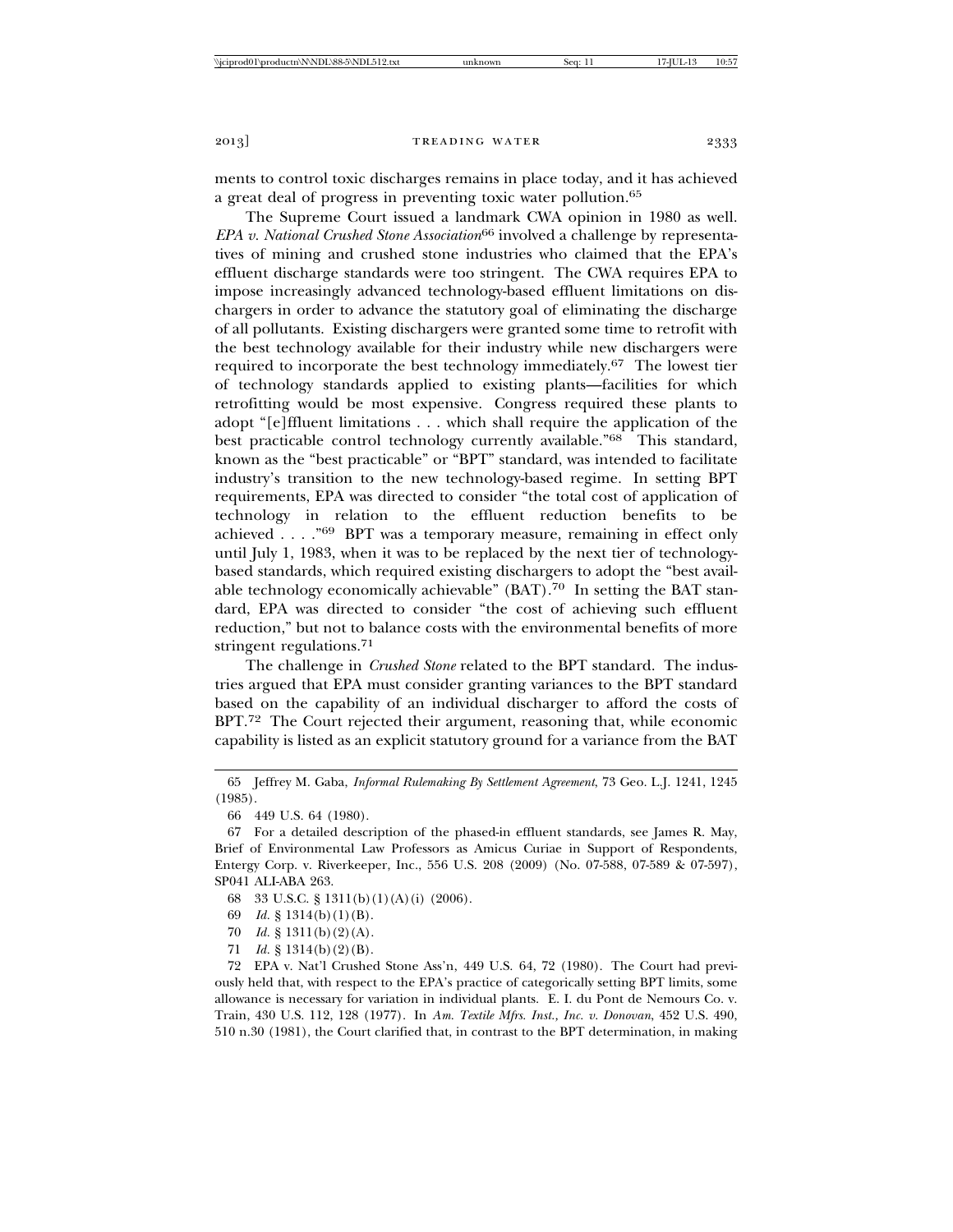standard,73 economic capability is *not* listed as grounds for a variance from the BPT standard. Moreover, the Court found that the statutory language failed to support the industries' position that affordability must be considered in BPT variance decisions. It explained:

[T]he Administrator is directed to consider the benefits of effluent reductions as compared to the costs of pollution control in determining BPT limitations. Thus, every BPT limitation represents a conclusion by the Administrator that the costs imposed on the industry are worth the benefits in pollution reduction that will be gained by meeting those limits. To grant a variance because a particular owner or operator cannot meet the normal costs of the technological requirements imposed on him, and not because there has been a recalculation of the benefits compared to the costs, would be inconsistent with this legislative scheme and would allow a level of pollution inconsistent with the judgment of the Administrator.<sup>74</sup>

The Court reasoned that Congress must have realized that the BPT limitations would cause economic hardship, including closing of some plants,75 and although Congress took certain steps to alleviate such hardships, those steps did not include allowing a BPT variance based on economic capability.76 In the end, the Court upheld EPA's interpretation of the CWA as allowing economic capability variances from the BAT standard but *not* the BPT standard.77

Congress apparently agreed with *Crushed Stone*, or at least chose to leave the ruling intact in its 1987 amendments. However, it amended the statute in 1987 to limit the application of the BAT standard to toxic and nonconventional pollutants, and established a more lenient requirement of "best conventional pollutant control technology" (BCT) for other types of pollutants.78 With *Crushed Stone*, the industry's hopes of making individualized variances widely available were dashed, but Congress did ease up on the statutory demands for ever more stringent technology controls over time.<sup>79</sup>

74 *Id.* at 76–77. For a more recent case holding that the EPA could rely on cost-benefit analysis in promulgating BAT regulations for cooling-water intake structures at existing power plants under 33 U.S.C. § 1326(b), see *Entergy Corp. v. Riverkeeper, Inc.*, 556 U.S. 208 (2009), described *infra* note 164.

75 *Crushed Stone*, 449 U.S. at 79.

76 C. Peter Goplerud III, *Water Pollution Law: Milestones From the Past and Anticipation of the Future*, 10 NAT. RESOURCES & ENV'T 7, 10 (1995).

77 *Crushed Stone*, 449 U.S. at 79.

78 33 U.S.C. § 1311(b)(2)(E) (2006). For detailed history, see Oliver A. Houck, *The Regulation of Toxic Pollutants Under the Clean Water Act*, 21 ENVTL. L. REP. 10, 528 (1991).

79 *See* William Funk, *The Exception that Approves the Rule: FDF Variances Under the Clean Water Act*, 13 B.C. ENVTL. AFF. L. REV. 1, 58 (1985) ("[B]efore *Crushed Stone*,] industry had

a BAT determination "the Administrator is directed to consider total cost, but not in comparison with effluent reduction benefits."

<sup>73</sup> *See Crushed Stone*, 449 U.S. at 71–72 ("A [BAT] variance under § 301(c) may be obtained upon a showing 'that such modified requirements (1) will represent the maximum use of technology within the economic capability of the owner or operator; and (2) will result in reasonable further progress toward the elimination of the discharge of pollutants.'" (quoting CWA  $\S 301(c)$ ).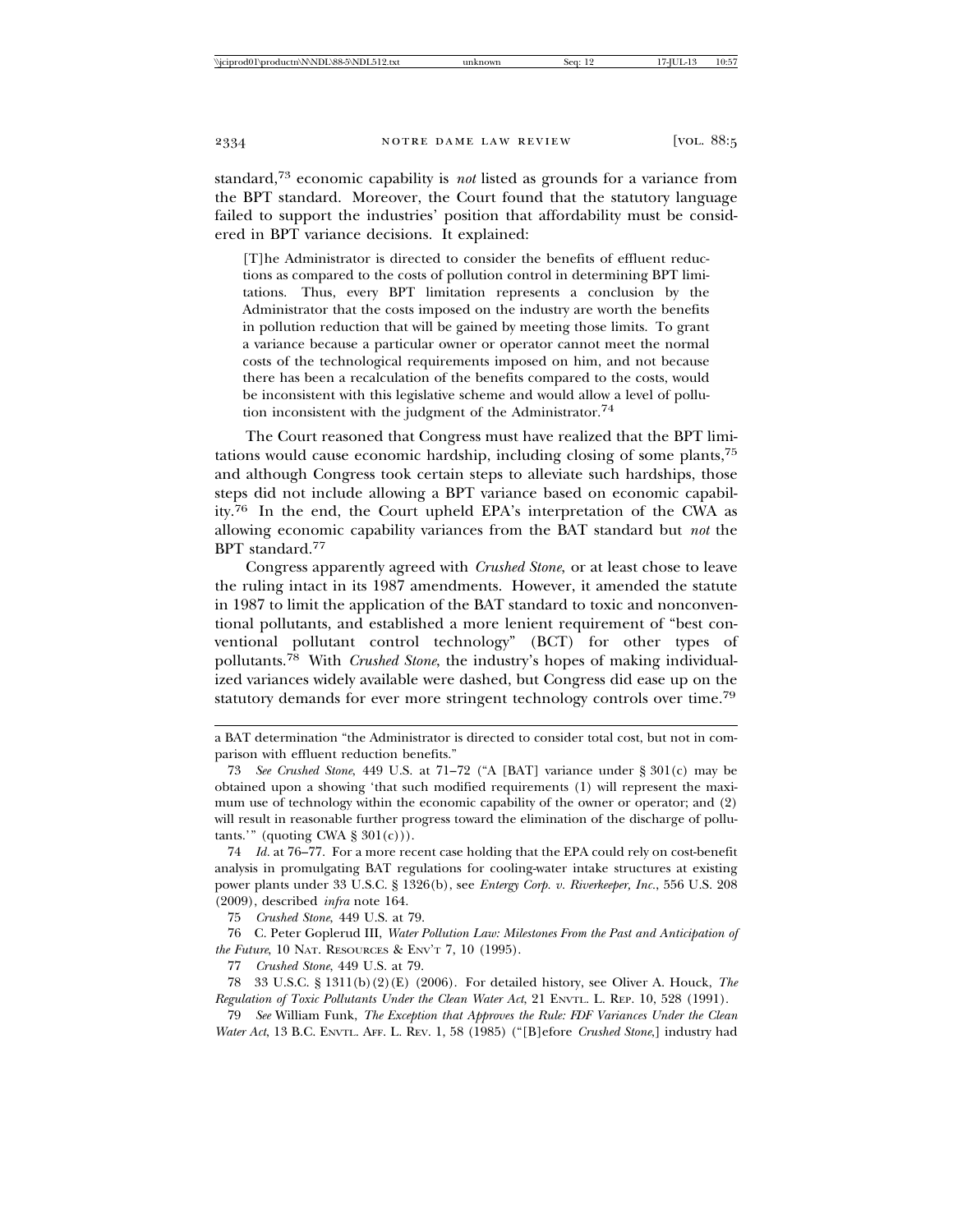The 1987 amendments also responded to the Supreme Court's opinion in *Chemical Manufacturers Ass'n v. Natural Resources Defense Council, Inc*. 80 There, the Court upheld EPA's regulatory variances for "fundamentally different" industrial discharges of toxic pollutants. The Court reasoned that a CWA provision prohibiting the EPA from modifying effluent limitations for toxics did not foreclose the use of fundamentally different factor (FDF) variances with respect to dischargers for which the discharge categories had not been accurately drawn in the first place because information was either not available at the time or was not considered by the EPA.<sup>81</sup> Congress subsequently agreed and authorized FDF variances in its 1987 amendments.<sup>82</sup>

The 1987 amendments were also notable for what they did *not* do. In a blockbuster opinion issued in 1985, *United States v. Riverside Bayview Homes*, 83 the Supreme Court upheld an expansive agency interpretation of the term "navigable waters," which, in turn, gave an expansive reach to the jurisdictional scope of the CWA.<sup>84</sup> The agency's regulation covered wetlands adjacent to navigable waters.<sup>85</sup> The Court unanimously held that the word "navigable" in the CWA was of "limited import," and went on to conclude that the statute extended to non-navigable wetlands adjacent to Lake St. Clair.86 It deferred to the agency's regulation, finding it "reasonable, in light of the language, policies, and legislative history of the Act . . . ."87

Although Congress revisited the statute just two years after the *Riverside Bayview Homes* opinion, it was content to let the ruling stand.88 Perhaps this was in part because the Court had been careful to load its opinion with references to the legislative purposes and history of the statute, making it somewhat difficult for Congress to retreat from its earlier expression of intent to reach far and wide in protecting the nation's waters. According to the Court:

The [CWA of 1972] . . . constituted a comprehensive legislative attempt "to restore and maintain the chemical, physical, and biological integrity of the

hopes that the variance would be available in more circumstances than only when fundamentally different factors were present. If it had been, then industry's goal of individualized effluent limitations might have been realized.").

<sup>80 470</sup> U.S. 116 (1985).

<sup>81</sup> *Id.* at 130 (citing 40 CFR § 403.13(b) (1984)). The Court explained: "the FDF variance is a laudable corrective mechanism, 'an acknowledgement that the uniform . . . limitation was set without reference to the full range of current practices, to which the Administrator was to refer.'" *Id.* (alteration in original) (quoting *Crushed Stone*, 449 U.S. at 77–78).

<sup>82</sup> Pub. L. No. 100-4, Title III, § 306, 101 Stat. 45, (1987) (codified at 33 U.S.C.  $\S 1311(n)$  (2006)). The current FDF variance of 301(n) mirrors the variance developed by EPA for BPT.

<sup>83 474</sup> U.S. 121 (1985).

<sup>84</sup> *Id.* at 131.

<sup>85 33</sup> C.F.R. § 320.4(b)(2) (1985).

<sup>86</sup> *Riverside Bayview Homes*, 474 U.S. at 133.

<sup>87</sup> *Id.* at 131 (citing Chem. Mfr. Ass'n v. Natural Res. Def. Council, 470 U.S. 116, 125 (1985); Chevron U.S.A. Inc. v. Natural Res. Def. Council, 467 U.S. 837, 842–45 (1984)).

<sup>88</sup> *See supra* notes 81–82 and accompanying text (describing the 1987 amendments).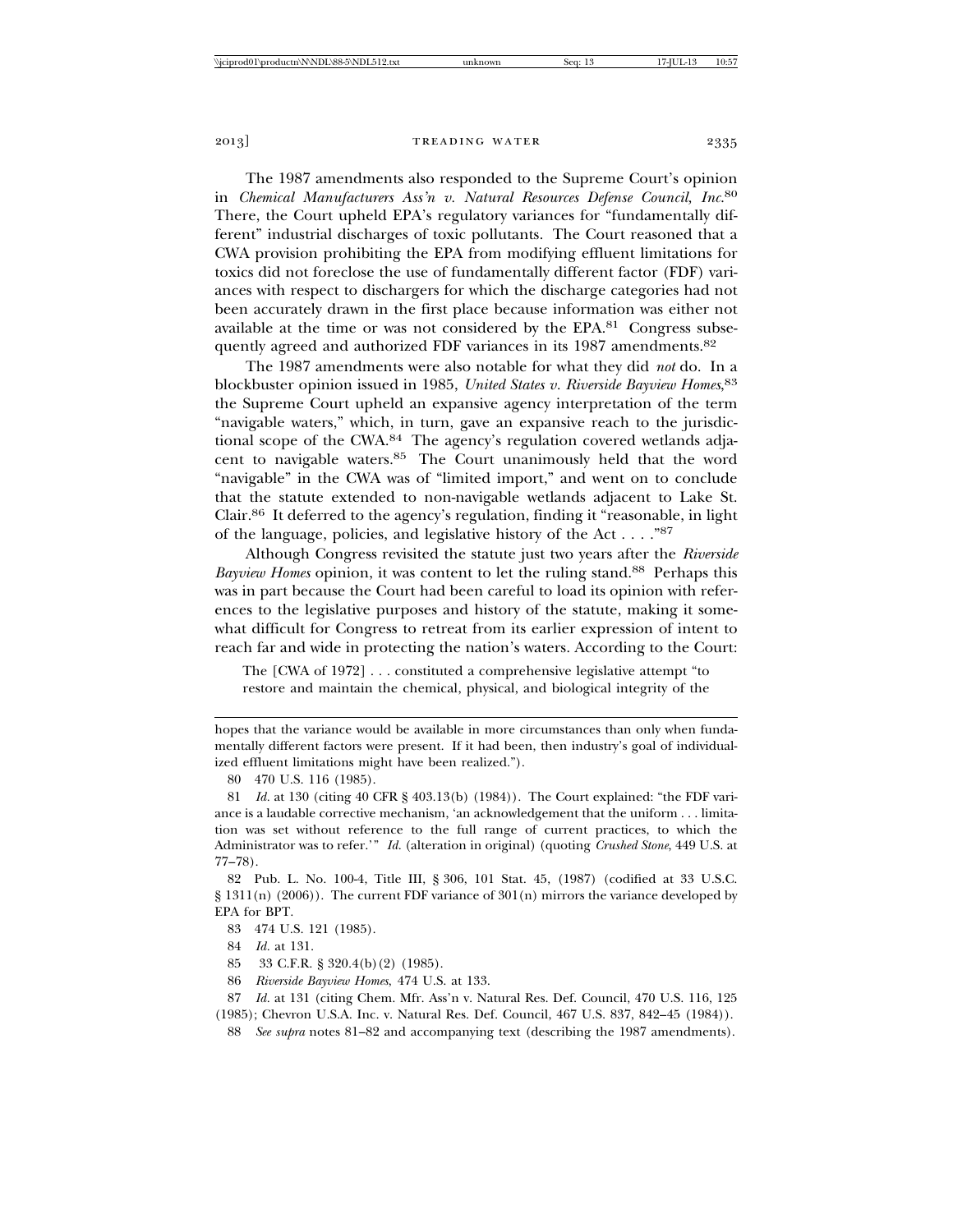Nation's waters." This objective incorporated a broad, systemic view of the goal of maintaining and improving water quality: as the House Report on the legislation put it, "the word 'integrity' . . . refers to a condition in which the natural structure and function of ecosystems [are] maintained." Protection of aquatic ecosystems, Congress recognized, demanded broad federal authority to control pollution, for "[water] moves in hydrologic cycles and it is essential that discharge of pollutants be controlled at the source."89

The most well known example of a swift congressional response to a Supreme Court ruling was not a CWA case but rather an Endangered Species Act (ESA) case involving a water development project known as the Tellico Dam. In *Tennessee Valley Authority v. Hill*, 90 (*TVA*) the Court held that ESA § 7 requires courts to enjoin federal actions (including permits, licenses, funding, and federally executed actions) that would jeopardize the existence of a listed species,  $91$  even if the multi-million dollar project in question had been authorized prior to enactment and was nearly completed. According to the Court, the statute was intended "to halt and reverse the trend toward species extinction, whatever the cost."92 Accordingly, the Court concluded that the ESA gives "endangered species priority over the primary missions of Federal agencies."93

Proposed bills to amend the ESA followed close on the heels of the *TVA* opinion. Some would have repealed  $\S 7$  altogether.<sup>94</sup> Others attempted to resurrect the "practicability" limitation to § 7 that had been proposed previously but deliberately omitted from the ESA as passed in 1973.95 Others were narrower, and would have simply exempted Tellico Dam from the ESA.<sup>96</sup>

The amendments adopted in 1978—the same year as the Court's opinion was handed down—did none of the above. First and foremost, Congress

<sup>89 474</sup> U.S. at 131–32 (alterations in original) (citing H. R. Rep. No. 92–911 (1972) and S. Rep. No. 92–414 (1972)). For another important holding that Congress did not disturb, see *Gwaltney v. Chesapeake Bay Found.*, 484 U.S. 49, 66-67 & n.6 (1987) (holding that CWA §505, which allows citizens' suits to be filed against persons "alleged to be in violation," allows plaintiffs to bring citizens' suits for "good-faith allegations" of ongoing violations, and that a plaintiff may be able to recover litigation costs against a "suddenly repentant defendant," that is, a defendant who ceased violations upon the filing of a citizens' suit).

<sup>90 437</sup> U.S. 153 (1978).

<sup>91 16</sup> U.S.C. § 1536(a) (2006).

<sup>92</sup> *Hill*, 437 U.S. at 184.

<sup>93</sup> *Id.* at 185 (internal quotation marks and citations omitted).

<sup>94</sup> Jason C. Wells, *National Security and the Endangered Species Act: A Fresh Look at the Exemption Process and the Evolution of Army Environmental Policy*, 31 WM. & MARY ENVTL. L. & POL'Y REV. 255, 261 (2006).

<sup>95</sup> *Id.* Earlier statutes had conditioned the obligation to avoid adverse impacts on endangered species on consideration of what was "practicable" and "consistent with the primary purpose" of the agencies. *See* Endangered Species Preservation Act of 1966, 16 U.S.C. §§ 1531–1543; Endangered Species Conservation Act of 1969, Pub. L. No. 91-135, 83 Stat. 275.

<sup>96</sup> Wells, *supra* note 94, at 257-60.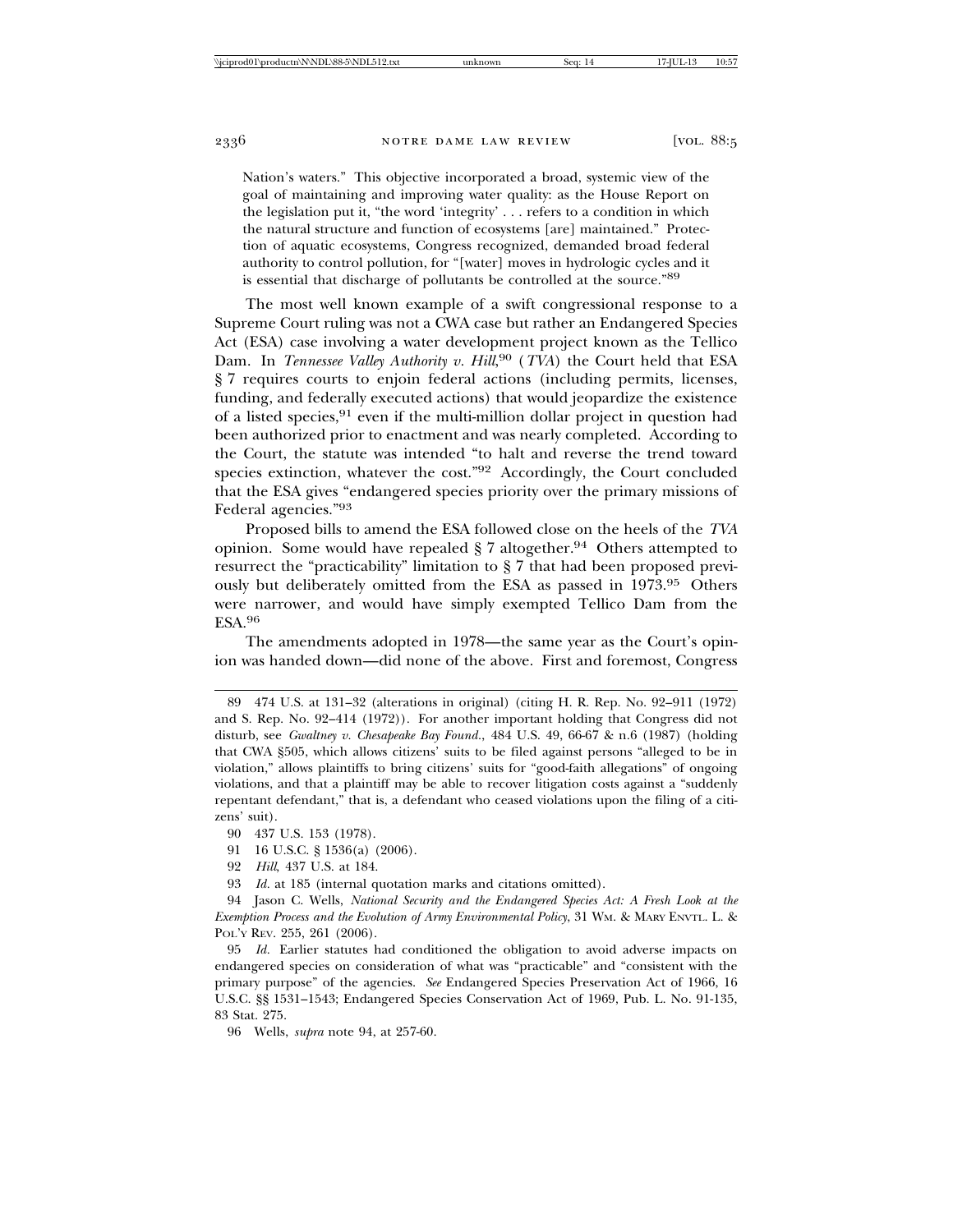did not repudiate the *TVA* opinion, and it left § 7 largely intact. However, it did adopt the so-called "God Squad" exemption, which allows projects to go forward despite a jeopardy determination if a "super committee" of officials votes in favor of the project.97 Subsequently, when the newly formed God Squad refused to grant an exemption for the Tellico Dam, dam proponents pushed through an appropriations rider that expressly authorized completion of the dam notwithstanding the ESA.98 But the objectives and overarching framework of the statute itself stood firm. In fact, Congress reaffirmed its stance on the conservation-oriented mission of the statute in the subsequent 1982 amendments to the ESA by removing economic impacts as a potential factor for consideration when listing a species as endangered or threatened, thereby strengthening the emphasis on science, *not* economics.<sup>99</sup>

Congress passed its last significant pieces of federal environmental legislation in 1990.100 As described below, the Oil Pollution Act of 1990 was adopted in response to a maritime disaster,  $101$  while the Clean Air Act Amendments of 1990 were passed in the face of international consensus on the devastating effects of acid rain and ozone-depleting substances.102

99 *See* Amy Sinden, *The Economics of Endangered Species: Why Less is More in the Economic Analysis of Critical Habitat Designations*, 28 HARV. ENVTL. L. REV. 129, 150–51 (2004) (describing how Congress chose to limit the role of economics in the listing process; "when in the early years of the Reagan administration FWS implemented a practice of applying cost-benefit analysis to listing decisions pursuant to Executive Order 12,291, Congress wasted no time in correcting the agency's overreaching . . . add[ing] the word 'solely' to the clause directing the Secretary to base listing determinations 'on the basis of the best scientific and commercial data available' in order to make clear that the listing standard remained absolute and that 'economic considerations have no relevance to [listing] determinations.'" (alteration in original) (footnotes omitted)).

100 There is one notable exception of significant reform legislation in the 1990s in the public lands context: The National Wildlife Refuge System Improvement Act of 1997, Pub. L. No. 105-57, 111 Stat. 1252 (codified as amended at 16 U.S.C. § 668dd (2006)). *See* Robert L. Fischman, *The National Wildlife Refuge System and the Hallmarks of Modern Organic Legislation*, 29 ECOLOGY L.Q. 457, 514 (2002) (describing the Act as "a manifestation of the unusual circumstances and compromises that can result in passage of a sweeping new public land law in an era of divided government").

101 33 U.S.C. §§ 2701–61 (2006).

102 42 U.S.C. §§ 7651–7651o, 7671–71q (2006). Another notable water-related provision passed in 1990 was the Coastal Zone Reauthorization Amendments of 1990 (CZARA), which amended the Coastal Zone Management Act of 1972 (CZMA). 16 U.S.C. § 6217

<sup>97 16</sup> U.S.C. § 1536(e)–(h) (2006).

<sup>98 125</sup> CONG. REC. H1503 (daily ed. June 18, 1979); *see* Energy and Water Development Appropriation Act of 1980, Pub. L. No. 96-69, 93 Stat. 437, 449–50. The God Squad characterized the dam as an "uneconomic boondoggle." George Cameron Coggins & Robert L. Glicksman, *Power, Procedure, and Policy in Public Lands and Resources Law*, 10 NAT. RESOURCES & ENV'T 3, 81 (1995). Subsequently, Senators Robert Dole (R-Kan.), Howard Baker (R-Tenn.), and other "pork-barrel proponents" snuck a rider into an appropriations bill exempting the dam from the ESA. *Id.* "Because no one even read the rider on the floor, only a few legislators knew what had happened." *Id.* For details, see Zygmunt J. B. Plater, *In the Wake of the Snail Darter: An Environmental Law Paradigm and Its Consequences*, 19 U. MICH. J.L. REFORM 805, 813–14 (1986); Sinden, *supra* note 18, 1404. **R**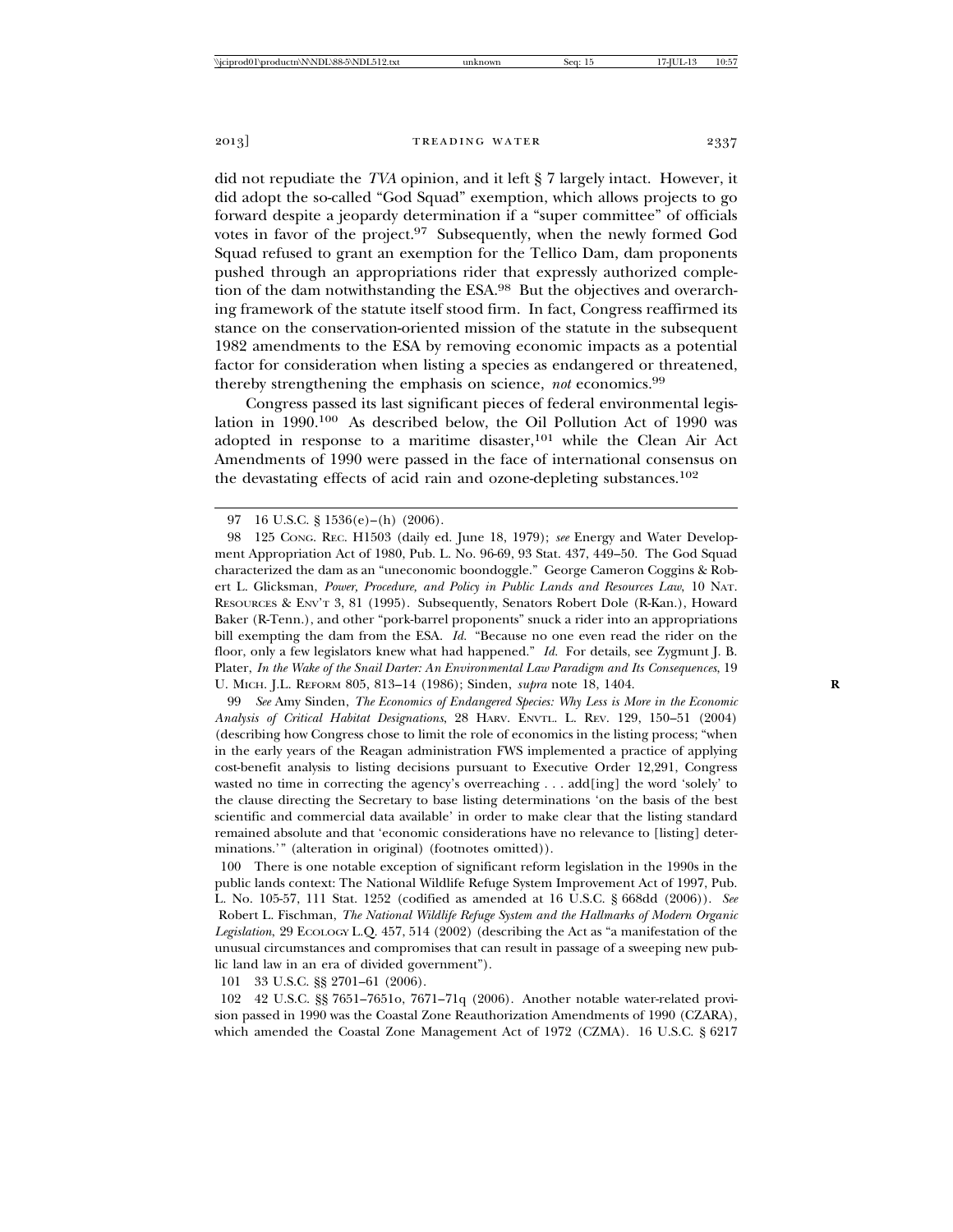On March 24, 1989, the oil tanker Exxon Valdez hit a reef and ran aground in Prince William Sound, Alaska.103 Eleven million gallons of crude poured out of the punctured hull, causing one of the largest and most damaging tanker spills in history.<sup>104</sup> The accident killed more birds and marine mammals than any previous U.S. oil spill. The ensuing investigation revealed that the captain of the ship was a relapsed alcoholic. Although Exxon knew about his drinking, it left him in command, letting him pilot its massive tanker and its dangerous cargo through the sensitive waters of the Sound.105

The wreck and the resulting public outcry prompted Congress to pass the Oil Pollution Act of 1990 (OPA), $106$  which integrated and amended a melange of existing provisions governing tanker vessels and spills, including ´ the CWA.107 The OPA requires large tanker ships plying U.S. waters to have double-hulls. Although several bills related to oil spills had been considered prior to passage of the OPA, preemption of state law had been a major sticking point.108 In the end, Congress preserved the states' ability to respond to oil spills through two savings clauses, one of which concerned state cleanup authorities<sup>109</sup> while the other preserved state law liabilities and penalties.<sup>110</sup>

As for Exxon, a jury awarded billions of dollars in compensatory and punitive damages under Alaska law to fishermen and landowners injured by

105 *Exxon Shipping Co.*, 554 U.S. at 471.

<sup>(2006).</sup> CZARA aimed to "strengthen the links between Federal and State coastal zone management and water quality programs and to enhance State and local efforts to manage land use activities which degrade coastal waters and coastal habitats." 136 CONG. REC. 37,191 (1990). Accordingly, each state with a coastal program was to develop a plan for coastal nonpoint source pollution control measures. States that failed to do so would lose a portion of their federal coastal management funds under the CZMA and their nonpoint source pollution control assistance funds under section 319 of the CWA. "Despite high expectations for the program, implementation of section 6217 has been very slow." Andrew Solomon, Note, *Section 6217 of the Coastal Zone Act Reauthorization Amendments of 1990: Is There Any Point*?, 31 ENVTL. L. 151, 153 (2001).

<sup>103</sup> Exxon Shipping Co. v. Baker, 554 U.S. 471, 471 (2008).

<sup>104</sup> As immense as this spill was, the blowout of the Deepwater Horizon-Macondo well in 2010 was sixteen times larger. U.S. COAST GUARD NAT'L INCIDENT COMMAND, NATIONAL INCIDENT COMMANDER'S REPORT: MC252 DEEPWATER HORIZON (2010).

<sup>106 33</sup> U.S.C. 2701–2761 (2006). For a detailed history of the OPA, see Craig H. Allen, *Federalism in the Era of International Standards: Federal and State Government Regulation of Merchant Vessels in the United States (Part II)*, 29 J. MAR. L. & COM. 565, 607–08 (1998); Benjamin H. Grumbles & Joan M. Manley, *The Oil Pollution Act Of 1990: Legislation In The Wake of a Crisis*, 10 NAT. RESOURCES & ENV'T 35 (1995); Russell V. Randle, *The Oil Pollution Act of 1990: Its Provisions, Intent, and Effects*, 21 ENVTL. L. REP. 10,119, 10,133 (1991).

<sup>107</sup> The 1990 Amendments, Pub. L. No. 101-596 and Pub. L. No. 101-380 (codified at 33 U.S.C. §§ 1268, 1312, 2701–2761 (2006)). In particular, the OPA amended the Comprehensive Emergency Response, Compensation and Liability Act (CERCLA), 42 U.S.C. § 9607 (2006), and the Clean Water Act, 33 U.S.C. § 1321 (2006).

<sup>108</sup> Randle, *supra* note 106, at 10,133; *see also* Walter B. Jones, *Oil Spill Compensation and Liability Legislation: When Good Things* Don't *Happen to Good Bills*, 19 ENVTL. L. REP. 10,333 (1989) (noting that various House versions would have preempted state law entirely).

<sup>109 33</sup> U.S.C. § 2718(a) (2006).

<sup>110</sup> *Id.* § 2718(c).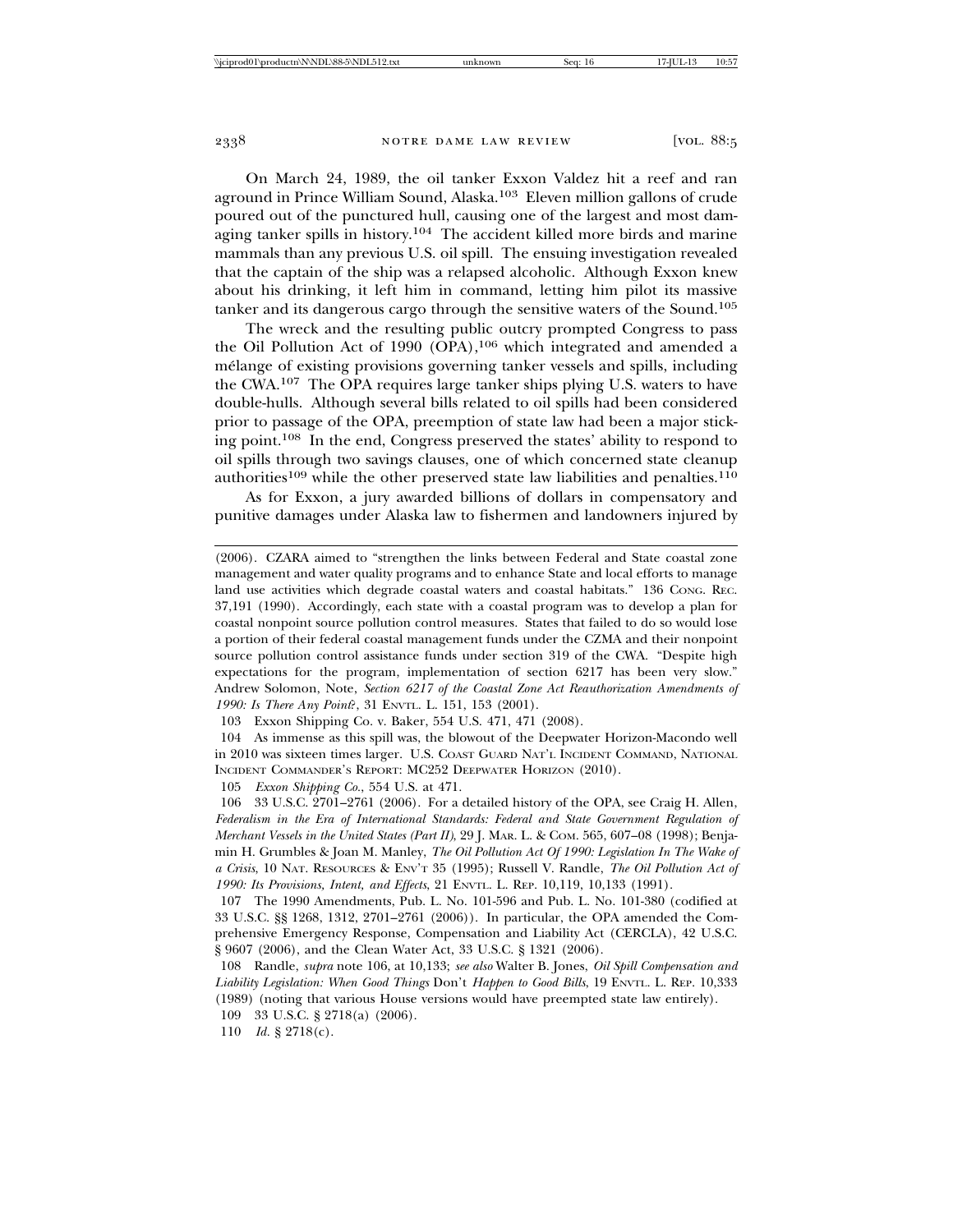the oil spill.111 Because the OPA does not apply retroactively to pre-1990 spills, Exxon invoked the CWA and general admiralty law in an attempt to preempt common law damages awards.<sup>112</sup> In rejecting these contentions, the Ninth Circuit Court of Appeals gave weight to the CWA's savings clause and reasoned that the absence of a federal private right of action could more reasonably be construed as leaving private tort claims intact than as implicitly destroying them.113 After two decades of litigation, the Supreme Court affirmed the award, but reduced the amount of punitive damages.<sup>114</sup>

The second important piece of environmental legislation in 1990 amended the Clean Air Act. Title IV of the 1990 Clean Air Act Amendments (CAAA) established the first large-scale program to employ tradable permits to control pollution.115 The 1990 CAAA targeted power plants' emissions of sulfur dioxide  $(SO_2)$ , the precursor of acid rain.<sup>116</sup> Over the years, this program has dramatically reduced  $SO_2$  emissions.<sup>117</sup>

The 1990 CAA Amendments also required the phase-out of ozonedepleting substances like freon and chlorofluorocarbons (CFCs).118 These amendments were motivated by the discovery of the ozone hole in 1985 and the negotiation of the 1987 Montreal Protocol on Substances that Deplete the Ozone Layer.119 The implementation of the Protocol by the United States and 190 other countries is "perhaps the single most successful international environmental agreement to date," according to former U.N. Secretary Kofi Anan.120

112 *In re Exxon Valdez*, 270 F.3d at 1226, 1228.

113 *Id.* at 1231.

114 *Exxon Shipping Co.*, 554 U.S. at 512–16.

115 Pub. L. No. 101-549 (codified as 42 U.S.C. §§ 7651–7651o (2006)).

116 Joseph Goffman, *Title IV of the Clean Air Act: Lessons For Success Of The Acid Rain Emissions Trading Program*, 14 PENN ST. ENVTL. L. REV. 177 (2006).

117 *Id.* at 178; *see* CHOOSING ENVIRONMENTAL POLICY (Winston Harrington et al. eds., 2004) (describing the successful "cap and trade" program as a "living legend"). Yet there is still work to be done. "Despite the evident emissions reduction success of the 1990  $SO_2$ program, acid rain continues to plague sensitive ecosystems from the Rockies to the East, and visibility-marring haze blights our national parks and monuments. Tens of millions of Americans breathe air made unhealthful by ozone smog and particulate matter . . . ." Goffman, *supra* note 116, at 177–78.

118 42 U.S.C. §§ 7671–7671q (2006).

119 Agreed to on 16 September 1987 and entered into force on 1 January 1989, S. TREATY DOC. No. 100-10 (1987).

120 U.N. ENV'T PROGRAMME, A SUCCESS IN THE MAKING: THE MONTREAL PROTOCOL ON SUBSTANCES THAT DEPLETE THE OZONE LAYER 11 (2008), *available at* http://ozone.unep. org/Publications/MP\_A\_Success\_in\_the\_making-E.pdf. "[D]eveloped countries have

<sup>111</sup> *In re* Exxon Valdez, 270 F.3d 1215, 1225 (9th Cir. 2001), *vacated*, Exxon Shipping Co. v. Baker, 554 U.S. 471 (2008). For arguments that the large amount of punitive damages awarded against Exxon and upheld by the circuit court but reduced by the Supreme Court was appropriate and necessary, see Alexandra Klass & Sandra Zellmer, *Exxon Should Just Pay Its Penance*, STAR TRIB. (Feb. 29, 2008), http://www.startribune.com/templates/ Print\_This\_Story?sid=16131362; Alexandra Klass & Sandra Zellmer, *Fishermen are Entitled to Punitive Damages from Exxon*, AM. CONST. SOC'Y BLOG (Feb. 27, 2008), http://www.acslaw. org/acsblog/node/12177.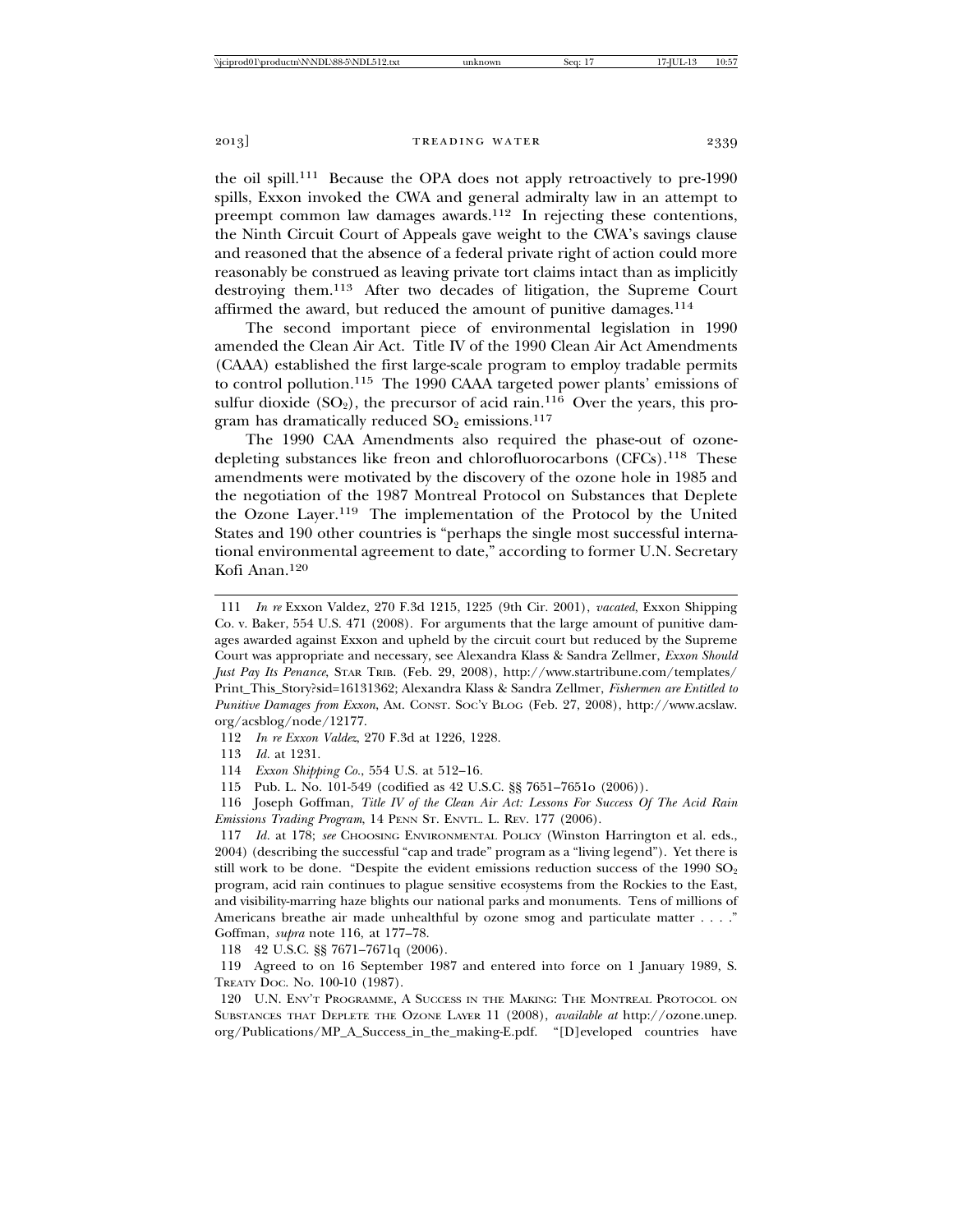As progressive as the laws produced between 1970 and 1990 were, they have not been immune to criticism. For one thing, the CWA "set wildly unrealistic goals for overcoming industrial pollution."<sup>121</sup> Setting unattainable standards may have given rise to an impression of triviality, and such standards may not have been particularly helpful in sorting out the complexities of implementation.122 But Jedediah Purdy explains that this was not necessarily an unintended consequence:

The regulatory devices of the antipollution statutes were rigid: deadlines, emission limits, uniform permits. The drafters and sponsors of the statutes, however, seem to have imagined this rigidity as a way of pressing forward a fluid process: the country's adoption, definition, and pursuit of new commitments. . . . Legislators rejected more flexible instruments because they understood those as tending, ironically, to fix values that were in flux and as neglecting the novelty and importance of the commitments the country was undertaking.123

The legislative drafters of the CWA, the CAA, and other deadline-driven, technology-based statutes probably saw their approach as "uniquely consistent with, even required by, the task of adopting environmental protection as a defining national purpose."124 In doing so, they were simply invoking the overarching environmental concerns of the era: "ecological consciousness as a key to understanding and solving complex problems; public-health crises and apocalyptic danger; and a need for a change in national values."125 This type of bold, aspirational legislative action has not been seen since.

#### II. A BROKEN MINUET: THE AGENCIES, THE COURTS, AND CONGRESS SINCE 1990

Since 1990, the federal agencies and the Supreme Court have eclipsed Congress in terms of environmental policy-making. When it comes to water quality, Congress has had multiple opportunities to resolve fundamental issues regarding the jurisdictional scope of the CWA, the EPA's basic enforcement powers, and the division of labor between the EPA and the Corps of Engineers, but has produced no significant legislation on any of these fronts. Meanwhile, our understanding of the physical environment has grown, and several cataclysmic events affecting the environment have occurred. But the agencies and the Court have been left to muddle through, while pressure mounts from both the regulated community and the environmental interest groups.

phased out the production and consumption of over 99 per cent of all the chemicals controlled by the Montreal Protocol." *Id.*

<sup>121</sup> Jedediah Purdy, *The Politics of Nature: Climate Change, Environmental Law, and Democracy*, 119 YALE L.J. 1122, 1181 (2010).

<sup>122</sup> *Id*.

<sup>123</sup> *Id.* at 1189.

<sup>124</sup> *Id.* at 1182.

<sup>125</sup> *Id.*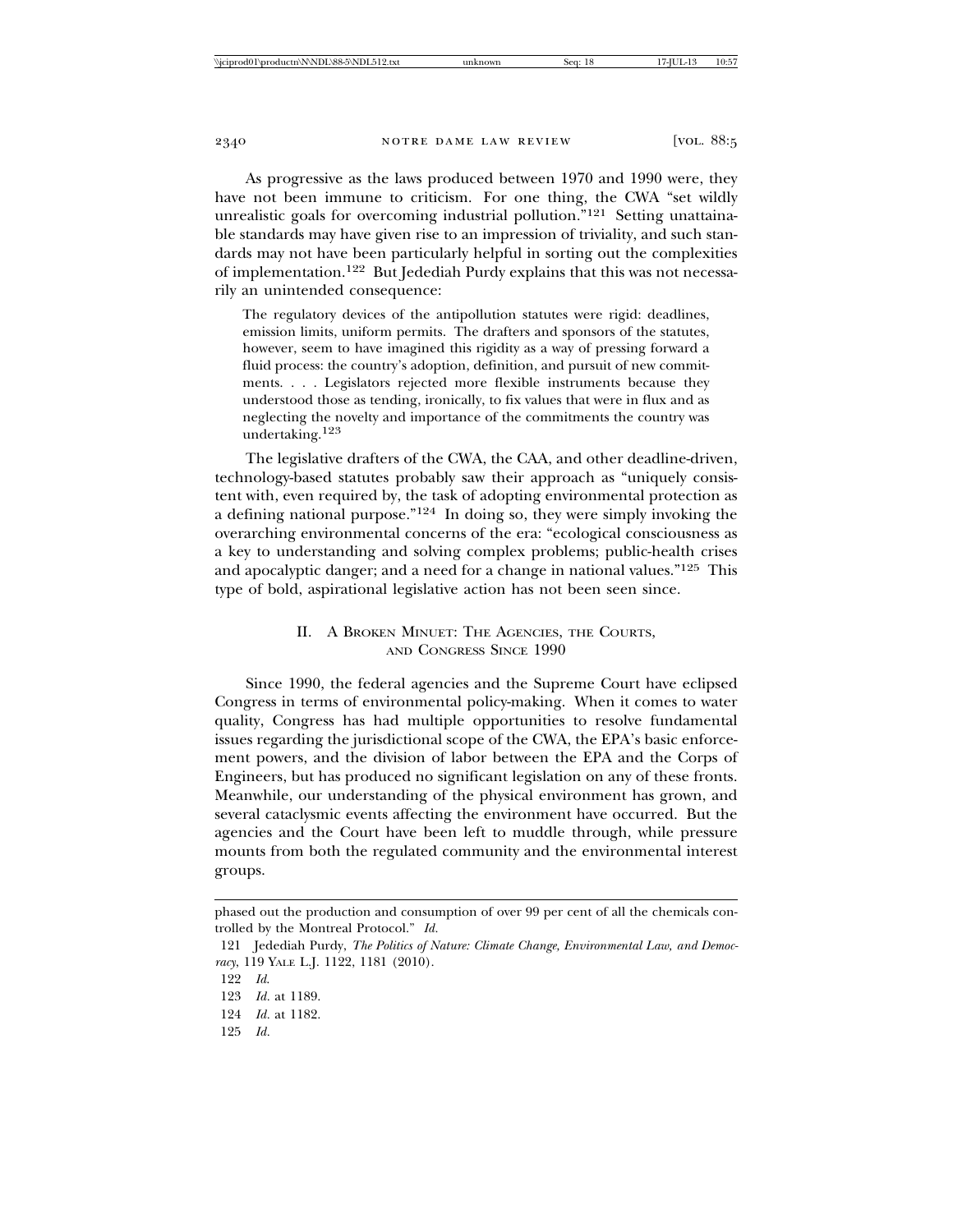#### *A. Agencies and the Court Assume the Dominant Role in Environmental Lawmaking*

The Supreme Court has issued broad-sweeping rulings in a surprising number of CWA cases since 1990, including cases challenging the jurisdictional scope of the Act (*Solid Waste Agency of Northern Cook County v. U.S. Army Corps of Engineers* (*SWANCC*)126 and *Rapanos v. United States*127) as well as fundamental enforcement powers (*Sackett v. EPA*128 and *Coeur Alaska, Inc. v. Southeast Alaska Conservation Council*).129 Each of these decisions were brought before the Court in the form of challenges to agency action under the Administrative Procedure  $Act^{130}$  and CWA provisions authorizing citizens' suits and judicial review.<sup>131</sup>

One of the most significant issues addressed by the Court during this era involves the jurisdictional scope of the CWA over wetlands and modest or seasonal streams. The first of two landmark opinions on this issue came down in 2001. In *SWANCC*, developers challenged the Corps's "Migratory Bird Rule" as a basis for asserting statutory jurisdiction over isolated wetlands with no discernible connection to navigable waterways.<sup>132</sup> The Court set aside the rule, and refused to broaden its earlier decision in *Riverside Bayview Homes*<sup>133</sup> regarding the CWA's coverage of wetlands:

We . . . decline . . . to take . . . the next ineluctable step after *Riverside Bayview Homes*: holding that isolated ponds, some only seasonal, wholly located within two Illinois counties, fall under  $\S 404(a)$ 's definition of "navigable waters" because they serve as habitat for migratory birds. . . . We said in *Riverside Bayview Homes* that the word "navigable" in the statute was of "limited import" and went on to hold that § 404(a) extended to nonnavigable wetlands adjacent to open waters. But it is one thing to give a word limited effect and quite another to give it no effect whatever.134

The Court refused to give deference to the Corps's interpretation of the CWA's phrase "waters of the United States," expressing its concern over "significant constitutional questions" raised by the interpretation.135 It observed that there was "nothing approaching a clear statement from Congress" regarding regulation of isolated ponds and mudflats used by migratory birds,

- 130 5 U.S.C. § 706 (2006).
- 131 33 U.S.C. §§ 1365, 1369 (2006).
- 132 531 U.S. 159, 159 (2001).

- 134 *SWANCC*, 531 U.S. at 171–72 (citations omitted).
- 135 *Id.* at 173.

<sup>126 531</sup> U.S. 159 (2001).

<sup>127 547</sup> U.S. 715 (2006).

<sup>128 132</sup> S. Ct. 1367 (2012); *see* Richard Stoll, *EPA Suffers Two Big Court Losses in Three Days: Congress Gets Part of the Blame*, BNA DAILY ENV'T REP. 1, 1 (Mar. 30, 2012) ("The Court strongly indicated its displeasure . . . over the fact that the entire dispute could have been avoided if Congress had provided more clarity" regarding the CWA's jurisdictional scope over waters that aren't necessarily navigable.).

<sup>129 557</sup> U.S. 261 (2009).

<sup>133</sup> United States v. Riverside Bayview Homes, Inc., 474 U.S. 121, 131 (1985); *see also supra* notes 83-89. **R**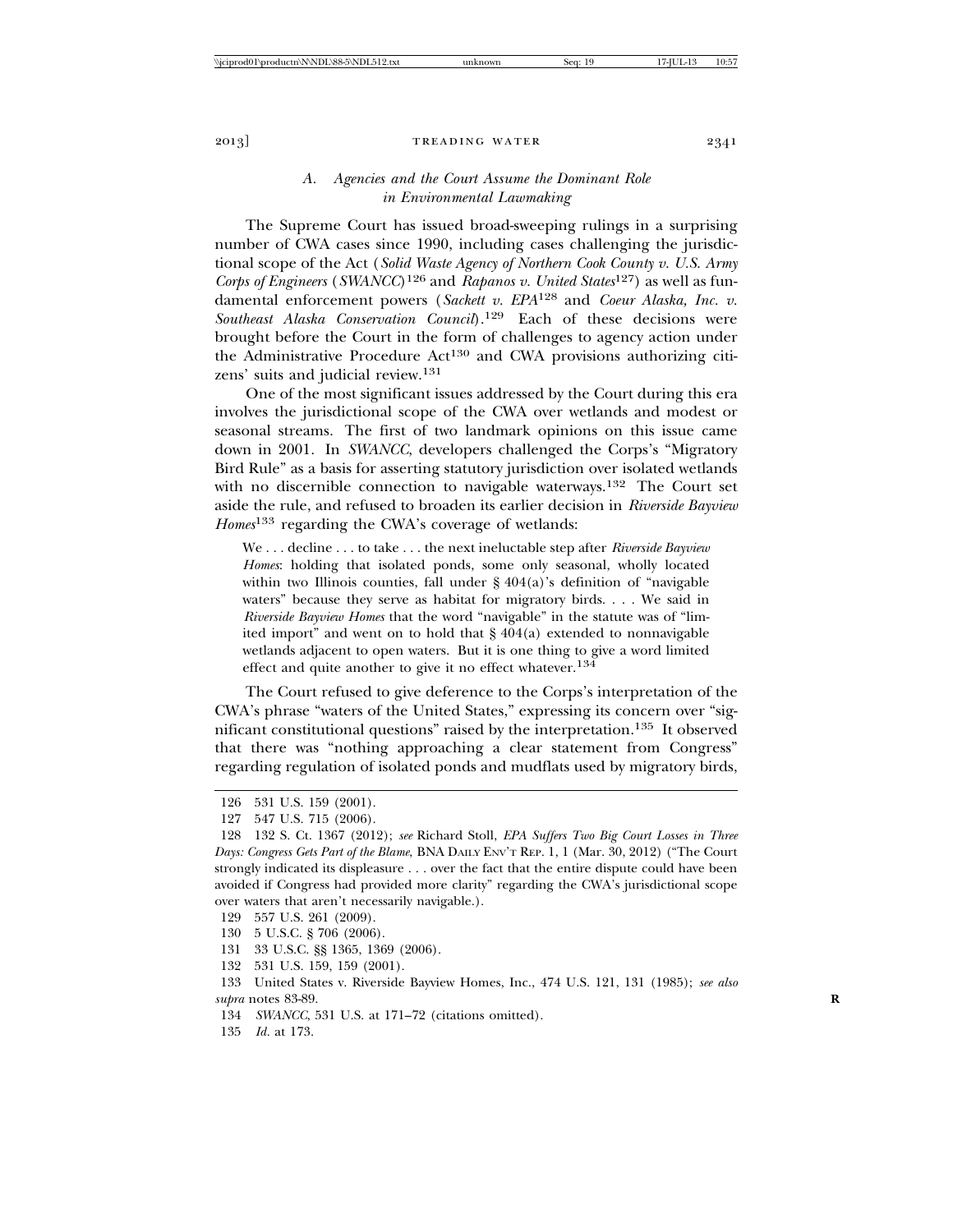and that allowing the Corps to claim jurisdiction over such areas "would result in a significant impingement of the States' traditional and primary power over land and water use."136 The Court refused to take on the role of "readjust[ing] the federal-state balance in this manner . . . ."137

The Corps's Migratory Bird Rule was included in a preamble to a federal register notice,<sup>138</sup> but it was not expressed in the final, codified regulation itself.139 In the aftermath of the *SWANCC* decision, the Corps and the EPA issued a notice of proposed rulemaking to address the jurisdictional reach of the CWA with respect to isolated wetlands, but the agencies ultimately failed to amend the regulations.<sup>140</sup> Instead, it notified its field officers that they "should continue to assert jurisdiction over traditional navigable waters . . . and, generally speaking, their tributary systems (and adjacent wetlands)."<sup>141</sup>

Five years later, in another challenge brought by developers, the Court had occasion to consider whether the CWA reached modest tributaries and wetlands in *Rapanos v. United States.*<sup>142</sup> In a plurality opinion that did little to resolve the issue, Justice Scalia, joined by Justices Thomas and Alito, stood with the developers, concluding that the definitional term "waters of the United States" refers only to "relatively permanent, standing or flowing bodies of water," not "occasional[]," "intermittent[]," or "ephemeral" flows.<sup>143</sup> As for wetlands, the plurality would have limited the statutory reach to only those wetlands with a "continuous surface connection" to a traditional (navigable) "water[ ] of the United States."<sup>144</sup>

A concurring opinion by Justice Kennedy in *Rapanos* advocated a caseby-case approach that would allow regulation of wetlands and tributaries with a "significant nexus" to navigable waters.145 In the years following *Rapanos*,

140 68 Fed. Reg. 1991 (Jan. 15, 2003).

<sup>136</sup> *Id.* at 174.

<sup>137</sup> *Id.* (citing 33 U.S.C. § 1251(b) as an indication that Congress chose to "recognize, preserve, and protect the primary responsibilities and rights of States . . . to plan the development and use . . . of land and water resources").

<sup>138</sup> *Id.* at 184 n.12 (Stevens, J., dissenting). The "Migratory Bird Rule" first appeared in the preamble to a 1986 version of the Corps' definition of "navigable waters." 51 Fed. Reg. 41,217 (Nov. 13, 1986). The preamble stated that the 1986 version was not intended to alter the Corps' jurisdiction, but was simply to "clarif[y]" the scope of existing regulations. *Id.*

<sup>139</sup> Definition of Waters of the United States, 33 C.F.R. § 328.3(a)(3) (1998).

<sup>141</sup> *Id.* at 1998.

<sup>142 547</sup> U.S. 715 (2006).

<sup>143</sup> *Id.* at 732–33.

<sup>144</sup> *Id.* at 742.

<sup>145</sup> *Id.* at 759 (Kennedy, J., concurring). The "significant nexus" test was foreshadowed in *SWANCC* and in *Riverside Bayview Homes*:

It was the significant nexus between the wetlands and "navigable waters" that informed our reading of the CWA in *Riverside Bayview Homes*. . . . [W]e did not "express any opinion" on the "question of the authority of the Corps to regulate . . . wetlands that are not adjacent to bodies of open water . . . ."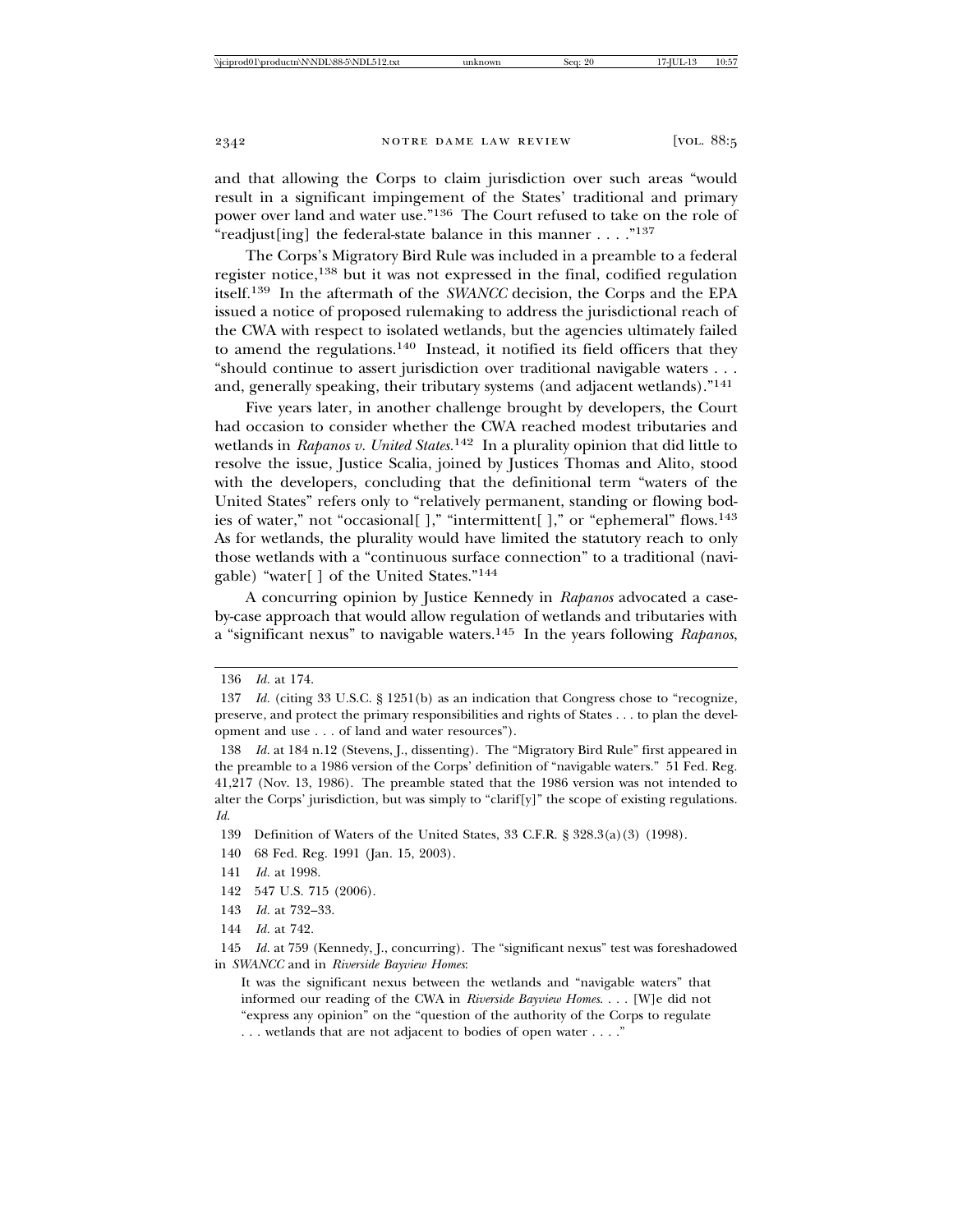Justice Kennedy's test has become the rule implemented by the lower courts as well as the EPA and the Corps.146

Chief Justice Roberts, in his concurrence, lamented the agencies' failure to resolve the issue through notice-and-comment rulemaking.

Agencies . . . are afforded generous leeway by the courts in interpreting the statute they are entrusted to administer. Given the broad, somewhat ambiguous, but nonetheless clearly limiting terms Congress employed in the Clean Water Act, the Corps and the EPA would have enjoyed plenty of room to operate in developing *some* notion of an outer bound to the reach of their authority.

. . . Rather than refining its view of its authority in light of our decision in *SWANCC*, and providing guidance meriting deference under our generous standards, the Corps chose to adhere to its essentially boundless view of the scope of its power. The upshot today is another defeat for the agency. . . . [This] situation could have been [readily] avoided.<sup>147</sup>

Despite Justice Roberts's admonishment, the agencies have yet to issue a rule on the jurisdictional scope of the CWA. In 2011, they released "draft guidance" on identifying waters and wetlands protected under the CWA, and then in 2012, they submitted their final guidance to the White House Office of Management and Budget for review.148 But "guidance" does not carry the same weight as a regulation issued through notice-and-comment rulemaking processes.<sup>149</sup>

Solid Waste Agency v. U.S. Army Corps of Eng'rs, 531 U.S. 159, 167 (2001) (alterations in original) (quoting United States v. Riverside Bayview Homes, Inc., 474 U.S. 121, 131 n.8 (1985)).

146 *See* United States v. Robison, 505 F.3d 1208 (11th Cir. 2007); No. Cal. River Watch v. City of Healdsburg, 496 F.3d 993 (9th Cir. 2007); United States v. Gerke Excavating, Inc., 464 F.3d 723 (7th Cir. 2006). At least one court would uphold CWA jurisdiction if either the Scalia or Kennedy tests were met. United States v. Johnson, 467 F.3d 56 (1st Cir. 2006). Meanwhile, the agencies have issued Draft Guidance on Identifying Waters Protected by the Clean Water Act, which includes all waters with a "significant nexus" as "described by Justice Kennedy." EPA & U.S. ARMY CORPS OF ENG'RS, DRAFT GUIDANCE ON IDENTIFYING WATERS PROTECTED BY THE CLEAN WATER ACT 4, 7–10 (2011), http:// water.epa.gov/lawsregs/guidance/wetlands/upload/wous\_guidance\_4-2011.pdf; *see infra* notes 502-06 and accompanying text (describing enforcement implications of *Rapanos*).

147 *Rapanos*, 547 U.S. at 757–58 (Roberts, C.J., concurring) (citation omitted). Chief Justice Roberts added: "The agencies can decide for themselves whether . . . it was wise for them to take no action in response to *SWANCC*." *Id.* at 758–59 n.\*.

148 *See* DRAFT GUIDANCE, *supra* note 146; EPA, CLEAN WATER ACT DEFINITION OF WATERS OF THE UNITED STATES, http://water.epa.gov/lawsregs/guidance/wetlands/CWAwaters.cfm (last visited Mar. 9, 2013).

149 *See* United States v. Mead Corp., 533 U.S. 218, 229–30 (2001) (observing that *Chevron* deference does not apply to agency pronouncements that do not carry the force of law, such as guidance documents); Linda Jellum, Chevron*'s Demise: A Survey of* Chevron *from Infancy to Senescence*, 59 ADMIN. L. REV. 725, 772–73 (2007) (observing a trend away from granting *Chevron* deference to anything other than regulations issued through notice-andcomment rulemaking and formal adjudications); Christopher M. Pietruszkiewicz, *Discarded Deference: Judicial Independence in Informal Agency Guidance*, 74 TENN. L. REV. 1, 33 (2006)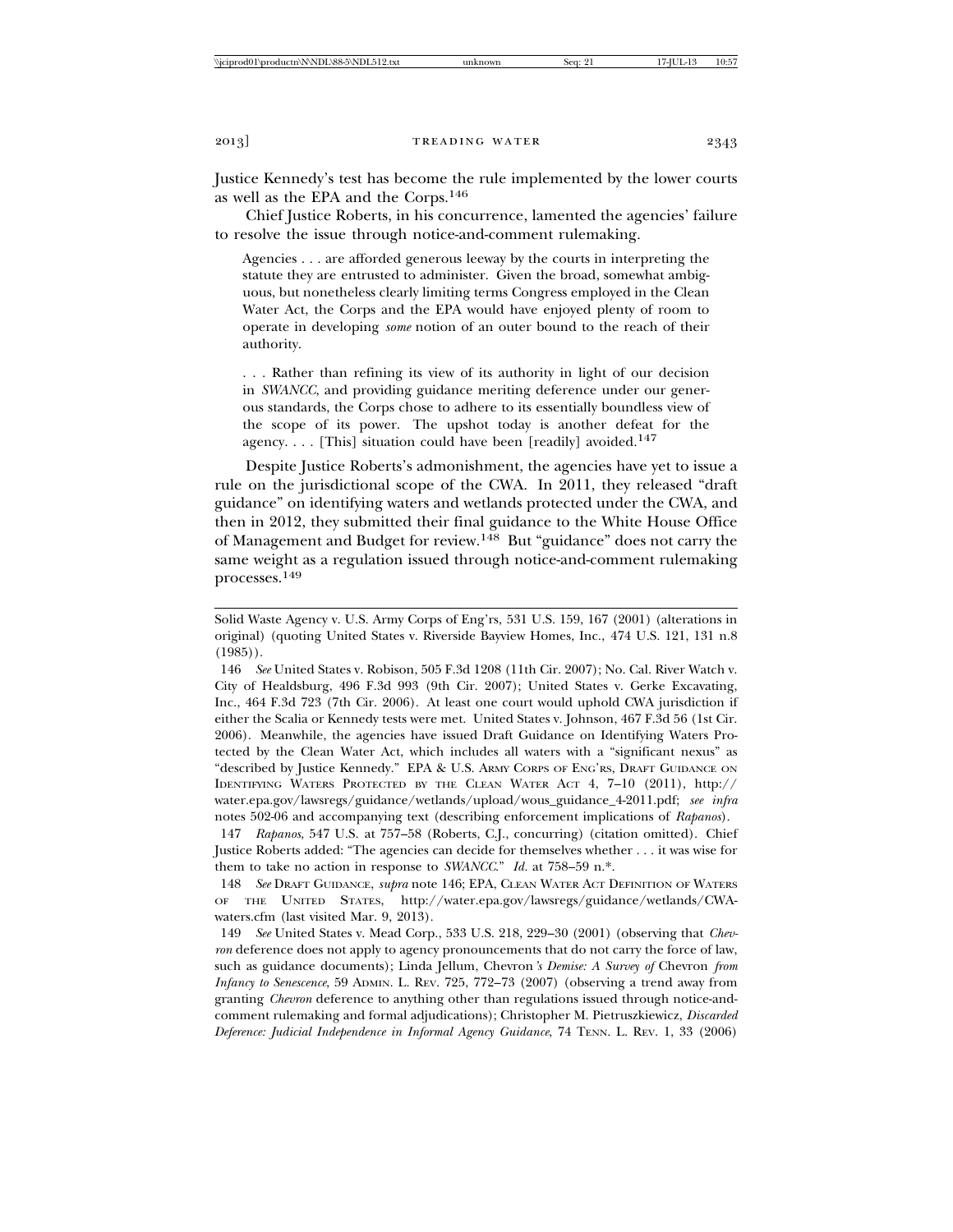Likewise, Congress has failed to resolve the jurisdictional issues posed by the ambiguous language of the CWA and the agency's construction of that language. As Don Elliott, former General Counsel of the EPA under President George H. W. Bush, observed, "In an earlier era, without a logjam, one might have anticipated that an issue of this nature could have been the subject of a compromise statutory solution somewhere along the way, balancing the interests of developers and environmentalists in some sort of accommodation."150 But such is not the case.

In 2011, after the agencies issued their Draft Guidance on Identifying Waters Protected by the Clean Water Act, the Senate took up a proposal "to permanently block efforts to make sure that the most fragile waters are protected by the Clean Water Act."151 Senators John Barrasso and Dean Heller proposed a rider to the Energy and Water Appropriations bill "to prevent the Corps from clarifying the extent to which wetlands and intermittent streams are protected under the Clean Water Act."152 If the bill's authors had succeeded, it would have excluded around twenty percent of the wetlands in the contiguous United States from protection.<sup>153</sup> It did not, however, attain passage.

The division of power between the Corps and the EPA came before the Court in 2009 in *Coeur Alaska, Inc. v. Southeast Alaska Conservation Council*. 154 The Court issued a proclamation that effectively rewrites the definitions of "pollutant" and "fill," further narrowing the scope of EPA's power. The *Coeur Alaska* decision allowed a mine to turn a lake into a waste tailings pond by calling its waste "fill" rather than a pollutant. However, the statutory definition of "pollutant" includes the term "solid waste" and other terms that would cover most types of mine tailings, including rock, sand, and industrial

154 557 U.S. 261 (2009).

<sup>(</sup>arguing that informal guidance gets more deference than the agency's post-hoc litigation position but less than formal rules).

<sup>150</sup> Elliott, *supra* note 19, at 42. Elliott notes that there have been several failed attempts to reach a compromise, "including sending the issue to the National Academy of Sciences, and drafting legislative language, which President Clinton threatened to veto." *Id.*

<sup>151</sup> Steve Fleischli, *Clean Water Under Attack—Again*, HUFFINGTON POST BLOG (Nov. 11, 2011, 4:32 PM), http://www.huffingtonpost.com/steve-fleischli/clean-water-under-attack- \_b\_1086775.html (citing H.R. Res. 2354, 112th Cong. (2011)).

<sup>152</sup> *Id.* (citing H. R. 2354).

<sup>153</sup> *Id.* There have been other recent efforts in Congress to dismantle the CWA's protection for wetlands. These included a House Transportation Committee bill, H.R. 4965, 112th Cong. (2d Sess. 2012), barring the Corps and EPA from issuing guidance or revising their regulations based on such guidance regarding coverage of wetlands. Also, Senator Rand Paul's Defense of Environment and Property Act of 2012, S. 2122, 112th Cong. (2d Sess. 2012), would have limited the CWA only to waters that are navigable by boat or that are permanent, continuously flowing, and connected to navigable waters. Both the Senate bill and its companion in the House, H.R. 4304, died in committee. *See* GOVTRACK, *S. 2122 (112th): Defense of Environment and Property Act of 2012*, http://www.govtrack.us/congress/ bills/112/s2122 (last visited Feb. 16, 2013).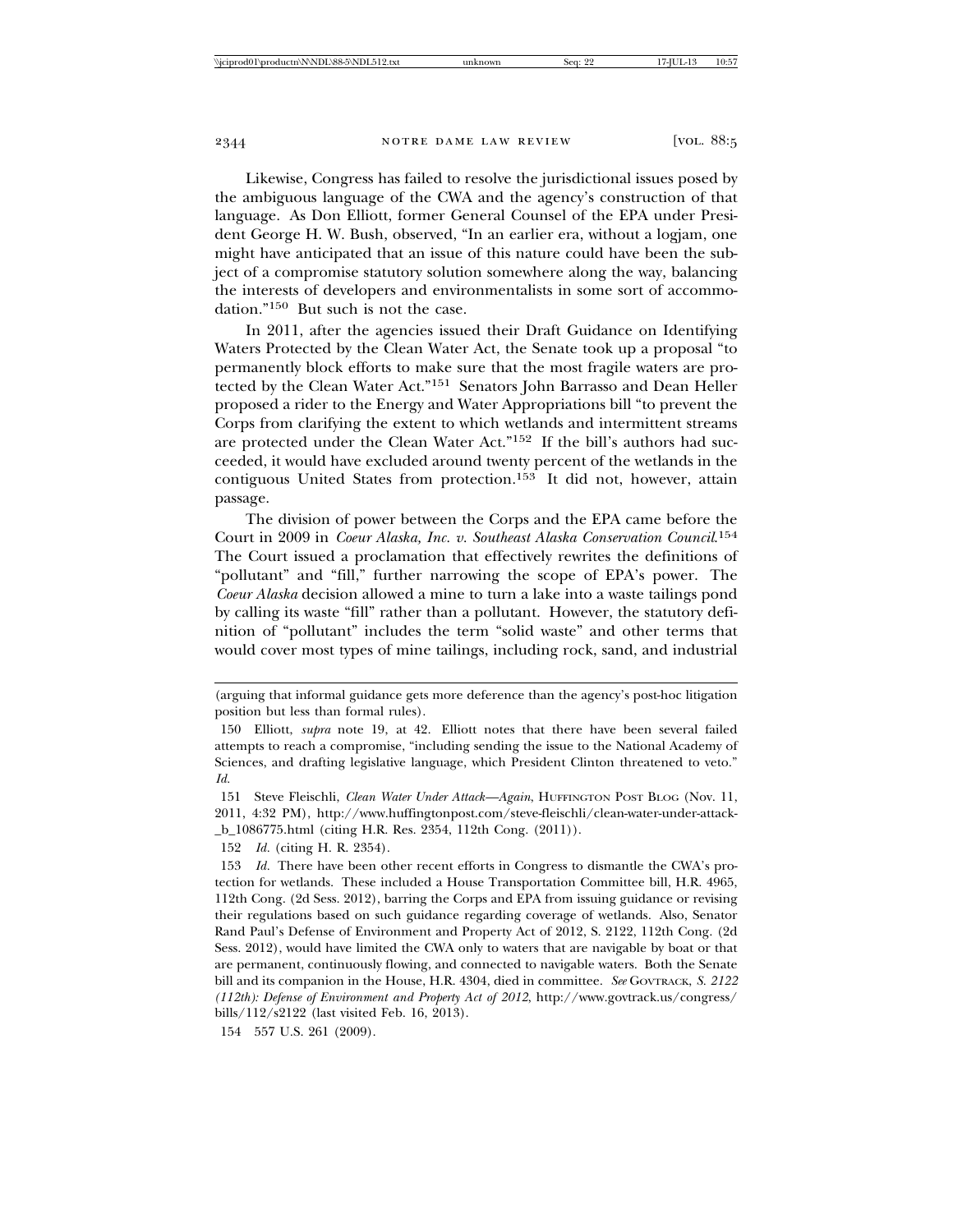waste.155 The issue was whether the mining company needed a dredge and fill permit from the Corps, which would be relatively lenient, or a strict, technology-based § 402 pollutant discharge permit from the EPA. The citizens' suit argued that an EPA permit was required, but the agencies disagreed and filed a brief in support of the mining company.156

According to the Court, because § 402 allows the EPA to issue permits "[e]xcept as provided in . . . [§ 404],"<sup>157</sup> if the mining company were eligible for a 404 permit it would not need a 402 permit. Eligibility for a 404 permit depended on whether the tailings could come within the definition of "fill materials" under § 404. The agencies' regulation defined "fill material" as any "'material [that] has the effect of . . . [c]hanging the bottom elevation' of water."<sup>158</sup> The mining company's slurry met the regulatory definition of "fill" because it would have the effect of raising the lake's bottom elevation.<sup>159</sup>

The plaintiffs raised two significant points based on the plain language and the statutory objectives of the CWA. First, the plaintiffs argued that using a lake to dispose of mine tailings was the same as using the lake for "solid waste" disposal. Solid waste is listed in the statute as a pollutant,  $160$ and, in turn, the agencies' regulation treated "trash or garbage" as pollutants rather than "fill."<sup>161</sup> In addition, CWA § 306(e) specifies "it shall be unlawful for any owner or operator of *any new source* to operate such a source in any standard of performance applicable to such source."<sup>162</sup> The EPA had adopted new source performance standards for the particular mining process proposed by Coeur Alaska, so the EPA's new source standard should apply to the mine. The majority opinion gave these arguments short shrift. In doing so, it reached a result utterly at odds with the statutory purposes of restoring and maintaining "the chemical, physical, and biological integrity of the Nation's waters."163 But Congress has remained silent.164

<sup>155 33</sup> U.S.C. § 1362(6) (2006).

<sup>156</sup> *Coeur Alaska*, 557 U.S. at 264.

<sup>157</sup> *Id.* at 266 (quoting 33 U.S.C. § 1342(a)(1)) (emphasis omitted).

<sup>158</sup> *Id.* at 268 (quoting 40 C.F.R. § 232.2 (2011)). For regulatory history, see notes 283- 85 *infra.*

<sup>159</sup> *Coeur Alaska*, 557 U.S. at 289.

<sup>160 33</sup> U.S.C. § 1362(6) (2006).

<sup>161</sup> *Coeur Alaska*, 557 U.S. at 275 (quoting 40 C.F.R. § 232.2 (2011)).

<sup>162 33</sup> U.S.C. § 1316(e) (emphasis added) (quoted in part in *Coeur Alaska*, 557 U.S. at 299 (Ginsburg, J., dissenting)).

<sup>163</sup> *See* Mark Squillace, *The Judicial Assault on the Clean Water Act*, 59 FED. LAW. 33, 33-34 (2012) ("These judicial efforts to scale back regulations pertaining to water pollution are utterly at odds with Congress' plain intent when it adopted the basic scheme of the CWA in 1972."); notes 288-92, *infra* (describing application of the same provision, § 232.2, to coal mining).

<sup>164</sup> The Supreme Court issued another significant, but somewhat less controversial, decision in 2009 in *Entergy Corp. v. Riverkeeper, Inc.*, 556 U.S. 208 (2009). The issue involved the appropriate standard for thermal discharges from power plants. CWA section 316(b) requires point source standards for cooling intakes to reflect the "best technology available [BTA] for minimizing adverse environmental impact." 33 U.S.C. § 1326(b) (2006). In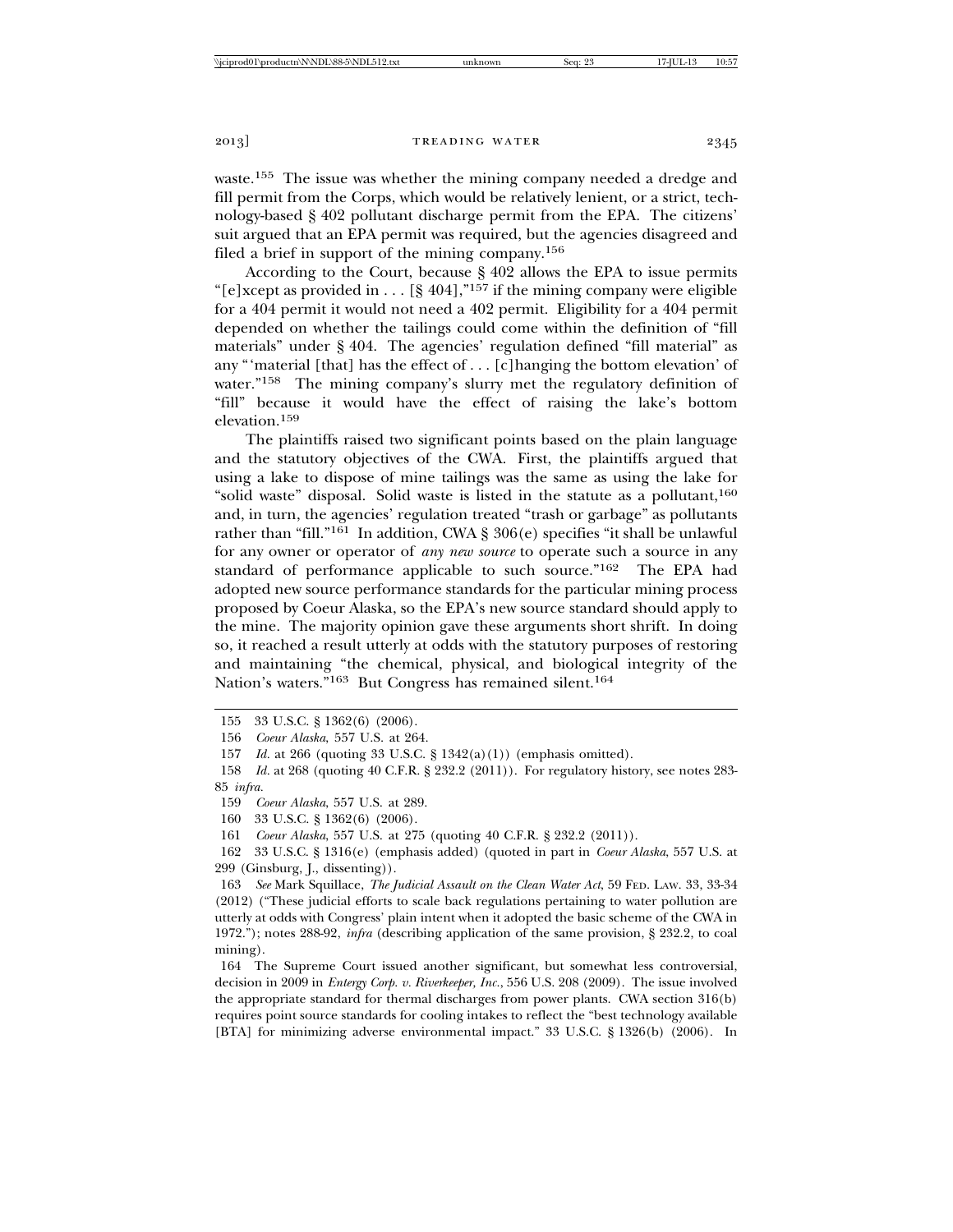Some members of Congress have attempted to correct the *Coeur Alaska* opinion, but to no avail. In 2009, the Clean Water Protection Act was introduced in the 111th Congress by Representatives Frank Pallone and Dave Reichert.165 This Act would have changed the definition of "fill material" to exclude mine waste and any other pollutant discharged into water primarily to dispose of waste.166 The bill had 172 cosponsors, but died in committee. It was re-introduced with 131 cosponsors in the 112th Congress, but it was not passed.167 As of this writing, the bill has not been revived.168

In its 2012 opinion in *Sackett v. EPA*, the Court considered whether the EPA's issuance of an administrative compliance order to developers who had not obtained a CWA § 404 permit was judicially reviewable.<sup>169</sup> In unanimously rejecting the EPA's position that it was not, the Court noted that an administrative order was a "final agency action" that was therefore subject to review under an APA provision authorizing review of "final agency action for which there is no other adequate remedy in a court  $\dots$ ."<sup>170</sup> The decision "overruled two decades worth of unanimous precedent from the federal courts of appeals . . . ."171 Since the *Sackett* opinion was issued, there has been a reduction in administrative compliance orders by twenty-six percent.172 Although the long-term effects of *Sackett* have yet to be fully realized, some scholars believe that the EPA could easily fix the problem identified by the Court if it were to add modest procedural steps to its enforcement processes.173 The broader significance of *Sackett* turns on

establishing the BTA standards, the EPA used a cost-benefit analysis, which opponents argued was impermissible under the statute and the Court's holding in *EPA v. Nat'l Crushed Stone Ass'n*, 449 U.S. 64 (1980). *See* Entergy Corp. v. Riverkeeper, Inc., 556 U.S. 208 (2009) (No. 07-588, 07-589 & 07-597), SP041 ALI-ABA 263; May, *supra* note 67, at 4. The Court **R** affirmed the EPA's decision to allow existing power plants to avoid using a closed-cycle system due to the high costs of such systems relative to the water quality benefits, and rejected arguments based on the legislative history, which suggested that, although EPA could consider costs in choosing "available" technologies for purposes of the BTA standard, it should not engage in a balancing of those costs relative to the benefits achieved. *Entergy Corp.*, 556 U.S. at 241–42 (Stevens, J., dissenting).

165 H.R. 1310, 111th Cong. (1st Sess. 2009).

166 *See* Jennifer Koons, *Supreme Court Backs Army Corps, Mining Company in Alaska Water Case*, N.Y. TIMES, June 22, 2009, *available at* http://www.nytimes.com/gwire/2009/06/22/ 22greenwire-supreme-court-backs-army-corps-mining-company-62747.html.

167 GOVTRACK, *H.R. 1375 (112th): Clean Water Protection Act*, http://www.govtrack.us/ congress/bills/112/hr1375#overview (last visited Mar. 9, 2013).

168 *Id.*

169 132 S. Ct. 1367, 1369 (2012) (citing CWA §§ 309(a)(1), 404).

170 5 U.S.C. § 704 (2006).

171 Craig N. Johnston, Sackett*: The Road Forward*, 42 ENVTL. L. 993, 993 (2012).

172 *See* Amena H. Saiyid & Jessica Coomes, *EPA Issues Fewer Compliance Orders for CWA Violations in FY 2012*, 43 ENV'T REP. 3277, 3277 (2012) (reporting that the EPA issued 355 CWA compliance orders in FY 2012, compared to 479 in FY 2011, and that only 46 of those orders in 2012 were for § 404 violations, down from 97 such orders in 2011).

173 *See* Albert Ferlo & Tom Lindley, *Practical Impacts of the* Sackett *Decision*, 42 ENVTL. L. 1009, 1020 (2012) (noting that the "extra" fieldwork and factual basis compelled by *Sackett* will make enforcement "a slower and more arduous process for EPA," but "if EPA does take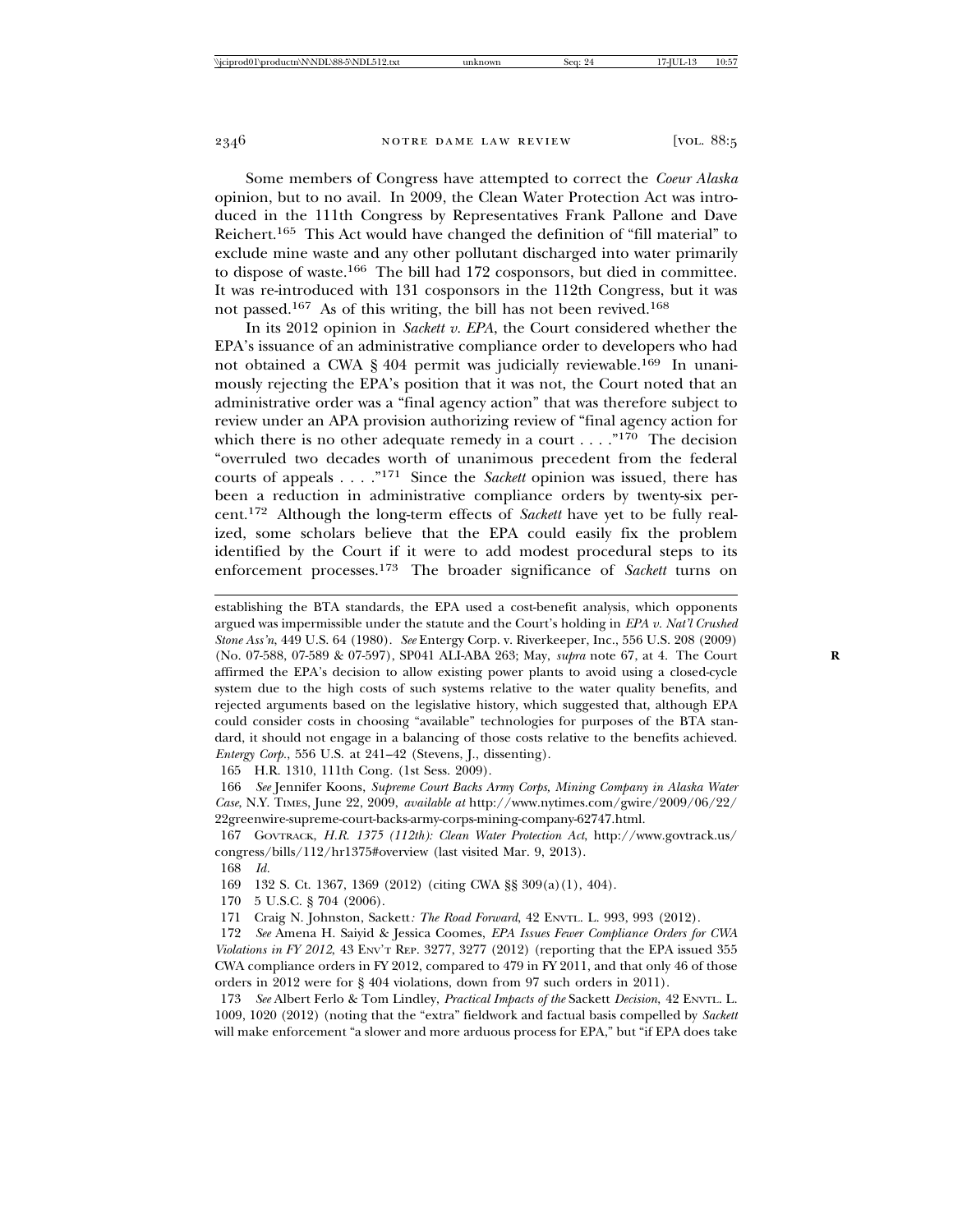whether its holding will be applied outside of the  $\S$  404 context.<sup>174</sup> As the Congressional Research Service reported to Congress: "[T]he legacy of *Sackett* will be greater if the decision is viewed by lower courts as applying elsewhere in the CWA outside § 404, and outside the CWA entirely. No glib prediction can be made as to this extra-section-404 application, since every statute varies."175

The Supreme Court took up two more potentially significant CWA cases in its 2012–2013 term. The first of them, however, turned out to be rather unremarkable. In *Natural Resources Defense Council, Inc. v. County of Los Angeles*, the Ninth Circuit held that a county flood control district must comply with NPDES permits for urban runoff that collects in channelized systems (known as municipal separate storm sewer systems or MS4s) that it had maintained and "improved" with concrete.<sup>176</sup> The MS4 was a man-made construction through which water continues flowing to the unlined (naturally occurring) portions of the Los Angeles and San Gabriel Rivers.177 When the offending pollutants were detected, they had not yet been discharged from the point source—the MS4.178 The flood control district argued that, absent an "intervening use or event," the movement of stormwater from one channelized portion of a river to a lower portion of the same river does not constitute a "discharge of any pollutant."179

174 There is at least some evidence that the EPA is experiencing an across-the-board chilling effect from *Sackett,* in that it issued 1088 total administrative compliance orders in FY 2012, compared to 1324 in FY 2011. Then again, FY 2012 saw a downward trend in civil enforcement actions as well. *See* Jessica Coomes, *EPA Intitiating Fewer Civil Enforcement Cases, Prioritizing Larger, More Complex Cases*, 43 ENV'T REP. 3285, 3285 (2012) (EPA initiated 3,027 cases in 2012, compared to 3,283 in 2011 and 3,436 in 2010); notes 507–10, *infra* (describing implications of *Sackett*).

175 ROBERT MELTZ, CONG. RESEARCH SERV., R42450, THE SUPREME COURT ALLOWS PRE-ENFORCEMENT REVIEW OF CLEAN WATER ACT SECTION 404 COMPLIANCE ORDERS: *Sackett v. EPA* 6 (2012), *available at* http://www.nationalaglawcenter.org/assets/crs/R42450.pdf. The report noted that the "number of Section 404 [compliance orders] issued by EPA during any given year is but a small fraction of the total number issued by the agency (in FY2011, they constituted 97 out of 1,324 [total environmental compliance orders])." *Id.*

176 673 F.3d 880, 900–01 (9th Cir. 2011).

177 *Id.* at 900. As the Ninth Circuit noted, "[t]his issue does not usually arise in Clean Water Act litigation because it is generally assumed that ms4s 'discharge' stormwater." *Id.* at 900 n.9.

178 *Id.* at 899.

179 Brief for the United States as Amicus Curiae Supporting Neither Party at 20, L.A. Flood Control Dist. v. Nat'l Res. Def. Council, Inc., No. 11-460, 2012 WL 4060063. "[A]n 'addition' of pollutants does not occur when water is pumped between 'two hydrologically indistinguishable parts of a single water body.'" *Id.* (citing S. Fla. Water Mgmt. Dist. v. Miccosukee Tribe of Indians, 541 U.S. 95, 109 (2004)). "[T]he mere movement of polluted water within a single water body does not constitute a pollutant 'discharge' even when the movement results from human intervention [such as a pump]." *Id.*

that time and make that investment, then an order's recipient is less likely to challenge that order, and even less likely to do so successfully"); Johnston, *supra* note 171, at 993. **R**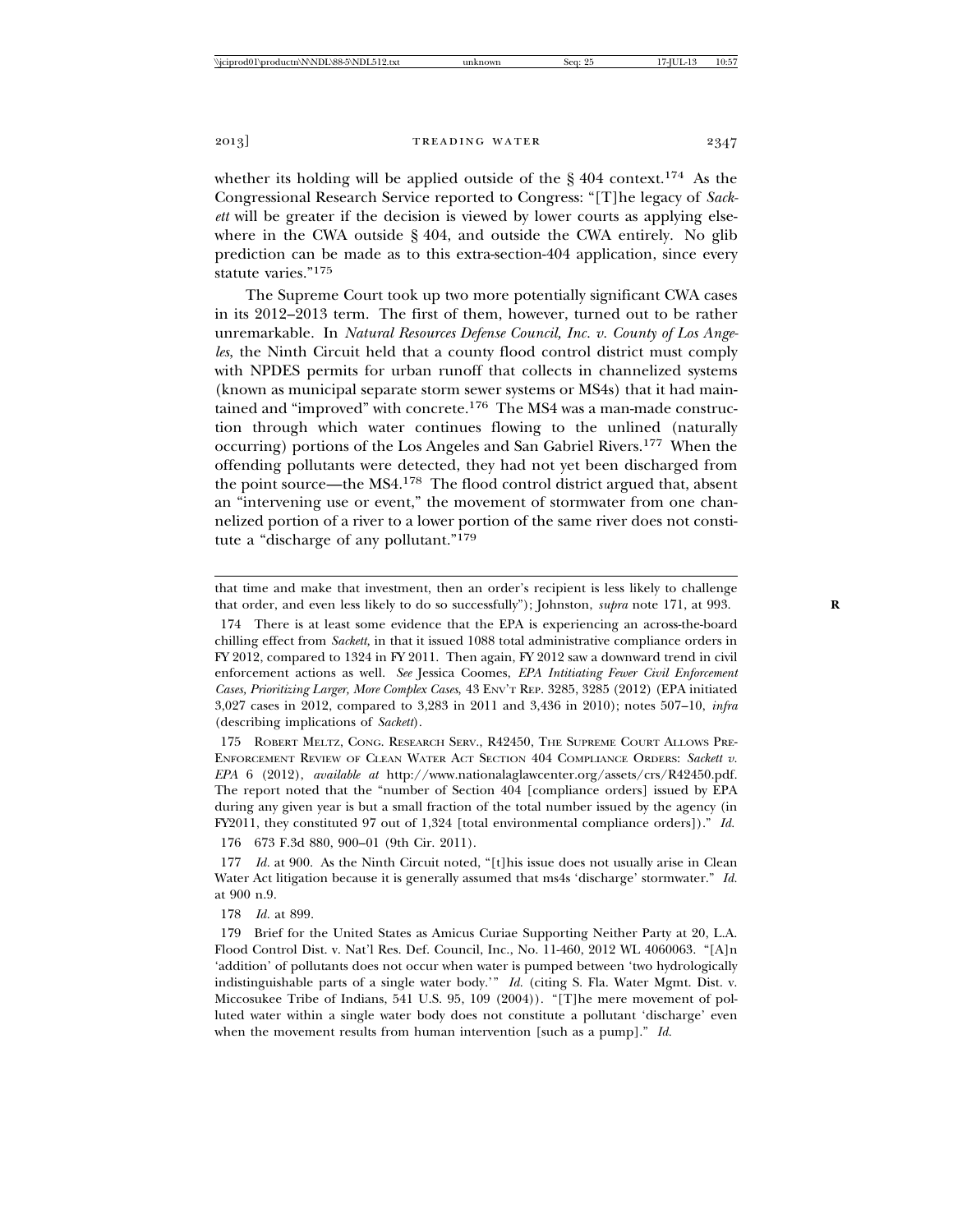The Supreme Court held that the MS4 had made no "addition" of a pollutant to navigable waters within the meaning of the CWA.180 The Court concluded that it was bound by its previous decision in *South Florida Water Management District v. Miccosukee Tribe of Indians*, 181 which held that the transfer of water within a single body of water did not constitute an addition within the meaning of the CWA.182 Indeed, in the wake of *Miccosukee,* it is hard to argue that a discharge occurs when water—even polluted water— "simply flows down a single river."183 The United States pointed out the absence of any evidence in the record to suggest that there were two separate bodies of water.184 According to the United States, "No party has contended that the river segments where the monitoring stations are located are 'meaningfully distinct' from downstream portions of the rivers."185 Even NRDC the citizen group plaintiff—agreed that there would be no liability for movements of pollutants within the same waterbody under *Miccosukee*. 186 At the end of the day, *Los Angeles County Flood Control* had little effect on the CWA's overarching objectives and enforcement provisions.187

Stormwater runoff was also at issue in the second CWA case accepted in the 2012–2013 term. In *Decker v. Northwest Environmental Defense Center*, the

182 *Miccosukee Tribe of Indians*, 541 U.S. at 102, 105, 109–110.

183 Brief for the United States as Amicus Curiae Supporting Neither Party, *supra* note 179, at 20. **R**

184 *Id.*

<sup>180</sup> L.A. Cnty. Flood Control Dist. v. Natural Res. Def. Council, No. 11–460, 2013 WL 68691, \*713 (Jan. 8, 2013) (requiring permits for any "discharge of a pollutant," defined as "any addition of any pollutant to navigable waters from any point source" (citing 33 U.S.C. 1311(a), 1362(12))). Justice Ginsburg wrote the opinion, with seven other Justices joining it. Justice Alito did not join it, but concurred in the judgment. *Id.*

<sup>181</sup> *Id.* (citing S. Fla. Water Mgmt. Dist. v. Miccosukee Tribe of Indians, 541 U.S. 95  $(2004)$ .

<sup>185</sup> *Id*. at 21. The U.S. opposed any holding that would craft "a *per se* rule that lining a pre-existing river segment with concrete inherently transforms a single water body into two." It explained: "To be sure, pollutant discharges did occur when stormwater flowed into the two rivers from outfalls operated by petitioner and others that are located above the monitoring stations. *The subsequent flow of the rivers past the monitoring stations, however, did not constitute a 'discharge of any pollutant.*" *Id.* (emphasis added). The Supreme Court agreed. *L.A. Cnty. Flood Control Dist.*, 2013 WL 68691, \*713.

<sup>186</sup> William Buzbee, *How the Los Angeles County Flood Control District MS4 Case Supreme Court Loss is a Win for the Clean Water Act*, CPR BLOG, Jan. 8, 2013, http://www.progressivereform.org/CPRBlog.cfm?idBlog=1BF6B21F-B185-5DE8-468CA81DF2806262. Professor Buzbee played an advisory role for the NRDC in the case. *Id.*

<sup>187</sup> *Id.* As Buzbee explains, the outcome of the case could have been far worse from an enforcement standpoint if the Court had reached the permitting issue rather than the jurisdictional issue. "[I]f the Los Angeles County District's MS4 permit required particular types of pollution control, water quality, and monitoring, and its monitoring revealed violations, then under decades of decisions, the District would be liable. To hold otherwise would undercut the centrally important federalism-linked strict liability, self-reporting permit violation provisions of the CWA." *Id.*; *see* 2013 WL 68692, \*714 (stating that the permit argument "is not embraced within, or even touched by, the narrow question on which we granted certiorari").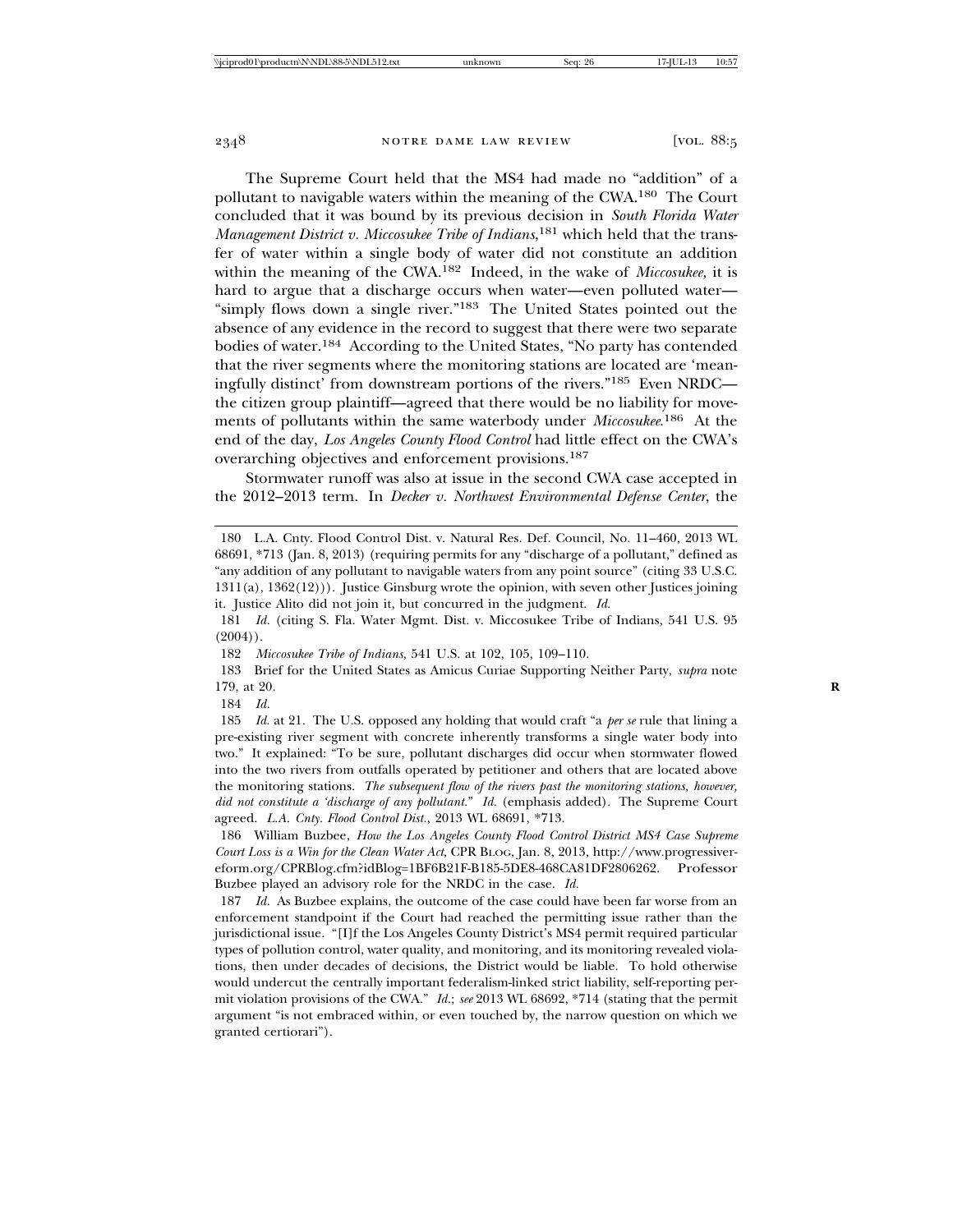Ninth Circuit held that runoff from logging roads is a point source discharge when it is channeled through "discernible, confined and discrete conveyances" in a system of ditches, culverts, and channels, thereby subjecting the runoff to NPDES permitting requirements.188 The Supreme Court reversed,<sup>189</sup> citing both the statutory definition of the term "point source" and the 1987 CWA stormwater amendment.<sup>190</sup> The latter provision brings certain stormwater discharges, including those "associated with industrial activity," within the scope of the NPDES program but leaves other types of stormwater to EPA's discretion. Despite the fact that logging roads contribute "up to 90 percent of the total sediment from forestry operations,"191 the Supreme Court deferred to the EPA's decision to exempt stormwater from roads as non-industrial.192

The Ninth Circuit decision in *Decker* was far more consistent with the CWA's objective of restoring and maintaining the integrity of the nation's waterways.<sup>193</sup> It would have brought the logging industry, like other categories of point sources, within the NPDES program, which has been "very effective at controlling . . . stormwater pollution."194 To minimize the regulatory burden, the EPA and authorized state agencies could have designed general permits specifically for logging.195 Meanwhile, Congress has had over a decade to tighten its stormwater provisions or otherwise address discharges from logging as well as the myriad types of nonpoint source pollution, but it has failed to address these fundamental issues.

192 *Decker*, 2013 WL 1131708 (citing 40 C.F.R. § 122.27(b)(1) (1976)). The EPA revised its rule just a few days before oral arguments to "clarify" that discharges from logging roads are exempt from NPDES requirements. 77 Fed. Reg. 72970 (Dec. 7, 2012). The new rule states that silvicultural discharges may be evaluated under CWA  $\S$  402(p)(6), a provision that allows "flexible approaches . . . to address the complexity of forest road ownership, management, and use." *Id.* at 72,972.

193 *Decker*, 640 F.3d at 1079–80.

194 Paul Kampmeier, *Are Clean Water Act Permits Required for Stormwater Pollution From Industrial Logging Roads?*, 43 ABA TRENDS 6, 7 (2012).

195 *Id.*

<sup>188 640</sup> F.3d 1063 (9th Cir. 2011), *cert. granted*, 2012 WL 2368685. This was not the Ninth Circuit's first encounter with logging roads. *See, e.g.,* Env't Def. Ctr. v. EPA, 344 F.3d 832, 862–63 (9th Cir. 2003) (rejecting EPA's position that its Silvicultural Rule prevented it from regulating forest roads).

<sup>189</sup> Decker v. Northwest Env. Def. Center, Nos. 11-338, 11-347, 2013 WL 1131708. Recall that the EPA had previously sought to exclude all discharges "from agricultural and silvicultural activities" from the NPDES program, but this argument was flatly rejected in *NRDC v. Costle* because the EPA lacks authority to exempt entire categories of point sources. 568 F.2d 1369 (D.C. Cir. 1977). *See supra* notes 46–49 and accompanying text. However, *Costle* did not attempt to define the line between point and nonpoint sources.

<sup>190 33</sup> U.S.C. § 1342(p) (2006).

<sup>191</sup> U.S. EPA, *Managing Nonpoint Source Pollution from Forestry*, http://water.epa.gov/ polwaste/nps/outreach/point8.cfm (last updated Aug. 22, 2012).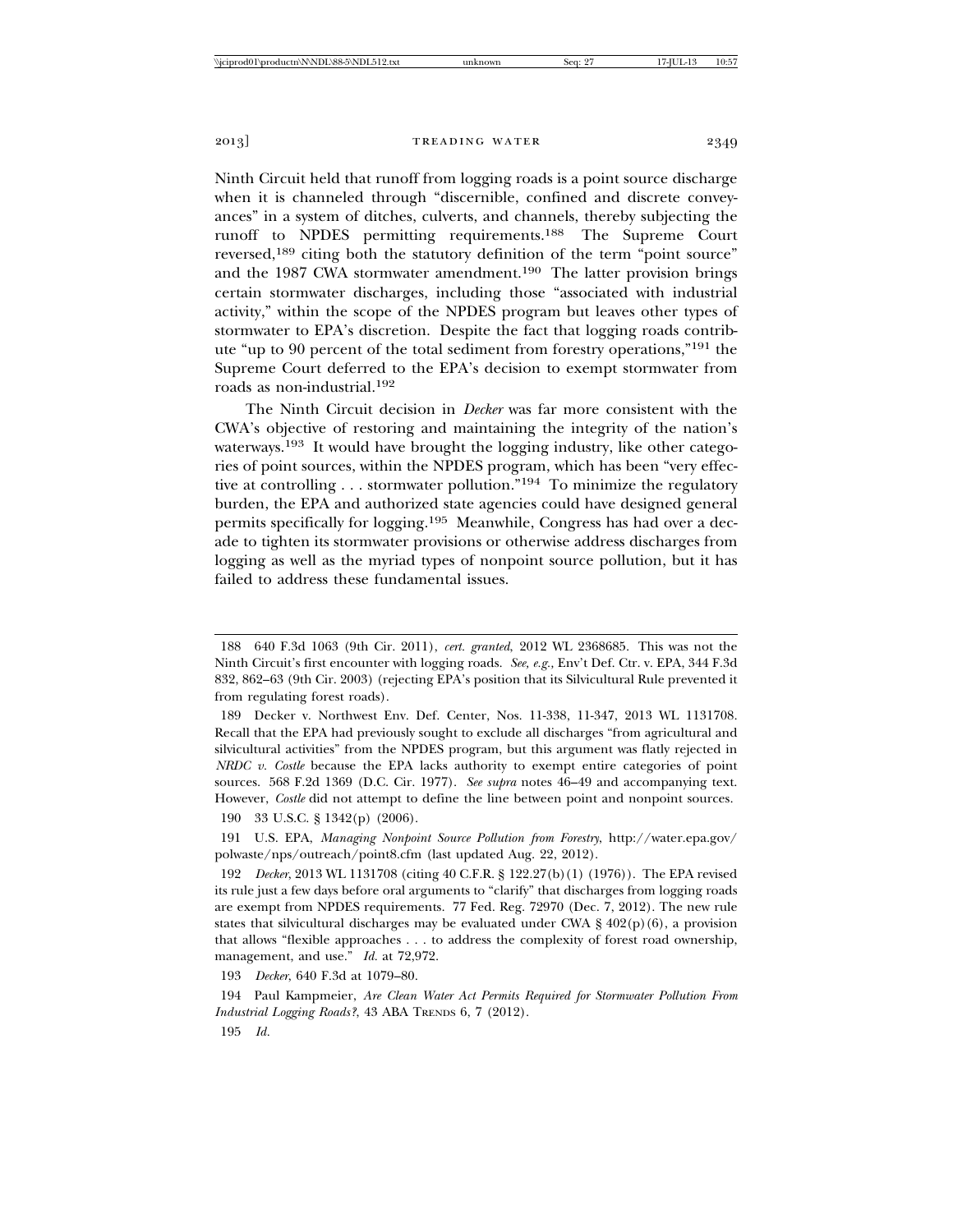#### *B. Environmental Change and National Disasters Warranting Congressional Attention*

In addition to the spate of judicial activity since 1990, there have been at least four significant changes and events deserving—but not receiving—congressional attention. All four relate to the nation's insatiable demand for fossil fuels. First, climate change caused by greenhouse gas emissions, mostly from power production, has given rise to two of the most catastrophic storms the nation has ever seen—Hurricanes Sandy and Katrina. Next, deepwater oil exploration and development has led to the worst oil spill in our history— BP's Deepwater Horizon. Third, increasing demand for fuel has stimulated a dramatic increase in the use of a dangerous technique known as hydraulic fracturing, or fracking, which has caused extensive environmental harm and has severely depressed property values. Finally, the production of coal and the disposal of coal ash have contaminated or even smothered some of the nation's waterways and have destroyed many homes. Congress has responded with mere baby steps, at best dancing around the margins of these issues and at worst obstructing regulatory efforts by the EPA.

#### 1. Climate Change and Super Storms

For some if not most areas of the world, a dramatically warming climate is creating a "no analog" future,  $196$  with unprecedented variability in ecological properties and processes.197 Over the coming decades, climate change will disrupt the human and natural environments even more, "leading to social and environmental changes of a character and magnitude not experienced in modern history."198 Biologists have already begun to observe significant shifts in the historic ranges of plant and animal spe-

<sup>196</sup> Sandra Zellmer, *Wilderness, Water, and Climate Change*, 42 ENVTL. L. 313, 325-26 (2012) (examining the effects of climate change on wilderness areas, and noting that "[s]torms, floods, drought, disease, insect infestation, fire, and species invasions are likely to become more severe and widespread").

<sup>197</sup> J.B. Ruhl, *The Political Economy of Climate Change Winners*, 97 MINN. L. REV. 206, 268 n.191 (2012) (describing "nonlinear feedback and feed-forward loops, previously unknown emergent properties, and new thresholds of irreversible change"); *see* Matthew C. Fitzpatrick & William W. Hargrove, *The Projection of Species Distribution Models and the Problem of Non-Analog Climate*, 18 BIODIVERSITY & CONSERVATION 2255, 2255 (2009) ("By 2100, a quarter or more of the Earth's land surface may experience climatic conditions that have no modern analog  $\ldots$ .").

<sup>198</sup> J.B. Ruhl & James Salzman, *Gaming the Past: The Theory and Practice of Historic Baselines in the Administrative State*, 64 VAND. L. REV. 1, 9 (2011).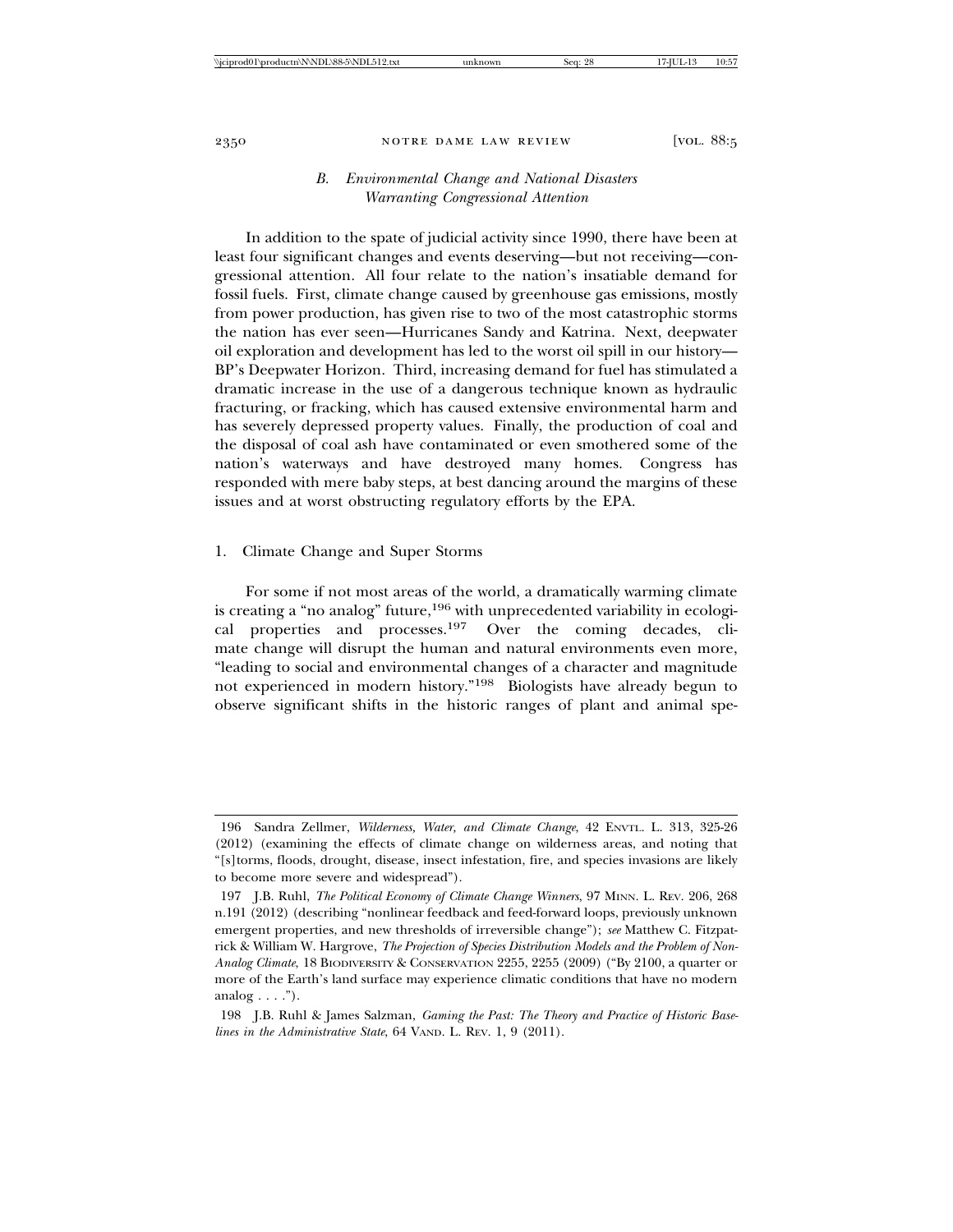cies.199 Dramatic changes in the physical environment are also being seen, especially in coastal areas experiencing rising sea levels.200

A warming climate brings disastrous "super storms."201 Scientists at the National Center for Atmospheric Research have observed ocean temperatures along the Atlantic coast at 3 degrees Celsius above normal (about 37 degrees Fahrenheit).202 Warmer water adds moisture to the atmosphere, which in turn provides fuel for more intense storms.<sup>203</sup>

In October 2012, Hurricane Sandy worked its way up the Atlantic coast. Hurricane force winds extended up to 175 miles from the eye of the storm and cut a path as much as 820 miles wide.<sup>204</sup> Sandy's "destruction potential" reached a 5.8 on the National Oceanic and Atmospheric Administration's 0 to 6 scale.205 When it hit the northeast, the storm pushed water levels up 10.5 feet in Asbury Park, New Jersey, 13 feet at Staten Island, New York, and, at its highest, 19 feet in Long Branch, New Jersey.206

206 Newkirk, *supra* note 202. **R**

<sup>199</sup> *See* Zellmer, *supra* note 196, at 331 (noting that studies of over 1700 species revealed **R** "highly significant, nonrandom patterns of change in accord with observed climate warming in the twentieth century, indicating a very high confidence (>95%) in a global climate change fingerprint") (quoting Camille Parmesan & Gary Yohe, *A Globally Coherent Fingerprint of Climate Change Impacts Across Natural Systems*, 421 NATURE 37, 41 (2003)).

<sup>200</sup> *See* Massachusetts v. EPA, 549 U.S. 497, 521–22 (2007) (recognizing that climateinduced sea-level rise has already begun to engulf coastal areas in the United States).

<sup>201</sup> *See* Kathleen Hart, *Markey, Waxman Release Climate Report, Urge Congress to Act on CO2 Emissions*, SNL POWER DAILY, Sept. 26, 2012 ( "[T]he U.S. experienced near 'apocalyptic' weather this summer . . . ."); WORLD ECONOMIC FORUM, GLOBAL RISKS REPORT (8th ed. 2013), *available at* http://www.weforum.org/reports/global-risks-2013-eighth-edition ("Following a year scarred by extreme weather, from Hurricane Sandy to flooding in China, respondents rated rising greenhouse gas emissions as the third most likely global risk overall.").

<sup>202</sup> Kevin Trenberth, *Hurricane Sandy Mixes Super-Storm Conditions with Climate Change*, THINK PROGRESS, Oct. 29, 2012, http://thinkprogress.org/climate/2012/10/29/1103711/ trenberth-hurricane-sandy-mixes-super-storm-conditions-with-climate-change/?mobile=nc. Global warming contributes about twenty percent of the increased water temperature. *Id.* The Atlantic coast is a "hot spot for climate-change induced sea level increases . . . with the seas around New York now 2 inches higher than in 1990." Margaret Newkirk, *Sandy's Power Dwarfed by Katrina's Gutting of the Gulf*, BLOOMBERG NEWS, Nov. 5, 2012, *available at* http:// www.bloomberg.com/news/2012-11-05/sandy-s-power-dwarfed-by-katrina-s-gutting-of-thegulf.html.

<sup>203</sup> *See* Trenberth*,* supra note 202 ("With every degree C, the water holding of the **R** atmosphere goes up 7%, and the moisture . . . magnifies the rainfall by double that amount compared with normal conditions.").

<sup>204</sup> *See* Trenberth, *supra* note 202; Jamila Trindle et al., *Sandy Hits Coast, Floods New* **R** *York*, WALL ST. J., Oct. 30, 2012, at A1.

<sup>205</sup> Associated Press, *Superstorm Sandy Deaths, Damage And Magnitude: What We Know One Month Later*, HUFF. POST, Nov. 29, 2012, *available at* http://www.huffingtonpost.com/2012/ 11/29/superstorm-hurricane-sandy-deaths-2012\_n\_2209217.html [hereinafter *Superstorm Sandy Deaths*] (citing National Hurricane Center data).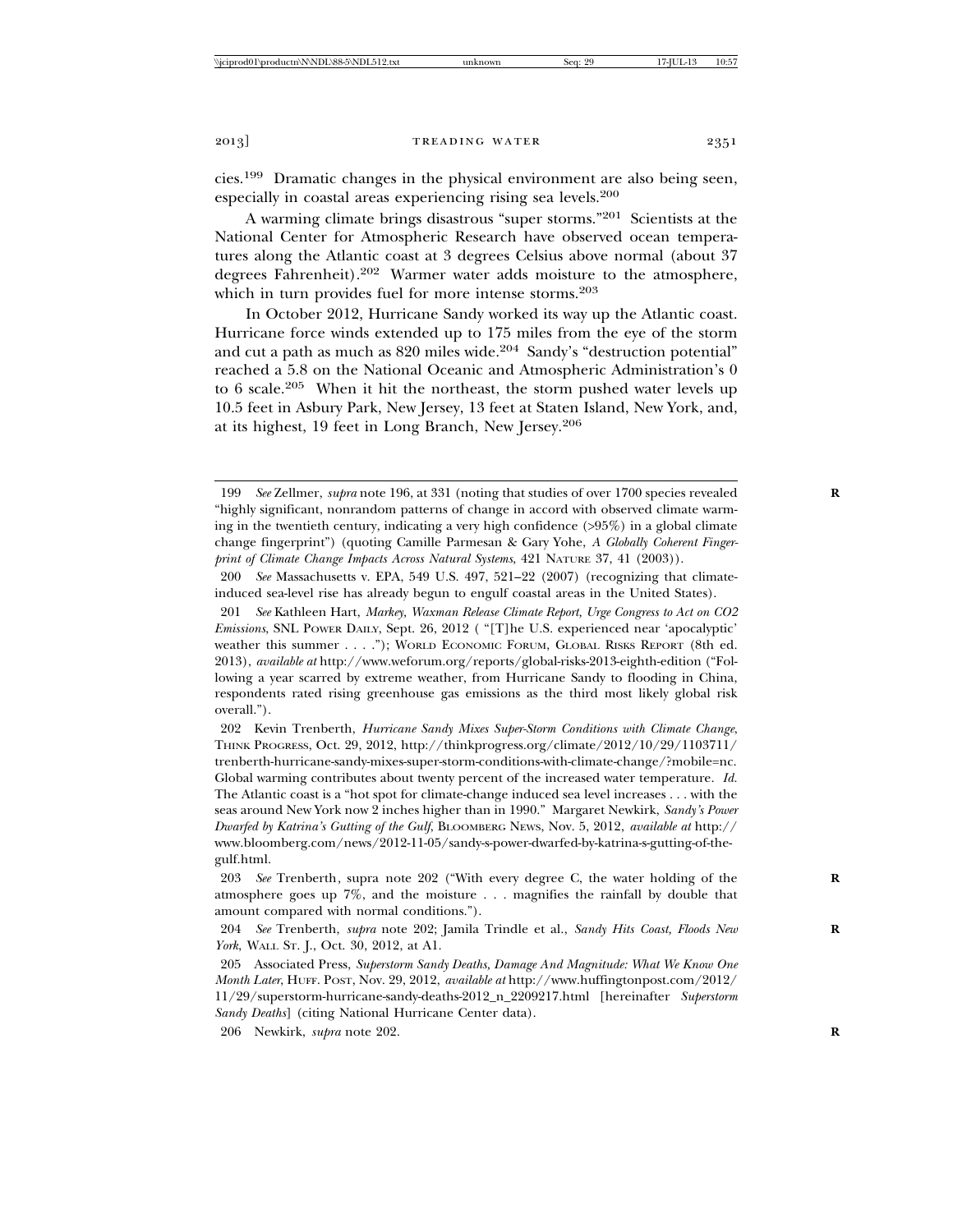Sandy killed over 100 people in the United States and 71 people in the Caribbean.207 The elderly were especially hard hit; nearly half of the people who died were 65 or older.<sup>208</sup> Over five million people in the northeast were left without electricity for days or even weeks.<sup>209</sup> Several months after the storm, some 3500 families in New York and New Jersey were still displaced, living week-to-week in motels funded in part by the Federal Emergency Management Agency.<sup>210</sup> Early estimates of the economic impacts of Hurricane Sandy ranged up to  $$50$  billion.<sup>211</sup> Thousands of businesses were shuttered, and New York State lost over 29,000 private jobs.212

As devastating as Sandy has been, in comparison, Hurricane Katrina, which hit the Gulf Coast in 2005, was by far the costliest U.S. storm on record.213 Katrina caused over \$100 billion in economic losses (around \$128 billion in current dollars).<sup>214</sup> As for humanitarian costs, "Katrina was an order of magnitude greater, in terms of loss of life [1,833 deaths], suffering and the destruction of basic public infrastructure . . . ."215

Katrina's storm surge was much higher than Sandy's.216 On the coast of Mississippi, the surge reached 27 feet and rushed as far as ten miles inland.217 In New Orleans, the surge was somewhat more modest, reaching 15-19 feet.<sup>218</sup> But because most of New Orleans is situated below sea level, Katrina flooded eighty percent of the city.219 The movement of water from the Gulf was facilitated by a network of canals that had been dredged to accommodate oil and gas pipelines, as well as a navigational canal known as the Mississippi River Gulf Outlet, which served as a "hurricane highway" for

209 Trindle et al., *supra* note 204. **R**

219 *Id.*

<sup>207</sup> *Superstorm Sandy Deaths*, *supra* note 205. **R**

<sup>208</sup> *Mapping Hurricane Sandy's Deadly Toll*, N.Y. TIMES, Nov. 17, 2012, http://www. nytimes.com/interactive/2012/11/17/nyregion/hurricane-sandy-map.html.

<sup>210</sup> Katie Zezima & Meghan Barr, *Displaced Hurricane Sandy Victims Get Temporary Shelter at Hotels*, HUFF. POST IMPACT, Jan. 25, 2013, http://www.huffingtonpost.com/ 2013/01/ 25/sandy-victims-hotels\_n\_2551005.html.

<sup>211</sup> Erik Holm & Leslie Scism, *Sandy's Insured-Loss Tab: Up to \$20 Billion*, WALL ST. J., Nov. 2, 2012, 9:41 AM, http://online.wsj.com/article/SB10001424052970204712904 578092663774022062.html. Subsequent tallies have risen to \$62 billion in damage and other losses in the U.S., and at least \$315 million in damage in the Caribbean. *Superstorm Sandy Deaths*, *supra* note 205. **R**

<sup>212</sup> Julie Turkewitz, *Unemployment Deepens Storm's Loss as Businesses Stay Closed*, N.Y. TIMES Dec. 27, 2012, *available at* http://www.nytimes.com/2012/12/28/nyregion/unemployment-deepens-the-loss-from-hurricane-sandy.html. New Jersey lost 8100 jobs. *Id.*

<sup>213</sup> For a detailed description of Hurricane Katrina and its impacts, see Christine A. Klein and Sandra B. Zellmer, *Mississippi River Stories: Lessons from a Century of Unnatural Disasters*, 60 S.M.U. L. REV. 1471, 1499–503 (2007).

<sup>214</sup> Newkirk, *supra* note 202; *Superstorm Sandy Deaths*, *supra* note 205. **R**

<sup>215</sup> Newkirk, *supra* note 202 (quoting Michael Kistler, Director of Risk Modeling, Risk **R** Management Solutions).

<sup>216</sup> *Id.* (describing Sandy's storm surge).

<sup>217</sup> *Id.*

<sup>218</sup> *Id.*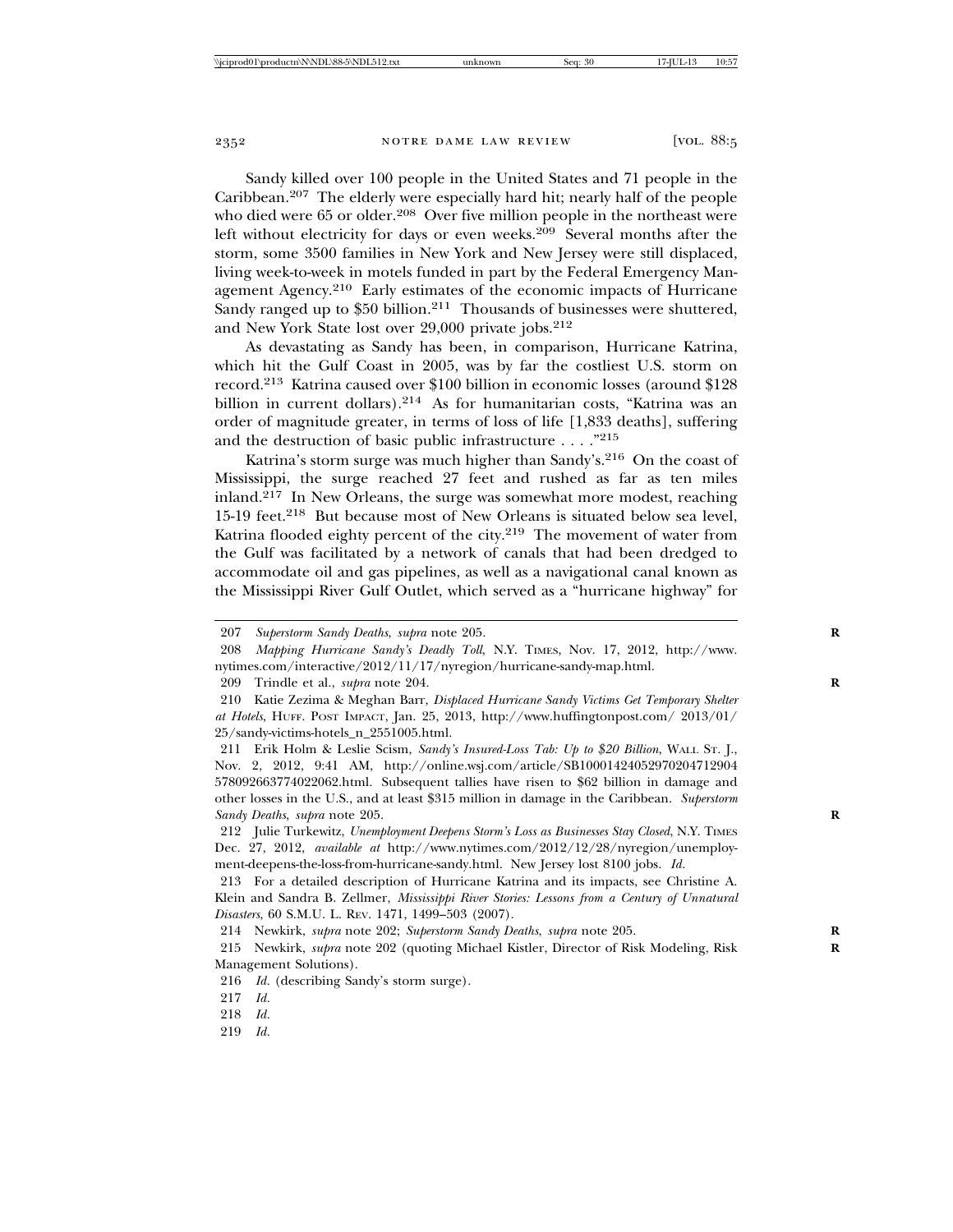the storm surge.220 The loss of coastal marshes to dredging activities along the Gulf and to rising sea levels also contributed to the increased storm surge.<sup>221</sup>

It took six days to evacuate the city.222 As a 2006 congressional report put it, "thousands languished in heat and squalor on islands of concrete highway, in darkened stadiums, in nursing homes, or on rooftops, waiting for rescue, sometimes dying before help arrived."223 Once they were able to leave, many never came back. As of the 2010 census, New Orleans had almost 100,000 fewer people than it did before Katrina hit.224

In the weeks after Hurricane Katrina, Congress appropriated billions in disaster relief,<sup>225</sup> but since then it has made only modest changes in the law governing federal flood insurance.<sup>226</sup> It has also failed to adopt any significant remedial legislation to enhance federal accountability for such disasters

221 *See* St. Bernard Parish v. United States, 88 Fed. Cl. 528, 535–36 (Fed. Cl. 2009) ("By 1990, estimated wetland loss from . . . the Coastal Louisiana Hydrologic Basin Area . . . was reported to be 74,800 acres, or an average of 1,290 acres per year between 1932 and 1990. . . . 'Between 1956 and 1990, 68,600 acres of wetlands [about 67%] were lost in the study area [as a result of] subsidence, navigational channels, oil and gas exploration and production, development and storms[.]'" (citation omitted) (alterations in original)); Klein & Zellmer, *supra* note 213, at 1510 ("Although difficult to predict with precision, as a general rule of thumb, every two to four linear miles of coastal wetlands may reduce storm surge by a height of one foot."). In response to concerns about the causal link between wetlands and storm surge, Congress enacted the Coastal Wetlands Planning, Protection, and Restoration Act, Pub. L. No. 101-646, 104 Stat. 4778 (1990) (codified at 16 U.S.C. §§ 3951–3954 (2006)), a modest provision, in 1990.

222 Newkirk, *supra* note 202. **R**

223 COMM. ON HOMELAND SEC. & GOVERNMENTAL AFFAIRS, HURRICANE KATRINA: A NATION STILL UNPREPARED, S. Rep. No. 109–322, at iii (2006). The Report places the blame squarely on federal, state, and local governments. *Id.* As for the federal response, it found that "Homeland Security Secretary Michael Chertoff was 'detached' and that then-Federal Emergency Management Agency Director Michael Brown was 'clueless . . . .'" *Report: Katrina Response a 'Failure of Leadership*,*'* CNN (Feb. 14, 2006), http://www.cnn. com/2006/POLITICS/02/13/katrina.congress/index.html.

224 Newkirk, *supra* note 202. **R**

225 *See* Elizabeth Dwoskin*, What You Need to Know About the Fight Over Hurricane Sandy Relief*, BLOOMBERG BUSINESSWEEK, Jan. 15, 2013, *available at* http://www.businessweek.com/ articles/2013-01-15/what-you-need-to-know-about-the-fight-over-hurricane-sandy-relief

("On Sept. 8, 2005, President Bush signed off on \$51.8 billion in emergency aid for the victims of Hurricane Katrina . . . follow[ing] one for \$10.5 billion that had been approved on Sept. 2, only one week after Katrina hit the Gulf Coast.").

226 Post-Katrina Emergency Management Reform Act of 2006, Pub. L. No. 109-295, 120 Stat. 1355, 1394 (2006) (codified at 6 U.S.C. § 701 (2006)). Congress refused to return FEMA to its former independent status, but it elevated it within the DHS and gave its administrator direct access to the President during disasters. *See* KEITH BEA ET AL., CONG. RESEARCH SERV., RL 33729, FEDERAL EMERGENCY MANAGEMENT POLICY CHANGES AFTER HUR-RICANE KATRINA 6 (2006). Congress also appropriated funds for post hoc disaster relief. *Id.*

<sup>220</sup> *See In re* Katrina Canal Breaches Consol. Litig., 577 F. Supp. 2d 802, 807–11 (E.D. La. 2008) (finding a consensus "concerning the funnel effect" of MRGO and other canals and the levee systems built along their banks).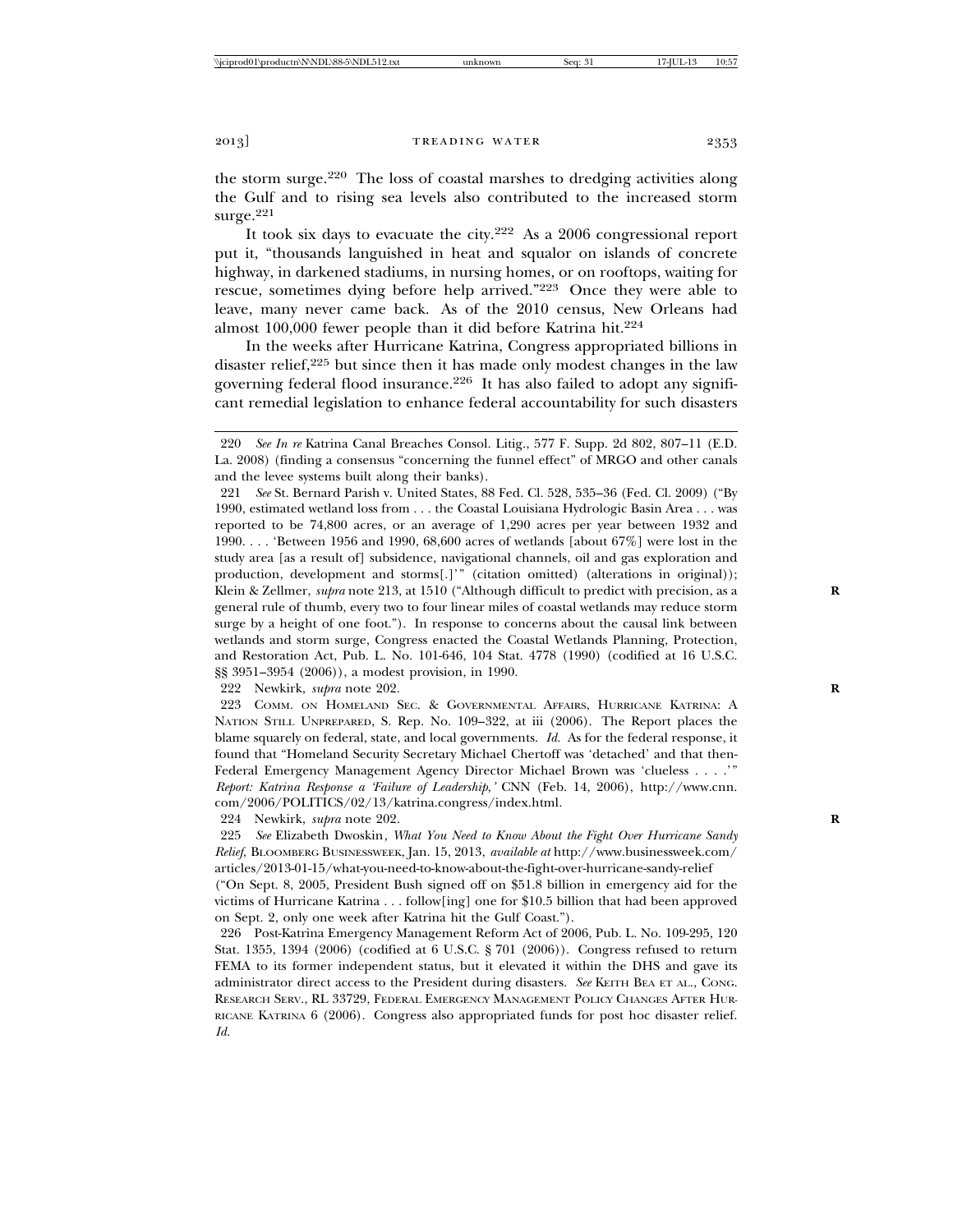or to clarify the Corps's responsibility for flood control.227 And it has utterly failed to grapple with human-induced climate change, leaving the everincreasing emission of greenhouse gases to ad hoc, piecemeal initiatives, many of which are happening at the state and local levels.<sup>228</sup> To the extent that the EPA has attempted to curb greenhouse gas emissions from power plants and other industries,<sup>229</sup> Congress has done its best to stand in the way,

<sup>227</sup> Efforts to reform the Corps were raised in both chambers, in the form of revisions to the Water Resources Development Act (WRDA), but Congress failed to act. *See* Daniel A. Farber et al., *Reinventing Flood Control*, 81 TUL. L. REV. 1085, 1116–18 (2007). Back in 1994, Congress adopted insurance reforms that strengthened requirements for insuring structures within floodplains. National Flood Insurance Reform Act of 1994, Pub. L. No. 103-325, 108 Stat. 2255 (1994) (codified at 42 U.S.C. § 5145a (2006)). More comprehensive legislation was introduced but tabled that year. *See* Janet Neuman, *Are We There Yet? Weary Travelers on the Long Road to Water Policy Reform*, 50 NAT. RESOURCES J. 139, 146 (2010). 228 *See* John S. Gray, *'A Glorious Mess': Congress' Creation If Its Inaction Forces EPA to Regulate Climate Change Under Existing Laws*, 46-DEC HOUS. LAW. 30 (2008) (describing "little or no momentum" to adopt climate legislation until the Supreme Court's decision that EPA must regulate CO2 if it poses an endangerment to health or welfare (citing Massachusetts v. EPA, 549 U.S. 497 (2007))); Andrew Wheeler, *Clean Air and Climate Change: 111th Congress—Prospects* (ALI-ABA Course of Study Dec. 3–5, 2008), *available at* SP028 ALI-ABA 83 (2008) (describing congressional resistance to "a vast reordering of the American economy in the name of solving a speculative problem"); Amy Harder, *Perfect Storm Stifles Congress on Energy*, NAT. J. DAILY, Apr. 18, 2012 ("The gridlock in Congress has emboldened the Obama administration to act unilaterally on issues traditionally dealt with on Capitol Hill, such as oil and gas-drilling policies, fuel-economy standards, and clean-energy incentives.").

<sup>229</sup> For EPA's climate-related regulatory efforts after the *Massachusetts* decision, see Endangerment and Cause or Contribute Findings for Greenhouse Gases, 74 Fed. Reg. 66,496 (Dec. 15, 2009) (to be codified at 40 C.F.R. ch. 1); Prevention of Significant Deterioration and Title V Greenhouse Gas Tailoring Rule, 75 Fed. Reg. 31,514 (June 3, 2010) (to be codified at 40 C.F.R. pts. 51, 52, 70, 71); Final Implementation Plans: Interstate Transport of Fine Particulate Matter and Ozone and Correction of SIP Approvals (also known as the Cross-State Air Pollution Rule), 76 Fed. Reg. 48,208 (Aug. 8, 2011), *vacated*, EME Homer City Generation, L.P. v. EPA, 696 F.3d 7, 11 (D.C. Cir. 2012).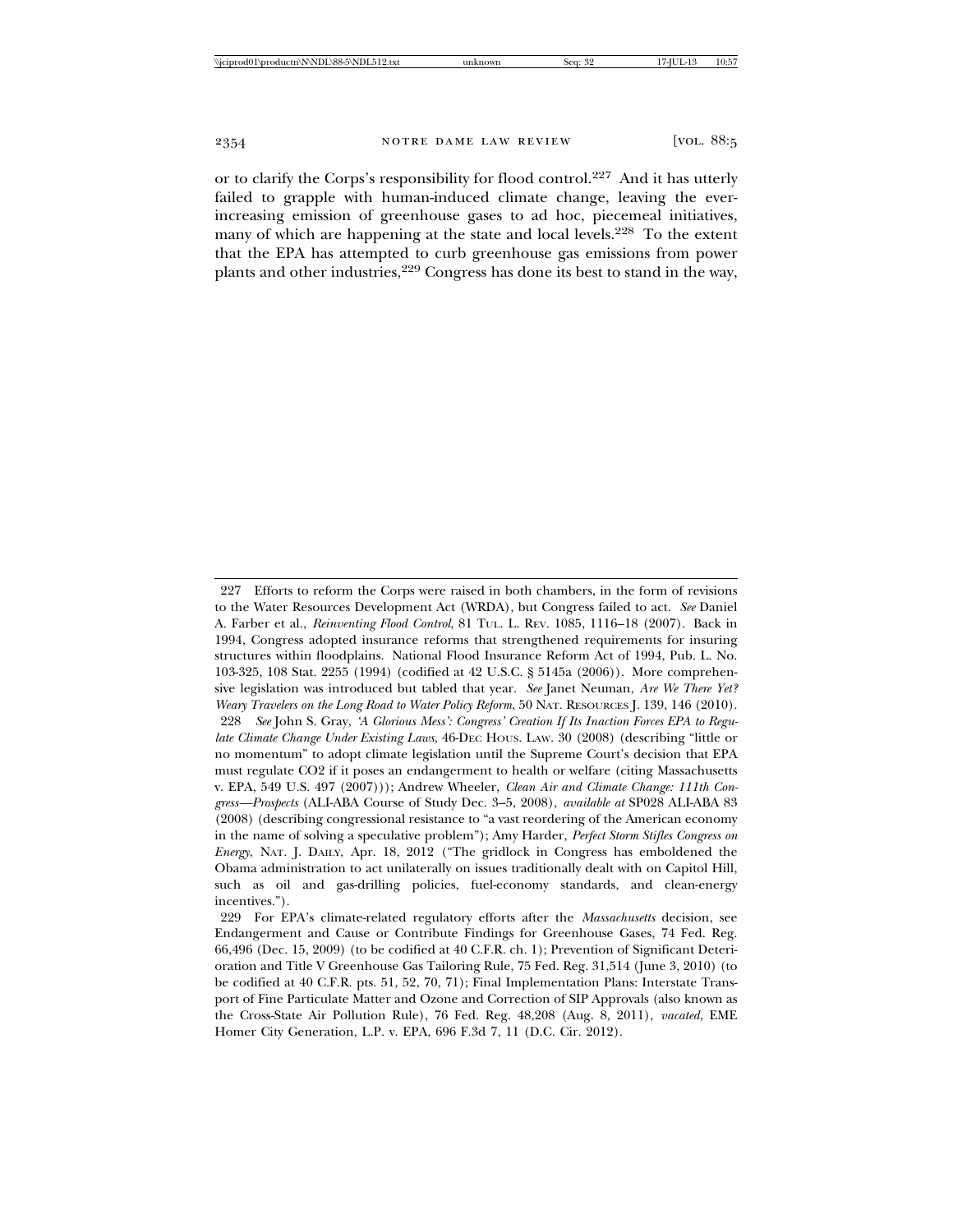both by obstructing new air pollution regulations<sup>230</sup> and by encouraging ever greater reliance on fossil fuels.231

### 2. The Deepwater Horizon Blowout

Our reliance on fossil fuels has also contributed to the largest oil spill in world history. The BP Deepwater Horizon spill began on April 20, 2010, when the Macondo well exploded.232 Eleven workers were killed in the explosion.233 Oil erupted out of the well. Efforts to stem the flow failed when a safety device, the "blowout preventer," could not be activated.<sup>234</sup> Everything that could go wrong did. After a number of failed attempts, BP capped the well eighty-six days later.<sup>235</sup> Nearly  $5,000,000$  barrels of oil had been released.236

Nearly three years later, no new substantive legislation has been adopted.<sup>237</sup> But the executive branch has been hard at work.<sup>238</sup>

234 *Id.*

235 *Id.*

<sup>230</sup> *See, e.g.*, Associated Press, *House GOP Readies Ban on EPA Greenhouse Gas Regulations*, FOXNEWS (Feb. 2, 2011), http://www.foxnews.com/us/2011/02/02/house-gop-readiesban-epa-greenhouse-gas-regulations/; *see also* Suzanne Goldberg, *US Environmentalists Challenged to Get Climate Change Laws Through Congress*, GUARDIAN (Jan. 17, 2013), http://www. guardian.co.uk/world/2013/jan/17/us-environmental-groups-climate-change-legislation (reporting that America's environmentalists "grossly under-estimat[ed] the resistance to any environmental measures from Republicans in Congress and the conservative Tea [P]arty movement" (citing Harvard Professor Theda Skocpol)); Hart, *supra* note 201 (sum- **R** marizing a report released by Reps. Markey, D-Mass., and Waxman, D-Calif., that explains how the Republican congressional response to climate change "is to deny the science and block action"); Carol Shea-Porter, *Fix Congress to Fix Climate Change*, DAILY Kos (Aug. 2, 2012, 11:19 AM), http://www.dailykos.com/story/2012/08/02/1116101/-Fix-Congress-to-Fix-Climate-Change (reporting that Congress took twenty-seven votes to block climate change-related action in 2011); Richard W. Stevenson & John M. Broder, *Speech Gives Climate Goals Center Stage*, N.Y. TIMES (Jan. 21, 2013), http://www.nytimes.com/2013/01/22/ us/politics/climate-change-prominent-in-obamas-inaugural-address.html (describing how the Administration has learned its "lessons from [its] first term, when [it] failed to win passage of comprehensive legislation . . . [and] plans to . . . focus on what it can do administratively to reduce emissions from power plants, increase the efficiency of home appliances and have the federal government itself produce less carbon pollution.").

<sup>231</sup> Brian Scheid, *Energy Issues Likely to Play Role as Congress Tackles Tax Reform in 2013,* INSIDE ENERGY-FEDERAL LANDS 3, Jan. 7, 2013 (reporting that Democrats in the 113th Congress hope to end billions of dollars in subsidies historically granted to the oil and gas industry and to foster more support for renewable energy).

<sup>232</sup> Sandra Zellmer, Joel A. Mintz & Robert Glicksman, *Throwing Precaution to the Wind: NEPA and the Deepwater Horizon Blowout*, 2 GEO. WASH. J. ENERGY & ENVTL. L. 62, 62 (2011). 233 *Id.*

<sup>236</sup> Campbell Robertson & Clifford Krauss, *Gulf Spill Is the Largest of Its Kind, Scientists Say*, N.Y. TIMES, Aug. 3, 2010, at A14, *available at* http://www.nytimes.com/2010/08/03/ us/03spill.html.

<sup>237</sup> *See* Sidney A. Shapiro, *The Complexity of Regulatory Capture: Diagnosis, Causality, and Remediation*, 17 ROGER WILLIAMS U. L. REV. 221, 249 (2012) ("[D]espite the largest oil spill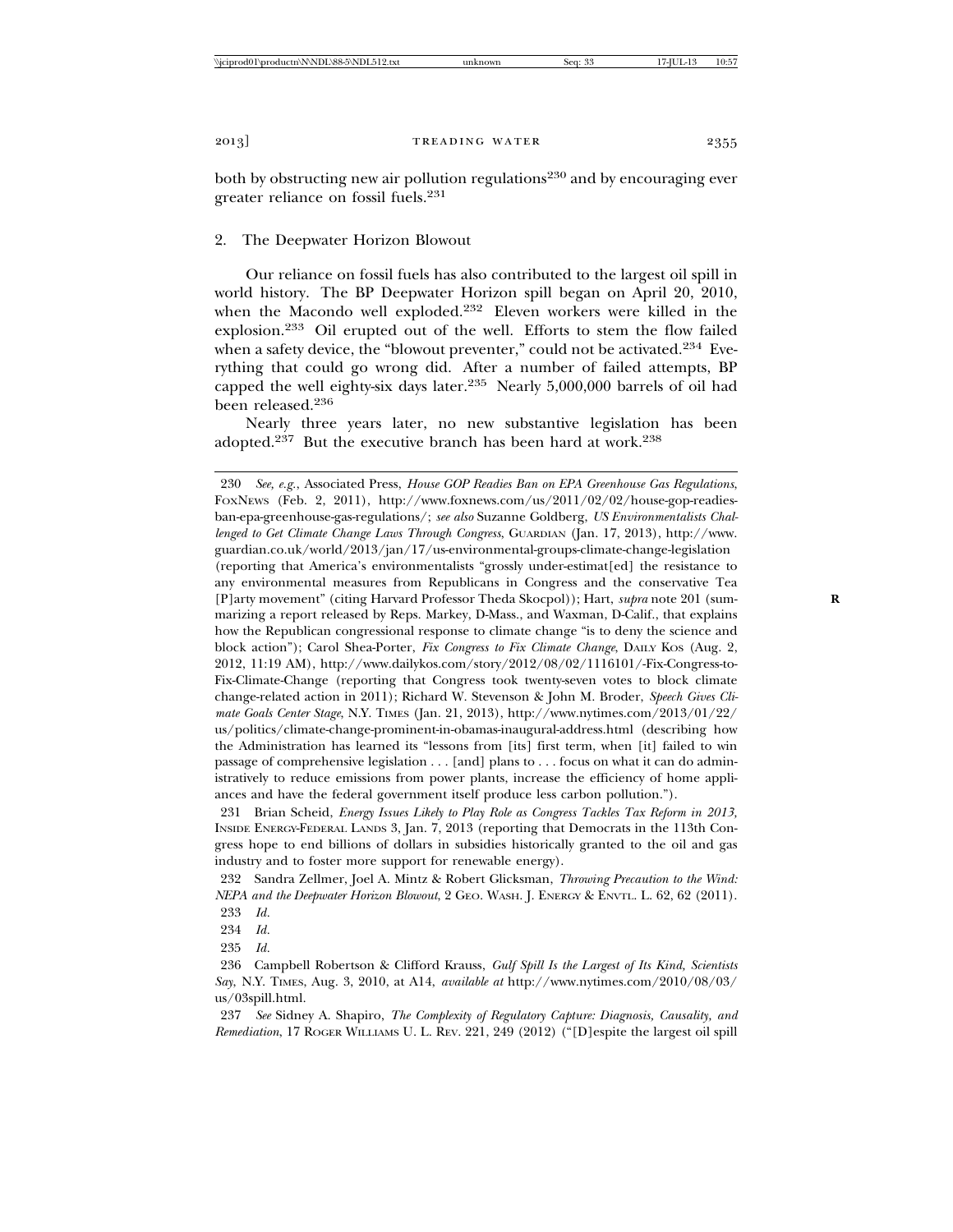Immediately after the spill, President Obama created the National Commission on the BP Deepwater Horizon Spill and Offshore Drilling to investigate and advise on initiatives to prevent future oil spills.<sup>239</sup> The report included a variety of recommendations, most of which involve regulatory changes by federal agencies. $240$  One of its suggestions had already been implemented by Department of Interior Secretary Salazar, who had reorganized the agency in charge of offshore drilling, the Minerals Management Service (MMS), into three distinct agencies: The Bureau of Ocean Energy Management, the Bureau of Safety and Environmental Enforcement, and Office of Natural Resources Revenue.<sup>241</sup> The division of labor between these new agencies is designed to ensure greater accountability and oversight by separating the conflicting missions formerly housed in MMS—resource evaluation and leasing, safety and environmental protection, and revenue collection and distribution.242

Meanwhile, the U.S. Department of Justice engaged in its most aggressive prosecution for an environmental disaster in Department history.<sup>243</sup> BP ultimately plead guilty to fourteen criminal charges related to the explosion and agreed to pay \$4.5 billion in fines and other penalties.<sup>244</sup> The potential

in American history, legislative efforts to address deepwater drilling died in the Senate, indicating that not every crisis is sufficient to generate reform legislation.").

239 Exec. Order No. 13,543, 75 Fed. Reg. 29,397 (May 26, 2010).

240 NATIONAL COMM'N ON THE BP DEEPWATER HORIZON OIL SPILL AND OFFSHORE DRILL-ING, DEEP WATER: THE GULF OIL DISASTER AND THE FUTURE OF OFFSHORE DRILLING 215–306 (2011), *available at* http://www.gpo.gov/fdsys/pkg/GPO-OILCOMMISSION/pdf/GPO-OILCOMMISSION.pdf [hereinafter DEEPWATER].

241 Secretarial Ord. No. 3299, 75 Fed. Reg. 61,051 (Oct. 4, 2010); *see* Eilperin, *supra* note 238, at 95–96 ("The Office of Natural Resources Revenue . . . would oversee revenue collection. The remaining agency would be split between the Bureau of Ocean Energy Management (BOEM), charged with managing U.S. offshore resources, and the Bureau of Safety and Environmental Enforcement (BSEE), charged with enforcing safety and environmental regulations." (footnote omitted)).

242 *See id.* at 95–96; Noelle Straub, *Interior Unveils Plan to Split MMS into 3 Agencies*, N.Y. TIMES (May 20, 2010), http://www.nytimes.com/gwire/2010/05/20/20greenwire-interiorunveils-plan-to-split-mms-into-3-agen-72654.html.

243 *See* Clifford Krauss & John Schwartz, *BP Will Plead Guilty and Pay Over \$4 Billion*, N.Y. TIMES, Nov. 16, 2012, at A1, *available at* http://www.nytimes.com/2012/11/16/business/ global/16iht-bp16.html?pagewanted=all.

244 *Id.* This includes eleven felony counts of misconduct or neglect for the deaths of the workers killed in the explosion, one felony count of obstruction of Congress over BP's misstatements on the rate that oil was gushing from the well, and two misdemeanor counts for violation of the Migratory Bird Treaty Act and the Clean Water Act. *Id.* By comparison, Exxon paid only \$25 million in federal criminal fines for the Exxon Valdez spill. *Costs of Spills*, INT'L TANKER OWNERS POLLUTION FED'N LTD. (2010), http://www.itopf.com/spillcompensation/cost-of-spills/. In total, Exxon paid \$3.8 billion in fines, clean-up costs, and victim compensation. Byron Pitts, *Exxon Valdez Oil Spill: 20 Years Later*, CBS NEWS (Feb. 11, 2009, 1:39 PM), http://www.cbsnews.com/8301-18563\_162-4769329.html.

<sup>238</sup> Juliet Eilperin, *Troubled Waters: Federal Oversight of Offshore Oil Drilling*, 17 ROGER WIL-LIAMS U. L. REV 89, 95–96 (2012) (describing administrative responses to Deepwater Horizon).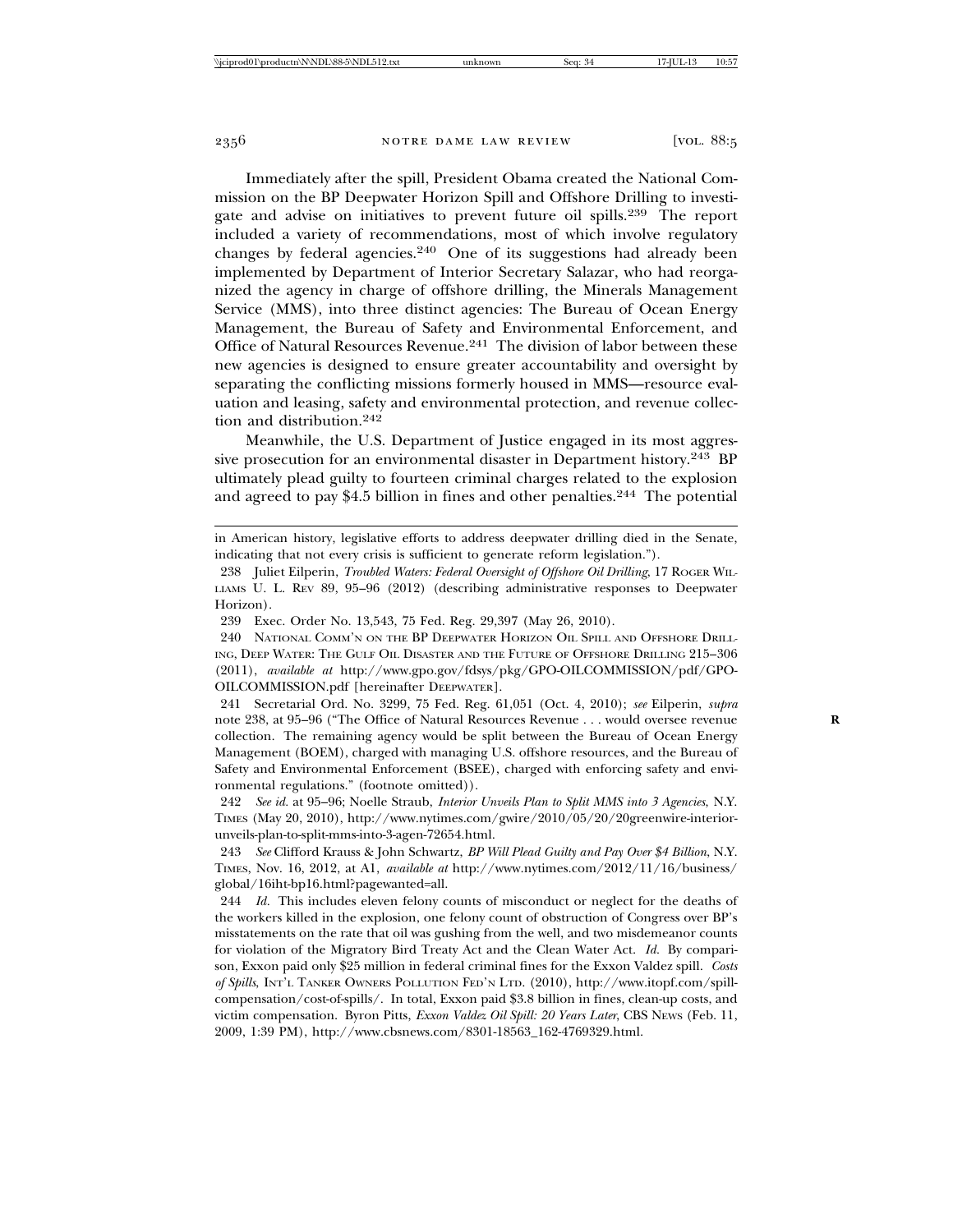for an even larger penalty related to the incident still looms: BP could face \$21 billion in civil fines under the CWA if it is found to have been grossly negligent.<sup>245</sup>

The National Commission further recommended that Congress enact legislation requiring oil companies to pay fees that would be used to fund research and agency review, and also called on Congress to provide funding for spill response.<sup>246</sup> Although there have been countless hearings and several proposed bills, nothing significant has been enacted to date.<sup>247</sup>

After the blowout, Senate and House committees in the 111th Congress held over sixty hearings on a variety of issues related to deepwater oil development, and members introduced over 150 proposals related to oil spills.248 Three of these proposals were enacted into law, but they concerned "shortterm matters that will not have a lasting impact on oil spill governance."<sup>249</sup> Two more broad-sweeping measures have passed the House but have failed to gain support in the Senate: the Consolidated Land, Energy and Aquatic Resources Act (CLEAR),<sup>250</sup> which would establish new leasing standards and provide funding to protect and maintain the coast, and the Protecting Investment in Oil Shale the Next Generation of Environmental, Energy, and Resource Security Act (PIONEERS) Act.<sup>251</sup> The main thrust of the PIO-NEERS Act is to remove regulatory barriers for the production of oil shale,  $252$ but an amendment was added that would establish a trust fund to restore the economy and resources of the Gulf Coast, to be financed by penalties arising

246 DEEPWATER, *supra* note 240. **R**

247 However, Congress did enact, and the President signed into law, the Pipeline Safety, Regulatory Certainty, and Job Creation Act of 2011, Pub. L. No. 112-90, 125 Stat. 1904 (codified at 49 U.S.C.A. §§ 60138–60140 (2012)). But it is directed toward pipeline safety and is not a response to the *Deepwater Horizon* disaster.

248 *See* Andrew Hartsig, *Shortcomings and Solutions: Reforming the Outer Continental Shelf Oil and Gas Framework in the Wake of the* Deepwater Horizon *Disaster*, 16 OCEAN & COASTAL L.J. 269, 288–99 (2011).

249 JONATHAN L. RAMSEUR, CONG. RESEARCH SERV., R42371, *Deepwater Horizon* Oil Spill: Highlighted Activities 5 (2012), *available at* http://www.fas.org/sgp/crs/misc/R42371.pdf (citing Pub. L. No. 111-191, Pub. L. No. 111-212, and Pub. L. No. 111-281). One appropriations bill that was signed into law in 2010 requires the Coast Guard to issue regulations to reduce the risks of oil spills involving the transfer of oil from or to a tank vessel, to report to Congress on human errors that could cause oil spills, and to pursue stronger enforcement of international agreements on oil spills, among other things primarily related to tanker vessels. Coast Guard Authorization Act of 2010, Pub. L. No. 111-281, 124 Stat. 2905 (2010) (codified as amended in scattered sections of 33 and 46 U.S.C. (2006)).

250 H.R. 3534, 112th Cong. (2012).

251 H.R. 3408, 112th Cong. (2012).

252 *Lamborn Introduces PIONEERS Act*, CONGRESSMAN DOUG LAMBORN (Nov. 14, 2011), http://lamborn.house.gov/index.cfm?sectionid=150&itemid=942.

<sup>245</sup> *See* Krauss & Schwartz, *supra* note 243 ("Under the Clean Water Act, fines could **R** range from \$1,100 for every barrel spilled through simple negligence to as much as \$4,300 a barrel if the company were found to have been grossly negligent. With an estimated 4.9 million barrels of oil spilled in the accident, the company faces liabilities of as much as \$5.4 billion to \$21 billion."). BP also faces federal and state claims for damages to natural resources. *Id.*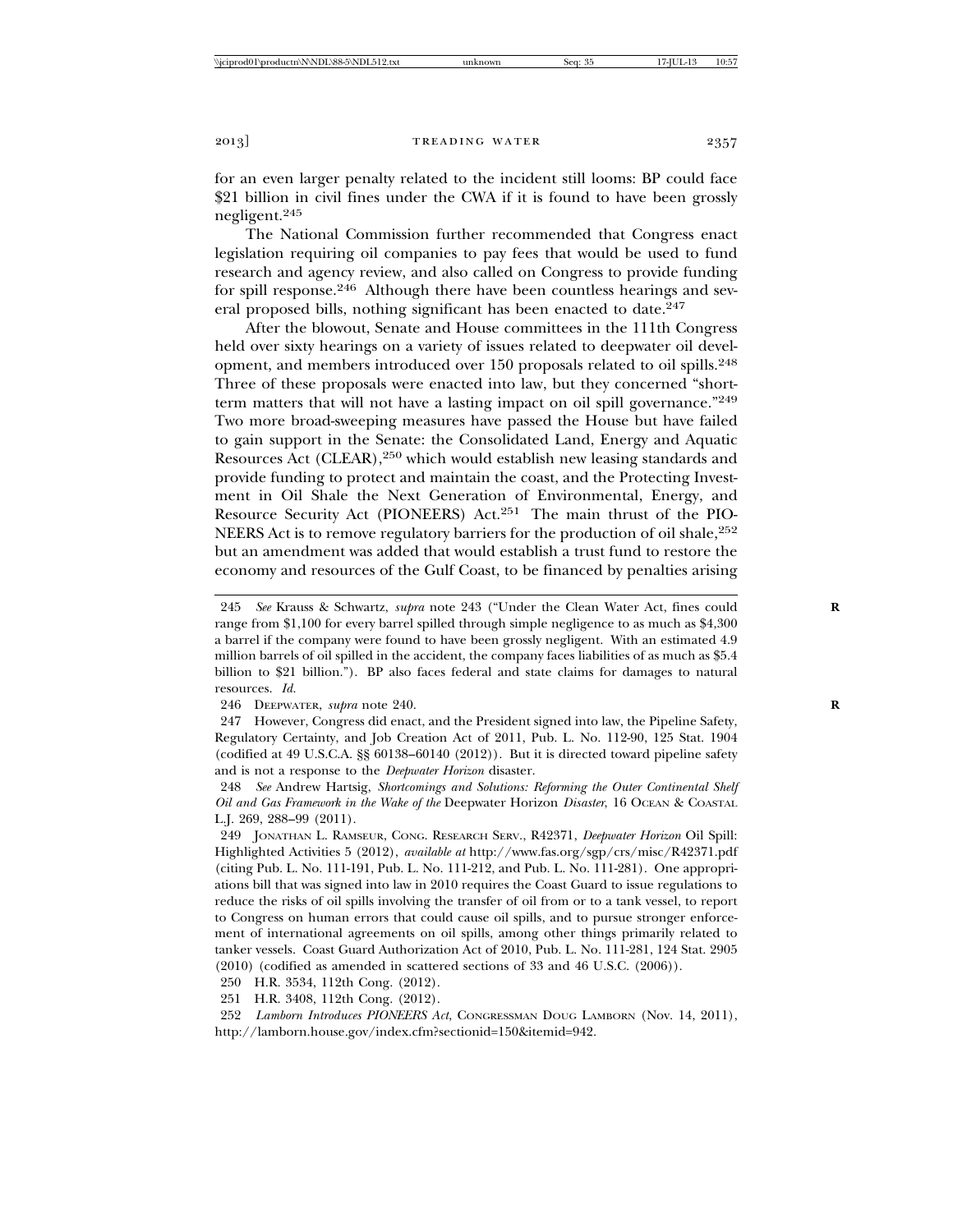from the Deepwater Horizon spill.253 The Senate failed to pass reciprocal legislation.<sup>254</sup>

The 112th Congress exhibited even less appetite for reforming deepwater exploration and oil drilling. A few committees held hearings on spillrelated issues, several of which considered the National Commission's recommendations.255 Some thirty proposals were introduced that would address various spill-related issues, but none passed.256 Perversely, proposals that would encourage offshore development have seen somewhat more legislative interest.<sup>257</sup>

#### 3. Hydraulic Fracturing

Hydraulic fracturing, or "fracking," is a method of recovering oil and natural gas from low permeability rock formations such as shale.<sup>258</sup> High pressure is used to pump fluids and "propping" materials, such as sand, into the rock formations to crack them open, which releases oil and gas into the well.<sup>259</sup> Although fracking has been used since the 1940s, its use has escalated dramatically in the past two decades in order to develop unconventional oil and gas fields across the country, often in places where

255 RAMSEUR, *supra* note 249, at 5. **R**

256 *Id.* Congress did pass one piece of legislation related to pipeline spills, H.R. 2845. The Pipeline Safety, Regulatory Certainty, and Job Creation Act of 2011, Pub. L. No. 112- 90, 125 Stat. 1904.

257 For example, a provision of the Consolidated Appropriations Act of 2012 transfers authority over air emissions off Alaska's north coast from the U.S. EPA to the Department of the Interior to minimize impediments to offshore energy development. Pub. L. No. 112-74, § 432, 125 Stat. 786, 1049 (2011) (codified at 42 U.S.C. § 7627 (2006)).

258 *See* BRANDON J. MURRILL, CONG. RESEARCH SERV., R42502, HYDRAULIC FRACTURING AND THE NATIONAL ENVIRONMENTAL POLICY ACT (NEPA): SELECTED ISSUES 1 (2012), *available at* http://www.fas.org/sgp/crs/misc/R42502.pdf.

259 *See* Fiorentino v. Cabot Oil & Gas Corp., 750 F. Supp. 2d 506, 509 n.1 (M.D. Pa. 2010) ("[P]ressurized fluids are used to dislodge and release natural gas from deep underground formations."). The chemical makeup of these fluids varies by producer and by region, and their quantities and proportions "are generally unknown." *Marcellus Shale*, N.Y. STATE DEPT. OF ENVTL. CONSERVATION (2013), http://www.dec.ny.gov/energy/46288. html. *See* Krishna Ramanujan, *Study Suggests Hydrofracking Is Killing Farm Animals, Pets*, COR-NELL UNIV. CHRONICLE ONLINE (Mar. 7, 2012), http://www.news.cornell.edu/stories/ March12/FrackingAnimals.html (noting that legislation, secrecy, and non-disclosure agreements have allowed fracking companies to keep the proprietary chemicals used in their propping fluids secret).

<sup>253</sup> For analysis, see RAMSEUR, *supra* note 249, at 5–6; JONATHAN L. RAMSEUR, CONG. **R** RESEARCH SERV., R41684, OIL SPILL LEGISLATION IN THE 112TH CONGRESS (2012), *available at* http://www.fas.org/sgp/crs/misc/R41684.pdf.

<sup>254</sup> S. 3663, the Clean Energy Jobs and Oil Spill Accountability Act of 2010, would have been similar to the House's CLEAR Act. S. 3663, 111th Cong. (2010). The bill got hung up over the repeal of liability limits for oil spills. *A Look over the Horizon: Oil Spill Legislation*, BLANK ROME LLP (Dec. 2010), http://www.blankrome.com/index.cfm?contentID=37& itemID=2362.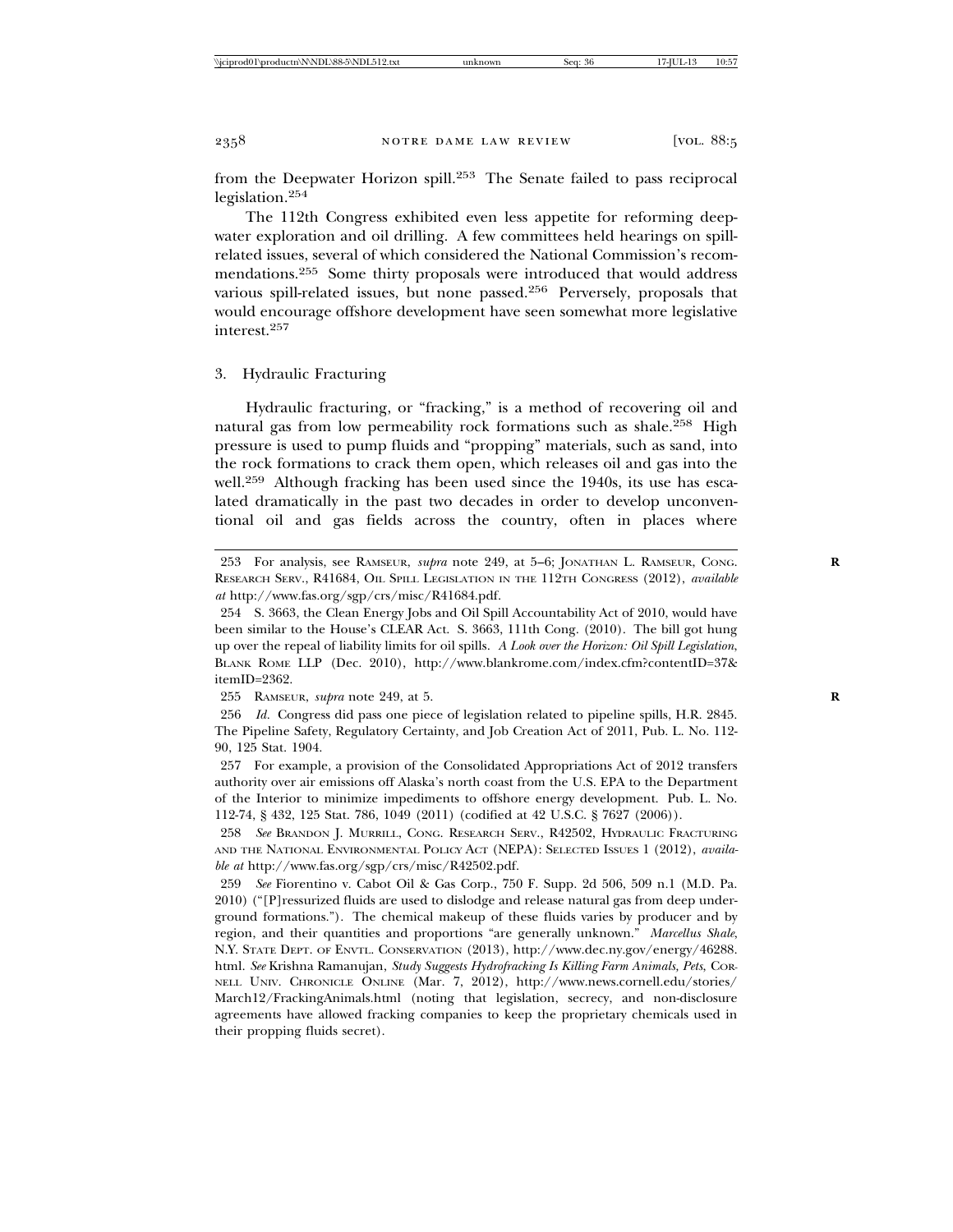development had not been economically feasible in the past.<sup>260</sup> This growth has been stimulated both by technological advances and by sharp increases in gas prices.261

The dramatic growth of fracking has raised concerns about groundwater contamination.<sup>262</sup> In 2008, a quarter of water wells near the gas fields in Wyoming's Sublette County were found unsafe for drinking due to contamination by benzene, sulfates, chloride, and other pollutants.<sup>263</sup> In addition, the fracking process requires significant amounts of water so it is often conducted in close proximity to rivers, streams, and lakes, making surface water contamination a distinct possibility.<sup>264</sup>

Reports about the adverse effects of fracking have failed to prompt federal legislation governing unconventional oil and gas operations.265 To the contrary, in the 2005 Energy Bill, Congress exempted onshore oil and gas facilities from both the Safe Drinking Water Act<sup>266</sup> and from stormwater per-

263 Susan Phillips, *EPA Blames Fracking for Wyoming Groundwater Contamination*, STATEIMPACT: PENNSYLVANIA (Dec. 8, 2011, 1:34 PM), http://stateimpact.npr.org/pennsylvania/2011/12/08/epa-blames-fracking-for-wyoming-groundwater-contamination/.

<sup>260</sup> Norimitsu Onishi, *Vast Oil Reserve May Now Be Within Reach, and Battle Heats Up*, N.Y. TIMES, Feb. 4, 2013, at A9, *available at* http://www.nytimes.com/2013/02/04/us/vast-oilreserve-may-now-be-within-reach-and-battle-heats-up.html?pagewanted=all (reporting that developers are eyeing the "largely untouched" crude oil reserves of the Monterey Shale in California).

<sup>261</sup> *See* U.S. DEPT. OF ENERGY, MODERN SHALE GAS DEVELOPMENT IN THE UNITED STATES: A PRIMER ES-1 (2009), *available at* http://www.netl.doe.gov/technologies/oil-gas/publications/epreports/shale\_gas\_primer\_2009.pdf [hereinafter MODERN SHALE GAS] ("Technically recoverable unconventional gas (shale gas, tight sands, and coalbed methane) accounts for 60% of the onshore recoverable resource [in the U.S.]").

<sup>262</sup> MURRILL, *supra* note 258, at 1; *see* Carolyn F. Burr et al., *Water: The Fuel for Colorado* **R** *Energy*, 15 U. DENV. WATER L. REV. 275, 294–96 (2012) (describing how contamination from fracking could occur).

<sup>264</sup> MODERN SHALE GAS, *supra* note 261, at Forward; *see Marcellus Shale*, *supra* note 259 **R** (noting that fracking often requires over one million gallons of water per well).

<sup>265</sup> The EPA and the Department of Interior have taken some steps to increase informational transparency through studies and regulations governing fracking on federal public lands, Lena Groeger, *40 Acres and a Rule: Draft Federal Fracking Regs Cover Only A Sliver of Land*, PROPUBLICA (May 8, 2012, 10:04 AM), http://www.propublica.org/article/40-acresand-a-rule-draft-federal-fracking-regs-cover-only-a-sliver-of-land, but Congress has threatened to block even those modest efforts. For example, in 2012, Republican Senator James Inhofe introduced the Fracturing Regulations Are Effective in State Hands Act, described as: A bill "[t]o clarify that a State has the sole authority to regulate hydraulic fracturing on Federal land within the boundaries of the State." S. 2248, 112th Cong. (2012).

<sup>266 42</sup> U.S.C. § 300h(d)(1) (2006). The Safe Drinking Water Act of 1974, 42 U.S.C. § 300f (2006), requires permits for the underground injection of hazardous substances in order to protect drinking water supplies. The Energy Policy Act of 2005 exempted the underground injection of fluids or propping agents, other than diesel, that are used in fracking. Pub. L. No. 109-58, § 322, 119 Stat. 594, 694 (2005) (codified at 42 U.S.C.  $§ 300h(d) (2006)$ .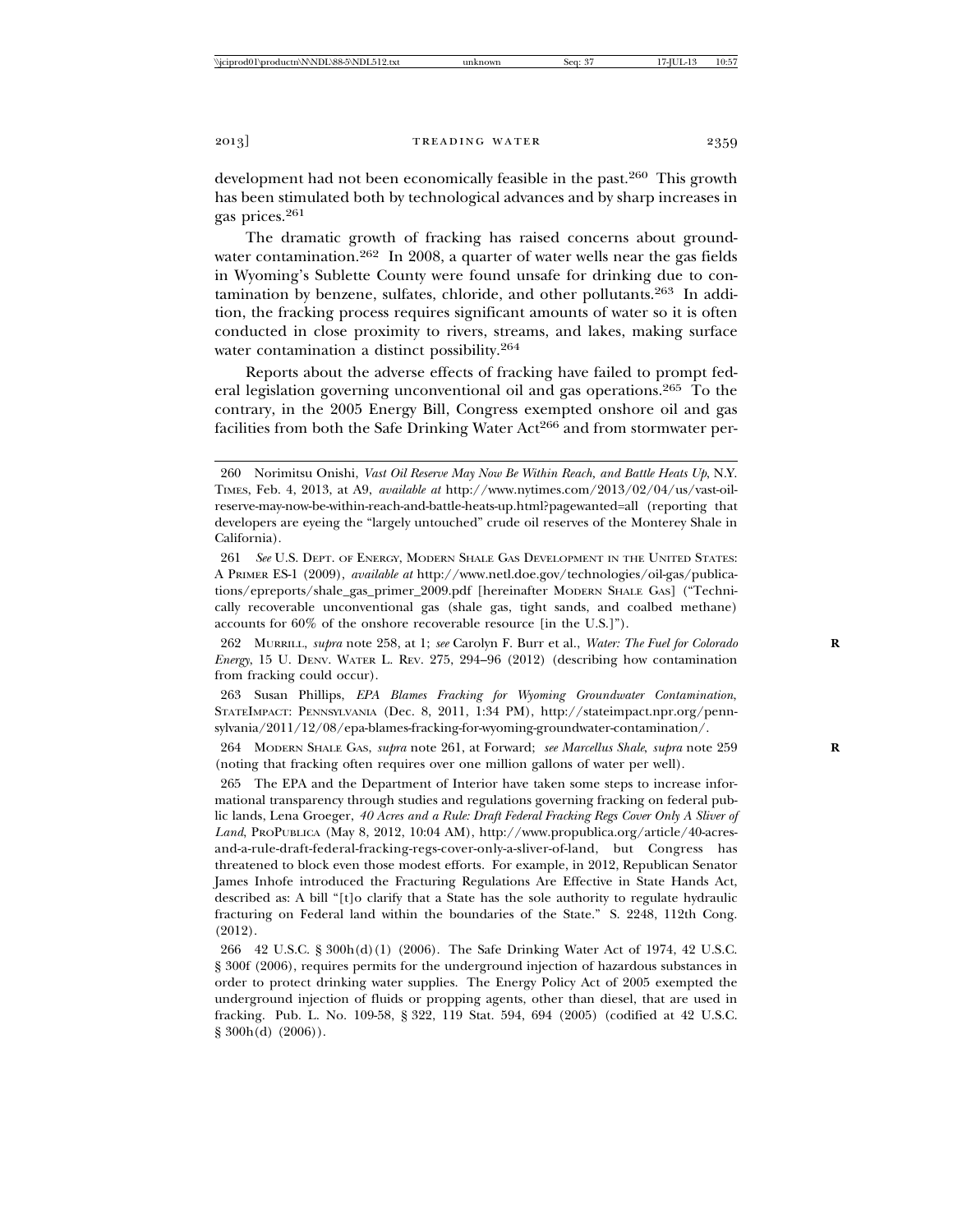mitting requirements under the CWA.<sup>267</sup> The latter exemption was foreshadowed by the CWA amendments of 1987, when Congress required EPA to develop a permitting program for stormwater runoff from industries and large municipalities but exempted oil and gas exploration, production, and processing operations from the permitting requirements.<sup>268</sup> EPA had construed the 1987 provision as requiring stormwater permits for oil and gas construction facilities larger than five acres,  $269$  but Congress disagreed.  $270$ 

A few corrective bills have been proposed, but none has passed.271 Instead, Congress merely directed the EPA to "examine the relationship between hydraulic fracturing and drinking water resources."272

In the absence of a satisfactory federal response, several states have taken matters into their own hands. In 2010, New York's House Assembly voted to prohibit hydraulic fracturing statewide for eleven months due to concerns about drinking water contamination.<sup>273</sup> In 2011, Maryland passed the Maryland Shale Safe Drilling Act, which bans hydraulic fracturing on the western side of the state until 2013.<sup>274</sup> Other states have undertaken more modest, case-by-case approaches.275

270 33 U.S.C. § 1362(24) (2006). The EPA subsequently revised its regulations to exempt oil and gas construction activities from its stormwater permitting requirements, 71 Fed. Reg. 33,628 (June 12, 2006) (codified at 40 C.F.R. § 122.26(a)(2)(ii)), but the revision was invalidated. *See* Natural Res. Def. Council v. EPA, 526 F.3d 591, 607–08 (9th Cir. 2008) ("[W]e conclude that EPA's inconsistent and conflicting position regarding the discharge of sediment-laden storm water from oil and gas construction sites causes its . . . rule, 40 C.F.R. § 122.26, to be an arbitrary and capricious one."). For the EPA's regulatory response, see CHARLES G. GROAT & THOMAS W. GRIMSHAW, FACT-BASED REGULATION FOR ENVIRONMENTAL PROTECTION IN SHALE GAS DEVELOPMENT, 41 (2012) ("[O]il and gas operators must obtain a stormwater permit . . . for the construction of a well pad and access road that is one acre or greater, but they need not obtain such a permit for any uncontaminated stormwater from the drilling and fracturing operation.").

271 *See* Fracturing Responsibility and Awareness of Chemicals Act, H.R. 1084, 112th Cong. (2011); S. 587, 112th Cong. (2011) (repealing the Safe Drinking Water Act exemption for fracking and requiring disclosure of chemicals used). For details, see Bruce M. Kramer, *Federal Legislative and Administrative Regulation of Hydraulic Fracturing Operations*, 44 TEX. TECH L. REV. 837, 855–57 (2012).

272 U.S. ENVTL. PROT. AGENCY, DRAFT PLAN TO STUDY THE POTENTIAL IMPACTS OF HYDRAULIC FRACTURING ON DRINKING WATER RESOURCES vii (2011).

273 Cameron Jefferies, *Unconventional Bridges over Troubled Water—Lessons to Be Learned from the Canadian Oil Sands as the United States Moves to Develop the Natural Gas of the Marcellus Shale Play*, 33 ENERGY L.J. 75, 105–06 (2012).

274 *Id.*

275 *See, e.g.*, Andrew Maykuth, *Pa. Orders Company to Halt Drilling After Well Blowout*, PHIL. INQ. (June 8, 2010), http://articles.philly.com/2010-06-08/news/24961451\_1\_eog-resour

<sup>267</sup> *See* 33 U.S.C. § 1362(24) (2006) ("The term 'oil and gas exploration, production, processing, or treatment operations or transmission facilities' means all field activities or operations . . . including activities necessary to prepare a site for drilling and for the movement and placement of drilling equipment, whether or not such field activities or operations may be considered to be construction activities.").

<sup>268</sup> *Id.* at § 1342(l)(2).

<sup>269 55</sup> Fed. Reg. 47,990 (Nov. 16, 1990) (codified at 40 C.F.R. § 122.26(c)(1)(iii)).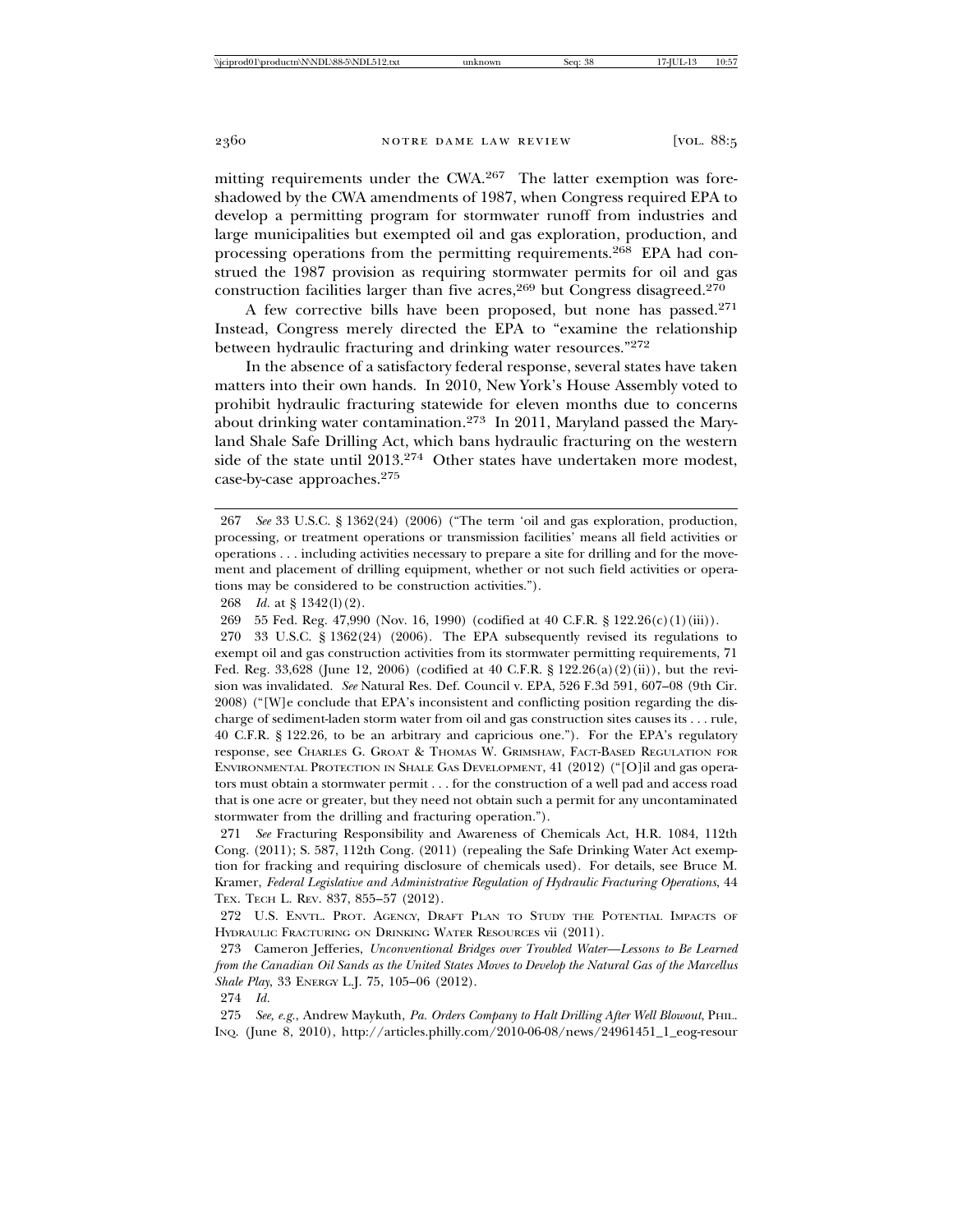## 4. Coal Mining and Ash

Twenty percent of America's total energy demand, and forty-two percent of its electricity demand, is met by burning coal.276 Mining and burning coal is one of the oldest forms of fossil fuel energy production, but it comes at a high price to human health and the environment, when it is mined, when it is burned, and when the residual ash is put to rest.

A technique widely used in the Southeast known as mountaintop removal is especially problematic. Appalachian coal mining has been the driving force of that region's economy since the 1880s.<sup>277</sup> In 2000 alone, mines in this area produced over 1 billion tons of coal—more than half of the United States' total production. The coal generally occurs in narrow seams separated by dirt and rock called "overburden." In the past miners removed the coal by drilling passageways, or shafts, into the mountainsides. In the mid-1990s, a more efficient method of surface mining—mountaintop removal—became prevalent throughout Appalachia. It involves placing explosives at various points around a mountaintop and blasting off the overburden, which is then removed using draglines—gigantic machines that can scoop 100 tons of loose overburden at a time—allowing access to the exposed coal seams.278

Mountaintop removal exacts a heavy toll in both environmental and social costs. It results in severe environmental degradation by literally flattening mountains and transforming densely forested mountaintops to treeless terraces and plateaus. The displaced overburden becomes "valley fill," which is pushed into valleys that typically contain headwater streams.<sup>279</sup> This has permanently filled thousands of stream miles, destroying water quality and causing more severe and more frequent flooding in the region.<sup>280</sup> Residents are exposed to flash floods, polluted drinking water, thick dust, and the never-ending noise created by explosions at the mining operations, many of which operate twenty-four hours a day, seven days a week.<sup>281</sup>

ces-blowout-drilling-operations ("Pennsylvania environmental officials on Monday suspended drilling operations of a Marcellus Shale natural-gas operator whose Clearfield County well erupted last week into an uncontrolled geyser of gas and wastewater.").

<sup>276</sup> *Coal*, INST. FOR ENERGY RESEARCH, http://www.instituteforenergyresearch.org/ energy-overview/coal/ (last visited Mar. 9, 2013).

<sup>277</sup> This background is derived from Sandra Zellmer, *Mountaintop Removal*, CTR. FOR PROGRESSIVE REFORM (2009), http://www.progressivereform.org/perspMt\_top.cfm.

<sup>278</sup> *Id.*

<sup>279</sup> *Id.*

<sup>280</sup> *See* CLAUDIA COPELAND, CONG. RESEARCH SERV., RS21421, MOUNTAINTOP MINING: BACKGROUND ON CURRENT CONTROVERSIES 1 (2012) ("[A] single fill may be over 1,000 feet wide and over a mile long. . . . EPA estimates that since 1992 almost 1,200 miles of Appalachian streams were buried by surface coal mining practices . . . . As a result, streams are eliminated, stream chemistry is harmed by pollutants in the mining overburden, and downstream aquatic life is impaired.").

<sup>281</sup> *Id.*; *see* Paul A. Duffy, *How Filled Was My Valley: Continuing the Debate on Disposal Impacts*, 17 NAT. RESOURCES & ENV'T 143 (2003) (discussing recent legal developments related to surface mining); Patrick C. McGinley, *From Pick and Shovel to Mountaintop*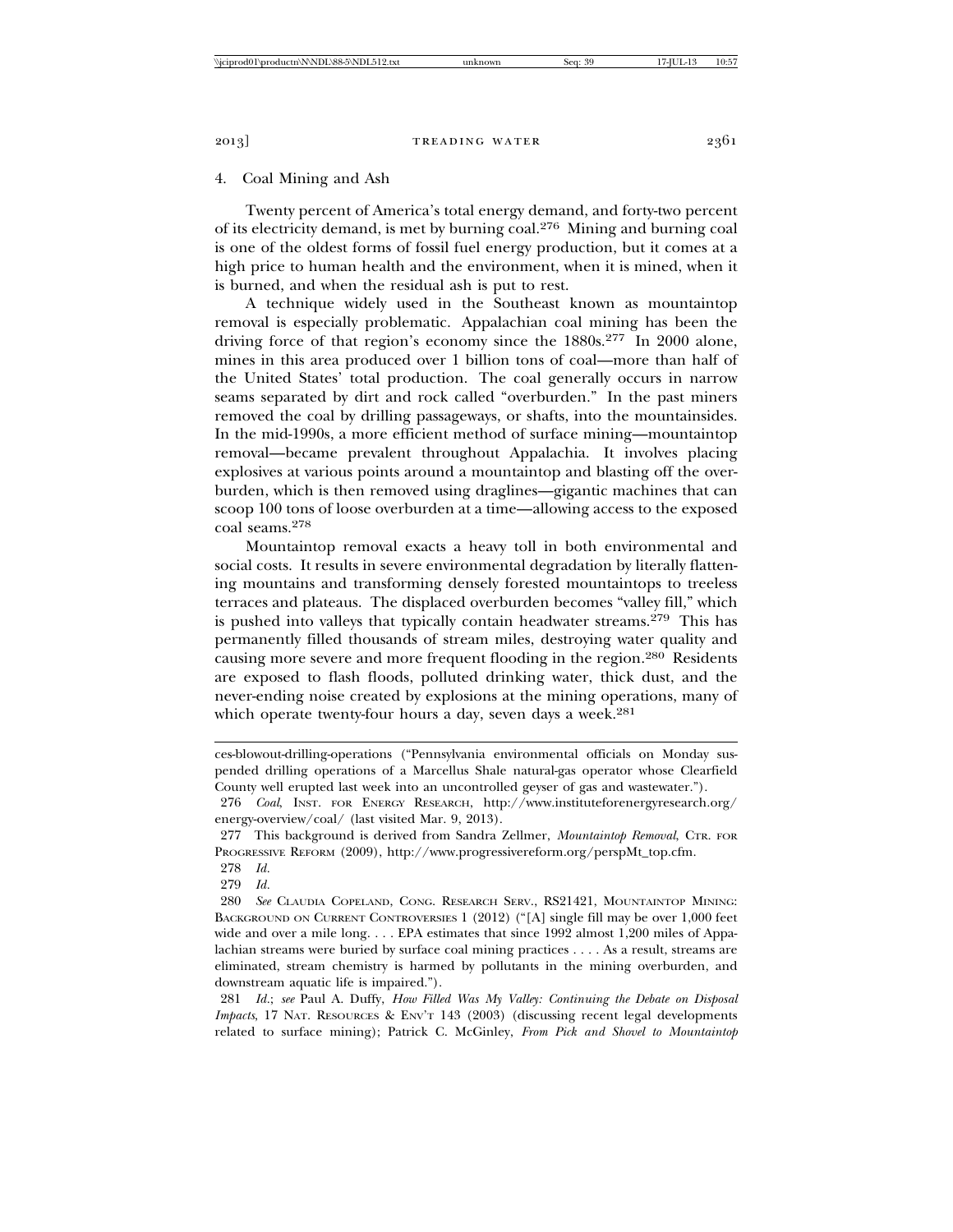A federal district court enjoined the Corps from issuing § 404 permits for mountaintop removal overburden valley fill, and held that § 404 does not allow the filling of streams and other waters solely for the purpose of waste disposal.282 The ruling was consistent with the long-standing 1977 version of the Corps's regulations, which defined the term "fill material" as material used for the primary purpose of replacing aquatic area with dry land or of changing the bottom elevation of a water body, thereby precluding activities that were intended as a means of waste disposal.283 As a result, permits for disposal of mining overburden and other pollutants must be issued by the EPA or a delegated state under § 402, which requires the imposition of strict technology-based requirements, including, where feasible, zero discharge.284

That regulatory definition stood for twenty-five years, when in 2002 the Corps and the EPA revised their regulations to an effects-based test, which defined "fill material" as any materials that had the effect of changing the bottom elevation of a water body.<sup>285</sup> The Corps's permitting process under § 404 is far more lenient than the EPA's § 402 program and even allows the Corps to issue nationwide permits (NWPs) for activities that "cause only minimal adverse environmental effects when performed separately, and will have only minimal cumulative adverse effect on the environment."286 NWPs circumvent the in-depth analysis and public participation that would otherwise be triggered by individual permit applications.<sup>287</sup> From 2002 to 2010, hundreds of mountaintop mining operations were authorized by the Corps under NWP-21, adversely affecting thousands of stream miles and the communities that relied on them.288

283 Permits for Discharges of Dredged or Fill Materials into Waters of the United States, 33 C.F.R. § 323.2(e)(2) (1977).

284 33 U.S.C. § 1342 (2006).

286 33 U.S.C. § 1344(e) (2006).

287 *See* COPELAND, *supra* note 280, at 3 ("Nationwide permits cover approximately **R** 74,000 activities annually (about 90% of total Corps permits) and involve less regulatory burden and time than authorization by individual permits.").

288 ROYAL C. GARDNER, LAWYERS, SWAMPS, AND MONEY 68 (2011). The Corps, under the direction of the Obama Administration, suspended NWP-21 in 2010. 75 Fed. Reg. 34,711 (June 18, 2010). It reinstated NWP-21 in 2012 but limited its application to valley fills of 300 linear feet or less. 77 Fed. Reg. 10,184, 10,274 (Feb. 21, 2012). However, the new NWP-21 allows district engineers to waive that limit "for the loss of ephemeral or intermittent stream bed if they make a case-specific determination that the proposed activity will

*Removal: Environmental Injustice in the Appalachian Coalfields*, 34 ENVTL. L. 21 (2004) (describing the history and adverse effects of mining techniques).

<sup>282</sup> Kentuckians for the Commonwealth, Inc. v. Rivenburgh, 204 F. Supp. 2d 927, 931, 945 (S.D. W. Va. 2002) ("[T]he final rule [is] fundamentally inconsistent with the CWA, its history, predecessor statutes, longstanding regulations, and companion statutes."), *vacated*, 317 F.3d 425 (4th Cir. 2003).

<sup>285 67</sup> Fed. Reg. 31,129, 31,131 (2002). The agencies reasoned that "[s]imply because a material is disposed of for purposes of waste disposal does not . . . justify excluding it categorically from the definition of fill. Some waste (e.g., mine overburden) consists of material such as soil, rock and earth, that is similar to 'traditional' fill material used for purposes of creating fast land for development." *Id.*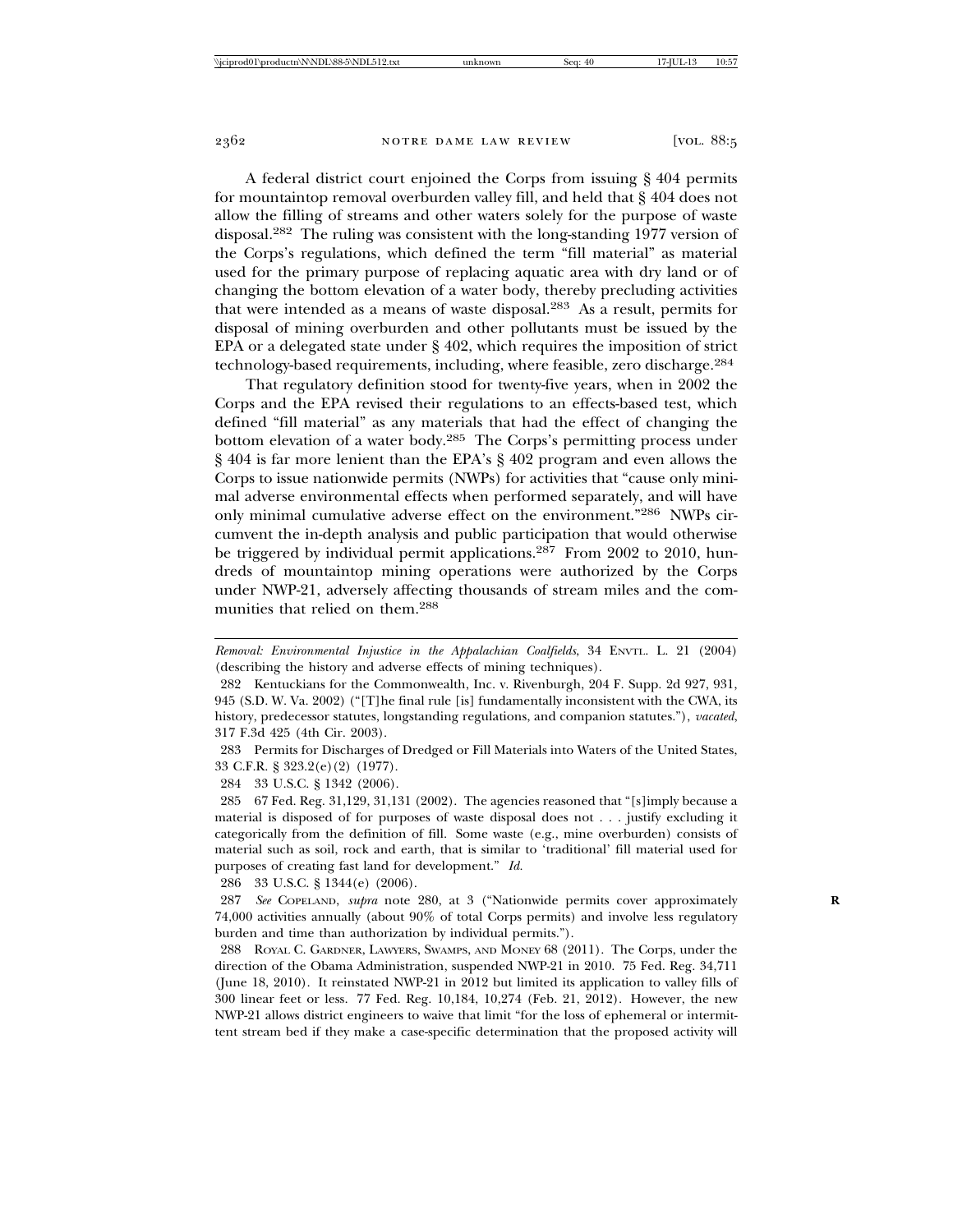Moreover, since 2002, the Corps has also issued § 404 permits for many other types of activities that discharge waste into the nation's waterways. For example, a gold mining company received a permit to discharge 4.5 million tons of chemically processed tailings through a three-mile long pipeline from its gold mine into Lower Slate Lake in Alaska. The Supreme Court upheld this permit in its *Coeur Alaska* decision.<sup>289</sup>

However, an intrepid district court in West Virginia enjoined the Corps from issuing  $\S$  404 permits for valley fills<sup>290</sup> and found the 2002 regulation "fundamentally inconsistent with the CWA, its history, predecessor statutes, longstanding regulations, and companion statutes."<sup>291</sup> The Fourth Circuit reversed, concluding that the Corps's interpretation of "fill" was entitled to deference.292 As a result, the Corps remains in charge of fill from mountaintop removal, but the EPA has occasionally exercised its statutory veto authority under the CWA to prevent the most environmentally destructive mines.293

The end of the power production process is equally problematic. Burning coal to generate electricity creates nearly 140 million tons of scrubber sludge and ash every year, over sixty percent of which is dumped into unlined, earthen embankments and ponds.<sup>294</sup> The embankments occasionally burst, and wastewater and leachates are sometimes intentionally pumped

292 Kentuckians for Commonwealth, Inc. v. Rivenburgh, 317 F.3d 425, 448 (4th Cir. 2003). The Fourth Circuit subsequently reversed another district court decision that had invalidated mountaintop removal for violating the CWA and NEPA. *See* Ohio Valley Envtl. Coal. v. Aracoma Coal Co., 556 F.3d 177 (4th Cir. 2009), *reh'g en banc denied*, 567 F.3d 130 (4th Cir. 2009).

293 33 U.S.C. § 1344(c) (2006); *see* Juliet Eilperin, *Obama Administration Cracks Down on Mountaintop Mining*, WASH. POST (Jan. 13, 2011, 10:46 PM), http://www.washingtonpost. com/wp-dyn/content/article/2011/01/13/AR2011011307095.html (reporting that EPA had vetoed a permit for the nation's largest surface mine that "would use destructive and unsustainable mining practices that jeopardize the health of Appalachian communities and clean water on which they depend"). A federal district court struck down the veto, however, holding that the EPA lacked authority to revoke a permit two years after it had been issued by the Corps. Mingo Logan Coal Co. v. U.S. Envtl. Prot. Agency, 850 F. Supp. 2d 133 (D.D.C. 2012). The EPA has appealed. Rose Ellen O'Connor, *EPA Fights to Stop Large Mountaintop Coal Mine,* DC Bureau Blog, 2013 WLNR 6512161 (Mar. 15, 2013).

294 AMERICAN COAL ASH Ass'N, 2008 Coal Combustion Product (CCP) Production & Use Sur*vey Report* (2008), *available at* www.recyclingfirst.org/pdfs/46.pdf; *see* Eric Schaeffer, *Coal and the U.S. Economy*, 13 VT. J. ENVTL. L. 131, 133–34, 137–38 (2011); Shaila Dewan, *Coal*

result in minimal individual and cumulative adverse effects on the aquatic environment." *Id.* at 10,203.

<sup>289</sup> *See supra* notes 154–163 and accompanying text. **R**

<sup>290</sup> Kentuckians for the Commonwealth, Inc. v. Rivenburgh, 204 F. Supp. 2d 927, 946 (S.D. W. Va. 2002).

<sup>291</sup> *Id.* at 945. It stated that the 2002 regulation "was designed simply for the benefit of the mining industry and its employees," and that it turned the CWA on its head by authorizing "polluting and destroying the nation's waters for no reason but cheap waste disposal." *Id.* at 946. For a detailed description, see George Cameron Coggins & Robert L. Glicksman, *Scope of the Dredge and Fill Permit Program—Relationship to NPDES Permit Program*, 2 PUB. NAT. RESOURCES L. § 19:17 (2012).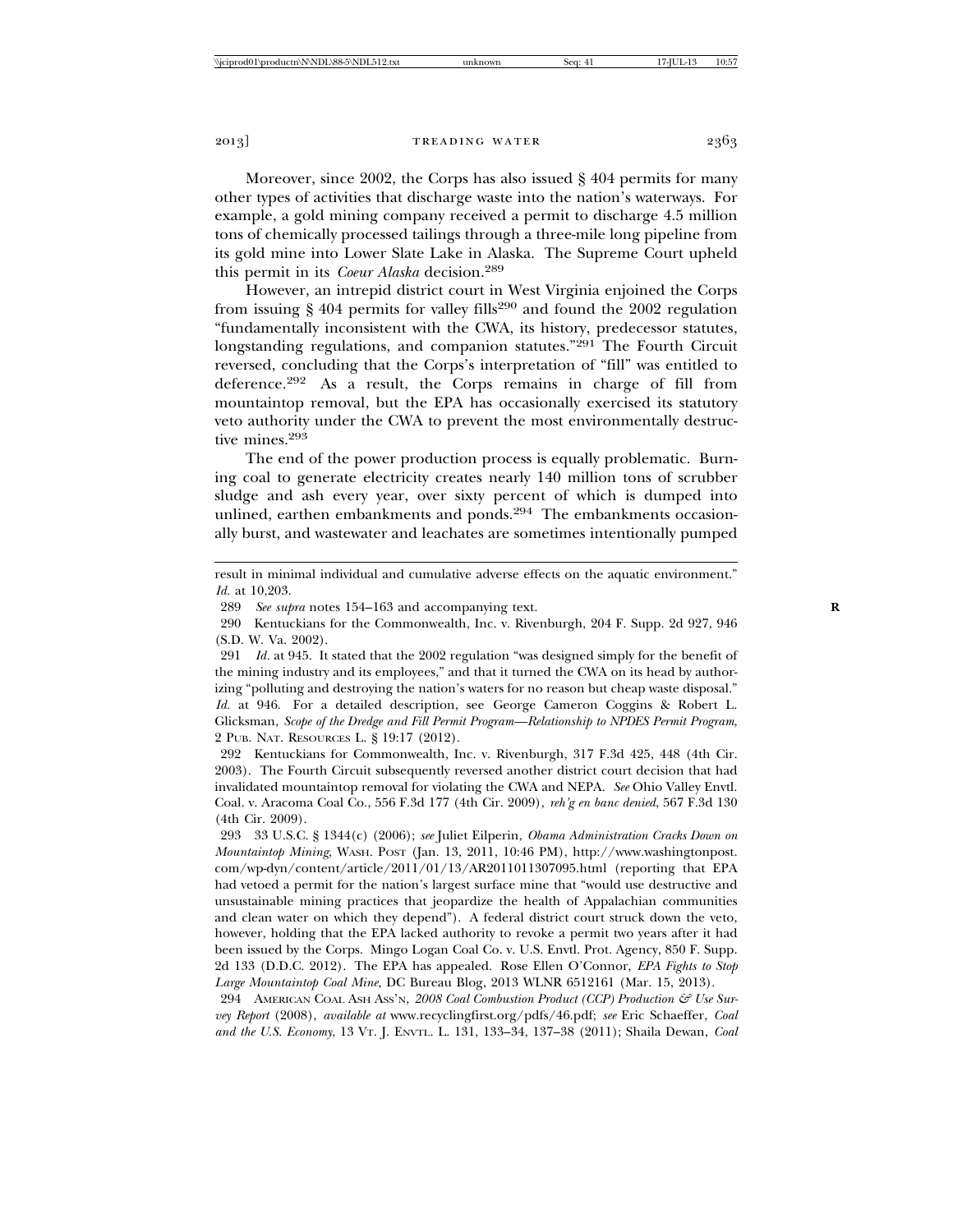out of ash and sludge impoundments and released into rivers to make room for more waste, making power plants the second largest source of heavy metal discharges in the United States.295

The nation's attention became focused on the coalfields in 1972, when a huge waste impoundment at Buffalo Creek, West Virginia collapsed. Its floodwaters destroyed 500 homes, killed 125 people, and left 4,000 homeless.296 It became impossible for Congress to ignore the enormous costs that the mining industry had externalized onto coalfield communities, and in 1977 Congress passed the Surface Mining Control and Reclamation Act (SMCRA) to counter the impacts of unregulated mining. SMCRA was intended to promote social and environmental justice in coalfield communities through a strict regulatory program that would hold coal companies accountable for their actions. Congress gave the Office of Surface Mining Reclamation and Enforcement (OSM) in the Department of the Interior authority to issue regulations, approve or disapprove state permit programs, oversee state administration, and provide federal programs for states that do not take over administration.<sup>297</sup> SMCRA recognized mountaintop removal as a legitimate mining technique, albeit one that requires stringent regulation and reclamation.

Under the 1980 Solid Waste Disposal Act Amendments, the EPA was to determine how to regulate the massive quantities of coal ash waste within two years of enactment.<sup>298</sup> Although the EPA promised to develop disposal standards, it has failed to do so.299

In 2008, a huge coal ash pond at the Kingston power plant burst, dumping 300 million gallons of sludge into the adjacent river and the surrounding lands.300 Officials at the Tennessee Valley Authority, which operates the plant, initially said that 1.7 million cubic yards of wet ash spilled when the retaining wall of the pond gave way. $301$  The TVA subsequently obtained an aerial survey that showed the actual amount of ash was 5.4 million cubic yards, or enough to cover 3,000 acres one foot deep.<sup>302</sup> River water tested

- 296 Zellmer, *Mountaintop Removal*, *supra* note 277, at 2.
- 297 30 U.S.C. § 1211 (2006).
- 298 42 U.S.C. § 6982(n) (2006).

299 Notice of Regulatory Determination on Wastes from the Combustion of Fossil Fuels, 65 Fed. Reg. 32,214 (May 22, 2000) (codified at 40 C.F.R. pt. 261); Schaeffer, *supra* note 294, at 133–34. **R**

300 Dewan, *supra* note 294. **R**

301 *Id.*

*Ash Spill Revives Issue of Its Hazards*, N.Y. TIMES, Dec. 25, 2008, at A1, *available at* http://www. nytimes.com/2008/12/25/us/25sludge.html.

<sup>295</sup> *See Toxics Release Inventory (TRI) Program*, ENVTL. PROT. AGENCY, http://www.epa. gov/tri/ (last visited Mar. 9, 2012) (listing electric utility industry as second to the paper industry in terms of toxic releases).

<sup>302</sup> Shaila Dewan, *Tennessee Ash Flood Larger Than Initial Estimate*, N.Y. TIMES, Dec. 27, 2008, at A10.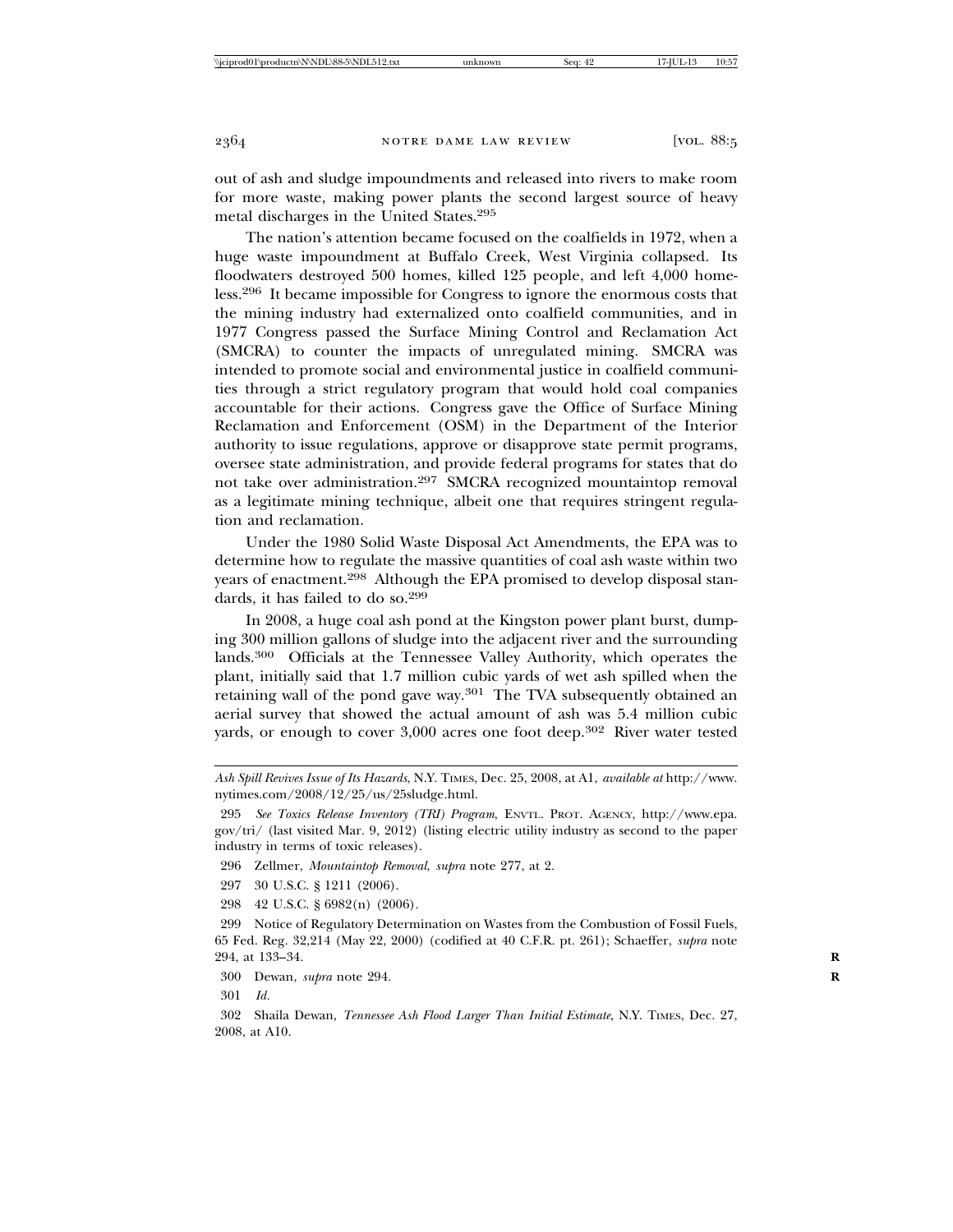near the spill showed elevated levels of lead and thallium, which can cause birth defects and other serious health disorders.<sup>303</sup>

The Kingston coal ash pond is just one of over 1,300 similar impoundments in the United States.<sup>304</sup> Many of these dumps contain arsenic, lead, mercury, selenium, and other harmful heavy metals. Yet they are not subject to federal regulation.<sup>305</sup> "Water contaminated by coal ash violated federal drinking water or health standards at [sic] at least 197 sites in 37 states," according to the environmental group Earthjustice.<sup>306</sup> The EPA gave fortyfive ponds a "high hazard potential rating," meaning that if the ponds break, lives would be lost.307 In the two years following the Kingston spill, power plants deposited over 200 million tons of ash or sludge into ponds and landfills.<sup>308</sup>

If coal ash were categorized as a hazardous waste, the EPA would have direct authority over it, rather than leaving it to the states, and new, more protective handling procedures would be imposed on utilities.309 In the wake of the Kingston disaster, the EPA proposed hazardous waste-coal ash regulation, but opposition from Congress brought the rulemaking to a standstill.<sup>310</sup>

307 *Id.*

308 *News Advisory*, ENVIRONMENTAL INTEGRITY PROJECT (Dec. 21, 2012), *available at* http:/ /www.environmentalintegrity.org/news\_reports/documents/122112EIPTVAAnniversary ReportnewsadvisoryFINAL1.pdf.

309 Eilperin, *supra* note 306. **R**

<sup>303</sup> Shaila Dewan, *Huge Coal Ash Spills Contaminating U.S. Water*, N.Y. TIMES (last visited Mar. 9, 2013), http://www.nytimes.com/2009/01/07/world/americas/07ihtsludge.4.19164565.html?pagewanted=all; *see* LINDA LUTHER, CONG. RESEARCH SERV., R41341, REGULATING COAL COMBUSTION WASTE DISPOSAL: ISSUES FOR CONGRESS 6–7 (2012) (listing antimony, arsenic, barium, beryllium, cadmium, chromium, lead, mercury, nickel, selenium, silver, and thallium as contaminants present in coal ash and noting that "[t]he disposal of CCW [coal combustion waste] is essentially exempt from federal regulation"). 304 *Id.*

<sup>305</sup> *Id.*; *see* LINDA LUTHER, CONG. RESEARCH SERV., R42847, H.R. 2273 AND S. 3512: ANAL-YSIS OF PROPOSALS TO CREATE A COAL COMBUSTION RESIDUALS PERMIT PROGRAM UNDER RCRA (2012), *available at* http://earthjustice.org/sites/default/files/CRS\_Rpt\_R42847. pdf.

<sup>306</sup> Juliet Eilperin, *Coal Ash Decision Stymied in Election Year*, WASH. POST (Oct. 14, 2012), *available at* http://articles.washingtonpost.com/2012-10-14/national/35499874\_1\_coalash-ash-ponds-hazardous-waste.

<sup>310</sup> Hazardous and Solid Waste Management System; Identification and Listing of Special Wastes; Disposal of Coal Combustion Residuals from Electric Utilities, 75 Fed. Reg. 35,128 (June 21, 2010), (codified at 40 C.F.R. pt. 257, 261, 264, 265, 268, 271, 302); *see* Lisa Evans, *Groups Across U.S. United Against Coal Ash Bill*, EARTHJUSTICE (Sept. 14, 2012, 11:27 AM), http://earthjustice.org/blog/2012-september/groups-across-u-s-unite-against-coalash-bill (describing opposition to S. 3512, the Coal Ash Recycling and Oversight Act of 2012, which would prevent the EPA from issuing regulations for coal ash sludge or wastewater); Ken Ward Jr., *Years After Tenn. Disaster, Coal-Ash Rules Still Stalled*, CHARLESTON GAZETTE-MAIL (Dec. 22, 2012), http://wvgazette.com/News/201212220034 (describing companion House bill); *see also* Eilperin, *supra* note 306 ("Despite ongoing controversy— **R** in the last week and a half alone environment groups have sued 14 power plants in North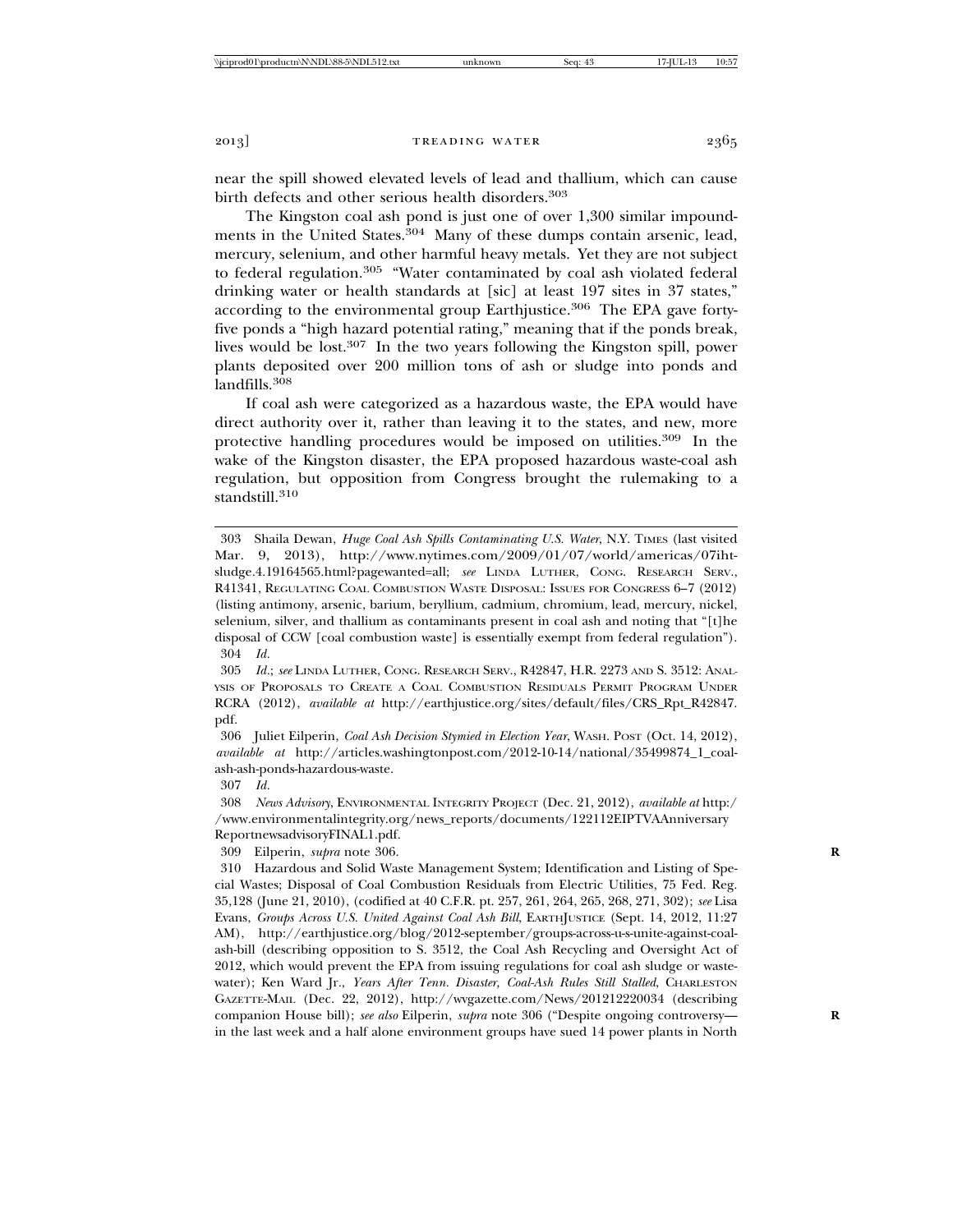In addition, national effluent standards for toxic wastewater discharges from ash ponds should have been established under the CWA several decades ago, but they too have yet to be issued.311 As a result of a threatened lawsuit by Defenders of Wildlife and other environmental groups, EPA agreed to a consent decree with a 2014 deadline for issuing the effluent standards.312 EPA plans to coordinate its rules for both wastewater discharges under the CWA and coal ash disposal under RCRA.<sup>313</sup> However, the wastewater rulemaking has been delayed once again, and the timing of both rules remains uncertain.314

#### III. CONGRESS IS BROKEN

There's something unique afoot in Congress in recent decades. From the heightened influence of campaign financing to a dramatic increase in the use of filibusters, significant institutional forces are working against substantive legislative initiatives. No doubt, when it comes to legal reforms, "[courts]—and indeed the law itself—have a cultural conservative bias. Grounded in rules, orderliness, and stability, they inevitably tilt toward the

Carolina and four in Illinois over coal ash contamination—no one expects anything more to happen before the election."); Robert B. Semple Jr., *Last Lap for Transportation Bill*, N.Y. TIMES, June 24, 2012, at SR-12, *available at* http://www.nytimes.com/2012/06/24/opinion/sunday/last-lap-for-transportation-bill.html ("[T]he House has tied itself in knots . . . with extraneous amendments . . . requiring President Obama to approve the risky Keystone XL pipeline, shortchanging environmental reviews and preventing the Environmental Protection Agency from regulating toxic coal ash."). For the likely effects of the pending bills, see LUTHER, *supra* note 305. **R**

311 33 U.S.C. § 1311 (2006).

312 *Groups Applaud EPA Action to Reduce Water Pollution From Power Plants*, PR NEWSWIRE (Nov. 9, 2010), http://www.prnewswire.com/news-releases/groups-applaud-epa-action-toreduce-water-pollution-from-power-plants-106957693.html.

313 *See id.* (explaining that EPA officials have tried to coordinate efforts to revise the power plant effluent limitation guideline under the CWA and the coal combustion residuals disposal rule under RCRA).

314 *Id.*; *see EIP and Allies Agree to Short-Term Extension for Release of EPA Toxic Wastewater Guidelines*, ENVIRONMENTAL INTEGRITY PROJECT (Dec. 11, 2012), http://www.environmental integrity.org/news\_reports/12\_11\_2012.php; *OMB's Role in Regulation: Helping or Hurting?*, CTR. FOR PROGRESSIVE REFORM, http://www.progressivereform.org/OMBrole.cfm (arguing that the White House Office of Information and Regulatory Affairs (OIRA) "saddled EPA's original proposal with a cost-benefit analysis that would make it all but impossible for EPA to describe plainly hazardous coal ash as a hazard"); Ben Somberg, *Coal Ash Comments Submitted: Get Serious, Please*, CPRBLOG (Nov. 19, 2010), http://www.progressivereform.org/ CPRBlog.cfm?idBlog=6526AB97-F7B7-5041-07C82CA8D677CDB3 (arguing that EPA must retake control of a process "hijacked by OIRA," and that President Obama must force OIRA "to stop serving as a conduit for industry, and to leave the scientific judgments in the hands of the agencies designated by Congress"); *Steinzor Comments on EPA's Coal Ash Proposal*, CTR. FOR PROGRESSIVE REFORM (Nov. 19, 2010), http://www.progressivereform.org/ articles/Coal\_Ash\_Comments\_NR\_111910.pdf (placing the blame for the failed rulemaking efforts primarily on OIRA, which imposed a watered-down, regulation on EPA).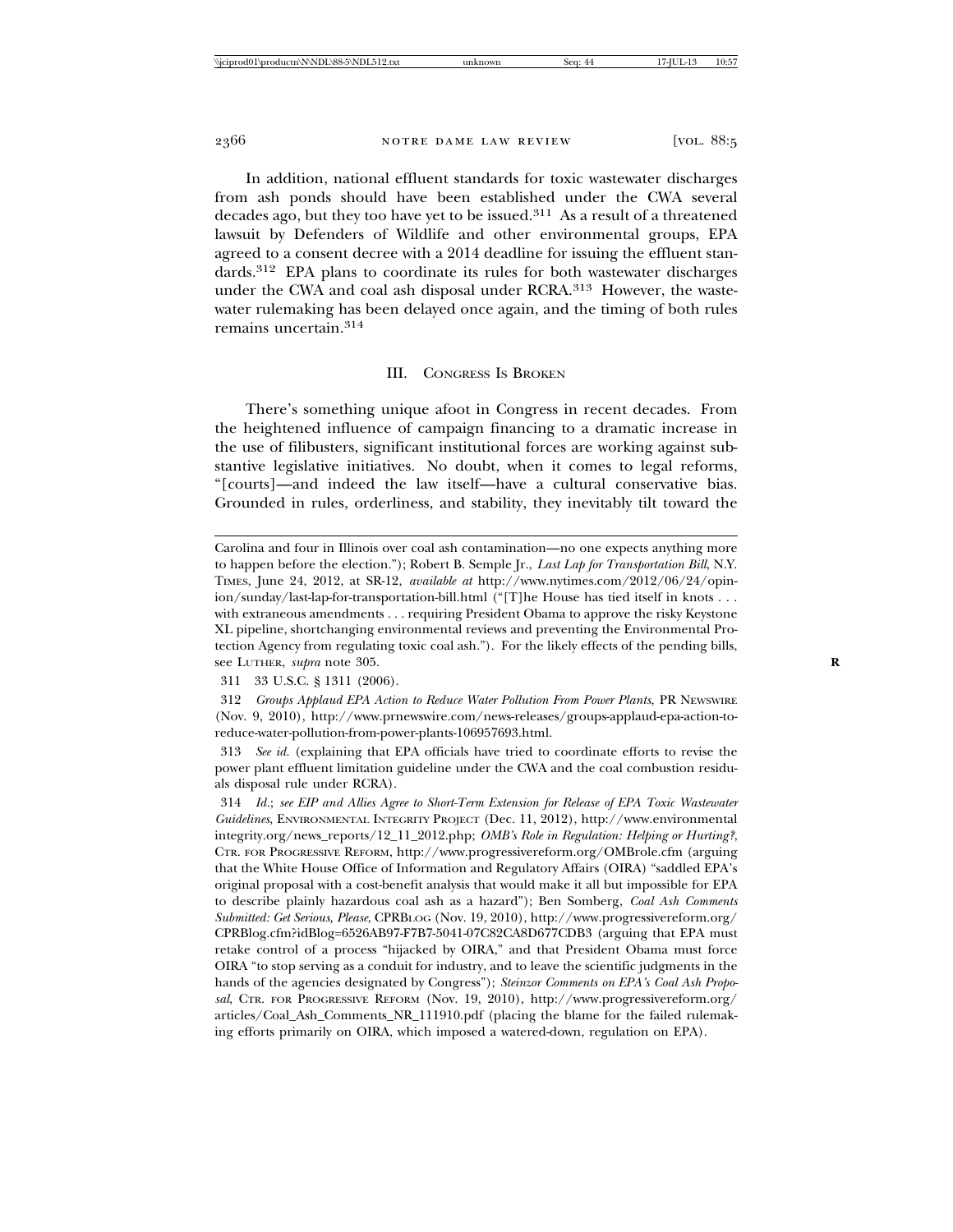status quo."315 Yet legislative reforms do occasionally pass, and people expect their elected representatives to make improvements in the laws that govern our daily lives and well-being. Although Congress has managed to break the gridlock and pass remedial packages in certain areas, such as health care and banking, since 1990, it has been virtually useless when it comes to environmental law.

#### *A. Partisanship and Money*

In recent years, institutional impediments to legislative action have gained force. Among the most troubling of these changes include exemptions from campaign financing limits, the growth of powerful and uncompromising single-issue interest groups, and the increasing frequency of filibusters in the U.S. Senate.<sup>316</sup> While other scholars have addressed these issues more extensively,<sup>317</sup> a brief assessment is warranted here.

The Senate has become "the highest hurdle" for legislation to clear.<sup>318</sup> The difficulty of passing laws in the Senate is by design, to some extent.<sup>319</sup> The *Federalist Papers* and the Records of the 1787 Convention are peppered with statements about how the Senate should restrain the "excess of law-making," which Madison and others described as a "disease[ ] to which our governments are most liable,"<sup>320</sup> and, in particular, to "check the precipitation, changeableness, and excesses" of the rabble-rousers in the House.<sup>321</sup> In recent decades, however, the Senate has operated as a super-majoritarian body due to the routine use of the filibuster and related devices.<sup>322</sup> Accord-

318 Aaron-Andrew P. Bruhl, *The Senate: Out of Order?*, 43 CONN. L. REV. 1041, 1046 (2011); *see* Barbara Sinclair, *The New World of U.S. Senators*, *in* CONGRESS RECONSIDERED 1, 17–18 (Lawrence Dodd & Bruce Oppenheimer eds., 9th ed. 2009) (detailing the increase in the number of bills passed in the House but not the Senate).

319 *See* Leshy, *supra* note 315, at 219 (describing the law's inherent bias toward **R** stability).

320 Bruhl, *supra* note 318, at 1048 n.28 (citing THE FEDERALIST NO. 62, at 378 (James Madison) (Clinton Rossiter ed., 1961)); *see* Ewing & Kysar, *supra* note 30, at 353–54 (2011) **R** ("Our 'preference for passivity,' built out of 'the idea that we are more endangered by government action than inaction,' has become a dangerously double-edged sword . . . . [E]ffective public action may be thwarted by Madison's all-too-familiar nightmare, in which 'heterogeneity of interests . . . prevent[s] the majority coalition from doing anything at all . . . while simultaneously facilitating the ability of self-interested minorities to loot the federal fisc.'" (alteration in original) (footnote omitted)).

<sup>315</sup> John D. Leshy, *Reflections on Social Change and Law Reform*, 84 COLO. L. REV. 217, 219 (2013).

<sup>316</sup> LAWRENCE LESSIG, REPUBLIC, LOST (2011); Elliott, *supra* note 19, at 39; Leshy, *supra* **R** note 315, at 220–21. **R**

<sup>317</sup> For examples of this discussion from this Symposium, see Gerard N. Magliocca, *Don't Be So Impatient*, 88 NOTRE DAME L. REV. 2157 (2013); John C. Roberts, *Gridlock and Senate Rules*, 88 NOTRE DAME L. REV. 2189 (2013).

<sup>321 1</sup> THE RECORDS OF THE FEDERAL CONVENTION OF 1787, at 512 (Max Farrand ed., 1966).

<sup>322</sup> *See* Bruhl, *supra* note 318, at 1043–44. Some types of legislation are not subject to filibusters, including certain trade agreements and some aspects of the federal budget.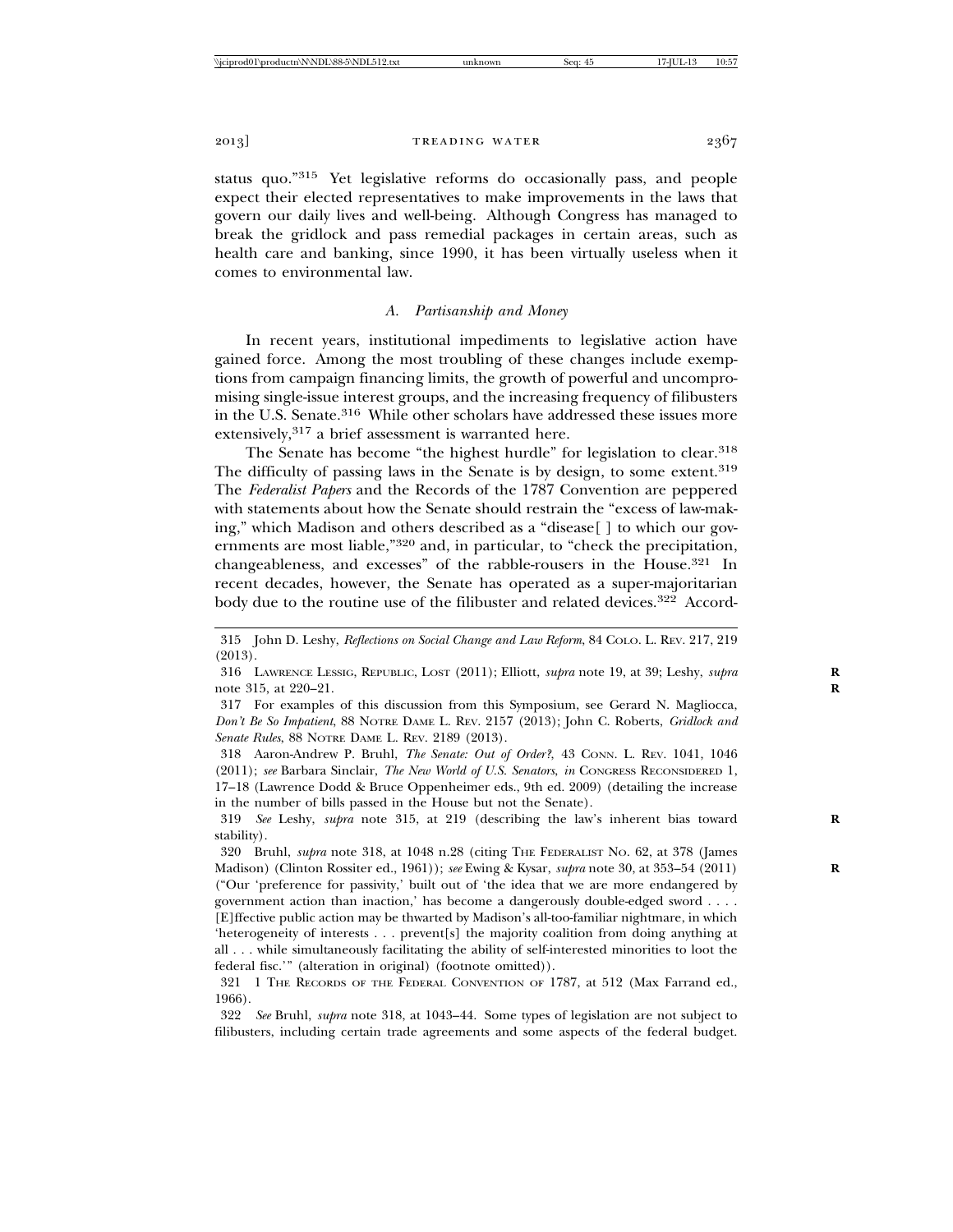ing to Senator Tom Udall, there have been more filibusters since 2006 than the total that were in play between 1920 and 1980.323 The Senate Republicans of the 111th Congress broke the record for the number of filibusters in a session, passing 100 cloture votes in the first eleven months.<sup>324</sup>

By any of the standard measurements of legislative productivity—the total number of bills passed, the number of floor votes taken in each chamber, or the number of bills signed into law—Congress had its least-productive year in modern history in  $2011^{325}$  and was well on its way to the least productive session in modern history.<sup>326</sup> It passed only eighty bills in 2011, which is far fewer than any other session since the infamous "do nothing" 80th Congress of 1947-1948, and only half as many as the next worse Congress (the 104th Congress of 1995-1996).327

There was little improvement when the 111th Congress gave way to the 112th, which is being billed as the "most polarized [session] since the end of Reconstruction."328 This is saying quite a lot, considering that all five of the

325 Stephen Dinan, *Congress Logs Most Futile Legislative Year on Record*, WASH. TIMES, (Jan. 15, 2012), *available at* http://www.washingtontimes.com/news/2012/jan/15/congresslogs-most-futile-legislative-year-on-reco/?page=all.

326 Ezra Klein, *14 Reasons Why This Is the Worst Congress Ever*, WASH. POST: WONKBLOG, (July 13, 2012, 8:00 AM), http://www.washingtonpost.com/blogs/wonkblog/wp/2012/ 07/13/13-reasons-why-this-is-the-worst-congress-ever/.

327 *Id.* Although it passed few bills, the 111th Congress passed at least one very significant piece of legislation signed by the President: the Health Care Law, which was enacted in 2010. *See, e.g.*, NPR Staff and Wires, *Obama Signs Historic Health Care Legislation*, NPR (Mar. 23, 2010, 10:57 AM), http://www.npr.org/templates/story/story.php?storyId=12505 8400. It also appropriated over \$1 trillion to revive the economy. Brad Plumer, *The Stimulus Bill, Three Years Later*, WASH. POST: WONKBLOG (Feb. 17, 2012, 4:30 PM), http://www. washingtonpost.com/blogs/wonkblog/post/the-stimulus-bill-three-years-later/2012/02/ 17/gIQAdS2LKR\_blog.html.

328 *Id.* One way to determine the level of polarization in Congress is the Congressional Quarterly's Party Unity score, which measures how many times a majority of one party opposed a majority of the other. "In 2011 . . . the House set a new record on that measure, with 75.8 percent of its roll call votes pitting Democrats and Republicans against each other." *Id.* The DW-Nominate system, which measures coalitions in Congress—who votes together and how often—places the 112th Congress at the top of the polarization scale since Reconstruction, too. *Id.*

SARAH A. BINDER & STEVEN S. SMITH, POLITICS OR PRINCIPLE? 185–94 (1997); Bruhl, *supra* note 318, at 1047 n.26.

<sup>323</sup> Tom Udall, *Senate Rules: Common Sense Reform*, TOM UDALL: SENATOR FOR NEW MEX-ICO (Dec. 6, 2012), http://www.tomudall.senate.gov/?p=blog&id=1151.

<sup>324</sup> Steven R. Hurst, *GOP Filibuster Record: Republicans Using Obstruction Tool with Astonishing Frequency*, HUFF. POST POLITICS (Mar. 1, 2010, 2:03 PM), http://www.huffingtonpost. com/2010/03/01/gop-filibuster-record-rep\_n\_480722.html; *see* Julian Zelizer, *Gridlock in Congress? Blame the GOP*, CNN OPINION (May 21, 2012, 8:55 AM), http://www.cnn.com/ 2012/05/21/opinion/zelizer-congress-polarization ("Since 2007, the Senate Historical Office has shown, Democrats have had to end Republican filibusters more than 360 times, a historic record."). The only way to stop a filibuster is by invoking cloture under Senate Rule XXII. *Filibuster and Cloture*, U. S. SENATE http://www.senate.gov/artandhistory/history/common/briefing/Filibuster\_Cloture.htm (last visited Mar. 9, 2013).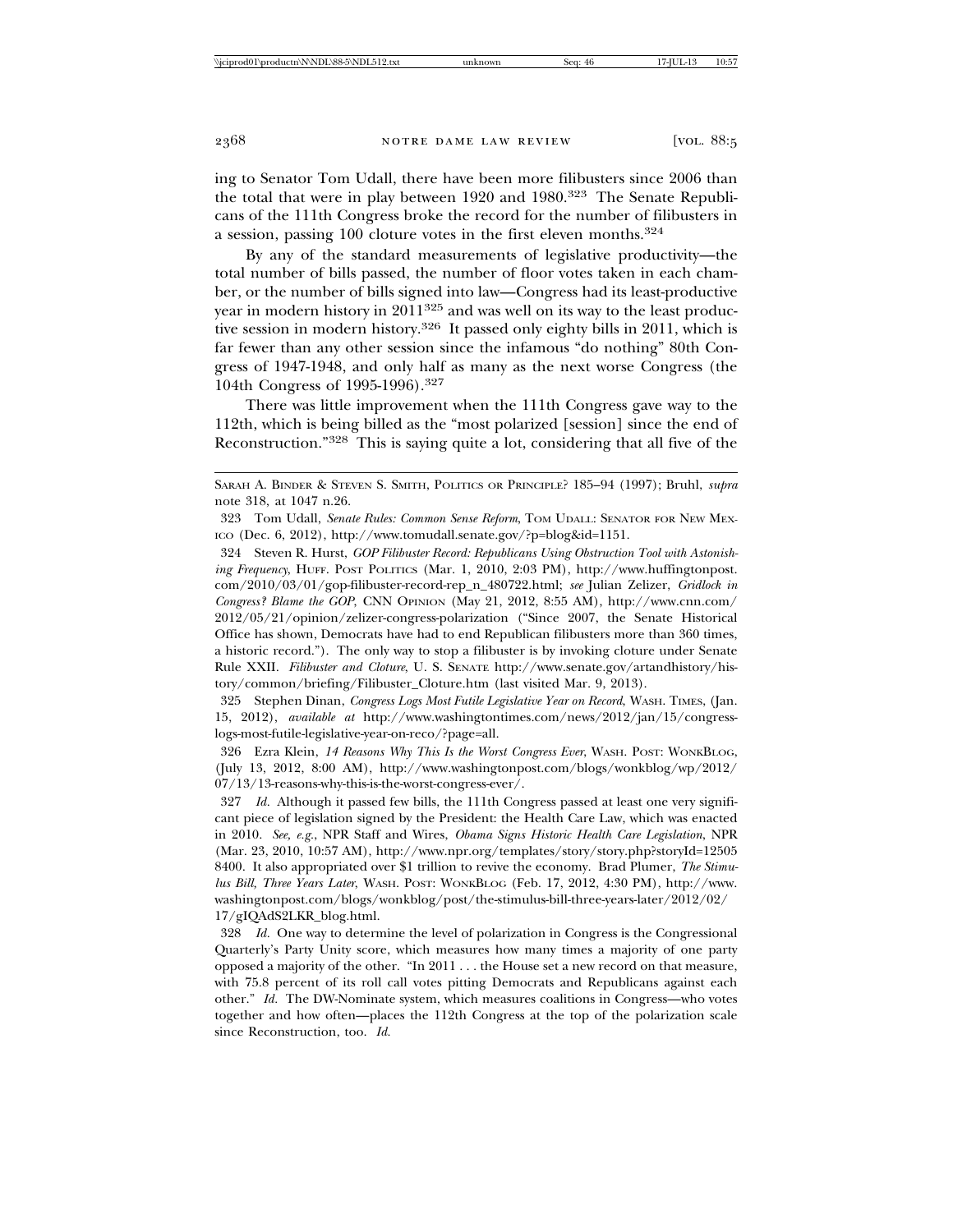worst performances on record were in the past decade, according to an analysis by *The Washington Times*. 329 Four of those sessions were when Democrats were in control and Republicans were in the minority.<sup>330</sup> In many ways, however, the fifth one—the 112th Congress's Republican-controlled House—has been worse. Instead of passing any of the requisite appropriations bills that keep the government running,  $331$  and instead of raising the debt ceiling to ensure against a government default on international loans and a global financial crisis, the House devoted immense amounts of time attempting to repeal the 2008 Affordable Care Act—the Democrats' "signature legislative achievement."332 In fact, as of September 2012, the House had voted *thirtythree times* to repeal the Act, despite the absolute certainty that the Senate and the President would never authorize repeal.333

Perhaps the inability to get things done is a reflection of divided government.334 After all, when there is a member of one party in the White House and a different party in either the House or the Senate (or both), it is not easy to set aside partisan differences and hammer out compromise agreements that can be enacted as law. However, there have been many instances of divided government during periods of immense legislative activity. Even the 104th Congress somehow managed to pass 333 laws, despite concerted efforts of Republican Speaker of the House Newt Gingrich to stonewall President Clinton and the Democrats in Congress at every turn.<sup>335</sup>

Then why are we seeing so much grandstanding in recent sessions? And why is so little attention being paid to the public interest? Professor Lessig explains the etiology and consequences of today's campaign-finance-driven, self-aggrandizing Congress:

[C]orruption does indeed wreck our democracy. . . . [It is fostered by a congressional] system that has evolved the most elaborate and costly bending of democratic government in our history. . . .

329 Dinan, *supra* note 325.

331 Klein, *supra* note 326. The 112th Congress is not the first Congress to fail to pass **R** the thirteen appropriations bills that fund the federal government, but most have passed at least three of them. The 112th Congress has passed *none*. *Id*.

334 *See* DANIEL PATRICK MOYNIHAN, MILES TO GO (1996) ("[I]n the Senate a party can win a majority, organize the body, and need minority votes the very next week.").

335 *See* Klein, *supra* note 326. **R**

<sup>330</sup> *Id.* ("Using the Resume of Congressional Activity, printed in the Congressional Record at the end of each year since 1947, The Times ranked each session on all six of the measures, then compiled the rankings into a 'legislative futility' index. In 2011, the Senate ranked poorly on all measures relating to bills. . . . [Although] [t]he House record was more mixed[,] . . . it passed the fewest number of bills in its history and had fewer bills signed by the president than any other Congress. . . . .").

<sup>332</sup> *Id.*

<sup>333</sup> *Id*. *See* Democratic Leader's Press Office, *Polling Memo: The GOP's blemished brand - "Still 'Dog Food,'"* Cong. Docs., Oct. 3, 2012, 2012 WLNR 21031645 ("The GOP can't find time to work on jobs, a Farm Bill, or the Violence Against Women Act, but they found enough to vote more than 30 times to repeal the Affordable Care Act.").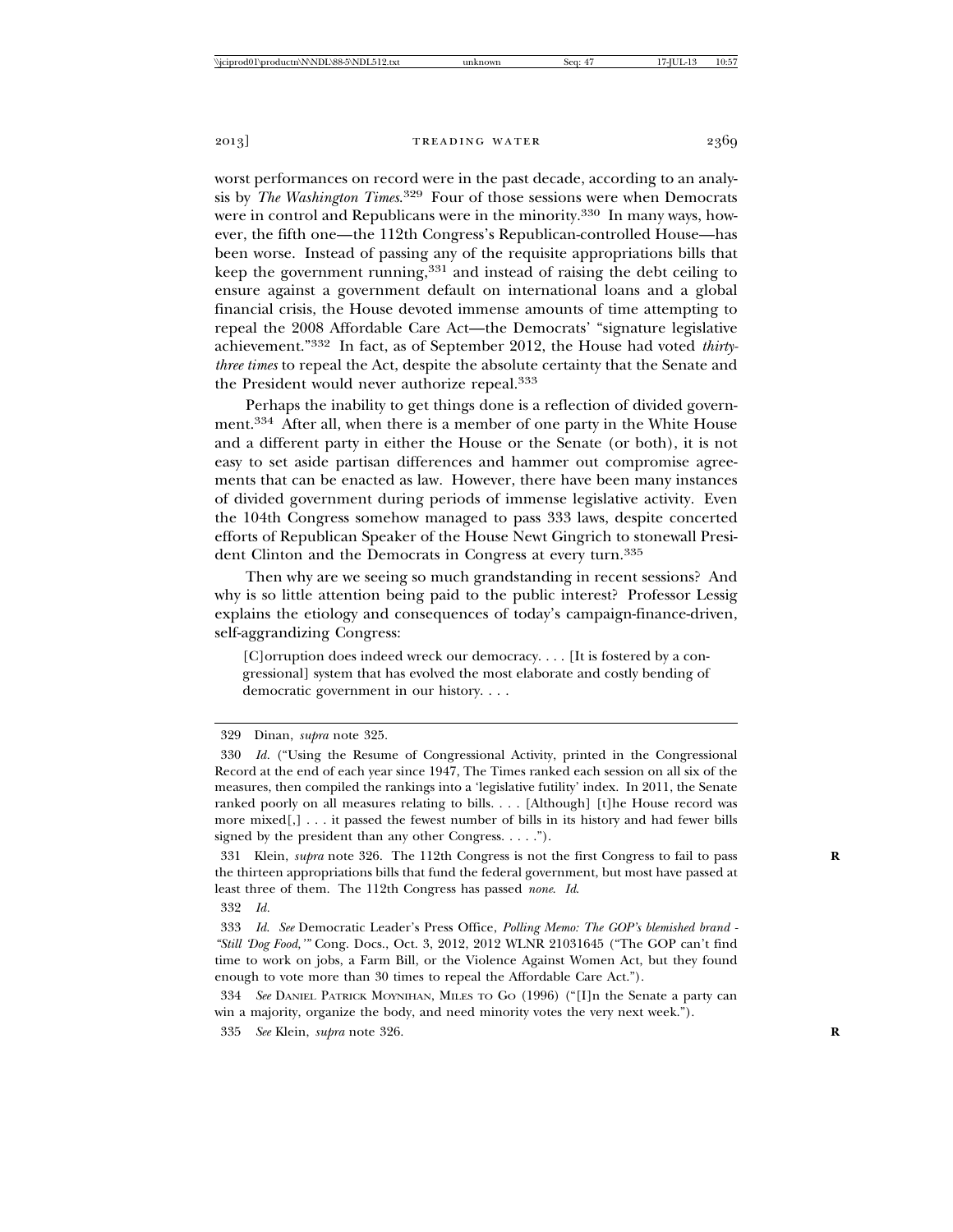. . . [W]hen democracy seems a charade, we lose faith in its process. . . . [T]o more rational souls, the charade is a signal: spend your time elsewhere, because this game is not for real. Participation thus declines, especially among the sensible middle.<sup>336</sup>

According to Lessig, when "rational souls" drop out, public policy "gets driven by the extremists at both ends."337 Thomas E. Mann and Norman J. Ornstein agree that we are experiencing the most dysfunctional Congress of the past forty years, but they place the blame squarely on the Republicans in both houses of Congress.

[W]e have no choice but to acknowledge that the core of the problem lies with the Republican Party.

The GOP has become an insurgent outlier in American politics. It is ideologically extreme; scornful of compromise; unmoved by conventional understanding of facts, evidence and science; and dismissive of the legitimacy of its political opposition.338

Mann and Ornstein conclude, "When one party moves this far from the mainstream, it makes it nearly impossible for the political system to deal constructively with the country's challenges."339

Yet despite these impediments, in the past decade, reform legislation has been adopted in national security,<sup>340</sup> banking and bankruptcy,<sup>341</sup> whistleblowing,  $342$  patent law,  $343$  wages,  $344$  and health care.  $345$  Part of it is

337 *Id.* at 9.

339 Mann & Ornstein, *supra* note 338. **R**

340 After September 11, 2001, Congress passed eight major statutes addressing terrorism and national security. Peter Baker & Jonathan Weisman, *Deal Spotlights Rarity of Bipartisan Action*, WASH. POST, Jan. 25, 2008, at A10, available at http://www.washingtonpost. com/wp-dyn/content/article/2008/01/24/AR2008012402993.html. One of these, the Homeland Security Act of 2002, created the Department of Homeland Security—the first new cabinet department since 1989. 6 U.S.C. § 316 (2006).

341 The Bankruptcy Abuse Prevention and Consumer Protection Act of 2005, S. 256, has been billed as the most substantial revision of bankruptcy law since the 1978 Bankruptcy Code. Eugene R. Wedoff, *Major Consumer Bankruptcy Effects of the 2005 Reform Legislation*, SL068 ALI-ABA 1 (Apr. 13, 2005), *available at* http://www.ilnb.uscourts.gov/ opinions/JudgeWedoff/s256\_main\_points6.pdf.

342 In 2010, in response to a series of corporate scandals that defrauded countless investors, Congress enacted the Dodd-Frank Wall Street Reform and Consumer Protection Act, one of the most significant financial reform efforts since the Great Depression. Section 922 amended the Securities Exchange Act of 1934 by adding § 78-u6, entitled "Securities Whistleblower Incentives and Protections." 15 U.S.C. § 78u-6 (Supp. 2011).

<sup>336</sup> LESSIG, *supra* note 316, at 8–9. **R**

<sup>338</sup> Thomas E. Mann & Norman J. Ornstein, *Let's Just Say It: The Republicans are the Problem*, WASH. POST: OPINIONS (Apr. 27, 2012), http://articles.washingtonpost.com/2012-04- 27/opinions/35453898\_1\_republican-party-party-moves-democratic-party. Mann and Ornstein expanded on this riff in their recent book. THOMAS E. MANN & NORMAN J. ORNSTEIN, IT'S EVEN WORSE THAN IT LOOKS (2012). The authors make an extraordinarily credible partnership—Mann is a fellow at the Brookings Institution, often billed as a liberal or centrist think tank, and Ornstein is a scholar at the American Enterprise Institute, which has a conservative reputation.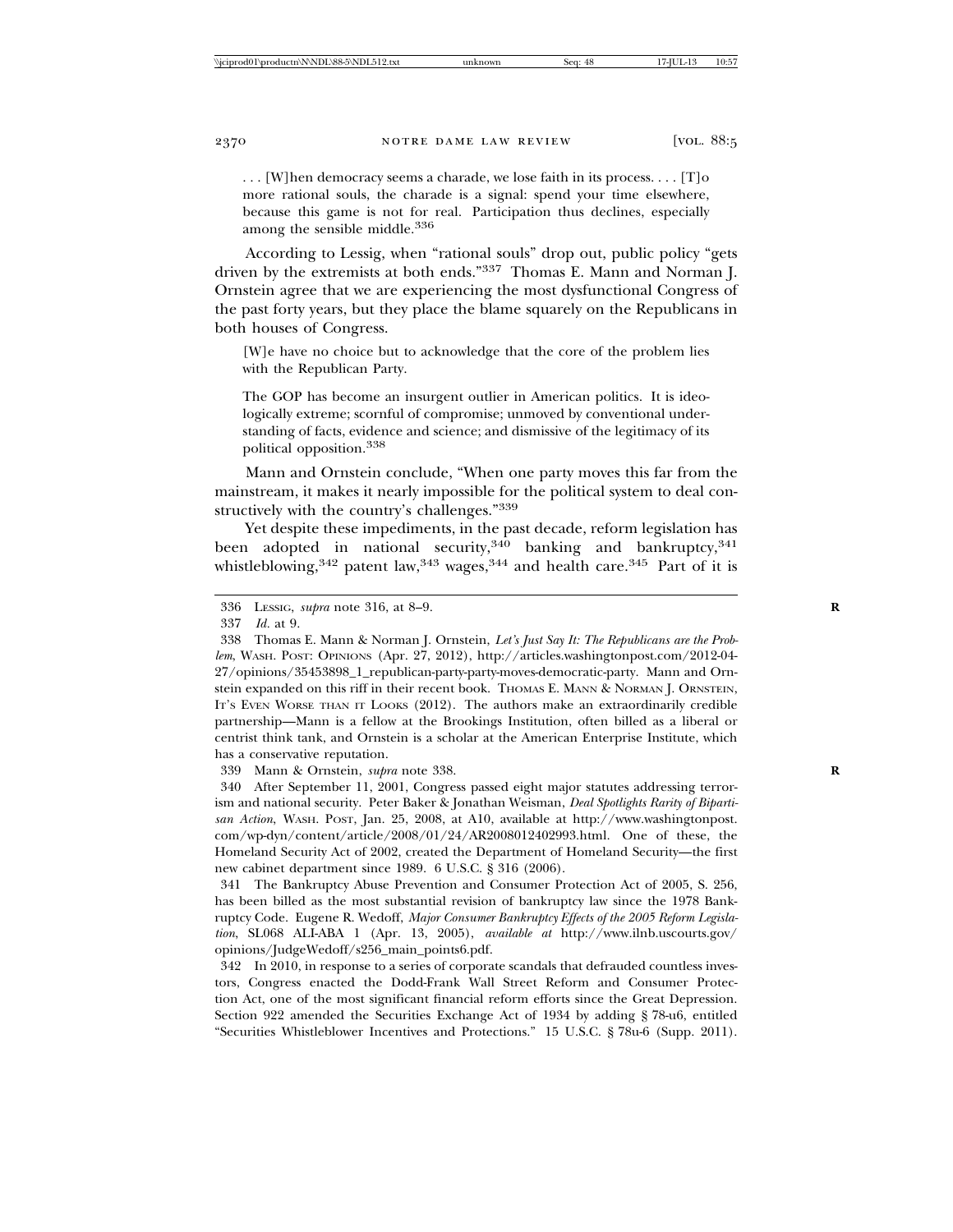crisis driven—from the September 11 attacks to the mortgage meltdown to the Enron scandal. But even when facing dire circumstances, several of these bills "barely survived despite the Democrats' numerical strength, and they did so only in a highly compromised (some might say disfigured) form."346

It is no stretch to conclude that Congress is broken, and many credible scholars and political analysts have done just that. $347$  While it may be possible to reform some of the problems that plague Congress, including the excessive use of the filibuster in the Senate, it would be exceedingly difficult, particularly when it comes to environmental law, and it may not be worth the candle.<sup>348</sup>

## *B. Congressional Apathy Toward the Environment*

If national security breaches, banking scandals, and other crises have acted—albeit rarely—to break up the logjam in Congress, why haven't environmental crises stimulated some kind of response? Most tellingly, there has been no comprehensive substantive response to the BP Deepwater Horizon blowout, despite its environmental devastation and long-lasting societal and economic impacts.349 Similarly, Hurricanes Katrina and Sandy prompted

This new Section required the SEC to enact a whistleblower program to pay rewards to individuals who provide information about possible securities violations. Dodd-Frank significantly improved existing whistleblower-protection laws, most notably the relevant provisions of the Sarbanes-Oxley Act of 2002. *See* Richard E. Moberly, *Sarbanes-Oxley's Structural Model to Encourage Corporate Whistleblowers*, 2006 B.Y.U. L. REV. 1107, 1108, 1138–41 (2006) (analyzing ability of Sarbanes-Oxley to motivate and protect employee whistleblowers who attempt to expose wrongdoing).

<sup>343</sup> Leahy-Smith America Invents Act, Pub. L. No. 112-29, 125 Stat. 284 (2011) (codified in various sections of 35 U.S.C); *see* Nicholas W. Stephens, *From* Forest Group *to the America Invents Act: False Patent Marking Comes Full Circle*, 97 Iowa. L. REV. 1003, 1006 (2012) (assessing the new patent law)*.*

<sup>344</sup> Ledbetter Fair Pay Act of 2009, 42 U.S.C. § 2000e-5(e) (Supp. III 2009) (superseding Ledbetter v. Goodyear Tire & Rubber Co., 550 U.S. 618 (2007)).

<sup>345</sup> *See* Nat'l Fed'n of Indep. Bus. v. Sebelius, 132 S.Ct. 2566 (2012) (reviewing the Patient Protection and Affordable Care Act., 26 U.S.C. § 5000A). Going back even further, when the Court struck down a portion of the Religious Freedom Restoration Act of 1993 (RFRA), 42 U.S.C. §§ 2000bb–2000bb-4 (1994), in *City of Boerne v. Flores*, 521 U.S. 507 (1997), Congress took corrective action by passing the Religious Land Use and Institutionalized Persons Act of 2000 (RLUIPA), 42 U.S.C. §§ 2000cc–2000cc-5 (2000).

<sup>346</sup> Bruhl, *supra* note 318, at 1045. "The healthcare law was profoundly influenced by the need to secure sixty votes. The stimulus bill took the shape it did based largely on the need to satisfy Susan Collins, a minority-party Senator . . . . What made her critical was her ability to deliver the pivotal sixtieth vote." *Id.* at 1045–46 (footnotes omitted).

<sup>347</sup> *See supra* notes 316, 317, 336–38, and accompanying text.

<sup>348</sup> *See* Bruhl, *supra* note 318, at 1053–54 (explaining that the difficulty of reforming the Senate stems from the Senate's own rules for changing the rules).

<sup>349</sup> *See supra* Part III.B.2.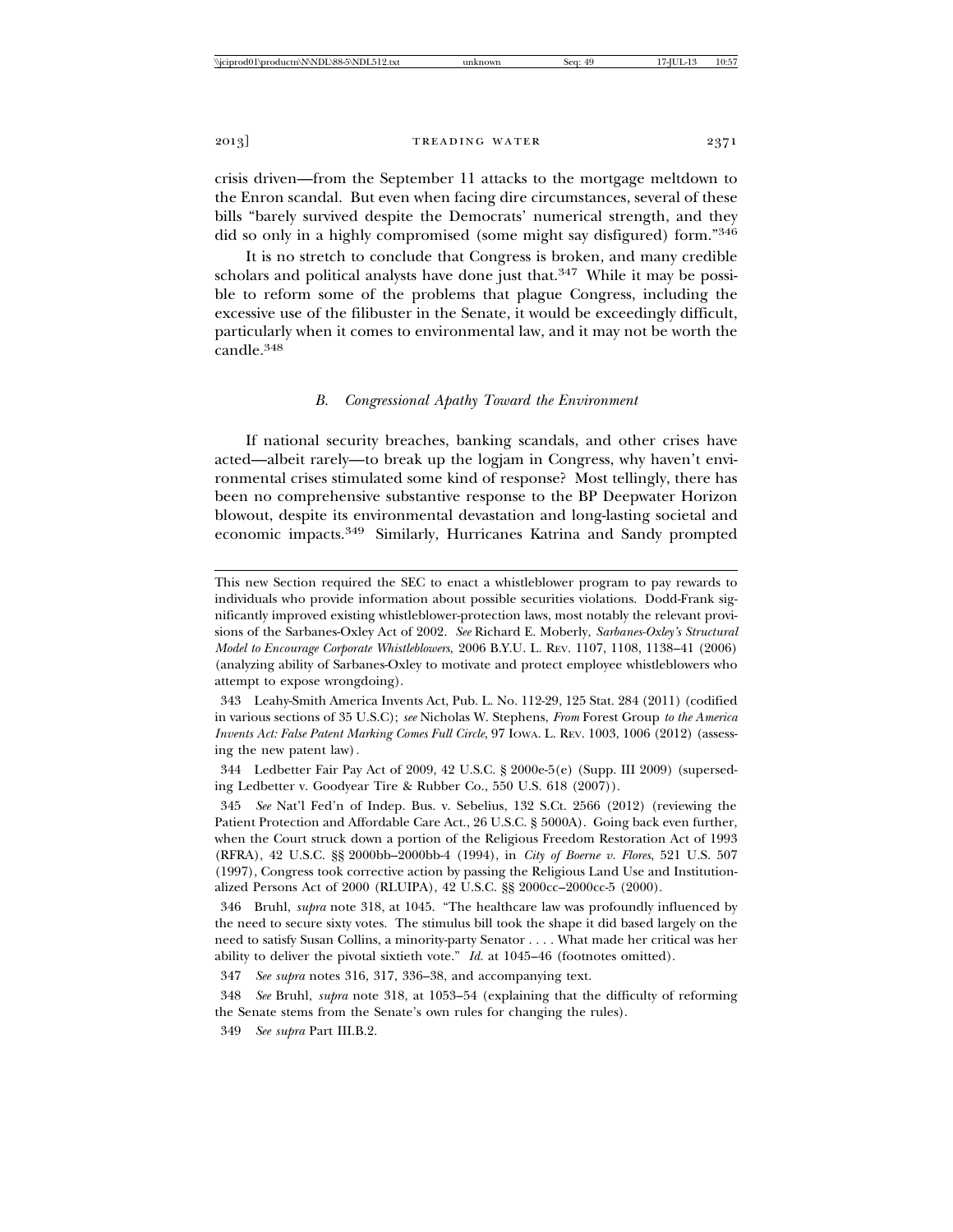only modest changes in federal law,350 and other deeply troubling environmental issues have received no remedial action from Congress.351

It is fair to surmise, then, that there is something unique about environmental law that exacerbates tendencies to gridlock. In 2008, the New York University School of Law devoted a two-volume symposium issue of its environmental journal to the environmental "logjam" in Congress.352 The issue included over thirty articles from scholars, government officials, representatives of non-profit organizations and think tanks, and students. The vast majority of these articles grappled with the reasons for, and the consequences of, the past twenty years of environmental gridlock. According to the symposium organizers, there are four primary reasons for the logjam: (1) people want greater environmental protection but aren't willing to pay for it; (2) current regulatory approaches foster turf wars between federal and state regulators, wasting resources and good will; (3) existing statutory provisions make it difficult to openly weigh environmental and economic trade-offs; and (4) regulatory approaches are too compartmentalized by media-specific and agency-specific (and even agency division-specific) tasks and objectives operating independently of each other.<sup>353</sup> These reasons may explain some of the resistance to congressional reform, but there are other compelling reasons as well. In particular, many of the most pressing problems of the 1970s have already been addressed, with a reasonable degree of success, 354 and the remaining environmental issues are more complex, more difficult, more transboundary in nature, and more controversial:

[E]nvironmental law has been a victim of its own success. Our area is no longer in a crisis (or perceived crisis) that causes it to take priority over other more pressing national problems such as terrorism and the financial crisis as it once was when the Cuyahoga River caught fire, Kepone poisoned the James River, children in the inner city suffered retardation from lead in gasoline, and we believed that PCBs and other chlorinated organics were causing wide-spread sterility in the animal kingdom and otherwise destroying nature.355

In addition, there was a greater degree of respect for science in the 1970s and 1980s. By contrast, the modern Congress has exhibited a remarkable degree of disdain for science in just about every area,<sup>356</sup> but especially

<sup>350</sup> *See supra* Part III.B.1.

<sup>351</sup> *See supra* Part III.B.2–4.

<sup>352 17</sup> N.Y.U. ENVTL. L. J. 1, 1–1046 (2008). Three of the organizers subsequently published a book on the subject: DAVID SCHOENBROD ET. AL., BREAKING THE LOGJAM (2010).

<sup>353</sup> SCHOENBROD, *supra* note 352, at 4–7. The authors propose four corresponding **R** principles to guide environmental reform efforts. Two of them would rely more heavily on market-based approaches and more (quantity and quality) cost-benefit analyses. The third would devolve more responsibility to state and local governments. The fourth, which is the only one I support, would make regulatory approaches less compartmentalized and more holistic and polycentric. *Id.* at xii.

<sup>354</sup> *See* Zellmer, *supra* note 40, at 1233. **R**

<sup>355</sup> Elliott, *supra* note 19, at 37.

<sup>356</sup> *See supra* note 338 and accompanying text (quoting Mann and Ornstein). **R**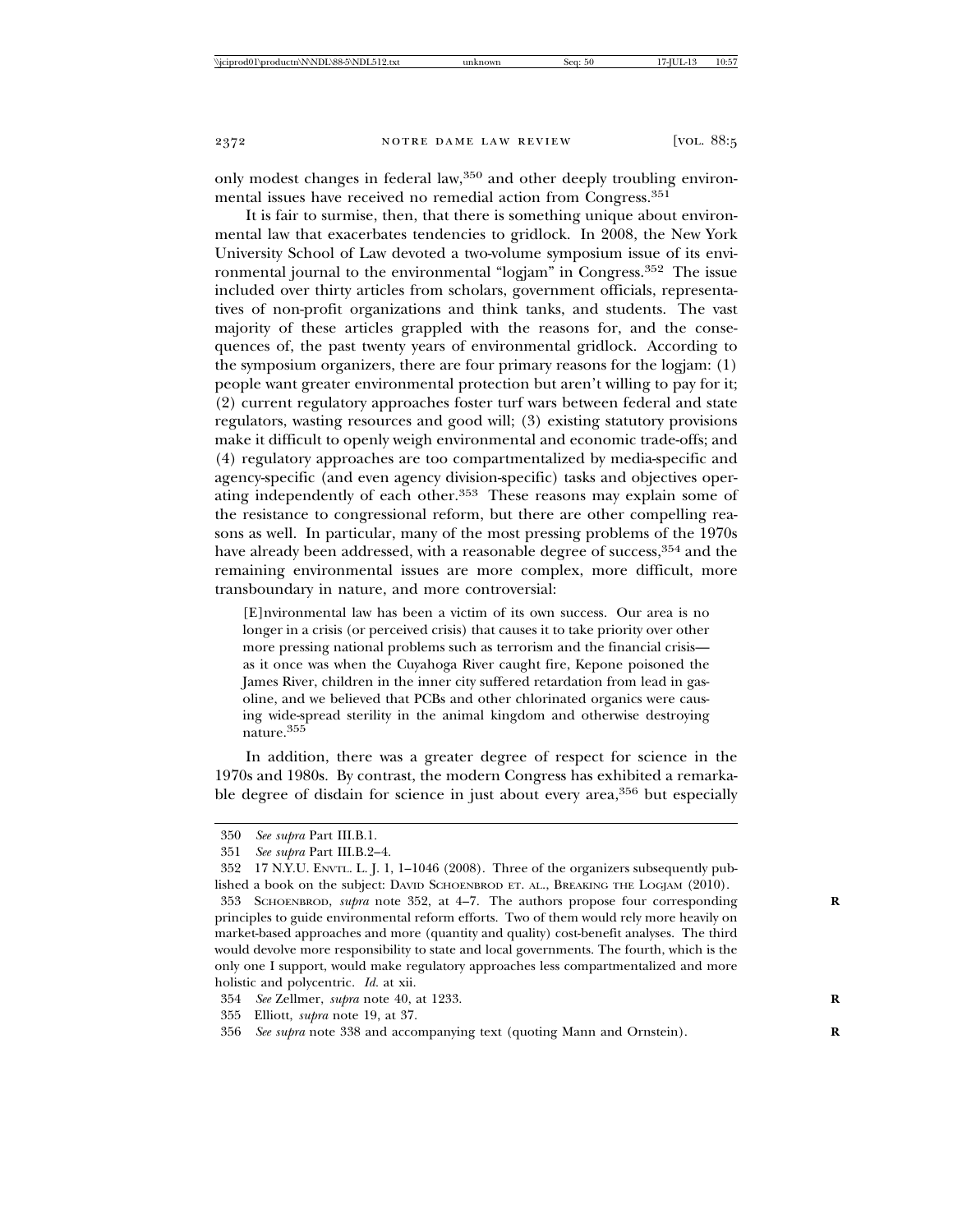when it comes to the environment.<sup>357</sup> Its scorn has been especially evident in debates about climate change.<sup>358</sup> Professor Angelo describes this new "anti-science" movement:

[T]he public and our political systems [are] becoming more skeptical of science and less open to incorporating new scientific developments into the law. . . . [S]cience frequently is used to justify predetermined results. If the scientific information does not support the predetermined result, it is ignored or discredited as being "junk science."359

The problems of the 1970s were both more tangible and more personal, which made seemingly hyper-technical scientific debates less necessary. By 1970, both Congress and the White House had taken notice of "a rising surge of deeply-felt moral, cultural, and communitarian public expectations and demands."360 Smoldering and foamy rivers, beach closings, fish kills, species extinctions, and publicity about carcinogenic chemicals and radiation from nuclear power plants fueled the public's concern. According to John Whitaker, who served as President Nixon's Domestic Council Associate Director for Environmental Policy, "there is still only one word, *hysteria*, to describe the Washington mood on the environment issue in the fall of 1969."<sup>361</sup> Thousands of demonstrations took place across the nation, including on the first Earth Day on April 22, 1970, showing an intense level of public engagement.<sup>362</sup>

In addition to fear, Americans felt shame, too, particularly when the first astronauts came back from the moon with stunning—and humbling images of the continent "covered with clouds of pollution."363 Senator Edmund Muskie gave voice to these sentiments:

We are confronted with the terrible prospect that the American dream of the good life may turn out to be a nightmare. Our efforts to improve our

363 *Id.* at 26.

<sup>357</sup> *See* Mary Jane Angelo, *Harnessing the Power of Science in Environmental Law: Why We Should, Why We Don't, and How We Can*, 86 Tex. L. Rev. 1527, 1530–34 (2008).

<sup>358</sup> *See* JAMES LAWRENCE POWELL, THE INQUISITION OF CLIMATE SCIENCE 187 (2011) ("The clock is ticking. Our leaders do not have the luxury of waiting decades to find out if scientists are right about global warming.").

<sup>359</sup> Angelo, *supra* note 357, at 1564 (footnote omitted); *see* Holly Doremus, *Scientific* **R** *and Political Integrity in Environmental Policy*, 86 TEX. L. REV. 1601, 1611–17 (2008) (describing the recent trend of politicizing science either by government officials pressuring agency scientists to alter results to support their political agenda or by criticizing scientists' work as junk science whenever it cuts against the political agenda).

<sup>360</sup> Mark Sagoff, *The Principles of Federal Pollution Control Law*, 71 MINN. L. REV. 19, 23 (1986).

<sup>361</sup> JOHN C. WHITAKER, STRIKING A BALANCE 27 (1976). Whitaker was also the Undersecretary of Interior. *John C. Whitaker*, NIXON PRESIDENTIAL LIBRARY & MUSEUM, http://www. nixonlibrary.gov/forresearchers/find/textual/central/smof/whitaker.php (last visited Mar. 9, 2013).

<sup>362</sup> Sagoff, *supra* note 360, at 27. Sagoff draws parallels with the Civil Rights Movement, **R** which also demonstrated a high degree of public engagement in politics, and the public's demands for human rights, protection, and compensation. *Id.* at 24.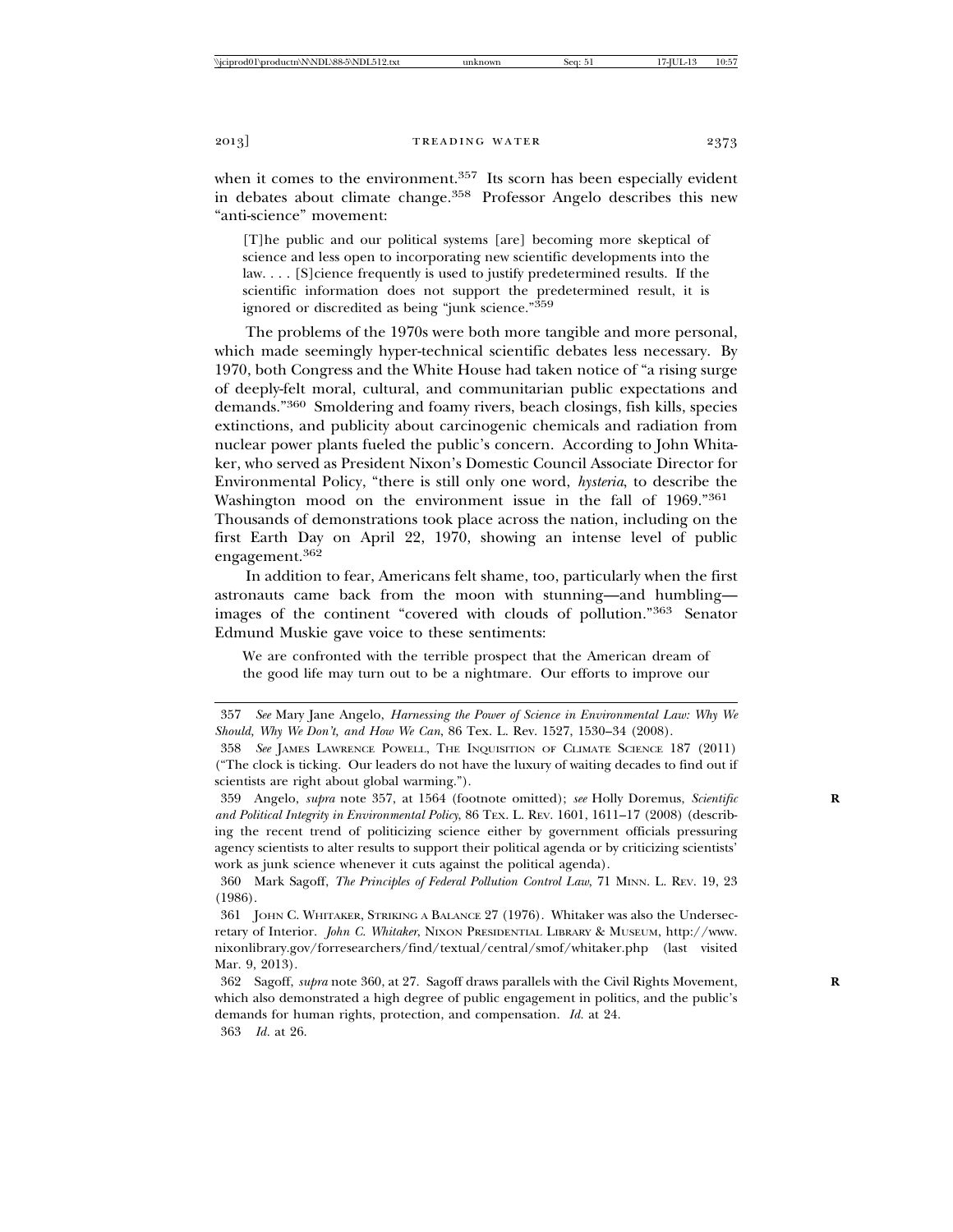lives may have created hazards from which there is no escape. From this time forward we must devote as much energy and ingenuity to the elimination of man-made hazards to man as we have to the expansion of his ability to harness energy and materials to his desires.<sup>364</sup>

Both political parties rushed, opportunistically, to respond to public sentiment.<sup>365</sup> Beginning with the 1968 election, both touted environmental protection as their clarion cry, and both the Nixon White House and Congress, which was controlled by Democrats, competed for the environmental torch.366 The result was "a process of ambitious, aspirational environmental legislation."367 The CWA, the Clean Air Act, the ESA, and NEPA are among these statutes.368

By the 1980s, most Americans still supported the "grand vision" of the 1970s environmental legislation—a vision that former EPA Administrator William Ruckelshaus described as "the essential unity of nature and of the need for bringing industrial society into harmony . . . ."369 But the public's belief that the nation could achieve the ambitious environmental aspirations of the 1970s through stringent technology-forcing legislation had been shaken.370 Statutory deadlines were missed, horror stories of expensive but ineffective regulations abounded, and people lost faith in the government's

366 See Lazarus, *supra* note 1, at 53–54 (2004); *see* E. Donald Elliott et al., *Toward a* **R** *Theory of Statutory Evolution: The Federalization of Environmental Law*, 1 J.L. ECON. & ORG. 313, 324, 335–37 (1985) (describing the competition between Senator Muskie and President Nixon as a "politicians' dilemma," which resulted in a version of the Clean Air Act that was "more stringent than either of them would have preferred" due to their "policy escalation"); David Vogel, *A Big Agenda*, 11 WILSON Q. 50, 57–58 (1987) (describing the "bidding war" between Muskie and Nixon leading to the Clean Air Act of 1970).

367 Elliott, *supra* note 19, at 40. **R**

368 Other major pieces of legislation passed in the 1970s—and still intact today include the Federal Insecticide, Fungicide, and Rodenticide Act, 7 U.S.C. §§ 136–136y (Supp. II 1972); the Toxic Substances Control Act, 15 U.S.C. §§ 2601–2629 (1982 & Supp. III 1985); the Safe Drinking Water Act, 42 U.S.C. §§ 300F–300J-10; and the Resource Conservation and Recovery Act of 1976, 42 U.S.C. §§ 6901–6987 (1976). Keystone public land conservation statutes were enacted as well, including the National Forest Management Act of 1976, 16 U.S.C. §§ 1600–1614 (1976), and the Federal Lands Policy and Management Act of 1976, 43 U.S.C. §§ 1701–1784 (1976).

369 Sagoff, *supra* note 360, at 19 (citing William D. Ruckelshaus, *Risk, Science, and Democ-* **R** *racy*, 1 ISSUES SCI. & TECH. 19, 30 (1985)).

370 *Id.* at 19–20. According to Sagoff:

[T]he sharp dichotomy between moral ends and prudential or expedient means allows a distance to develop between legislated goals and the policies promulgated to implement them. . . . [I]nadequate implementation plans are approved, deadlines are allowed to slip, violations are left unmonitored, compromising consent decrees are signed, harmful pollutants are not listed, standards are set partly

<sup>364</sup> Edmund Muskie, *. . . and from Senator Muskie*, *in* THE ENVIRONMENT 15, 16 (Fotune ed., 1970).

<sup>365</sup> Elliott, *supra* note 19, at 40; *see* Sagoff, *supra* note 360, at 21–22 (describing how **R** environmental law grew up in the 1970s, when "[e]ditorial opinion, political rhetoric, and expert testimony" came together with public sentiment to "condemn[ ] pollution as a symbol of national irresponsibility for which the country would pay dearly")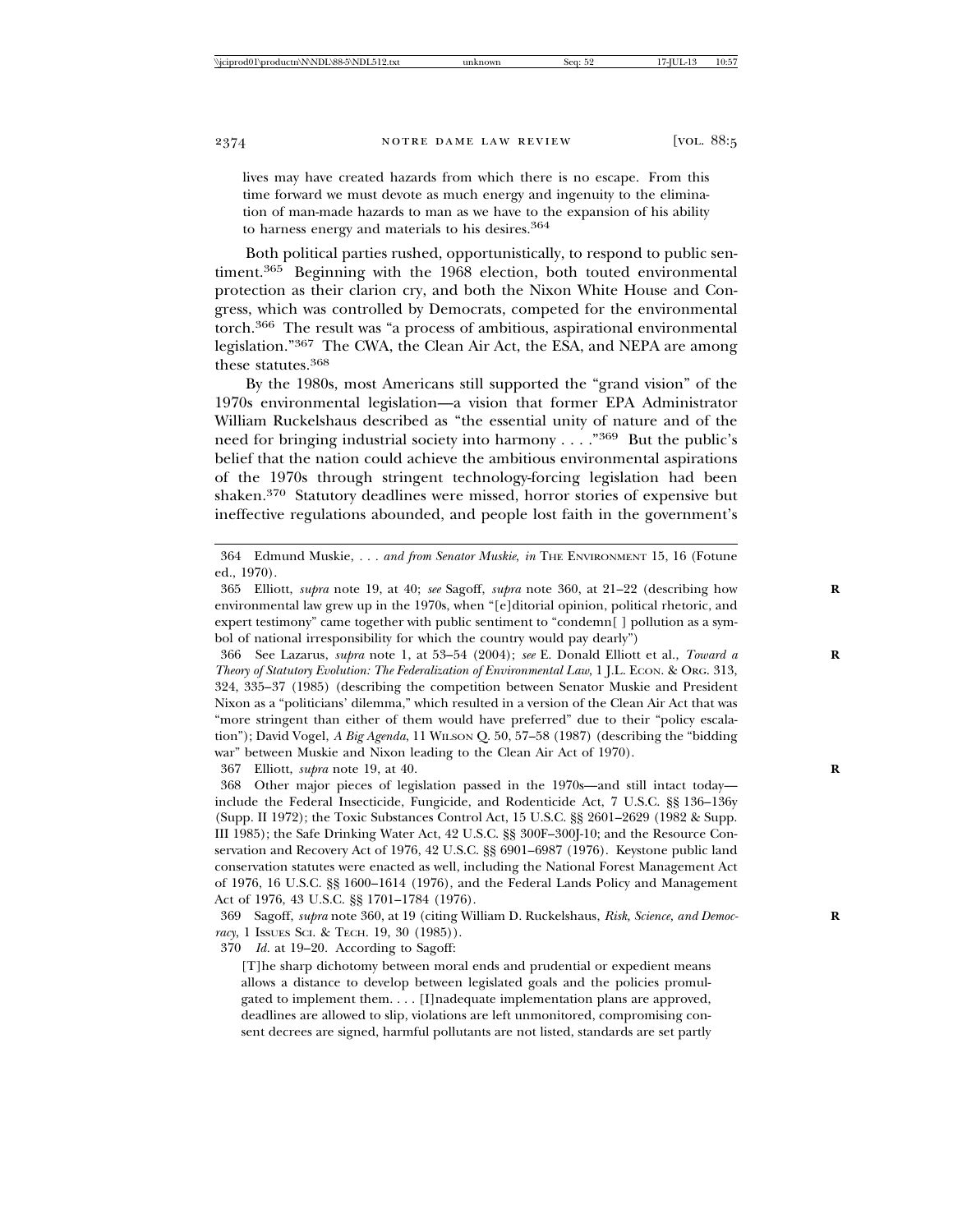ability to identify the most serious environmental problems, to set appropriate priorities, and to develop and enforce "technologically workable and politically viable" regulatory solutions.<sup>371</sup> At the same time, the Reagan administration's deregulatory agenda was fostering a major change in institutional direction.372 Government regulation became the enemy, as it was perceived as causing "higher prices, higher unemployment, and lower productivity growth."373 The Reagan administration was especially adept at placing its anti-regulatory message at the heart of the public debate, "from lobbying and campaign contributions to litigation and think tanks."<sup>374</sup>

In 1981, President Reagan issued his regulation-curbing Executive Order 12,291, which requires agencies to employ cost-benefit analyses for all major proposed regulations.<sup>375</sup> As a result, EPA and other regulatory agencies increasingly relied on economic methods to craft and constrain their initiatives, even when the statutes being implemented did not require such methods.<sup>376</sup>

372 *See* Jeffrey Rudd, *The Evolution of the Legal Process School's "Institutional Competence" Theme: Unintended Consequences for Environmental Law*, 33 ECOLOGY L.Q. 1045, 1048 (2006).

373 William E. Kovacic, *The Reagan Judiciary and Environmental Policy: The Impact of Appointments to the Federal Courts of Appeals*, 18 B.C. ENVTL. AFF. L. REV. 669, 673 (1990) (internal quotation marks omitted).

374 Jedediah Purdy, *Our Place in the World: A New Relationship for Environmental Ethics and Law*, 62 DUKE L. J. 857, 859 (2013). The anti-regulatory movement infiltrated the federal judiciary as well; President Reagan consistently appointed conservative judges to the Supreme Court and the lower federal courts as part of his anti-regulatory agenda. Kovacic, *supra* note 373, at 678–79. **R**

375 Executive Order No. 12,291, 46 Fed. Reg. 13193 (Feb. 19, 1981).

376 *See* Rudd, *supra* note 372, at 1075–76; *see also* CASS R. SUNSTEIN, RISK AND REASON, **R** 19–22 (2002); Douglas A. Kysar, *Climate Change, Cultural Transformation, and Comprehensive Rationality*, 31 B.C. ENVTL. AFF. L. REV. 555, 558 (2004) (analyzing cost-benefit analysis in the climate change policymaking). According to Professor Richard Lazarus, the administration's emphasis on property rights and free market economics sparked a backlash of public resistance to deregulation. Richard J. Lazarus, *The Greening of America and the Graying of United States Environmental Law: Reflections on Environmental Law's First Three Decades in the United States*, 20 VA. ENVTL. L.J. 75, 85–86 (2001). He argues that environmental law's normative foundations remained secure until the Republicans gained control of Congress in 1994 and launched their anti-regulatory "Contract with America." *Id.* at 92–93; Richard

on economic grounds, scientific evidence is scanty and uncertain, and resolutions are delayed indefinitely in litigation . . . .

*Id.* at 82–83. As a result, people feel that the law has lost touch with reality, and they no longer support it, even though they agree with its aspirational goals. *Id.* at 83.

<sup>371</sup> *See* Adam Babich, *Understanding the New Era in Environmental Law*, 41 S.C. L. REV. 733, 736–37 (1990) ("The enormous scope and complexity of environmental problems and resulting scientific and political uncertainties explain much of this failure. . . . A more fundamental cause is rooted in the seemingly inherent inability of large government bureaucracies to accomplish their missions efficiently."). For critical assessments of the shortcomings of the 1970s-era pollution control laws, see Edmund Muskie, *Reflections on a Quarter Century of Environmental Activism: On Postponing Deadlines, Second-Guessing the Congress, and Ignoring Problems Until It Is Too Late*, 18 ENVTL. L. REP. 10081 (1988), and Barry Commoner, *Failure of the Environmental Effort*, 18 ENVTL. L. REP. 10195 (1988).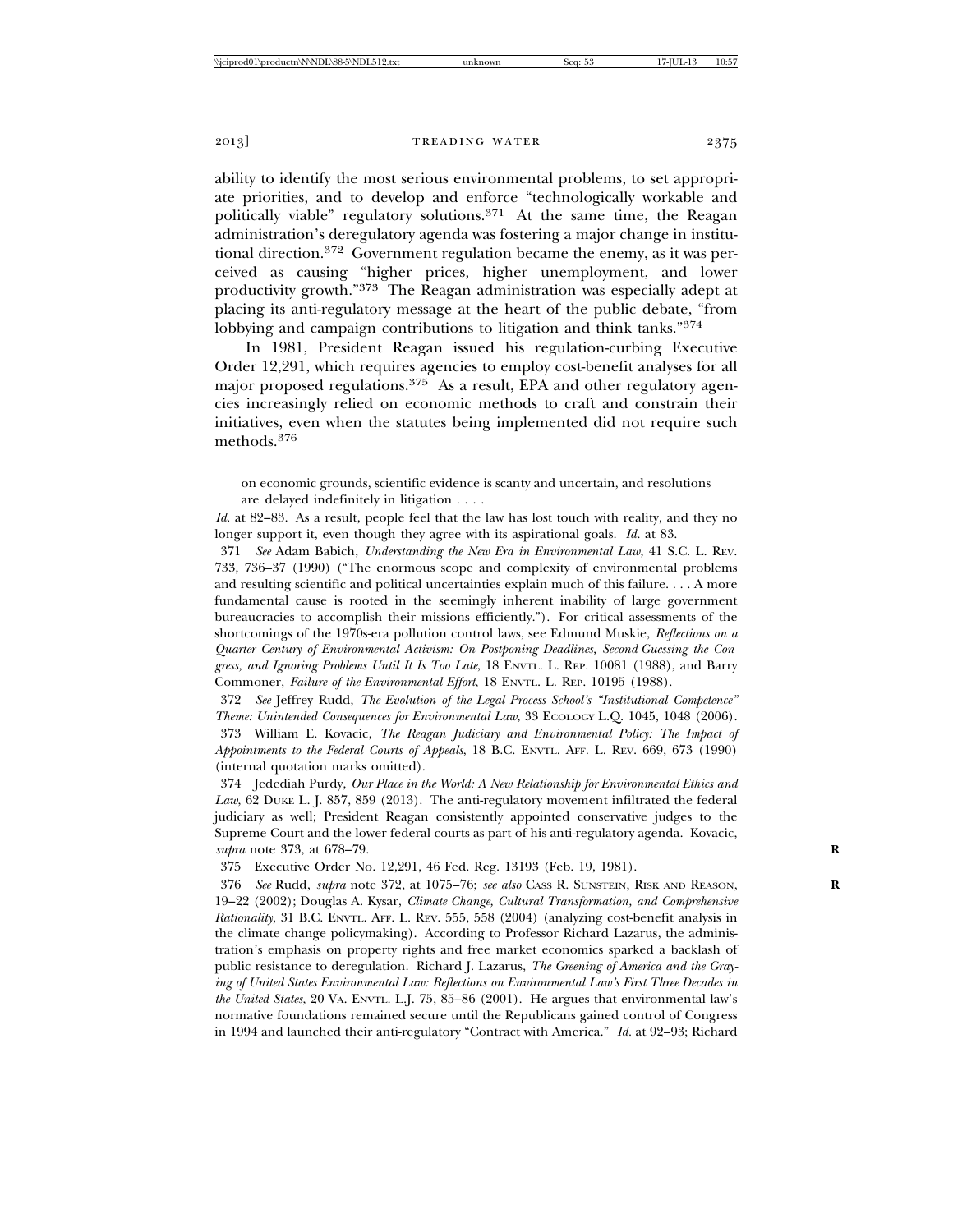Despite the anti-regulatory rhetoric of the 1980s, Congress was not quite ready to give up on regulatory approaches.<sup>377</sup> However, it began to broaden its conception of environmental law. Motivated by highly publicized disasters such as Love Canal and Times Beach, it turned to the common law tort system, which relies on civil liability as a means to control harmful behavior, such as pollution control.<sup>378</sup> The preeminent example of this new approach to pollution control is the Comprehensive Environmental Response, Compensation, and Liability Act of 1980 (CERCLA),<sup>379</sup> widely known as Superfund, which imposes strict liability on parties responsible for releases of hazardous substances, and the Superfund Amendments and Reauthorization Act of 1986 (SARA), which created the Emergency Planning and Community Right-to-Know Act (EPCRKA).380 These statutes shifted the focus from prospective regulation implemented by permit-wielding agencies to retroactive liability. They also placed greater responsibility on the private sector—both businesses, who must analyze and address their potential environmental liabilities or face potentially ruinous monetary judgments, and consumers and neighbors, who were given the informational tools to monitor emissions and seek recovery for contamination.<sup>381</sup>

The imposition of strict, retroactive liability has generated a great deal of controversy,382 yet in terms of pollution control Superfund has been highly successful. When the statute reached its twenty-fifth anniversary in 2005, the EPA reported "1,388 hazardous waste sites have been identified nationally, and cleanup work has been completed on sixty-two percent of those sites."383 On average, Superfund responds to over 300 newly discovered releases every year.384 Hundreds of former landfills and other contaminated sites have been transformed into commercial, industrial, and residential developments, recreational areas, and wildlife habitats.<sup>385</sup>

J. Lazarus, *Congressional Descent: The Demise of Deliberative Democracy in Environmental Law*, 94 GEO. L.J. 619, 678–79 (2006).

<sup>377</sup> *See, e.g.*, *supra* notes 78–82 and accompanying text. The Oil Pollution Control Act of 1990 takes a hybrid approach, which utilizes a strict liability scheme to redress oil spills along with design standards (double hulls) for large tankers to prevent or mitigate future spills. *See supra* notes 106–110 and accompanying text.

<sup>378</sup> *See* Babich, *supra* note 371, at 735.

<sup>379 42</sup> U.S.C. §§ 6901–6991i (2006).

<sup>380 42</sup> U.S.C. §§ 11001–11050 (2006).

<sup>381</sup> *See* Babich, *supra* note 371, at 735.

<sup>382</sup> For a discussion, see Steven Ferrey, *Allocation and Uncertainty in the Age of Superfund: A Critique of the Redistribution of CERCLA Liability*, 3 N.Y.U. ENVTL. L.J. 36, 37 (1994) and Elizabeth Rogers, *Cleaning Up Superfund Law: Controversy over Liability Provisions Stalls Reauthorization Drive*, 83 ABA J. 91, 91 (Dec. 1997).

<sup>383</sup> Molly J. Walker Wilson & Megan P. Fuchs, *Publicity, Pressure, and Environmental Legislation: The Untold Story of Availability Campaigns*, 30 Cardozo L. Rev. 2147, 2198 (2009) (citing U.S. Envtl. Prot. Agency, Superfund, Superfund's 25th Anniversary: Capturing the Past, Charting the Future (2006)).

<sup>384</sup> *See* U.S. EPA, *Beneficial Effects of the Superfund Program* 3 (2011), *available at* www.epa. gov/superfund/accomp/pdfs/SFBenefits-031011-Ver1.pdf.

<sup>385</sup> *Id.* at 12.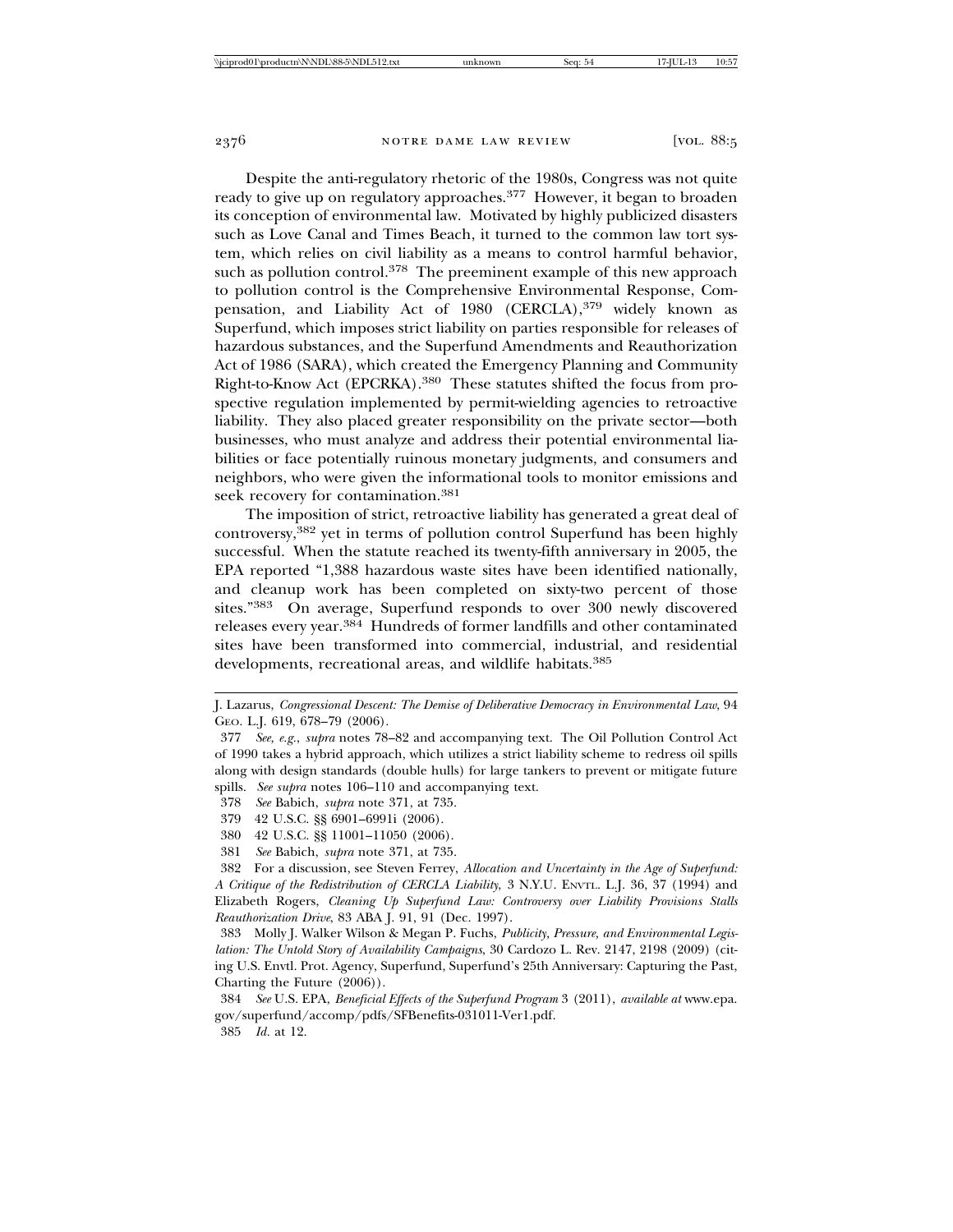Despite the success of past environment legislation, the bipartisan support for environmental protection and liability came to an end in 1990.<sup>386</sup> Since then, there has been a "poisonous dynamic" where "both political parties have degenerated into a 'blood feud' in which they would rather have an environmental issue than a compromise that results in legislation to solve environmental problems."387

Market failures are part of the problem, but political failures are even more to blame.388 Professor Amy Sinden explains how power disparities distort agency decision making and perpetuate environmental degradation:

The parties to environmental disputes are often vastly mismatched in terms of wealth and power. On one side, those who stand to benefit from environmental regulation are usually large, diffuse groups of individuals, each of whom shares a relatively small, often non-economic stake in the controversy. On the other side, those who stand to lose from regulation tend to be relatively small groups, made up primarily of corporations, each with a large economic stake in the outcome of the dispute. This mismatch produces substantial distortions in the political process and in associated government decision making.389

Sinden describes environmental politics as "a struggle among self-interested groups for scarce public resources," making the passage of legislation imposing strict standards "unlikely at best."390

The public also plays a role in congressional priority-setting. One might suspect that the biggest change since the 1970s and 1980s is the relative lack of public support for environmental protection.391 If indeed the public is apathetic about the environment, perhaps Congress is fulfilling its responsibilities by doing nothing. The polls do not bear this out, however.

387 Elliott, *supra* note 19, at 24. **R**

388 *See* Sinden, *supra* note 18, at 1408–09 (describing the Tragedy of the Commons and **R** other market failures).

389 *Id.* at 1409.

<sup>386</sup> *See* Elliott, *supra* note 19, at 45; David J. Sousa & Christopher McGrory Klyza, *New Directions In Environmental Policy Making: An Emerging Collaborative Regime or Reinventing Interest Group Liberalism?*, 47 NAT. RESOURCES J. 377, 421 (2007) ("In the 1990s, Republican legislators had little interest in giving Clinton a legislative victory on environmental questions, and environmental advocates were terrified of opening up the environmental laws to greater flexibility in the conservative climate of the 104th and 105th congresses.").

<sup>390</sup> *Id.* at 1446 (footnote omitted). Sinden suggests that protective environmental legislation gets enacted during moments of "[c]ivic republicanism . . . [when] legislative outcomes can reflect some conception of the 'public good' rather than a simple aggregation of private preferences resulting from 'deals' among self-interested groups." *Id.* at 1447. Civic republicanism has a "clearer antagonism to a political process that is captured by powerful groups and [a marked] discomfort with the concept of private preferences as the building blocks of public policy." *Id.* at 1449.

<sup>391</sup> *See* Jeffrey M. Jones, *Worry About U.S. Water, Air Pollution at Historical Lows*, GALLUP POLITICS (Apr. 13, 2012), http://www.gallup.com/poll/153875/Worry-Water-Air-Pollution-Historical-Lows.aspx (reporting that Americans' concerns about pollution dropped over 20 percentage points from the year 2000).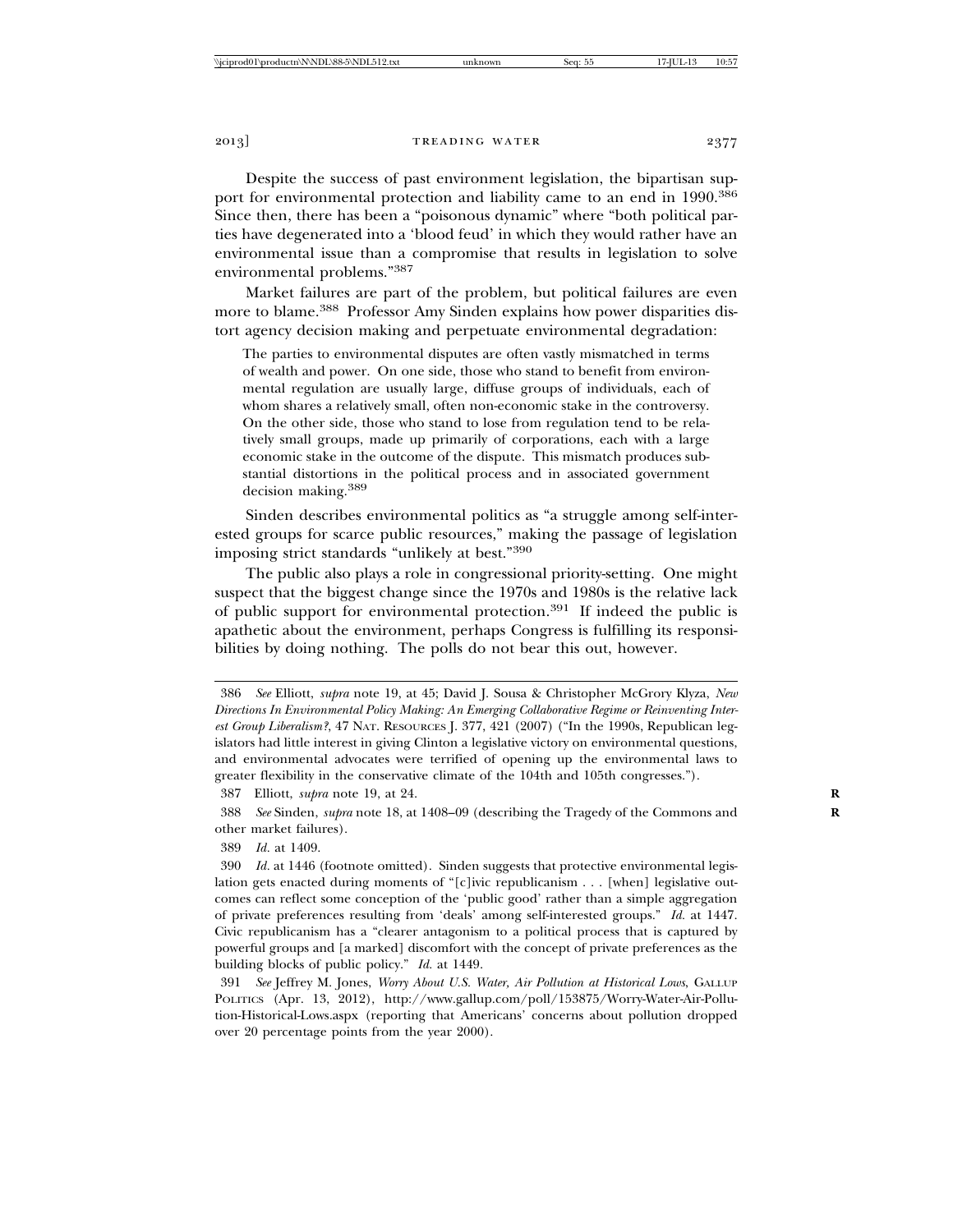According to a 2012 Pew survey on regulation, 70 percent of those polled said they believed there was too much regulation, in the abstract, but when regulatory topics were broken down into five distinct categories, the vast majority said we needed more regulations on issues involving environmental protection and food safety.392

When polled shortly before Earth Day 2011, three in four Americans surveyed by Gallup said they worry a fair amount about contamination of soil and water by toxic waste, pollution of rivers, lakes, and reservoirs, pollution of drinking water, and the maintenance of the nation's supply of fresh water for household needs.<sup>393</sup> Indeed, all four issues referring to "water" in the 2011 poll ranked in the top tier of environmental concern.<sup>394</sup>

When polled about climate change, however, Americans appear to be less alarmed. The lack of public concern about climate change may reflect the lack of confidence in the science of things unseen, but it is more likely a reflection of the public's anxiety about the economic downturn and unemployment.395 It may also be attributed, at least in part, to a failure in leadership and the elite, partisan schism over the issue. "'When elites disagree, polarization occurs, and citizens rely on other indicators, such as political party or source credibility, to make up their minds.'"<sup>396</sup> People use media coverage to gauge the positions of party leadership, and they interpret the news based on ideological affiliation. Scientific messages, in particular, are "often superseded by ideological considerations . . . ."397

If elite, partisan polarization is the root cause of the public's relative nonchalance about climate change, bold political leadership and clear mes-

397 *Id.* at 8.

<sup>392</sup> *Auto Bailout Now Backed, Stimulus Divisive: Mixed Views of Regulation, Support for Keystone Pipeline*, PEW RESEARCH CTR. FOR THE PEOPLE & THE PRESS (Feb. 23, 2012), http:// www.people-press.org/2012/02/23/section-2-views-of-government-regulation/. Pew reported that these responses "have changed little from July 1995." *Id.*

<sup>393</sup> Lydia Saad, *Water Issues Worry Americans Most, Global Warming Least*, GALLUP POLITICS (Mar. 28, 2011), http://www.gallup.com/poll/146810/water-issues-worry-americans-glo bal-warming-least.aspx.

<sup>394</sup> *Id.*

<sup>395</sup> *See generally* Robert J. Brulle et al., *Shifting Public Opinion on Climate Change: An Empirical Assessment of Factors Influencing Concern Over Climate Change in the U.S., 2002–2010*, CLI-MATIC CHANGE (2012) 1, *available at* http://www.pages.drexel.edu/~brullerj/02-12Climate ChangeOpinion.Fulltext.pdf (analyzing the "factors affecting U.S. public concern about the threat of climate change between January 2002 and December 2010"); Eduardo Porter, *In Energy Taxes, Tools to Help Tackle Climate Change*, N.Y. TIMES, Jan. 30, 2013, at B1, *available at* http://www.nytimes.com/2013/01/30/business/energy-tax-is-underused-tool-in-climate-change-fight.html?\_r=0 ("[E]rratic weather across the country in the last couple of years seems to be softening Americans' skepticism about global warming. Most New Yorkers say they believe big storms like Sandy . . . were the result of a warming climate," but people still have little appetite for increased energy taxes.).

<sup>396</sup> Brulle et al., *supra* note 395, at 17 (quoting S. McDonald, *Changing Climate, Changing Minds: Applying the Literature on Media Effects, Public Opinion, and the Issue-Attention Cycle to Increase Public Understanding of Climate Change*, 4 INT'L. J. SUSTAINABILITY COMM. 45, 52  $(2009)$ .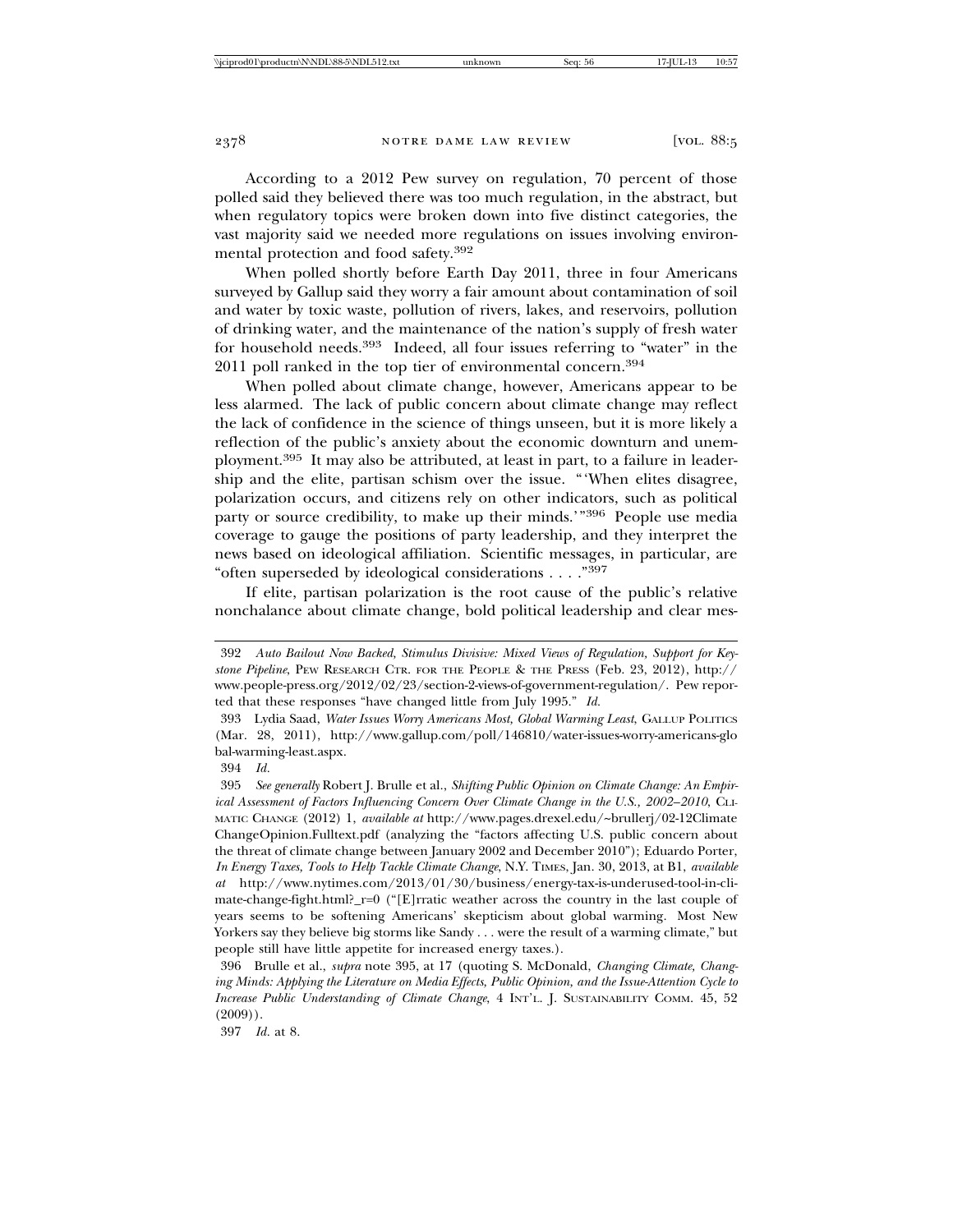saging could go a long way toward bringing public opinion around. It appears that the executive branch may be prepared to lead this charge even if Congress is not, and that could be more advantageous than one might think.<sup>398</sup>

# IV. CONGRESSIONAL GRIDLOCK MAY NOT BE SUCH A BAD THING FOR ENVIRONMENTAL LAW

Putting our faith in Congress to adopt comprehensive environmental reforms may be misplaced. There are at least three reasons why environmentalists might worry less about congressional reform than about other priorities: the strength of the existing statutory framework; congressional capture; and judicial review.

# *A. The Beauty of the Existing Statutory Framework*

Calls for a legislative overhaul are premised on the assumption that the existing statutory architecture is utterly defective, or that societal values or physical circumstances have changed so significantly that the existing objectives and approaches are incapable of serving our needs.<sup>399</sup> Neither is true when it comes to federal environmental law. $400$  It is not that the existing environmental laws are fundamentally flawed, but that the "'corrupting and disproportionate influence of polluters'" stymies both on-the-ground implementation of existing requirements and regulatory progress.<sup>401</sup>

Yet it is hard to ignore the fact that decades of unyielding gridlock raise significant concerns both for environmental law and, more sweepingly, democracy. Separation of powers, with its checks and balances to ensure against improvident congressional action, is one thing, but congressional obduracy is quite another, particularly in the face of mounting national and global threats like climate change, sea level rises, drought, water-borne disease, and extinctions.402

On the other hand, even if Congress were motivated to adopt reforms, environmentalists may not be happy with them. If the ESA were to be revised

400 *See supra* note 13 and accompanying text.

<sup>398</sup> Juliet Eilperin, *In Inaugural Address, Obama Makes a Moral Case for Action on Climate Change*, WASH. POST (Jan. 22, 2013), http://articles.washingtonpost.com/2013-01-22/ national/36485834\_1\_climate-change-president-obama-renewable-energy (reporting President Obama's commitment to galvanize public support for climate change regulation).

<sup>399</sup> *See* Elliott, *supra* note 19, at 37 ("[P]assing environmental legislation requires that a **R** majority of the players abandon their first-best preferences and settle for their second- or third-best. This generally requires an actual or perceived crisis that changes the dynamic of 'politics as usual' by focusing public attention on the issue and temporarily forcing members of Congress to put aside their usual political motivations.").

<sup>401</sup> Herman et al., *supra* note 12, at 10 (quoting Peter Lehner, Executive Director of **R** NRDC, Address at N.Y.U. Envtl L.J. Symposium, *The Logjam: Are Our Environmental Laws Failing Us or Are We Failing Them?* (Mar. 28–29, 2008)). For detailed discussion of these factors and ways to portage around them, see *infra* Part VI.

<sup>402</sup> *See* Ewing & Kysar, *supra* note 30, at 411–12. **R**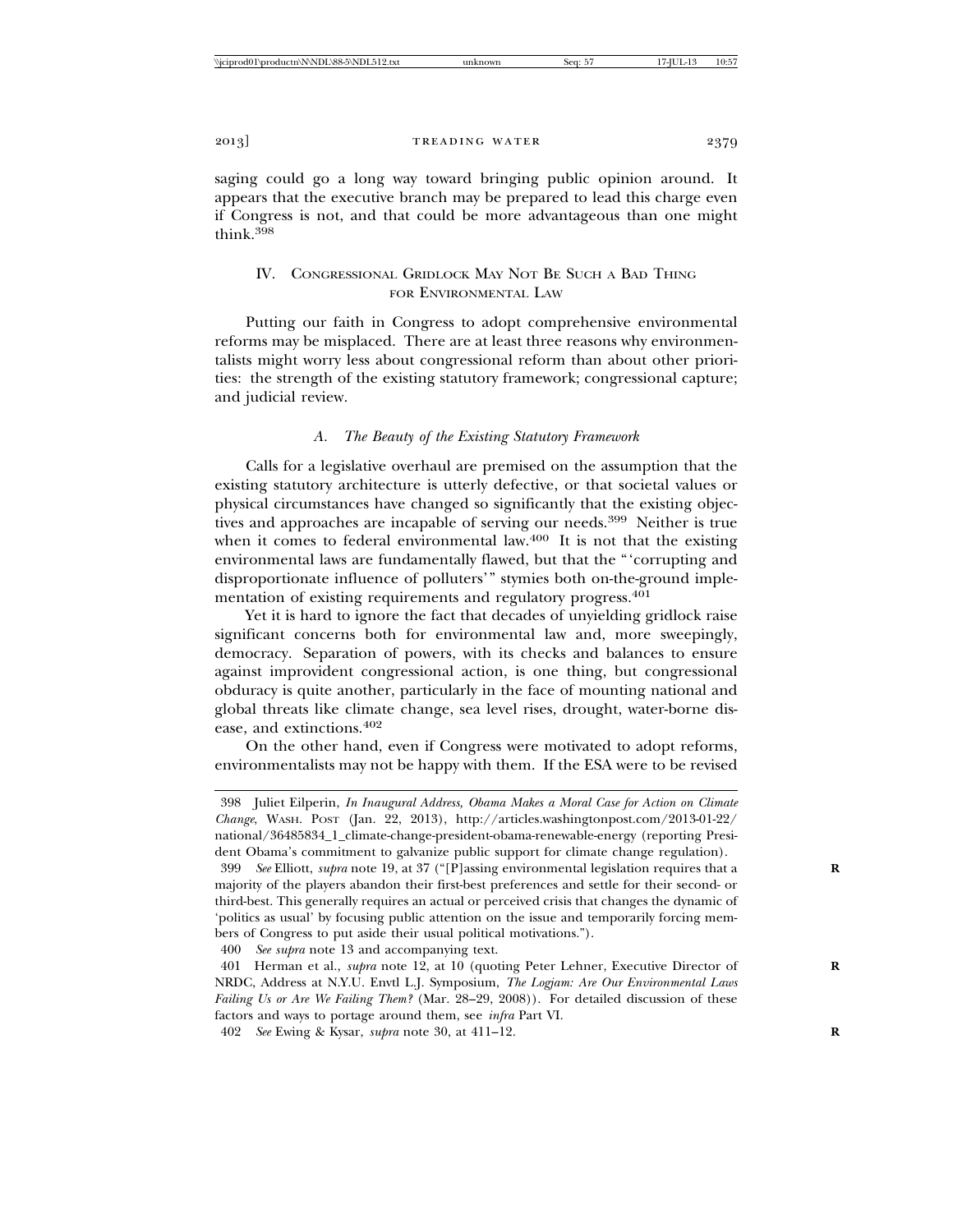by Congress today, for example, it might be rescinded altogether or altered beyond recognition, and *not* in a way that would protect species and their habitats. In response to the BP Deepwater Horizon Blowout, the House would have lifted Obama's moratorium on deepwater offshore drilling in the Gulf and cleared away any semblance of environmental review for future projects like BP's, but the Senate stood in the way. In the 112th Congress, the top priorities of the House Energy and Commerce Committee included rolling back the EPA's "regulatory choke hold," increasing domestic oil protection, and opposing renewable electricity standards, all in the name of limiting government and promoting industry.<sup>403</sup> One of the proposed bills would have gutted the CWA's ability to protect streams, lakes, and wetlands from pollution from mining and other industrial activities.<sup>404</sup>

## *B. Capture*

"Capture" describes the power relationships between government officials and the regulated industry. As Lawrence Baxter explains, capture occurs "whenever a particular sector of the industry, subject to the regulatory regime, has acquired persistent influence disproportionate to the balance of interests envisaged when the regulatory system was established."405

The typical story of capture involves rent-seeking action before regulatory agencies by the regulated entities. Regulated entities have an advantage over members of the general public when it comes to influencing agency policies. There are several reasons for this. First, regulated entities can control the flow of information, "producing information asymmetries that make it more likely agencies will adopt industry-favored policies."406 In addition, it is far easier for concentrated regulated interests to become politically organized than for individuals to do so. $407$  As a result of these and other phenom-

<sup>403</sup> *See Congress: EPA Rollback, Renewable Spending Oversight Among House Energy Committee's Priorities*, 42 ENVTL. REP. 101 (2011) (internal quotation marks omitted).

<sup>404</sup> *See* Clean Water Cooperative Federalism Act, H.R. 2018 (2012). For additional examples, see CLEAN WATER ACTION, *Congress Goes After the Environment*, http://www.cleanwateraction.org/page/12-key-us-house-votes-fight-protect-our-environment-112th-congress (visited Mar. 1, 2013).

<sup>405</sup> Lawrence G. Baxter, *"Capture" in Financial Regulation: Can We Channel It Toward the Common Good?*, 21 CORNELL J.L. & PUB. POL'Y 175, 176 (2011) (emphasis removed).

<sup>406</sup> Shapiro, *supra* note 237, at 222. Shapiro cautions, "The public choice accounts **R** assume regulators are self-interested, but there is considerable evidence that public officials also have other-regarding motives." *Id.* He concludes that agency capture is not "automatically produced" by public interest dynamics. *Id.* at 227.

<sup>407</sup> MANCUR OLSON, THE LOGIC OF COLLECTIVE ACTION 141–45 (1965). Officials' predilection toward fulfilling their own self-interest, including employment with the regulated entity after they complete their government service, is an additional reason for agency capture. *See* Steven Croley, *Interest Groups and Public Choice*, *in* RESEARCH HANDBOOK ON PUBLIC CHOICE AND PUBLIC LAW \*\*\*, 39 (Daniel A. Farber & Anne Joseph O'Connell eds., 2010).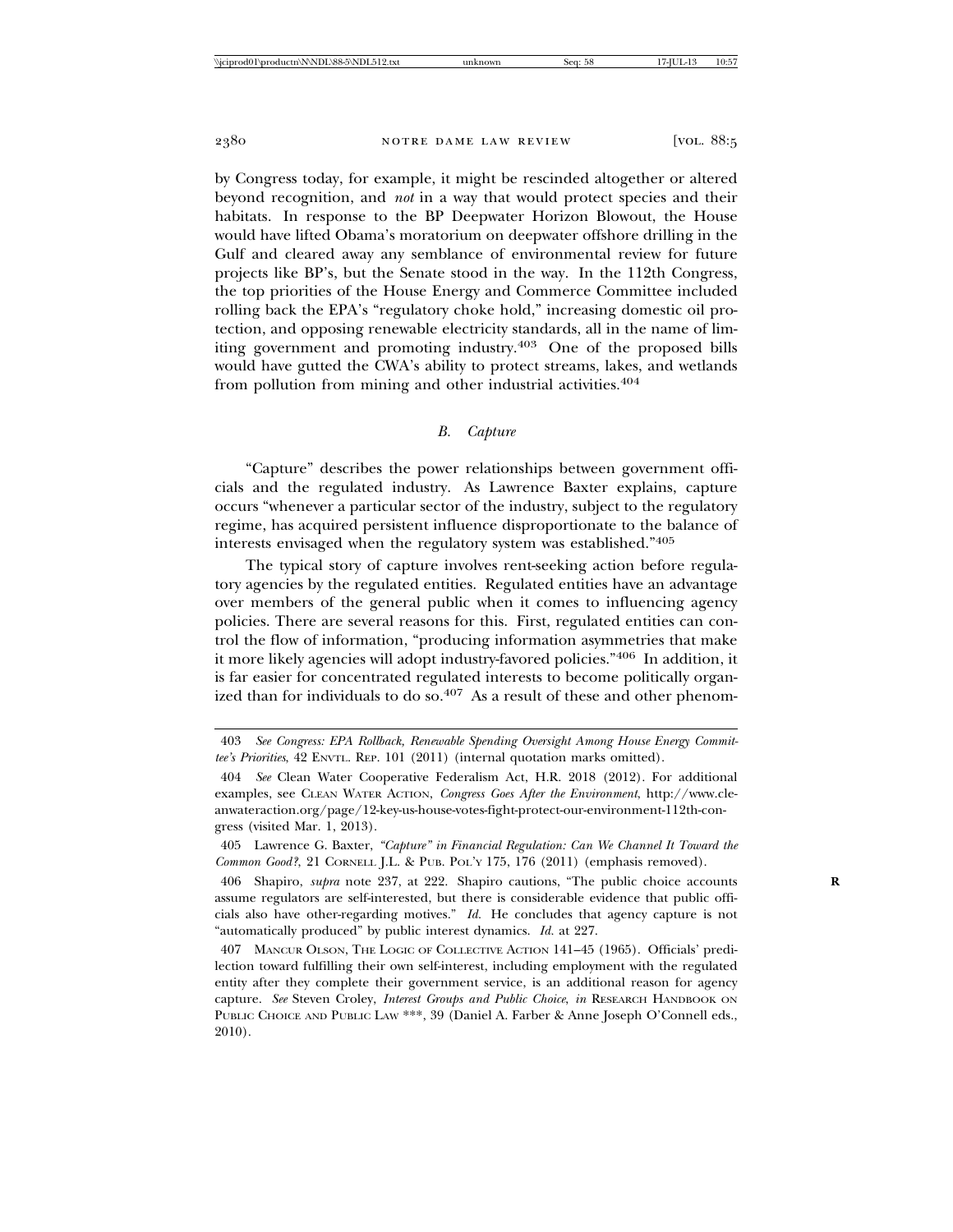ena, regulated entities dominate the rulemaking process, 408 and regulatory results tend to be skewed in favor of them, typically in ways that diminish the stringency of regulation or avoid regulation altogether.

The Mineral Mining Service (MMS) is a case in point, vividly illustrated by the BP Deepwater Horizon Oil Spill. From that case, "[w]e now know that the oil industry largely drove policy decisions in the agency. At the same time, there can be little doubt that the result did not serve the public interest, having resulted in the death of eleven workers and the worst environmental disaster in the United States."409 As noted above, the Obama Administration engaged in a full-scale recalibration of MMS to break the industry's hold over the agency.410

There are a number of additional reforms that could make agencies more resistant to capture. Some would have to come from Congress,<sup>411</sup> but others could be adopted by the executive branch. One of the most important would be to increase transparency in the regulatory process, thereby making industry domination of the process more obvious and placing the public on alert that industry is attempting to subvert the regulatory process.412 Other executive branch reforms suggested by Professor Sid Shapiro and other administrative law experts include

[P]ermitting agencies to submit their own budgets to Congress (making them less susceptible to White House political pressure on behalf of business interests); establishing qualifications for administrators (limiting the President's ability to appoint administrators based solely on their anti-regulatory ideology); . . . and making wider use of public advocates (who represent otherwise unrepresented citizens in regulatory proceedings).413

As it is, there is at least some evidence that EPA is less subject to capture than was MMS, even absent institutional reforms. The EPA has a much broader array of statutory responsibilities and it interacts with far more

<sup>408</sup> Shapiro, *supra* note 237, at 236 (explaining that business interests dominate the **R** rulemaking processes both in terms of the number business interests involved in rulemakings and in terms of the total number of comments filed); Wendy Wagner et al., *Rulemaking in the Shade: An Empirical Study of EPA's Air Toxic Emission Standards*, 63 ADMIN. L. REV. 99, 128 (2011).

<sup>409</sup> Shapiro, *supra* note 237, at 223. **R**

<sup>410</sup> *See supra* notes 241–242 and accompanying text.

<sup>411</sup> For example, Congress could "establish[ ] agencies with broad jurisdictions (making them more likely to resist political pressure from any one set of interests); eliminat[e] statutory conflicts of interest (which require agencies to promote and regulate an industry); [and] limit[ ] preemption (allowing state regulators to fill regulatory gaps) . . . ." Shapiro, *supra* note 237, at 250. Congress could also establish a more "strong and vibrant **R** civil service as a bulwark against capture." *Id.* at 223; *see* Leshy, *supra* note 315, at 225 **R** ("Rebuilding faith in government and in the value of public service is one of the biggest challenges before us.").

<sup>412</sup> *See* Shapiro, *supra* note 237, at 223. **R**

<sup>413</sup> *Id.* at 249–50 (footnotes omitted).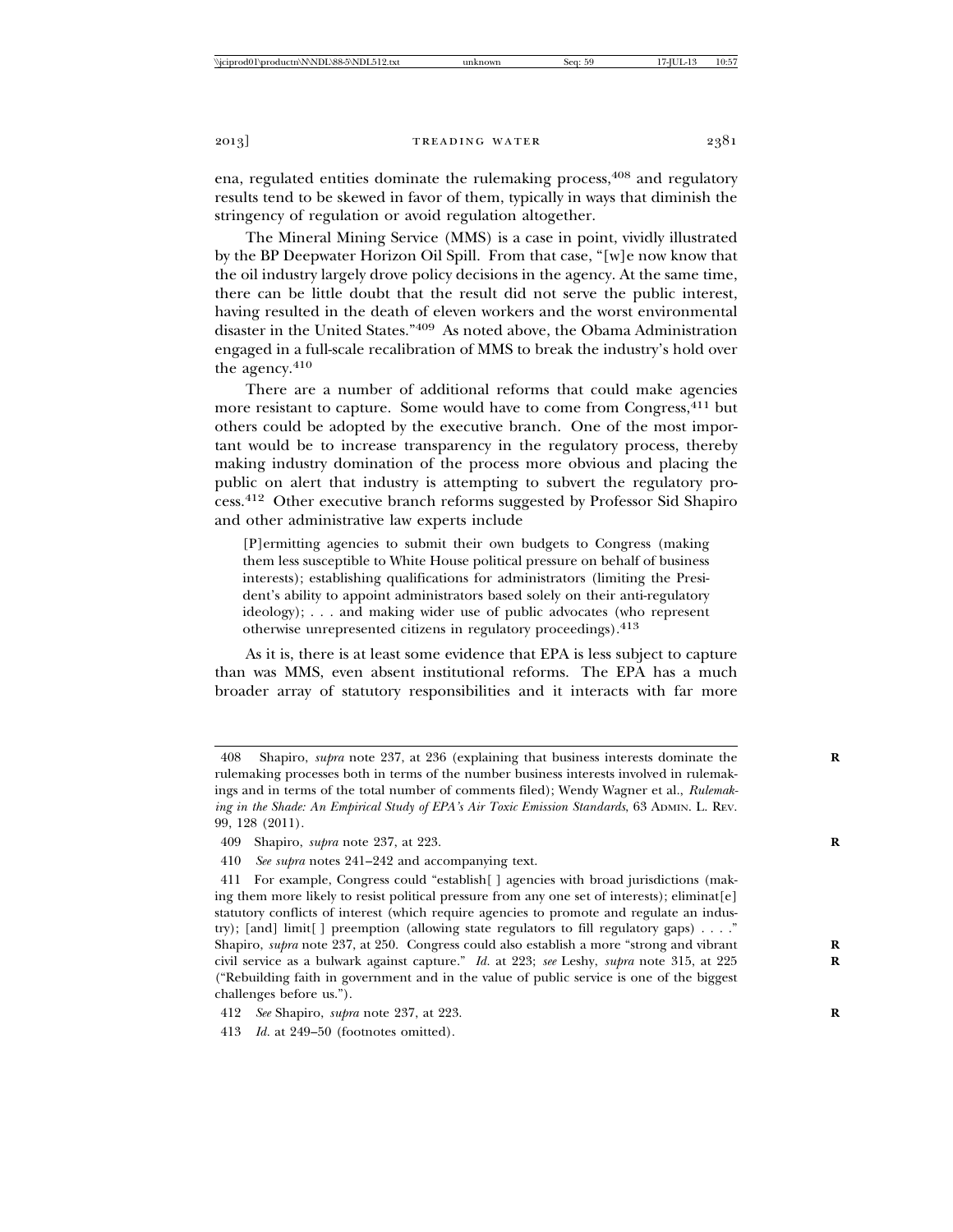diverse interest groups.<sup>414</sup> Agencies that regulate multiple industries on a variety of issues tend to be less vulnerable to capture than agencies that regulate a single industry on a narrow set of issues. $415$ 

Moreover, in terms of capture, Congress itself is not immune. Regulated entities can and often do use their superior political and financial influence to capture members of Congress and their staff. First and foremost, they can do so by urging Congress to adopt substantive legislation that favors their economic interests. "The United States Code is chock full of tax breaks, subsidies, and regulatory loopholes that are questionable from a public policy perspective."416

Perhaps less obvious but no less effective in achieving their de-regulatory goals, regulated entities can also persuade Congress to impose obstacles that make it more difficult to regulate. $417$  In addition, they have sought and achieved the defunding of agencies, thereby crippling regulatory and enforcement efforts.418

Congressional capture is aided and abetted by lobbyists. Around eighty percent of the lobbyists who appear before congressional members in hopes of influencing environmental outcomes represent businesses or trade associations.419 In the past few decades, conservative interests have changed the public discourse by spending billions of dollars to sway public opinion; they have outspent progressive interests by orders of magnitude.<sup>420</sup> The anti-government, anti-regulatory message has taken root. The rise of the Tea Party is one expression of the public's perception that excessive government regulation reduces both individual freedoms and economic growth.421

Conservative interests have been able to displace the policy frame that progressives used in the 1960s to obtain public support for government regulation, and replace it with one that delegitimizes government and deters support for additional regulation. In this manner, the national agenda has

416 Shapiro, *supra* note 237, at 228. *See* Robert D. Tollison, *Public Choice and Legislation*, **R** 74 VA. L. REV. 339, 361 (1988).

417 *See* Shapiro, *supra* note 237, at 222. **R**

418 *Id.* at 240.

419 Scott R. Furlong, *Exploring Interest Group Participation in Executive Branch Policymaking*, *in* THE INTEREST GROUP CONNECTION 290–91 (Paul S. Herrnson et al. eds., 2d ed. 2005).

<sup>414</sup> *See* Mank, *supra* note 61, at 1277–78; *see also* John P. Dwyer, *The Pathology of Symbolic Legislation*, 17 ECOLOGY. L.Q. 233, 236, 309–10 (1990) (suggesting that EPA is not a captured agency because so many different interest groups monitor its actions).

<sup>415</sup> *See* Jonathan R. Macey, *Organizational Design and Political Control of Administrative Agencies*, 8 J.L. ECON. & ORG. 93, 93–94 (1992); Bradford C. Mank, *Superfund Contractors and Agency Capture*, 2 N.Y.U. ENVTL. L.J. 34, 49–52 (1993) (arguing that EPA is less vulnerable to agency capture because it regulates multiple industries); Shapiro, *supra* note 237, at **R** 250.

<sup>420</sup> KEN SILVERSTEIN, WASHINGTON ON \$10 MILLION A DAY (2002). For a counterargument that "our government cannot be bought" by lobbyists, see Nicholas W. Allard, *Lobbying is an Honorable Profession: The Right to Petition and the Competition to Be Right*, 19 STAN. L. & POL'Y REV. 23, 29 (2008).

<sup>421</sup> *See* Shapiro, *supra* note 237, at 245–46. **R**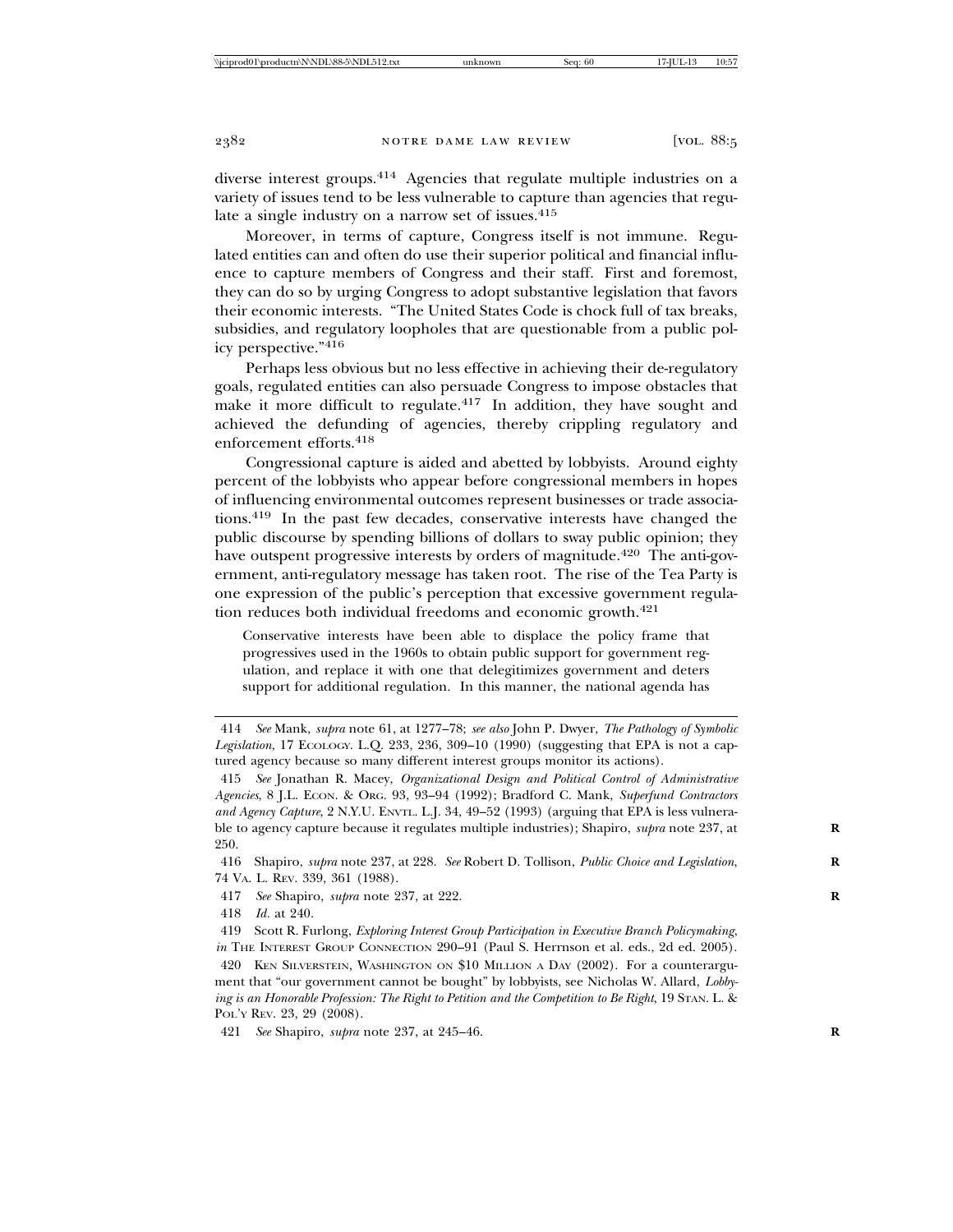been shifted from its focus on the undesirable conduct of corporations to the undesirable conduct of the government. $422$ 

As a result, constituents are less likely to reward members who sponsor or otherwise support progressive environmental legislation with re-election. Conversely, legislators who adopt policies favored by regulated entities are more likely to be rewarded because those entities are in a better position to assist officials in achieving their own personal agendas than the myriad, diverse array of regulatory beneficiaries.<sup>423</sup>

## *C. Judicial Review*

The courts serve as a counterweight to agency capture in two ways: by invalidating agency actions that are contrary to law or arbitrary and capricious, and by stimulating institutional reform when all else has failed. Judicial oversight can help to ensure that agencies act consistently with their statutory missions and the public interest.

First, to the extent that improper considerations or pressures influence the outcome of an agency's rulemaking process, judicial review can serve as a bulwark against arbitrary or biased decisions and decisions that run contrary to statutory directives.<sup>424</sup> But judicial review is by no means foolproof. An empirical study by Professor Wendy Wagner found that courts encounter significant obstacles in protecting the public interest against industry capture in rulemaking processes, not the least of which is that courts oversee only a tiny fraction of agencies' rules, in large part due to the limited resources available to public interest groups for litigation.425

Second, judicial decisions can result in much needed institutional reform when other branches of the government fail to act, or act inadequately.426 It is a fair point to note that courts may not be optimally suited, as institutions, for crafting comprehensive reforms in scientific and technologically complex areas like environmental law.<sup>427</sup> Yet courts have accomplished remarkable things, both in response to citizens' suits brought under environmental statutes and tort claims for environmental harms. When either type of claim is brought before them, the courts' rulings—regardless of whether they are pro-industry, pro-environment, or pro-government, can

<sup>422</sup> *Id.* at 246 (footnote omitted).

<sup>423</sup> *See id.* at 226.

<sup>424</sup> *See* Thomas O. Sargentich, *The Critique of Active Judicial Review of Administrative Agencies: A Reevaluation*, 49 ADMIN. L. REV. 599, 641 (1997) ("Having to conform to the authorizing statute, requisite procedures, and reasoned elaboration requirements can temper tendencies toward arbitrariness, special interest deals, or other behaviors in tension with an agency's overt statutory mission."); *see also id.* at 634 ("[J]udicial review can help to deter the worst abuses of power . . . .").

<sup>425</sup> *See* Wendy Wagner, *Revisiting the Impact of Judicial Review on Agency Rulemakings: An Empirical Investigation,* 53 WM. & MARY L. REV. 1717, 1739 (2012).

<sup>426</sup> *See* Abram Chayes, *The Role of the Judge in Public Law Litigation,* 89 HARV. L. REV. 1281, 1305 (1976).

<sup>427</sup> *See* Leshy, *supra* note 315, at 219. **R**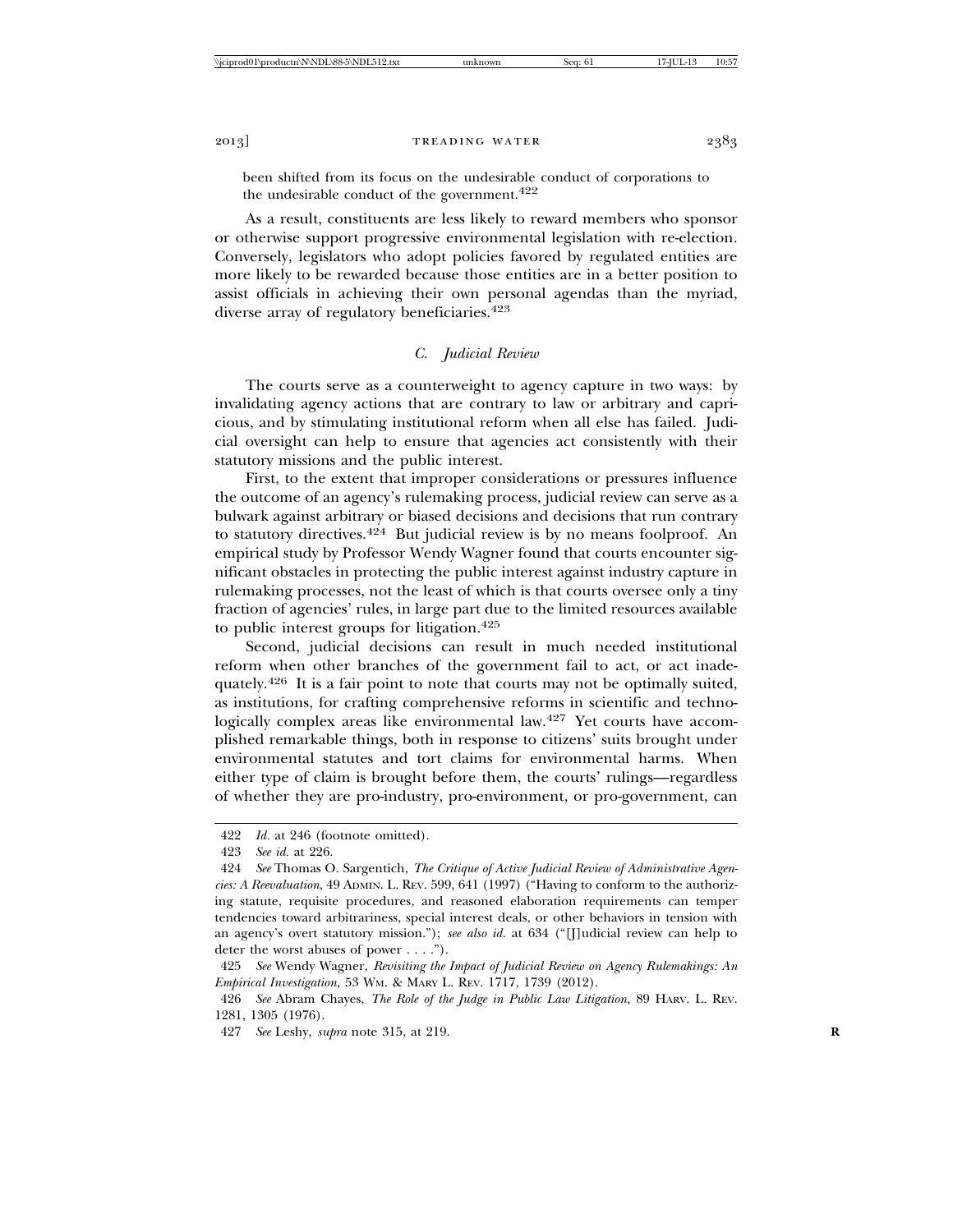serve as "prods" to the other branches of government to engage in a more comprehensive way.428

Placing too much reliance on the courts to advance an environmental mission can be risky, however. Federal courts today—especially the Supreme Court and the D.C. Circuit—are more sympathetic to conservative, anti-regulatory arguments than progressive ones.<sup>429</sup> So if the democratically elected body (Congress) fails to take corrective action when the courts gut its existing laws or when agencies misconstrue or misapply them, environmental protection and, arguably, democratic processes will suffer.430

#### V. PORTAGING STRATEGIES

In the environmental arena, non-legislative measures may address many of our concerns, and some of these could make effective "portaging" strategies around—instead of through—the congressional logjam.<sup>431</sup> When Congress is dysfunctional, the other branches of government tend to fill the vacuum.<sup>432</sup>

The political system is like a hydraulic system: shut off a valve here and the pressure will exert itself through other channels. The policy choices will be made, just not through our elected legislators acting through the constitutionally envisioned channels. A broken legislative process means a greater role for executive, administrative, and judicial lawmaking.<sup>433</sup>

Although comprehensive legislative reform may be the "first best" option for addressing wicked environmental problems, empowering the executive branch to engage in more progressive action presents a viable "second best" alternative.<sup>434</sup> Three pathways are considered in this Part: invigorating petitions for rulemaking; placing greater reliance on executive orders; and stepping up enforcement efforts.

<sup>428</sup> *See* Ewing & Kysar, *supra* note 30, at 356–58 (describing how "boundary-pushing" **R** tort litigation fulfills a "crucial institutional role" by clarifying "baseline norms of responsibility," revealing gaps in the common law, and forcing other branches of government to recognize social needs).

<sup>429</sup> Leshy, *supra* note 315, at 219; *see supra* note 99 (describing the Reagan Administra- **R** tion's lasting effects on the federal judiciary).

<sup>430</sup> *See infra* notes 463–472 and accompanying text (analyzing judicial review of the denial of rulemaking petitions).

<sup>431</sup> Elliott, *supra* note 19, at 41.

<sup>432</sup> *Id.* at 44.

<sup>433</sup> Bruhl, *supra* note 320, at 1052 (footnote omitted). **R**

<sup>434</sup> *See* Cole, *supra* note 20, at 129 ("It is difficult to imagine that any single social institution . . . could constitute a first-best solution for all environmental problems in this second-best world, with its wide variety of institutional and technological contexts and complexities."); Ewing & Kysar, *supra* note 30, at 353 (describing how climate change and related "threats of unlimited harm" are "[r]apidly evolving, globally interconnected, and wickedly complex" so as to resist "familiar lawmaking forms").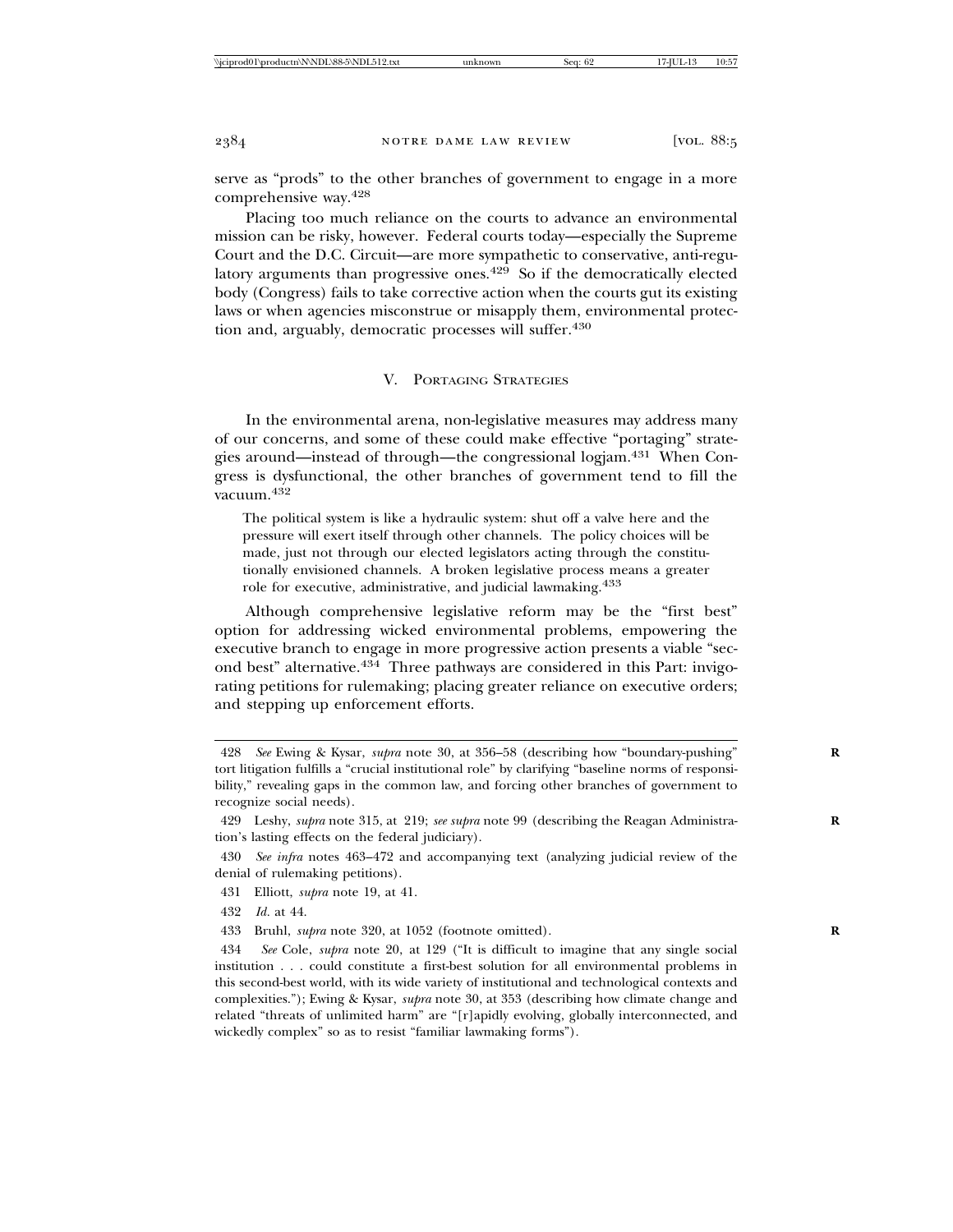## *A. Invigorate Petitions for Rulemaking*

Facilitating petitions for rulemaking would empower citizens to push public interest oriented agency action forward. This option would turn in part on heightening the agencies' appreciation for the role of rulemaking petitions and in part on clearing away the procedural impediments both to petitioning agency action and to obtaining judicial review of petition denials.

Under the APA, "[e]ach agency shall give an interested person the right to petition for the issuance, amendment, or repeal of a rule."435 In addition, the APA requires agencies to "conclude" matters presented to them "within a reasonable time."436

The majority of petitions for rulemaking are submitted by environmental interest groups or states. $437$  From 1999-2011, EPA received thirty-eight general rulemaking petitions, most of which were filed pursuant to the CWA, the Clean Air Act, or the Toxic Substance Control Act.438 As of September 2012, EPA had granted nineteen (50%), denied twelve (32%), and had not yet taken any public action on seven.<sup>439</sup>

Agencies should take note of the empirical data. Rulemaking petitions that are accompanied by credible legal and scientific analysis are often meritorious.440 Petitions have stimulated several major regulatory actions, such as the endangerment finding on greenhouse gases.<sup>441</sup>

A study of rulemaking petitions by Professors Biber and Brosi found that, by collecting and sharing myriad, widely dispersed, and diffuse information with the agencies, public participation may improve the agency's per-

439 *Id.* at 59.

<sup>435 5</sup> U.S.C. § 553(e) (2006).

<sup>436</sup> *Id.* § 555(b); *see In re* Am. Rivers & Idaho Rivers United, 372 F.3d 413, 418 (D.C. Cir. 2004) (federal agencies must respond to petitions for rulemaking under the APA); 1 RICH-ARD J. PIERCE, JR., ADMINISTRATIVE LAW TREATISE § 6.10, at 517 (5th ed. 2010) ("At a minimum, the right to petition for rulemaking entitles a petitioning party to a response to the merits of the petition.").

<sup>437</sup> *See* Michael A. Livermore & Richard L. Revesz, *Regulatory Review, Capture, and Agency Inaction*, GEO. L.J. (forthcoming 2013) 1, 57, *available at* http://ssrn.com/abstract=1986 928.

<sup>438</sup> *Id.* at 58.

<sup>440</sup> *See id.* at 59–60. This is not to say that frivolous petitions are never filed. Just as you can sue a ham sandwich (as the old adage goes), you can petition an agency for any (or no) reason. Presumably, those that are slapped together and devoid of any support or merit can be winnowed out without a great deal of time and effort.

<sup>441</sup> *Id.* at 59 (citing Mass. v. EPA, 549 U.S. 497, 527 (2007)). For an analysis of *Massachusetts v. EPA*, see *infra* notes 466–469 and accompanying text. **R**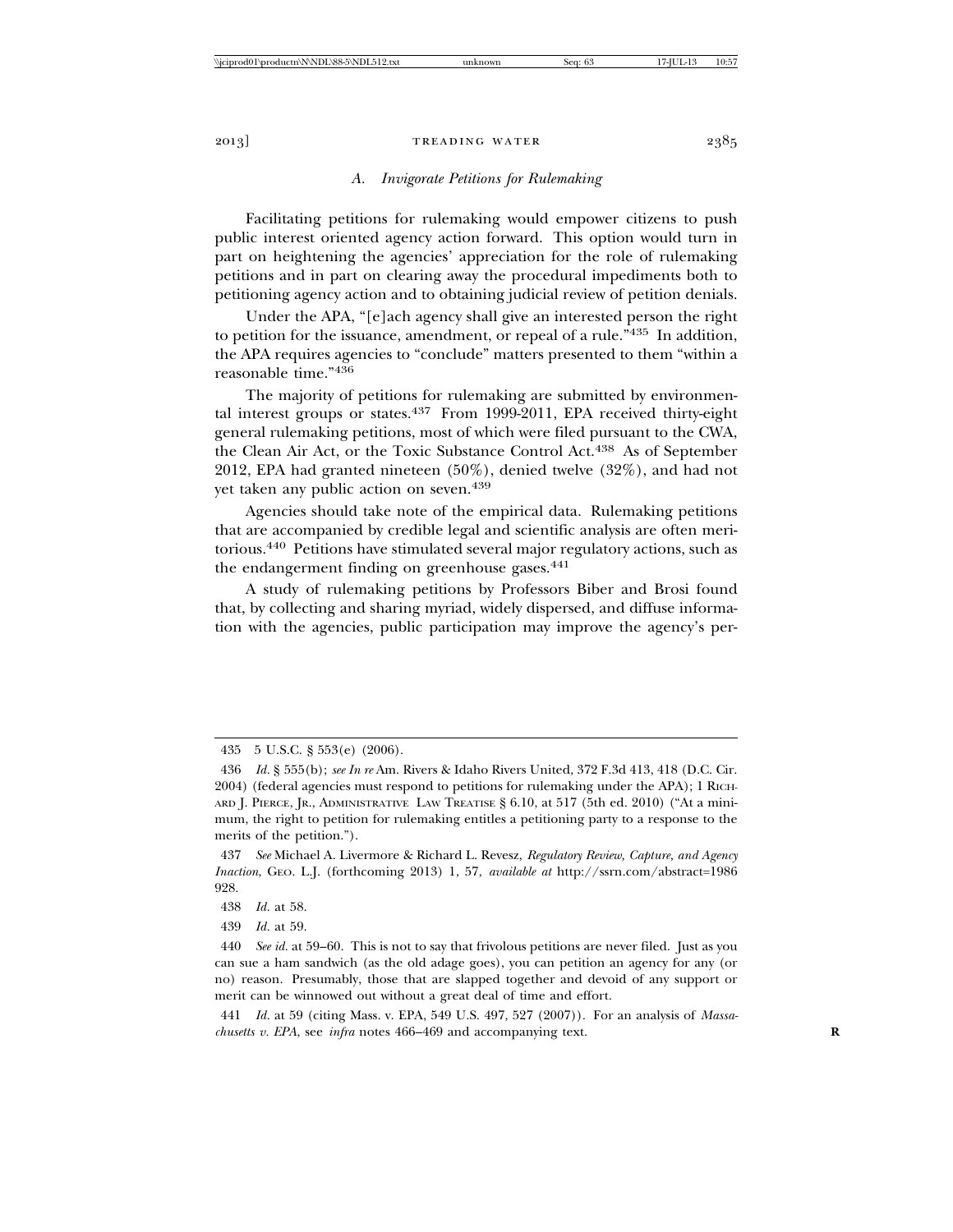formance.442 In addition, agencies that take citizen petitions seriously may see increased public acceptance of their decisions.<sup>443</sup>

Biber and Brosi's work analyzed data on petitions to the U.S. Fish and Wildlife (FWS) under the ESA. They demonstrated how citizen petitions resulted in the listing of species "at least as deserving of protection under the Act as species identified by the agency on its own."<sup>444</sup> Far from causing "uninformed decisionmaking, interfering with agency priority-setting, undermining agency expertise, or leading to over-enforcement against low-value targets," rulemaking petitions and citizen suits resulted in better decisions without destroying the agency's ability to set its own agenda.<sup>445</sup> Biber and Brosi noted that this is especially true for agencies that have a statutory mandate to rely on specified technical factors "that do not require complicated resource trade-offs."446

But what of the argument that overzealous federal agencies systematically overregulate already, even absent rulemaking petitions?447 In short, this theory does not hold much water.<sup>448</sup> There is little evidence that today's agency officials wield their regulatory powers in an overly aggressive fashion to increase their agency's budgets and their own salary, job perks, power, and reputation.449 Agency officials sometimes—perhaps often—act out of moti-

443 *Id.* at 378.

444 *Id.* at 321. *See id.* at 377–78 ("[T]here is no evidence of any substantial difference between the ability of FWS . . . and outside groups to identify species that warrant listing under the Act.").

445 *Id.* at 378.

446 *Id.* at 379. Biber and Brosi acknowledge that the ESA is unique in that it requires the agency to consider scientific factors but *not* economic factors.

[W]e can say much less about whether petitions would work sensibly in a regulatory program where either (a) cost was a significant and legal consideration for the agency to take into account  $\dots$ ; or (b) the decision making process requires trade-offs among a range of amorphous and unspecified public values . . . (such as Federal Communications Commission regulation in the "public interest").

*Id.*

447 *See* WILLIAM A. NISKANEN, JR., BUREAUCRACY AND REPRESENTATIVE GOVERNMENT 38 (1971); Nicholas Bagley & Richard L. Revesz, *Centralized Oversight of the Regulatory State,* 106 COLUM. L. REV. 1260, 1304 (2006).

448 *See* Bagley & Revesz, *supra* note 447, at 1304. **R**

449 *See* Livermore & Revesz, *supra* note 437, at 16–17 ("[A]t best, the self-aggrandize- **R** ment hypothesis is overstated . . . ."); Arthur Pugsley, *The Myth of EPA Overregulation*, 39 ECOLOGY L.Q. 475, 475 (2012) ("[S]ince 2008, all but one successful challenge to EPA regulations resulted in a decision that the regulation *did not go far enough* relative to the directive of Congress"). Thus, EPA typically *underregulates,* so the perception of aggressive EPA over-regulation is "largely a counterfactual narrative." *Id.* at 475; *see also* Shapiro, *supra* note 237, at 222 (describing how public officials are motivated by many things **R**

<sup>442</sup> *See* Eric Biber & Berry Brosi, *Officious Intermeddlers or Citizen Experts? Petitions and Public Production of Information in Environmental Law*, 58 UCLA L. REV. 321, 323–24 (2010). "[E]conomists, engineers, biologists, and other technical experts might welcome public participation, not just because it might increase public acceptance of final agency decisions, but also because the public might help the agency reach better decisions in the first place." *Id.* at 378.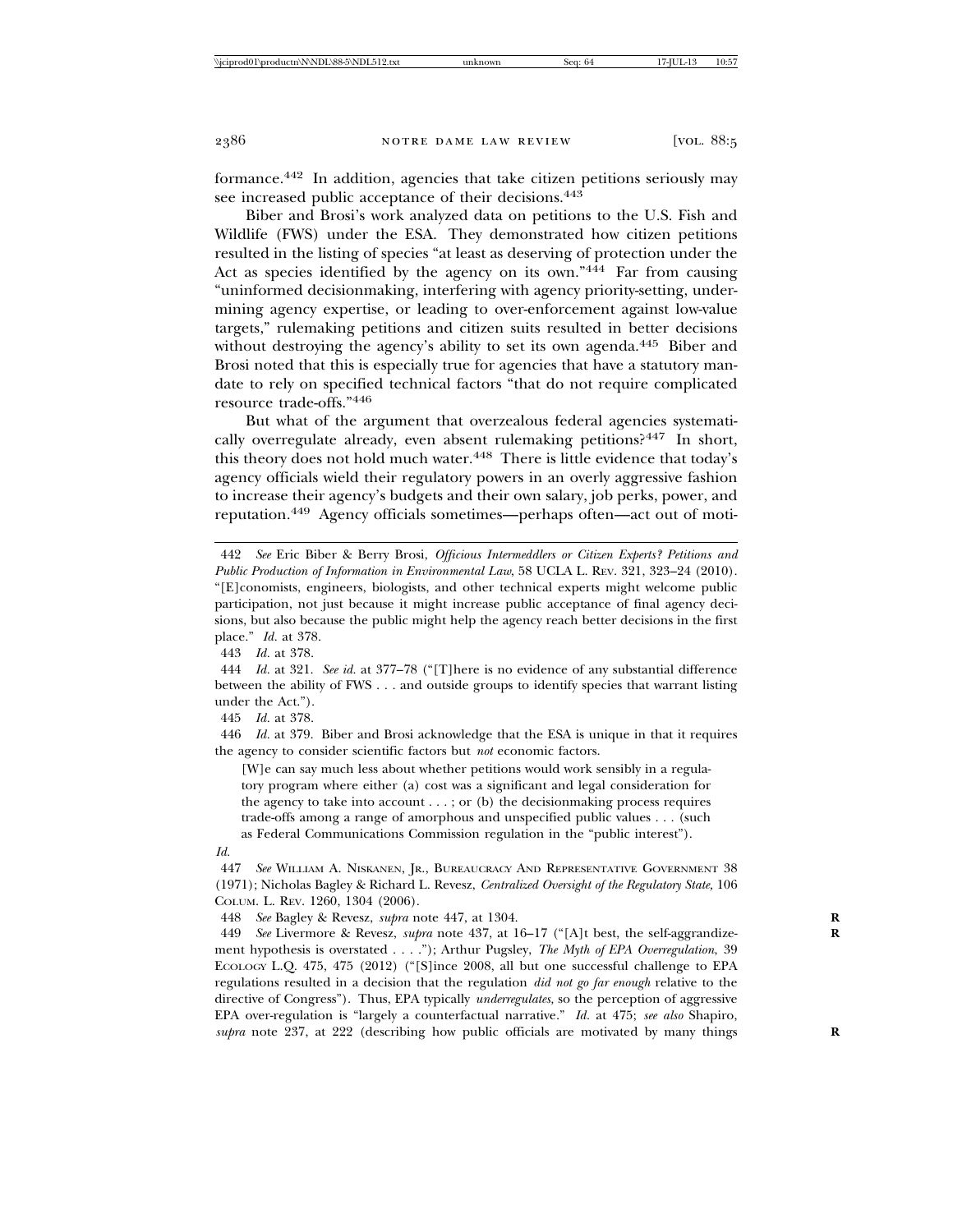vations other than patronage or rent-seeking, for example, a strong commitment to their agency's mission, a desire to employ their own expertise on a particular subject, like the environment, or even to promote the long-term public interest in health and wellbeing.450

This holds true with regard to the EPA. Although the EPA has a reputation for being "inclined toward over-activity,"451 it has moved slowly, or not at all, on issues ranging from toxic water pollutants to hazardous air pollutants to greenhouse gas emissions. In most cases, it has taken years for the EPA to issue environmentally protective regulations, and then often only after citizens' petitions and lawsuits were lodged against the agency.452 EPA inaction can be at least as detrimental to achieving statutory objectives as arbitrary action.<sup>453</sup>

Rulemaking by the EPA, whether it is self-initiated or initiated by petition, is often slowed or stopped by the Office of Information and Regulatory Affairs (OIRA), "an obscure but powerful office within the White House's Office of Management and Budget . . . ."454 OIRA was established by Congress in the 1980 Paperwork Reduction Act.455 EPA's proposed regulations constitute a substantial portion of the rules scrutinized by  $\text{OIRA},^{456}$  in part

450 *See* David Dana & Susan P. Koniak, *Bargaining in the Shadow of Democracy,* 148 U. PA. L. REV. 473, 498 (1999); Shapiro, *supra* note 237, at 251. **R**

451 Livermore & Revesz, *supra* note 437, at 48. **R**

452 *See id.* at 49; Pugsley, *supra* note 449, at 478; Wagner et al., *supra* note 408, at 128; *see* **R** *also* Biber & Brosi, *supra* note 442, at 323 (describing how EPA's rulemaking on green- **R** house gas emissions was motivated by citizen petitions).

453 *See* Livermore & Revesz, *supra* note 437, at 50 ("The goals of many statutes cannot **R** be achieved without administrative action to implement and enforce their provisions. Especially in areas where Congress has delegated broad authority to administrative agencies to promote public health and safety or to protect the environment, regulatory inaction can have potentially significant consequences" (footnotes omitted)). Livermore and Revesz point to the Deepwater Horizon blowout as a prime example of a catastrophe that could have been avoided "if agencies had exercised their existing legal authority in a more proactive fashion." *Id.* at 51 (internal quotation marks omitted).

454 CENTER FOR PROGRESSIVE REFORM (CPR), PROTECTING PUBLIC HEALTH BY THE STROKE OF A PEN 25 (2008), http://www.progressivereform.org/CPR\_ExecOrders\_Stroke\_of\_a\_ Pen.pdf. [hereinafter CPR]. OIRA has been conducting regulatory oversight since the beginning of the Reagan administration, but its power has grown significantly since then. *See infra* notes 489–491.

455 44 U.S.C. § 3503 (2006).

456 *See* OIRA, AGENCIES WITH THE MOST REGULATORY ACTIONS CURRENTLY UNDER REVIEW, http://www.reginfo.gov/public/ (reporting that 28 of 143 actions pending before OIRA in Feb. 2013 were from the EPA) (last visited Mar. 9, 2013); OIRA, EO REVIEW COUNTS – RESULTS  $(1/1/12 \text{ to } 12/31/12)$ , http://www.reginfo.gov/public/do/eoCountsSearchInit?action=init (reporting that 53 of 424 actions reviewed by OIRA during 2012 were from EPA, which was second only to Health and Human Services with 81 actions reviewed).

besides self-aggrandizement). The "relationship between a larger agency budget and higher salaries or cushier working conditions" is especially weak. Livermore & Revesz, *supra* note 437, at 17 (quoting Daryl J. Levinson, *Empire-Building in Constitutional Law,* 118 **R** HARV. L. REV. 915, 922–23 (2005)).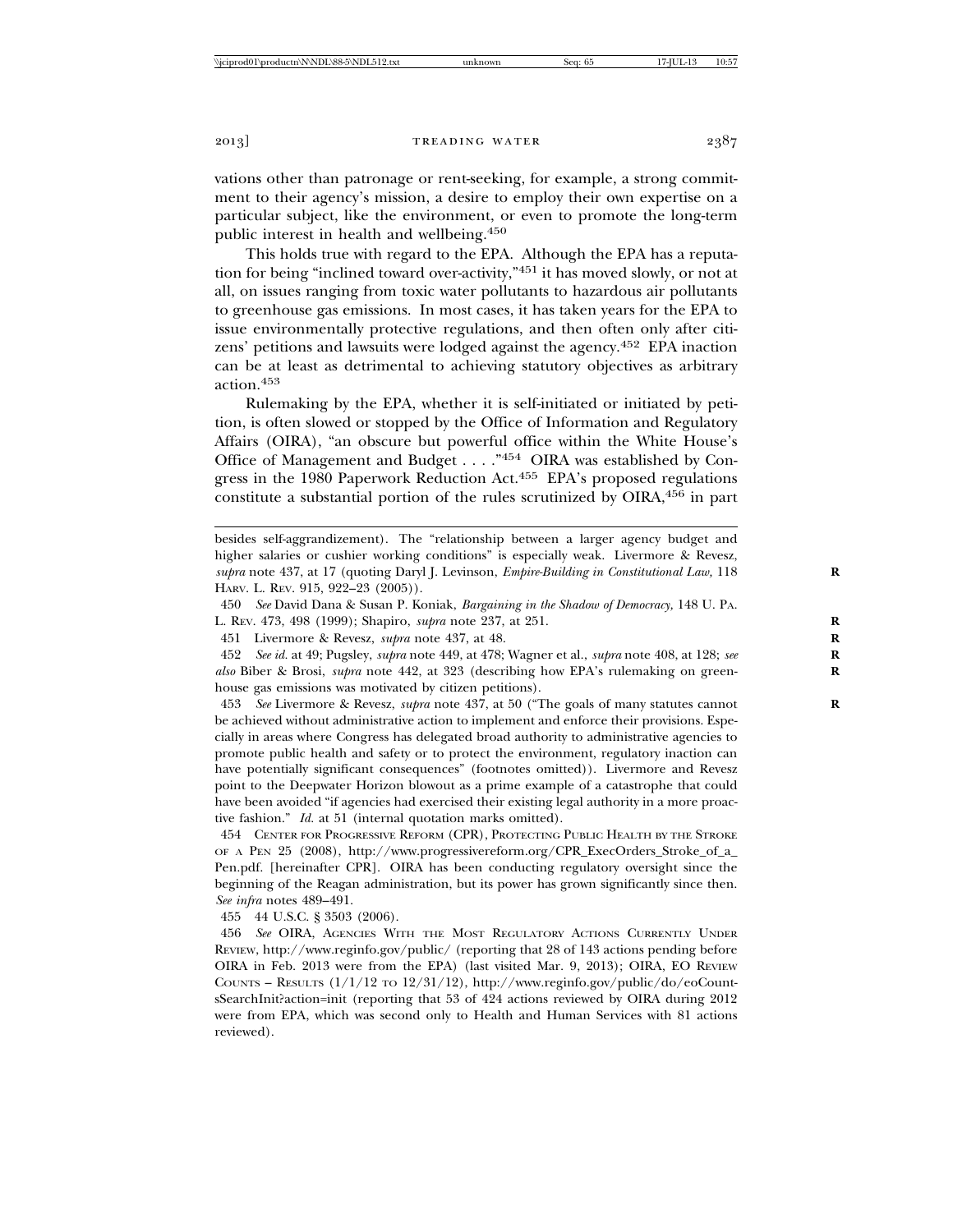because many EPA rulemakings have a large economic impact, 457 and also because most of them involve high levels of public participation.<sup>458</sup> OIRA review acts as an internal checking mechanism, causing agency ossification and "paralysis by analysis."459

When an agency like the EPA fails to act due to OIRA obstruction or other factors, the public health and welfare suffers. One solution may be to dismantle OIRA altogether, but another is to require OIRA to review the *denial* of petitions for rulemaking. Such a requirement could "prod" agencies to move forward on serious environmental problems while ensuring that such petitions do not "overly intrude on agency agenda-setting prerogatives."<sup>460</sup>

Courts also have an important role in reviewing an agency's denial of rulemaking petitions. Although certain highly discretionary actions, such as prosecutorial decisions, and failures to act may be unreviewable,461 reviewing courts are authorized to "compel agency action unlawfully withheld or unreasonably delayed."<sup>462</sup> Judicial review is available for an agency's denial of petition for rulemaking,463 although review is "extremely limited and highly deferential."464 Because courts are loath to reshuffle an agency's prioritization of resources and personnel, they rarely overturn the denial of a petition for rulemaking, but patently arbitrary denials will be reversed and remanded.465 One of the most notable examples of judicial reversal of such a denial is *Massachusetts v. EPA,* where the Supreme Court found that EPA

462 5 U.S.C. § 706(1) (2006).

463 *Id.* § 555(e).

<sup>457</sup> *See* Lisa Schultz Bressman & Michael P. Vandenbergh, *Inside the Administrative State: A Critical Look at the Practice of Presidential Control*, 105 MICH. L. REV. 47, 49 (2006).

<sup>458</sup> Livermore & Revesz, *supra* note 437, at 56; *see also* Sally Katzen, *A Reality Check on an* **R** *Empirical Study: Comments on "Inside the Administrative State"*, 105 MICH. L. REV. 1497, 1499 (2007) (describing the EPA as "an atypical agency in almost every relevant respect," including its opportunities for proposing new regulations).

<sup>459</sup> *See* Thomas O. McGarity, *A Cost-Benefit State*, 50 ADMIN. L. REV. 7, 50 (1998); Richard B. Stewart, *Administrative Law in the Twenty-First Century*, 78 N.Y.U. L. REV. 437, 447 (2003); *see also* Livermore & Revesz, *supra* note 437, at 20 ("Instead of being justified by fears of **R** overzealous regulation, OIRA review is seen as helping to generate moribund agencies that fail to address important social problems in a timely fashion."); *id.* at 21 ("Multiple layers of review . . . make rulemaking a costly, time-consuming, and risky proposition.").

<sup>460</sup> Livermore & Revesz, *supra* note 437, at 50; *see also* Ewing & Kysar, supra note 30, at **R** 350 (discussing the need for "prods and pleas" from multiple actors to move regulatory agendas forward).

<sup>461</sup> *See* Norton v. S. Utah Wilderness Alliance, 542 U.S. 55, 66–67 (2004) (holding that BLM's failure to prevent impacts from off road vehicle use was not a reviewable "agency action"); Heckler v. Chaney, 470 U.S. 821, 832 (1985) ("[A]n agency's decision not to take enforcement action should be presumed immune from judicial review . . . ."); *see also* Glen Staszewski, *The Federal Inaction Commission*, 59 EMORY L.J. 369, 372 (2009) ("Non-enforcement decisions and other forms of regulatory inaction remain a serious problem . . . .").

<sup>464</sup> Massachusetts v. EPA, 549 U.S. 497, 527–28 (2007) (internal quotation marks omitted).

<sup>465</sup> *See id.* at 527; Livermore & Revesz, *supra* note 437, at 54. **R**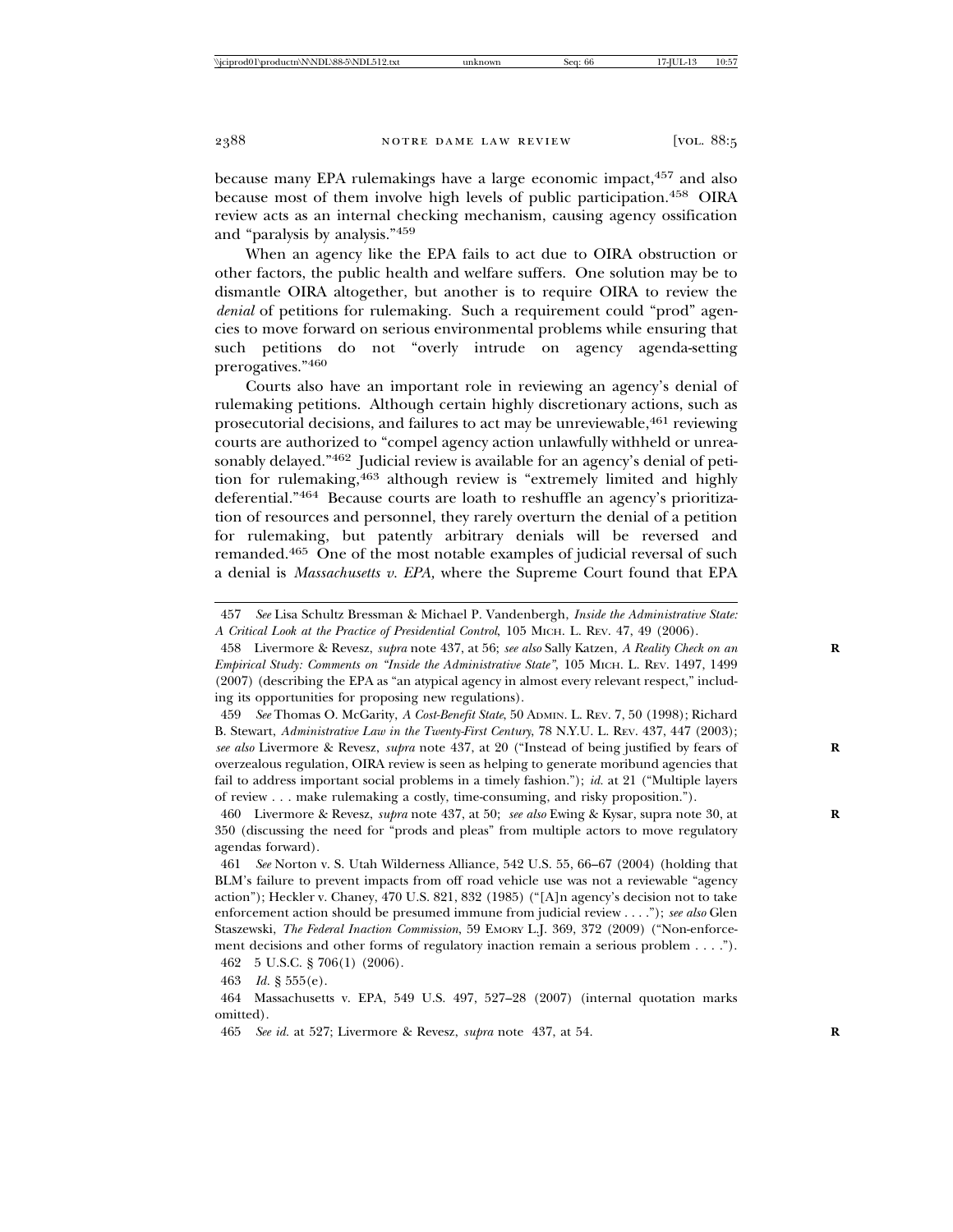had not justified its refusal to regulate greenhouse gas emissions as "air pollutants" under the Clean Air Act.<sup>466</sup> It recognized the petitioners' "undoubted procedural right" not only to file a petition for rulemaking in the first place but also to challenge EPA's rejection of their petition in court.467 It also recognized that, unlike non-enforcement decisions, "agency refusals to initiate rulemaking 'are less frequent, more apt to involve legal as opposed to factual analysis, and subject to special formalities, including a public explanation.'"468 Citing the voluminous evidence of the adverse effects of greenhouse gases, and the statutory directive to list air pollutants that endanger health or welfare, the Court held that EPA's denial of the petition was arbitrary, capricious, and contrary to law.469

Few post-*Massachusetts* decisions have followed suit,<sup>470</sup> and most courts continue to scrutinize denials of petitions lightly or not at all. Recent circuit court cases dismissing citizens' petitions include one upholding the Nuclear Regulatory Commission's determination that risks of terrorism posed by keeping nuclear fuel on-site in pools was low and did not warrant a change in risk level requested by states, $471$  and another upholding EPA's denial of a petition to regulate light pollution under the Clean Air Act.<sup>472</sup>

This brings us back to the proposal for OIRA to review denials of rulemaking petitions.<sup>473</sup> Even if the courts fail to engage in meaningful review, OIRA can perform an important role in prodding agency action by scrutinizing socio-economic and environmental impacts of an agency's refusal to grant meritorious petitions. One way to achieve OIRA review of

469 *Id.* at 534.

470 For one of the rare post–*Massachusetts* cases reviewing and reversing the denial of a petition for rulemaking, see *Natural Res. Def. Council v. FDA*, 872 F. Supp. 2d 318, 342 (S.D.N.Y. 2012) (remanding the Food and Drug Administration's denial of petitions seeking withdrawal of approval for uses of certain antibiotics in food-producing animals).

471 New York v. Nuclear Regulatory Comm'n, 589 F.3d 551, 555 (2d Cir. 2009).

472 *See* Wagner v. EPA, No. 11-1261, 2011 WL 6934553, at \*1 (D.C. Cir. Dec. 27, 2011) ( "Act's definition of 'air pollutant' is ambiguous as to whether it includes anthropogenic light, and petitioner has not demonstrated that [EPA's] interpretation of the statute not to include anthropogenic light was unreasonable . . . ." (citation omitted)); *see also* Conservancy of Sw. Fla. v. U.S. Fish & Wildlife Serv., 677 F.3d 1073, 1085 (11th Cir. 2012) (finding that the APA did not authorize review of the denial of petitions to designate critical habitat for species listed before the 1978 ESA amendments because such designations were committed to agency discretion by law); *cf.* Colo. River Cutthroat Trout v. Salazar, Civ. Action No. 09–2233 (PLF), 2012 WL 4890100, at \*11 (D.D.C. Oct. 16, 2012) (affirming FWS's denial of a petition to list a trout species under the ESA because FWS had adequately considered the explicit statutory factors in deciding not to list the species and FWS was not required to consider global warming, particularly where the record was ambivalent as to global warming's effects on the species and where there was an absence of comments to FWS regarding global warming).

473 *See supra* note 460 and accompanying text. **R**

<sup>466</sup> *Massachusetts*, 549 U.S. at 534 (citing 42 U.S.C. § 7607(d)(9)(A) (2006)).

<sup>467</sup> *Id.* at 527.

<sup>468</sup> *Id.* (citing Am. Horse Prot. Ass'n. v. Lyng, 812 F.2d 1, 4 (D.C. Cir.1987)).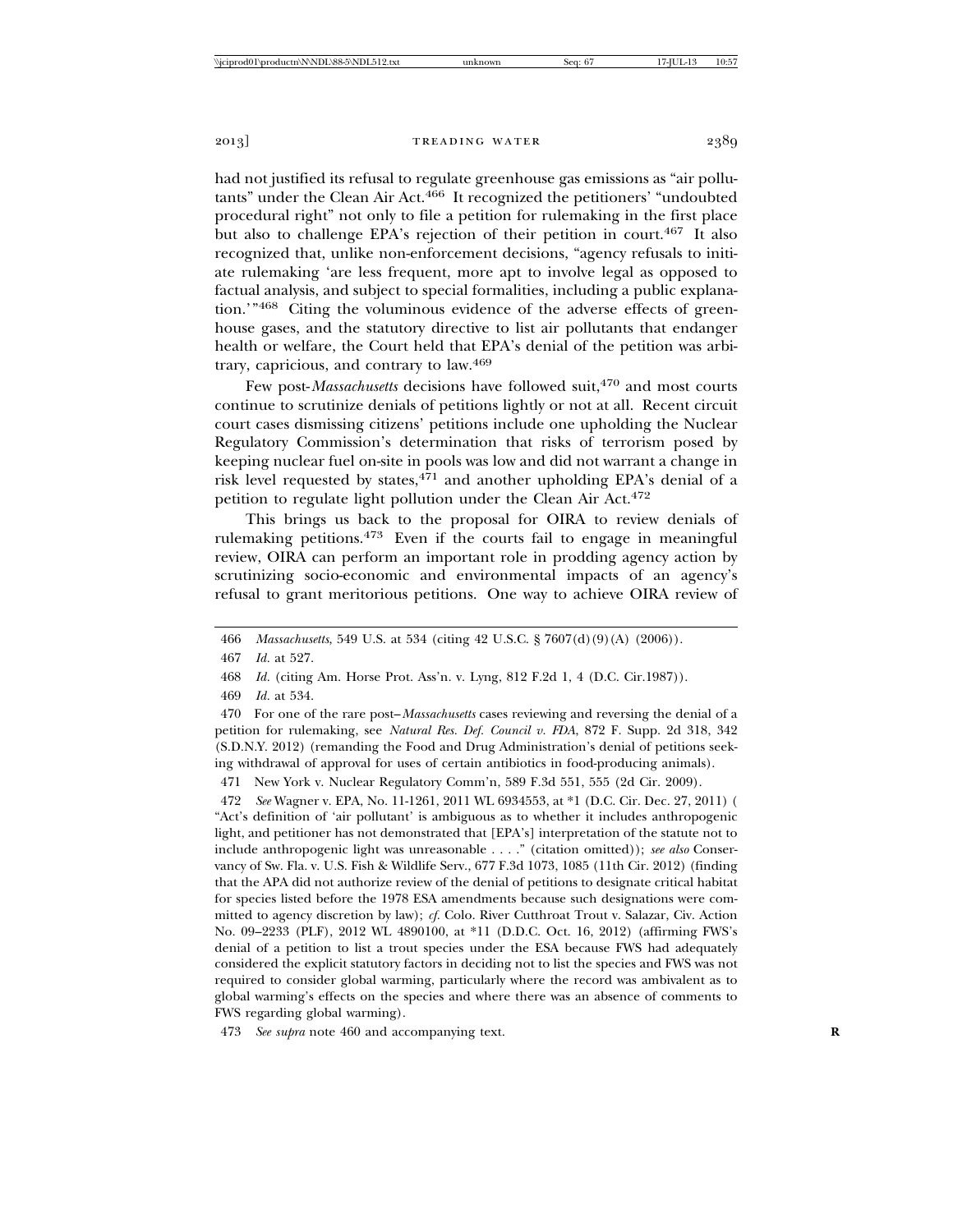agency inaction would be to issue an executive order authorizing OIRA to examine petitions for rulemakings filed with, and rejected by, agencies.<sup>474</sup>

#### *B. Make More Effective Use of Executive Orders*

Other executive branch portaging strategies include presidential executive orders, such as the one mentioned above and described in more detail below, authorizing OIRA to review denials of rulemaking petitions. By directing federal agencies to work on specified priorities, executive orders have a profound influence on how the government executes its policy initiatives.<sup>475</sup>

Presidents have made extensive use of executive orders since 1789.<sup>476</sup> The President is empowered to issue orders to federal agencies as necessary for the "faithful execution of laws passed by Congress."477 Such orders typically compel "officers of the executive branch . . . to take an action, stop a certain type of activity, alter policy, change management practices, or accept a delegation of authority under which they will henceforth be responsible for the implementation of law."478

Executive orders are equivalent to laws<sup>479</sup> and are entitled to a "strong" presumption" of validity.480 So long as the orders are based on a constitu-

<sup>474</sup> *See* Livermore & Revesz, *supra* note 437, at 3. **R**

<sup>475</sup> CPR, *supra* note 454, at 1. **R**

<sup>476</sup> *See* John C. Duncan, Jr., *A Critical Consideration Of Executive Orders: Glimmerings of Autopoiesis in the Executive Role*, 35 VT. L. REV. 333, 338 (2010). Controversial examples include President Jefferson's Louisiana Territory purchase, President Lincoln's Emancipation Proclamation, President Franklin Roosevelt's internment of Japanese-American citizens, and President Lyndon Johnson's insistence on affirmative action clauses in government contracts. *See The Impact of Executive Orders on the Legislative Process: Executive Lawmaking? Before the H. Committee on Rules*, 106th Cong. 17, 29 (1999) (prepared statements of Neil Kinkopf, Office of Legal Counsel, and Robert Bedell, Administor, Office of Federal Procurement Policy, Office of Management and Budget). For other perspectives, see KENNETH R. MAYER, WITH THE STROKE OF A PEN 34 (2001); Tara L. Branum, *President or King? The Use and Abuse of Executive Orders in Modern-Day America*, 28 J. LEGIS. 1 (2002); Todd F. Gaziano, *The Use and Abuse of Executive Orders and Other Presidential Directives,* 5 TEX. REV. L. & POL. 267 (2001); John A. Sterling, *Above the Law: Evolution of Executive Orders (Part One)*, 31 UWLA L. REV. 99 (2000).

<sup>477</sup> *Id.* at 364; *see* U.S. CONST. art. II, § 3 (providing powers and responsibilities to "take Care that the Laws be faithfully executed").

<sup>478</sup> PHILLIP J. COOPER, BY ORDER OF THE PRESIDENT 16 (2002).

<sup>479</sup> Jenkins v. Collard, 145 U.S. 546, 560–61 (1892) (holding that presidential proclamations have "the force of public law").

<sup>480</sup> *See* Franklin v. Massachusetts, 505 U.S. 788, 827 (1992) (Scalia, J., concurring) (expressing doubts that judicial review of the President's actions is permissible; that the issuance of "a declaratory judgment against the President" and compelling him "personally to defend his executive actions before a court" "is incompatible with his constitutional position"); Dames & Moore v. Regan, 453 U.S. 654, 674 (1981) (stating that presidential orders are "'supported by the strongest of presumptions and the widest latitude of judicial interpretation, and the burden of persuasion would rest heavily upon any who might attack it'" (quoting *Youngstown*, 343 U.S. at 637 (Jackson, J., concurring))); *see also* Duncan, *supra*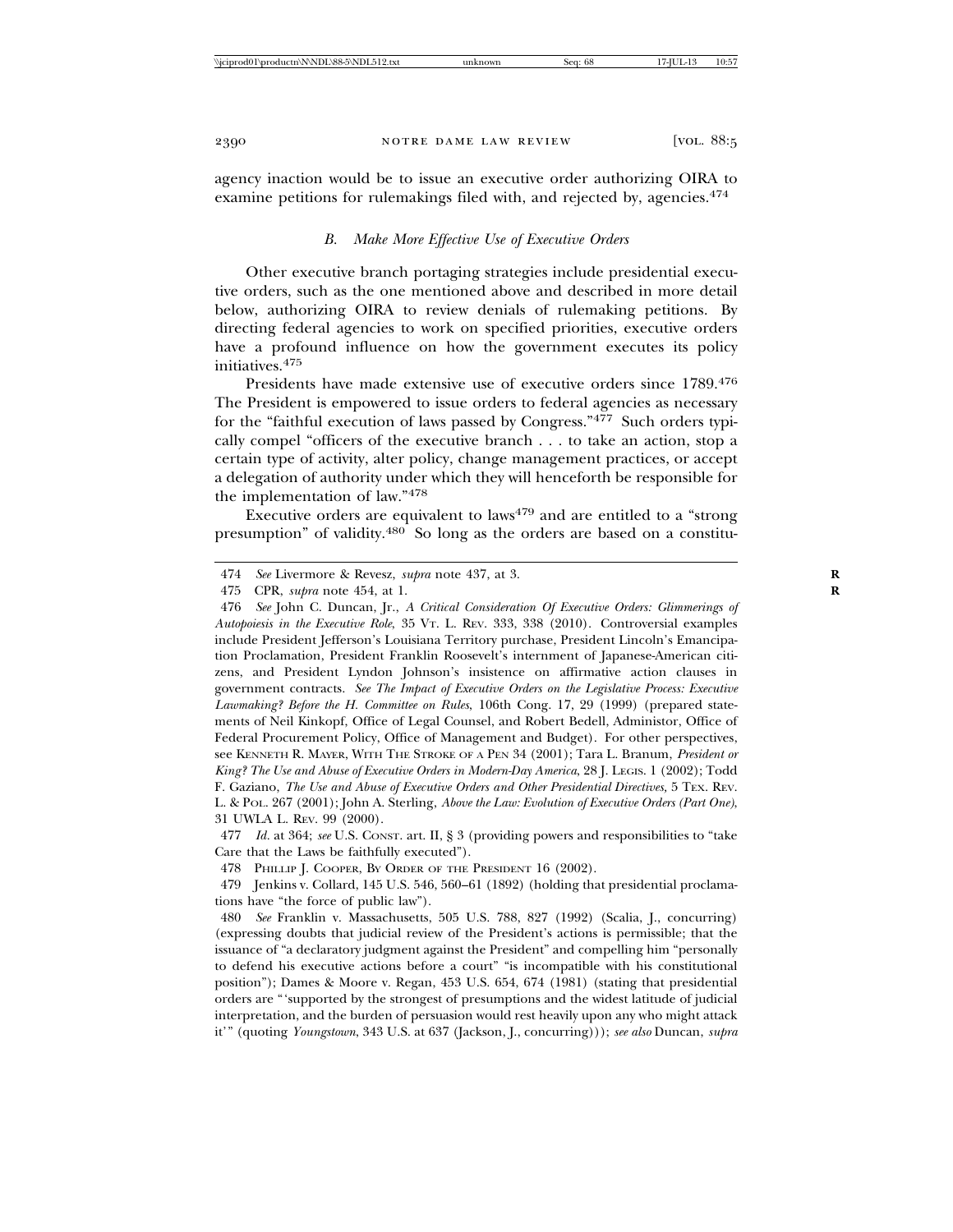tional or statutory grant of power to the President, the Supreme Court has upheld them. $481$  In over 200 years, the courts have overturned only two executive orders.482 These two judicial opinions demonstrate that "the President has no authority to act in any way that supplants the will of Congress, unless his actions draw from a power specifically delegated to him by the Constitution."483 However, the mere fact that Congress considered but failed to adopt a position subsequently taken up by an executive order does not justify invalidating the order.484

It appears that President Obama may be willing to utilize his Executive Order power broadly in his second term as a counterweight to congressional inaction, at least with respect to climate change. As the New York Times reported:

President Obama made addressing climate change the most prominent policy vow of his second Inaugural Address, setting in motion what Democrats say will be a deliberately paced but aggressive campaign built around the use of his executive powers to sidestep Congressional opposition. . . . Despite the renewed attention to climate change following Hurricane Sandy and recordhigh temperatures in the continental United States last year, there is little sign that the politics of the issue [in Congress] will get any easier for Mr. Obama.485

The Administration acknowledges that executive orders can only go so far.486 Regulatory action by EPA to clamp down on emissions from

note 476, at 408 (finding "a strong judicial bias in favor of granting the President ample **R** latitude in carrying out the executive function" through executive orders).

481 Duncan, *supra* note 476, at 364–65 (citing Jenkins v. Collard, 145 U.S. 546 (1892)). **R** 482 *See* Youngstown Sheet & Tube Co. v. Sawyer, 343 U.S. 579, 588–89 (1952) (invalidating President Truman's order directing the Secretary of Commerce to take possession the nation's steel mills as beyond any authorization given by Congress or the Constitution); Chamber of Commerce v. Reich, 74 F.3d 1322, 1339 (D.C. Cir. 1996) (finding that an Executive Order barring federal contracts with employers who hire replacements during lawful strikes was preempted by the National Labor Relations Act).

483 Duncan, *supra* note 476, at 410 (citing *Youngstown* and *Reich*). Orders that violate **R** civil rights may be vulnerable to attack as well. E.O. 12,333, which has been used to kill suspected terrorists, appears to be one such order. *See* Scott Shane, *Debating a Court to Vet Drone Strikes*, N.Y. TIMES, Feb. 9, 2013, at A1 (describing complaints about the secret use of counterterrorist strikes); Pete Yost, *Memo Spells Out Drone Protocols*, CALGARY HERALD, Feb. 6, 2013, at A9, *available at* http://www.pressdisplay.com/pressdisplay/viewer.aspx (reporting that an unclassified Justice Department memo revealed more lenient rules than previously thought for the use of drones to kill Americans suspected of terrorism).

484 *See* Duncan, *supra* note 476, at 409. **R**

485 Richard W. Stevenson & John M. Broder, *Obama Offers a Liberal Vision in his Inaugural Address: 'We Must Act': Speech Gives Climate Goals Center Stage*, N.Y. TIMES, Jan. 22, 2013, at A1, *available at* http://www.nytimes.com/2013/01/22/us/politics/climate-change-prominent-in-obamas-inaugural-address.html. Executive orders to address climate change might be wielded in conjunction with a campaign to build support and stymy political opposition, and with regulatory action by the EPA. The combined "regulatory push will be particularly important . . . with Republicans now in control of the House." *Id.*

486 *See Youngstown*, 343 U.S. at 588 (concluding that the President's power to make laws is limited by separation of powers, and rejecting the notion that presidents possess any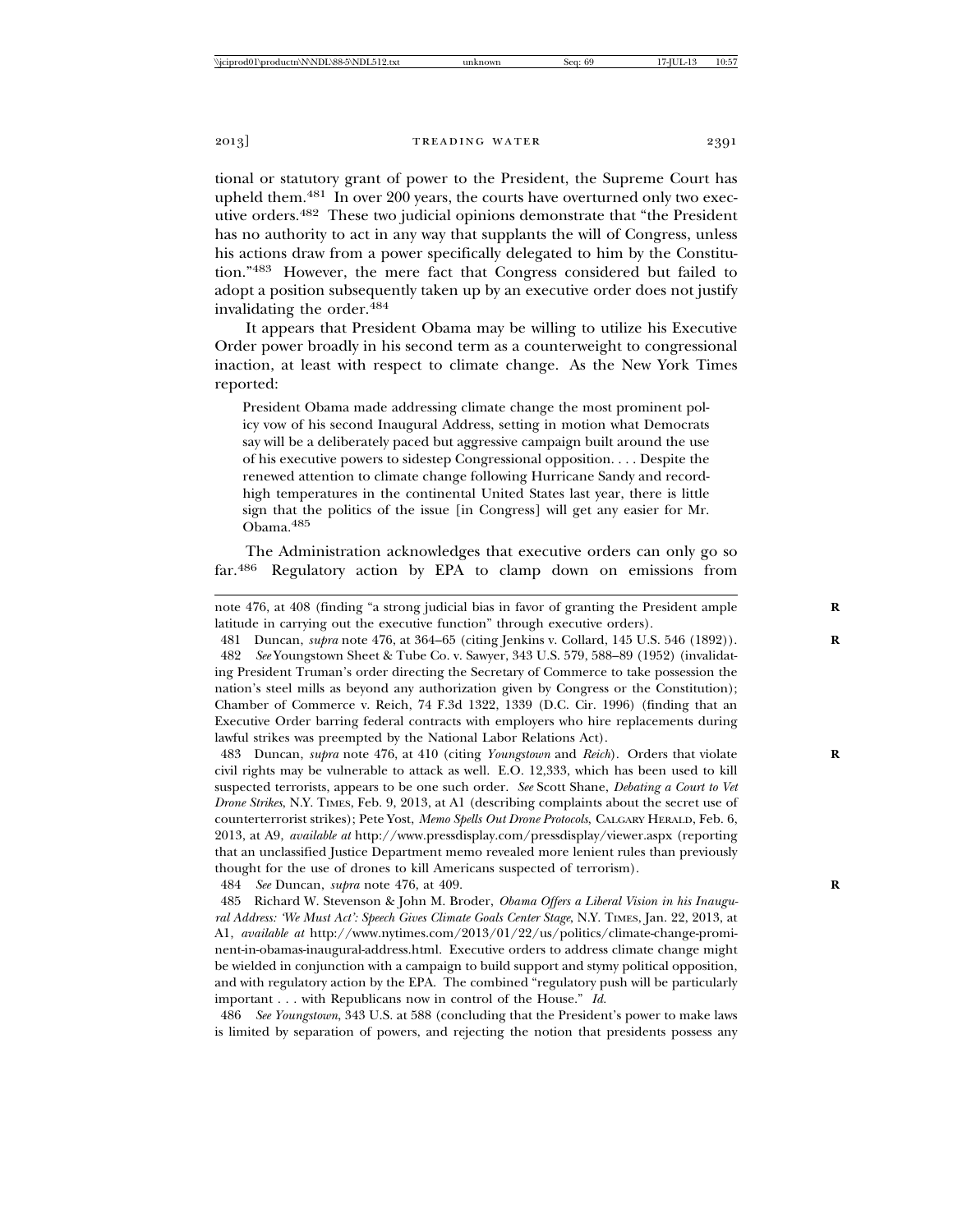existing coal fired power plants will remain the centerpiece of a coordinated strategy to reduce greenhouse gases.<sup>487</sup>

As noted in the previous section of this Part, an executive order to require OIRA review of the agencies' denial of rulemaking petitions would go a long way toward improving the regulatory process. A series of executive orders has directed OIRA to apply a cost-benefit analysis to all major federal agency rules (rules that have a large economic impact) to assure that the monetized net benefits of the rule exceed the monetized costs of implementation and compliance.488 While conducting its reviews, OIRA wields the authority to change agency rules or to return them to the agency if it believes that they fail to achieve economic efficiency.<sup>489</sup> Over the years, OIRA's implementation of these directives has become a "choke point" for regulations.490 EPA has been especially vulnerable to stonewalling by OIRA because EPA's rules often have immediate economic costs, as regulated entities must upgrade their pollution control technologies or processes, but less immediate and less easily monetized, long-term benefits to health and the environment.491 This is the kind of broad policy discretion that Congress

487 Stevenson & Broder, *supra* note 485. According to the *New York Times*, Democrats **R** are concerned that Republicans may employ "a little-used procedure to block new regulations with a simple majority vote." *Id.* The Congressional Review Act, 5 U.S.C.  $\S 801(a)(1)(A)$  (2006), directs agencies to submit proposed rules to Congress before the rules may take effect. Congress can prohibit the rule from taking effect by adopting a joint resolution of disapproval within sixty days of submission, which the President may veto. *See* 5 U.S.C. § 802 (2006). Disapproval has only happened once, when Congress overturned the Clinton Administration's ergonomic standards. U.S. GOV'T ACCOUNTABILITY OFFICE, *Congressional Review Act (CRA) FAQs*, http://www.gao.gov/legal/congressact/cra\_faq. html#9. Threats of disapproval crop up on occasion, though, including Senator Lisa Murkowski's threatened resolution to disapprove of EPA's finding that greenhouse gases endanger health and the environment. Geof Koss, *2010 Key Senate Vote: Greenhouse Gas Regulation*, CQ WEEKLY, Jan. 3, 2011, at 51.

488 *See* OMB, *Mission and Structure of the Office of Management and Budget*, http://www. whitehouse.gov/omb/organization\_mission/.

489 CPR, *supra* note 454, at 25–26. **R**

490 *Id.* at 25.

491 Bagley & Revesz, *supra* note 447, at 1269–70; Daniel A. Farber, *Rethinking the Role Of* **R** *Cost-Benefit Analysis*, 76 U. CHI. L. REV. 1355, 1360 (2009). In 2003, fourteen EPA rules were "significantly changed" by the OIRA process. Six were changed to delay or to completely eliminate regulations, four were revised in favor of alternatives that imposed fewer costs on regulated entities, while three were sent back for revisions to the cost-benefit calculation. Bagley & Revesz *supra* note 447, at 1269–70 (citing U.S. GEN. ACCOUNTING **R** OFFICE, GAO–03–929, A RULEMAKING: OMB'S ROLE IN REVIEWS OF AGENCIES' DRAFT RULES AND THE TRANSPARENCY OF THOSE REVIEWS 70 (2003), *available at* http://www.gao.gov/ new.items/d03929.pdf). "*None* of these rules were made more stringent (i.e., more costly

inherent legislative power); *see also* Utah Ass'n of Cntys. v. Bush, 316 F. Supp. 2d 1172, 1186 (D. Utah 2004) (noting that "although this Court is without jurisdiction to second-guess" the President's reasons, it "may ensure that a president was in fact exercising the authority conferred by the act at issue," but upholding the executive order in question, which designated a national monument pursuant to the Antiquities Act of 1906), *aff'd on other grounds*, 455 F.3d 1094 (10th Cir. 2006).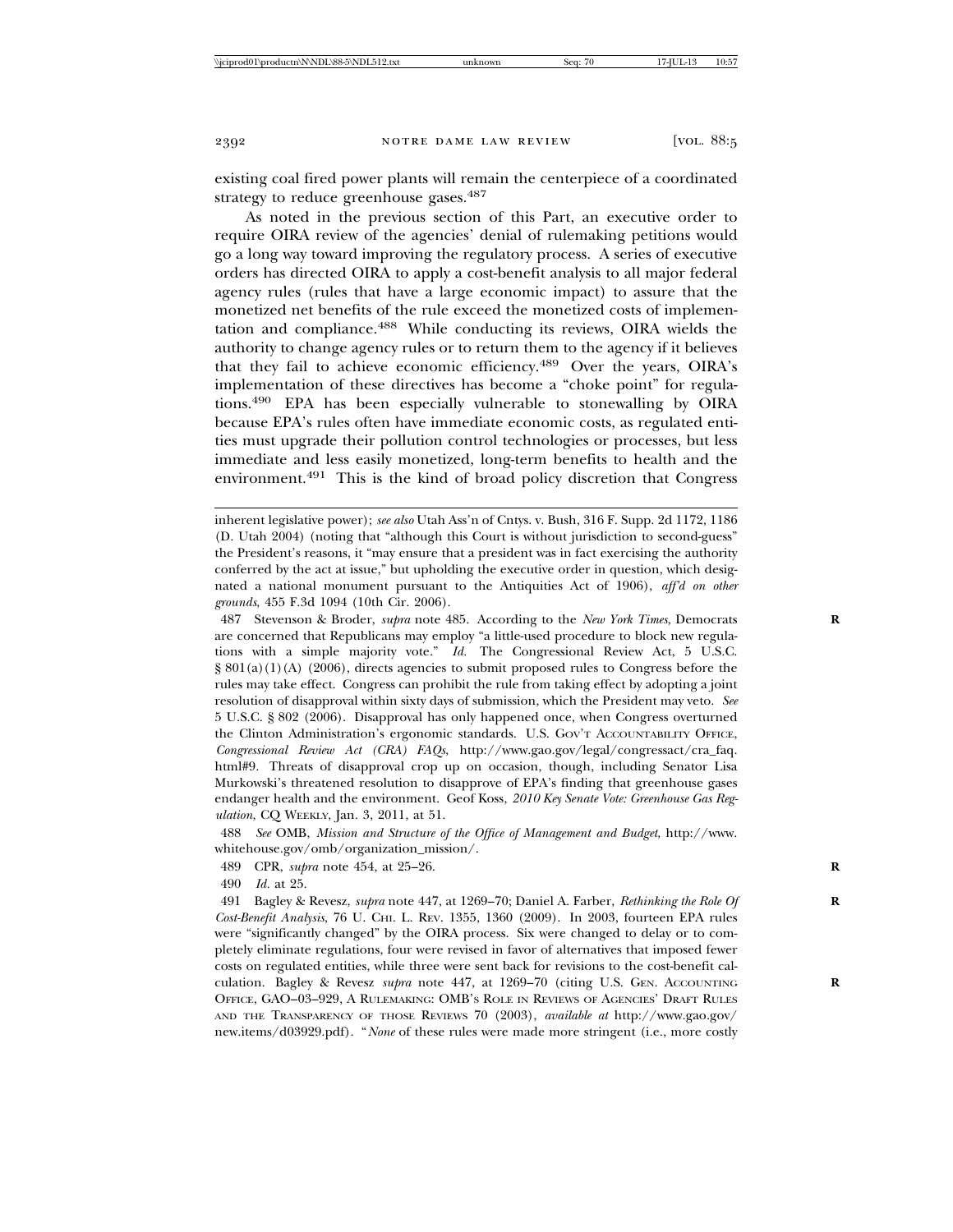delegated to federal agencies—*not* to OIRA—through enactments like the CWA.492 An executive order could improve OIRA's functioning in a variety of ways, not the least of which would be to compel OIRA to give greater weight to long-term human health and environmental benefits, and also to review the denial of rulemaking petitions that relate to improving long-term human health and environmental benefits.<sup>493</sup>

## *C. Engage in Ramped-up Enforcement Efforts*

One of the key distinctions between environmental laws and regulations that actually work to protect the environment and those that do not is the extent to which they are enforced.<sup>494</sup> In recent years, environmental enforcement efforts have dropped precipitously, so much so that some polluters consider non-enforcement a "vested right."495 Enforcement declines can be attributed to diminished budgets, bad PR, and adverse Supreme Court precedent.

The reduction of the federal enforcement budget has diminished EPA oversight of environmental programs and has allowed violations to go unpunished.496 According to *Inside EPA*, "[s]weeping cuts to EPA's fiscal year 2012 budget could have a dramatic adverse impact on the agency's enforcement office."497 Not only has the federal budget for EPA enforcement been dimin-

for industry) in an effort to capture greater net benefits." *Id.* at 1270 (emphasis in original); *see* David M. Driesen, *Is Cost-Benefit Analysis Neutral?*, 77 U. COLO. L. REV. 335, 380 (2006) ("[OIRA] never . . . encourag[ed] more stringent regulation than the agency would adopt on its own, even when benefits far outweighed costs . . . ."); Lisa Heinzerling, *Statutory Interpretation in the Era of OIRA*, 33 FORDHAM URB. L.J. 1097, 1100 (2006) (finding that OIRA review has a "unidirectional nature" in favor of deregulation).

<sup>492</sup> *See* Heinzerling, *supra* note 491, at 1100. **R**

<sup>493</sup> For additional recommendations, see CPR *supra* note 454, at 26–27. **R**

<sup>494</sup> *See* Victor B. Flatt & Paul M. Collins, Jr., *Environmental Enforcement in Dire Straits: There is No Protection for Nothing and No Data for Free*, 85 NOTRE DAME L. REV. 55, 57 (2009).

<sup>495</sup> Peter Lehner, *The Logjam: Are Our Environmental Laws Failing Us or Are We Failing Them*?, 17 N.Y.U. ENVTL. L.J. 194, 197 (2008).

<sup>496</sup> *See* Margaret Kriz, *Vanishing Act,* NAT'L JOURNAL, Apr. 12, 2008, at 10, *available at* http://www.nationaljournal.com/magazine/vanishing-act-20080412?mrefid=site\_search; Will Reisinger et al., *Environmental Enforcement and the Limits of Cooperative Federalism: Will Courts Allow Citizen Suits to Pick Up the Slack?*, 20 DUKE ENVTL. L. & POL'Y F. 1, 3 (2010).

<sup>497</sup> *FY12 Budget Cuts Might Hurt Enforcement More Than Other EPA Programs*, INSIDE EPA. COM, Feb. 11, 2011.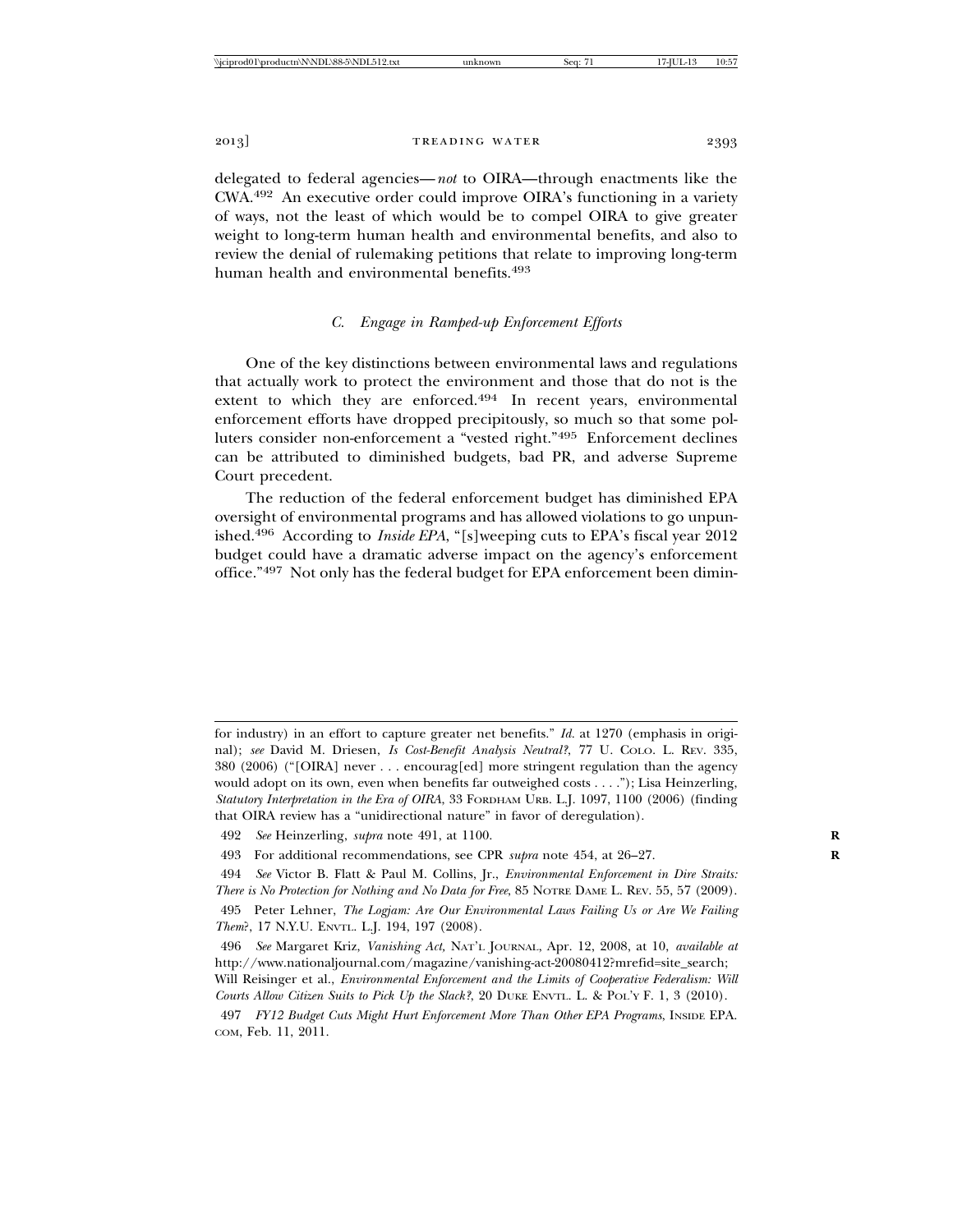ished,<sup>498</sup> federal funding for state enforcement of federal environmental laws has been slashed as well.<sup>499</sup>

The reduction in enforcement is due not only to sharply reduced budgets, but also to the media blitz about "unfair," overly aggressive enforcement against poor, downtrodden landowners, developers, and job-creators.<sup>500</sup> This type of rhetoric creates a powerful disincentive for enforcement agencies and their politically sensitive bosses.501

In addition, two recent Supreme Court opinions are inhibiting the EPA's ability to enforce the CWA. Its 2006 decision in *Rapanos v. United States*502 has "resulted in a dramatic decline in the number of Clean Water Act inspections, investigations, and enforcement actions."<sup>503</sup> Because many waters, especially waters in the arid western United States, are not continuously flowing, the agencies are required to go through a labor intensive process of establishing a "significant nexus" to traditional navigable waters, based on Justice Kennedy's concurring opinion and subsequent guidance issued by the agencies.504 Justice Stevens's dissent in *Rapanos* predicted just this very result: "Justice Kennedy's approach will have the effect of creating additional

499 Will Reisinger et al., supra note 496, at 18 ("In 1986, federal EPA funds accounted **R** for fifty-eight percent of state budgets for the enforcement of federal laws. By 2008, federal appropriations had been reduced to twenty-three percent of state environmental budgets." (footnotes omitted)).

500 *See, e.g.*, Kathleen Hartnett White, *The EPA's Overreach Problem*, PRAIRIEPUNDIT (May 2, 2012), http://prairiepundit.blogspot.com/2012/05/epas-overreach-problem.html (complaining that "EPA has employed intimidation, threats and punitive action" with the intent of "crucifying" violators in a "pattern of disturbing overreach more resembling that of totalitarian regimes than our representative democracy" (internal quotation marks omitted)).

501 *See* Kriz, *supra* note 496, at 18, 20–21. **R**

502 *Rapanos* is analyzed at *supra* notes 142–149 and accompanying text. **R**

503 Ben Webster, *Memorandum Re: Decline of Clean Water Act Enforcement Program* in ALI-ABA Course of Study: CLEAN WATER ACT: LAW AND REGULATION, April 2009, at 1. This memo, which was prepared by Majority Staff, Committee on Oversight and Government Reform, and Majority Staff, Committee on Transportation and Infrastructure, summarizes the results of a joint investigation by the Committees into allegations that the CWA enforcement program had deteriorated. It is based on a review of more than 20,000 pages of documents provided to the Committees by the EPA and the Corps of Engineers. *Id.* at 1.

504 EPA & ARMY CORPS OF ENGINEERS, CLEAN WATER ACT JURISDICTION FOLLOWING THE U.S. SUPREME COURT'S DECISION *in Rapanos v. United States & Carabell v. United States* (Dec.

<sup>498</sup> In Fiscal Year 2011, the EPA received around \$8.8 billion, which is more than the \$7.5 billion received for 2008 (the final year of the Bush administration), but about \$1.6 below what it received in Fiscal Year 2010. *Facing FY11 Budget Cuts, EPA Moves to Boost Key Air, Water Programs*, INSIDE EPA.COM, July 22, 2011 [hereinafter *Facing FY11 Budget Cuts*]; *see* EPA, FY 2012 EPA BUDGET IN BRIEF, 1 chart, *available at*, nepis.epa.gov/Exe/ ZyPURL.cgi?Dockey=P100A5RE.txt. "[T]he reduced funding levels led EPA to make serious cuts from a slew of programs." *Facing FY11 Budget Cuts*, *supra.* The President requested only \$9 billion for the EPA in 2012, likely because House Republicans vowed to trim the FY12 budget to at least FY08 levels (\$7.5 billion). FY 2012 EPA BUDGET IN BRIEF, *supra*, at 11 chart.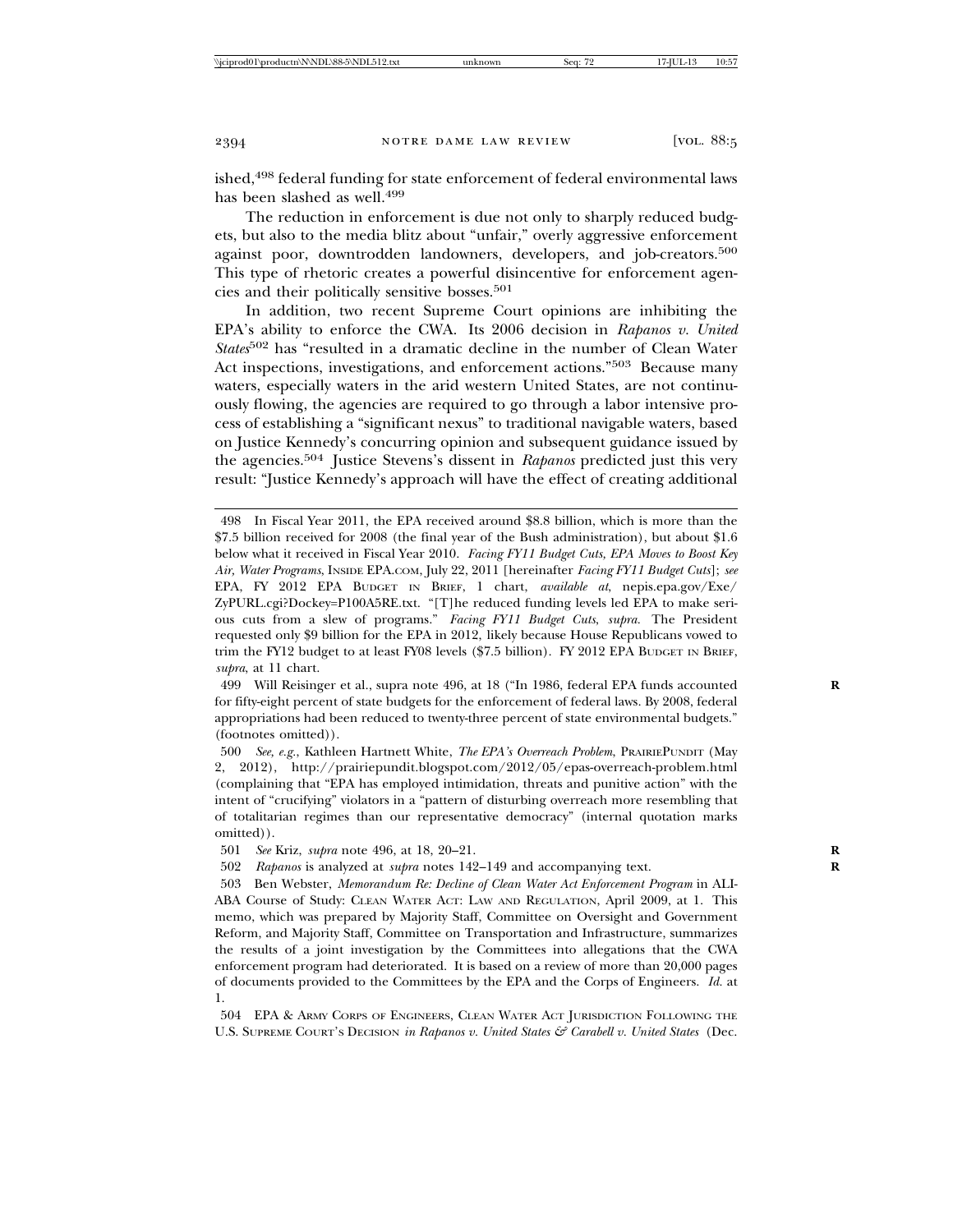work for all concerned parties . . . which will inevitably increase the time and resources spent processing permit applications."505 These increased requirements mean a corresponding decrease in enforcement actions.

Documents produced to the Committees [on Oversight and Government Reform and on Transportation and Infrastructure] indicate that there has been a drastic deterioration of EPA's Clean Water Act enforcement program [since *Rapanos*]. Hundreds of violations have not been pursued with enforcement actions and dozens of existing enforcement cases . . . have had civil penalties reduced, and have experienced significant delays. Many violations are not being detected because of the reduction in the number of investigations initiated.506

The 2012 *Sackett* opinion is likely to have an equally chilling effect.<sup>507</sup> The Court's decision that recipients of administrative compliance orders can immediately challenge those orders in court "places a heavier burden on EPA to gather information in support of its jurisdiction prior to issuing compliance orders."508 As a practical matter, the *Sackett* ruling is expected to reduce EPA's reliance on such orders because the agency is now "forced to expend additional resources to substantiate its authority to issue each compliance order in the first instance."<sup>509</sup> As a result, we can expect to see significant changes in the way that the CWA and possibly other federal environmental laws will be enforced.<sup>510</sup>

Admittedly, obtaining accurate, objective measurements of enforcement successes and failures is not easy.<sup>511</sup> Under the "cooperative federalism"

<sup>2, 2008),</sup> *available at* http://water.epa.gov/lawsregs/guidance/wetlands/upload/2008\_12\_ 3\_wetlands\_CWA\_Jurisdiction\_Following\_Rapanos120208.pdf.

<sup>505</sup> Rapanos v. United States, 547 U.S. 715, 809 (2006) (Stevens, J., dissenting).

<sup>506</sup> Webster, *supra* note 503, at 2. An internal EPA memo stated that the *Rapanos* deci- **R** sion and the agency guidance had "negatively affected approximately 500 enforcement cases," and that "[d]ata collected from the regions shows that a significant portion of the CWA enforcement docket has been adversely affected." Memorandum from Granta Y. Nakayama, EPA's Assistant Administrator for Enforcement and Compliance Assurance, to Benjamin Grumbles, EPA's Assistant Administrator for Water, U.S. ENVTL. PROT. AGENCY (Mar. 4, 2008).

<sup>507</sup> For an analysis of the *Sackett* decision, see *supra* notes 169–175 and accompanying text.

<sup>508</sup> Julia E. Stein et al., *Preenforcement Judicial Review After* Sackett*: Implications Beyond the Clean Water Act*, 42 ENV. L. REP. NEWS & ANALYSIS 10818, 10823 (2012). 509 *Id.*

<sup>510</sup> *See* Heather L. Demirjian et al., *Supreme Court Issues Stunning Rebuke to EPA Enforcement Practice*, BLANK ROME, (Mar. 2012), http://www.blankrome.com/index.cfm?content ID=37&itemID=2761.

<sup>511</sup> For an assessment of EPA's enforcement priorities and public health implications from 1999–2009, see Robin Kundis Craig, *The Public Health Aspects of Environmental Enforcement*, 4 PITT. J. ENVTL. PUB. HEALTH L. 1 (2010). Craig notes that "EPA's enforcement rhetoric, moreover, is often at its strongest, most specific and most colorful when the EPA acts to protect the public health, suggesting that the EPA recognizes the public relations value of the public health aspects of environmental enforcement," but that most of this rhetoric arises in the Clean Air Act context rather than the CWA context. *Id.* at 10.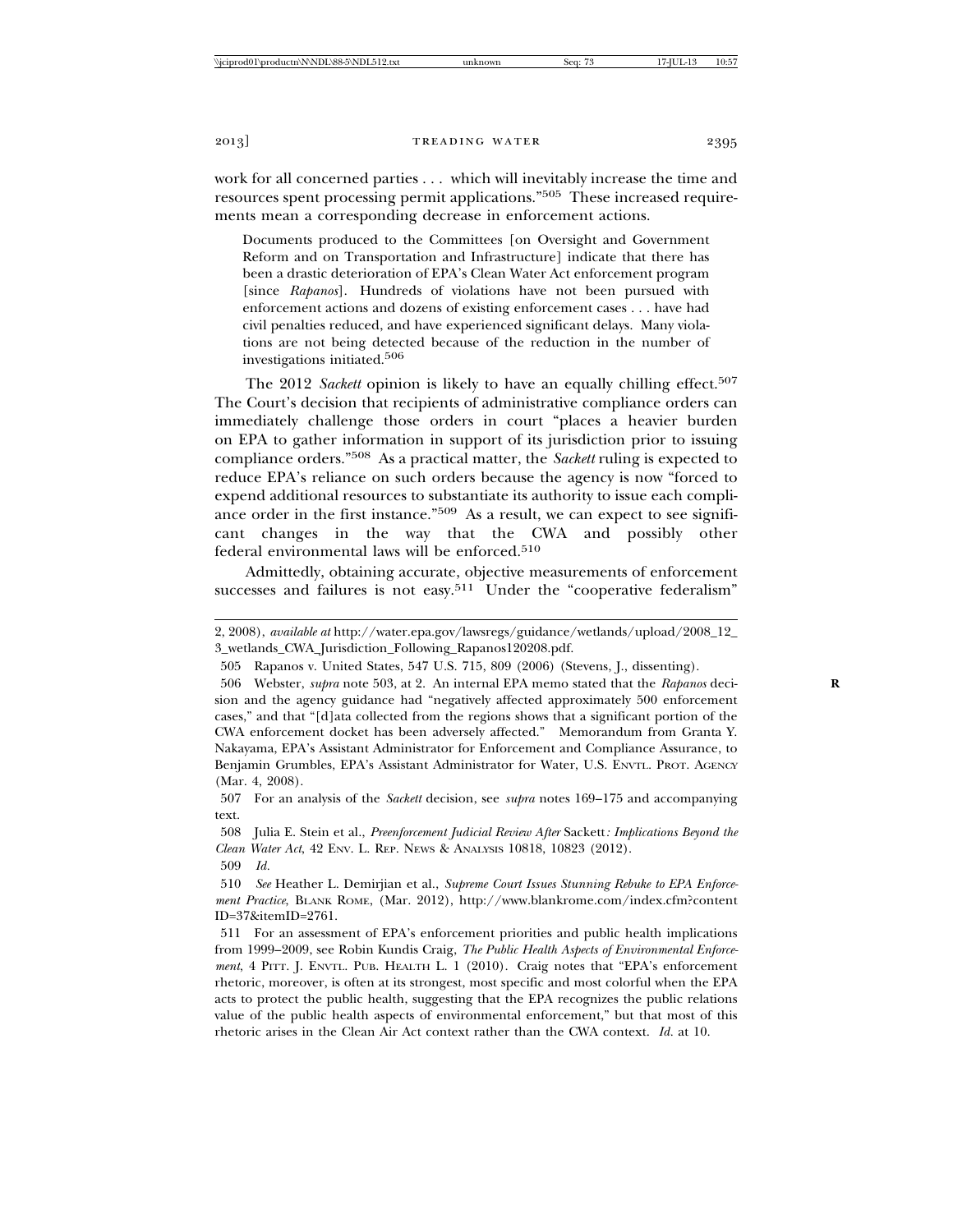model of most federal environmental statutes, enforcement "data can derive from a multitude of federal, state, and local sources."512 According to John Cruden, former Deputy Assistant Attorney General of the U.S. Department of Justice's Environment and Natural Resources Division, the greatest number of enforcement actions are undertaken by state and local governments, so the data on declining federal actions fails to convey a complete picture.<sup>513</sup> Moreover, the mere number of environmental enforcement actions taken, regardless of which governmental unit takes action, does not necessarily reflect the impact of an action.514 One large, multi-facility case can be far more important than dozens of smaller, routine enforcement actions.<sup>515</sup>

Simply adding up the amount of penalties assessed against violators does not tell the entire story, either. The non-penalty aspects of an enforcement order can have significant effects, such as cleaning up spills, restoring damaged natural resources, and investing in technologically sophisticated pollution abatement equipment.<sup>516</sup>

That said, under President Obama's EPA Administrator Lisa Jackson, EPA's enforcement actions compelled approximately \$152,000,000 in civil penalties (administrative and judicial) in just one year—2011—which is the highest amount of monetary penalties in last five years.<sup>517</sup> Most of the increase comes from Clean Air Act enforcement actions, while CWA penalties, particularly administrative penalties, have been relatively flat.518 In terms of criminal enforcement, the number of investigations initiated rose slightly between 2007 and 2011, but the number of defendants charged— 250—remained roughly the same.519 By comparison, there were 122 *more*

- 514 *See* Flatt & Collins, *supra* note 494, at 57–58. **R**
- 515 *See* Cruden, *supra* note 512, at 10686. **R**

<sup>512</sup> John C. Cruden, *Comment on* Environmental Enforcement in Dire Straits*,* 41 ENV'T. L. REP. NEWS & ANALYSIS 10686, 10686 (2011); *see EPA Enforcement Priorities and Practicies Before the House Energy and Commerce Committee: Subcommittee on Energy and Power*, 112th Cong. (2012) (testimony of Professor Joel A. Mintz), *available at* http://energycommerce.house. gov/sites/republicans.energycommerce.house.gov/files/Hearings/EP/20120606/HHRG-112-IF03-WState-MintzJ-20120606.pdf (explaining the historical context of President Obama's EPA enforcement).

<sup>513</sup> *See* Cruden, *supra* note 512, at 10686. **R**

<sup>516</sup> *Id.* at 10687. Non-penalty aspects of enforcement efforts include "injunctive relief to repair or mitigate environmental harm, penalties, and/or supplemental environmental projects." *Id.* For examples, see U.S. EPA, FISCAL YEAR 2011 EPA ENFORCEMENT & COM-PLIANCE ANNUAL RESULTS (Dec. 8, 2011), *available at* http://www.epa.gov/compliance/ resources/reports/endofyear/eoy2011/resultscharts-fy2011.pdf [hereinafter COMPLIANCE 2011]. For an overview of the 2011 results, see U.S. EPA, *Compliance and Enforcement Annual Results 2011 Fiscal Year* (last updated Dec. 13, 2011), http://www.epa.gov/compliance/resources/reports/endofyear/eoy2011/index.html.

<sup>517</sup> COMPLIANCE 2011, *supra* note 516, at 8. **R**

<sup>518</sup> *Id.*

<sup>519</sup> *Id.* at 13. Stephen L. Johnson was the EPA Administrator under President George W. Bush from 2005-09. Christine Todd Whitman preceded Johnson, serving from 2001- 2003. *Chronology of EPA Administrators*, EPA, (last updated Feb. 15, 2013), http://www.epa. gov/aboutepa/history/admin/agency/index.html.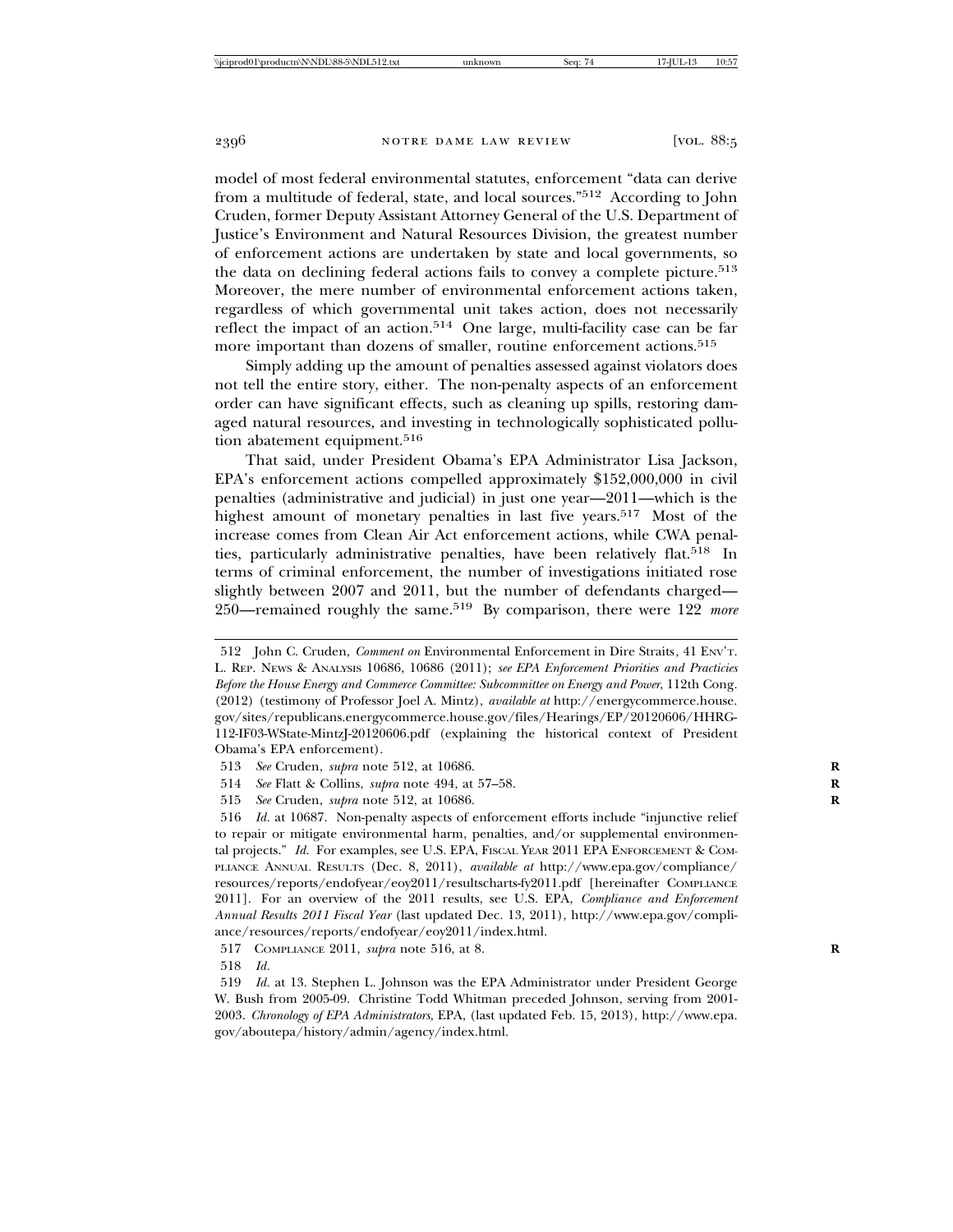defendants charged with federal environmental crimes in 2001 (for a total of 372 that year), and the civil penalties assessed in 2001, adjusted for inflation, totaled \$162,000,000.520 By both measures, enforcement results have gone down in the past decade. These statistics are even more startling if we go back just two more years. In 1999, with Carol Browner as the EPA Administrator under President Clinton, EPA enforcement efforts resulted in  $$166,700,000$  in civil penalties, 60 percent higher than  $1998^{521}$  This is around \$227,000,000 in inflation adjusted dollars—almost 50 percent more than the total amount of EPA's civil penalties collected in 2011.522 As the Executive Director of the Natural Resources Defense Council observed, current enforcement budgets, policies, and practices make it "almost economically irrational to comply with the law."523

The keystone environmental laws of the 1970s, including the CWA, prioritize public health and environmental integrity over private gains from pollution. Improving our implementation paradigm to ensure that health and the environment are protected through effective enforcement initiatives is not only good public policy, but it is precisely what Congress intended.<sup>524</sup> Executive orders and agency regulations and guidance that prioritize environmental enforcement over business as usual can create greater financial incentives for compliance. More strategic enforcement actions and higher penalties go hand in hand with the other proposed executive branch initiatives to portage around the environmental logiam in Congress.<sup>525</sup>

## **CONCLUSION**

Congress has been completely dysfunctional when it comes to the nation's most pressing environmental issues, such as climate change, energy policy, enforcement authority, and the protection of critically important but non-navigable waterways. It has failed to pass substantive remedial legislation

<sup>520</sup> U.S. EPA, FY 2001 NUMBERS AT A GLANCE (Feb. 18, 2011), *available at* http://www. epa.gov/compliance/resources/reports/endofyear/eoy2001.pdf#page=3. Civil penalties from EPA enforcement actions in 2001 totaled about \$125,000,000. *Id.* With inflation, \$125,000,000 in 2001 would be worth \$158,667,423.32 in 2011. *Inflation Calculator* (2001–2011), http://www.westegg.com/inflation (last visited Mar. 9, 2013).

<sup>521</sup> U.S. EPA, COMPLIANCE AND ENFORCEMENT ANNUAL RESULTS–FY1999 (updated Feb. 18, 2011), http://www.epa.gov/compliance/resources/reports/endofyear/eoy1999.pdf.

<sup>522</sup> *Inflation Calculator* (1999–2011), http://www.westegg.com/inflation (last visited Mar. 9, 2013).

<sup>523</sup> Lehner, *supra* note 495, at 198. "Say a company is polluting—and polluting a lot. **R** It's getting free, or below cost, waste disposal by dumping it for free in our lungs, streams, or soil. Chances are, it won't get caught and if it does, the penalty is unlikely to be as much as it has saved despite penalty policies that demand recouping the benefit." *Id.*

<sup>524</sup> *See id.* at 199–200. Congress included multiple overlapping enforcement systems to ensure full protection in the CWA. *See, e.g.*, 33 U.S.C. §§ 1319, 1321, 1365 (2006) (codifying said enforcement system mechanisms).

<sup>525</sup> A larger enforcement budget is critical, too. Although agencies may be able to shift some of their funding from other programs to enforcement, for the most part, enforcement monies must come from Congress.